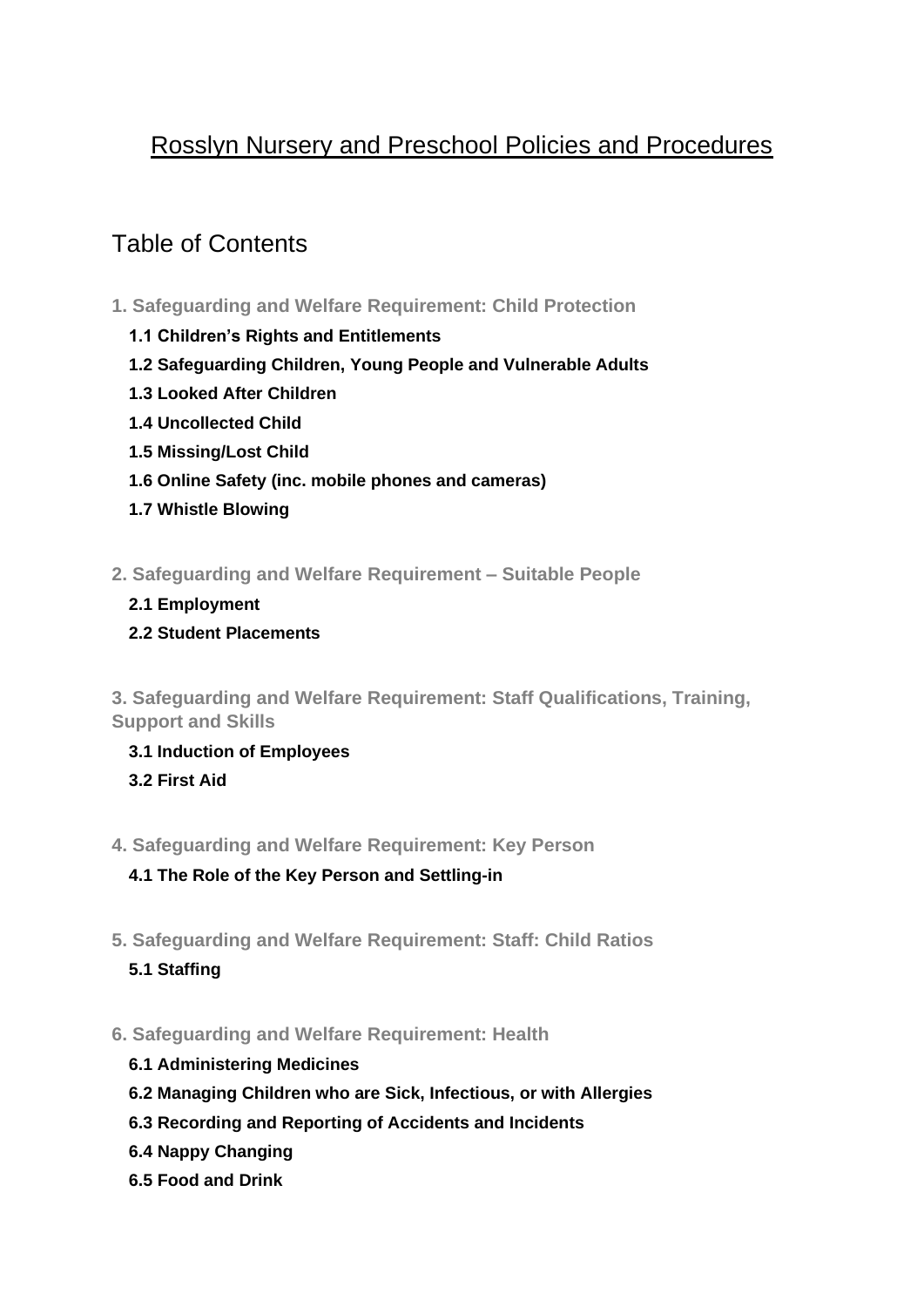## **[6.6 Food Hygiene](#page-61-0)**

- **[7. Safeguarding and Welfare Requirement: Managing Behaviour](#page-63-0)**
	- **[7.1 Promoting Positive Behaviour](#page-63-1)**
	- **[7.2 Biting](#page-67-0)**

**[8. Safeguarding and Welfare Requirement: Safety and Suitability of Premises,](#page-71-0)  [Environment and Equipment](#page-71-0)**

- **[8.1 Health and Safety General Standards](#page-71-1)**
- **[8.2 Maintaining Children's Safety and Security on Premises](#page-76-0)**
- **[8.3 Supervision of Children on Outings and Visits](#page-77-0)**
- **[8.4 Risk Assessment](#page-79-0)**
- **[8.5 Fire Safety and Emergency Evacuation](#page-81-0)**
- **[9. Safeguarding and Welfare Requirement: Equal Opportunities](#page-84-0)**
	- **[9.1 Valuing Diversity and Promoting Inclusion and Equality](#page-84-1)**
	- **[9.2 Supporting Children with Special Educational Needs](#page-89-0)**
	- **[9.3 British Values](#page-91-0)**
- **[10. Safeguarding and Welfare Requirements: Information and Records](#page-94-0)**
	- **[10.1 Admissions and Waiting List](#page-94-1)**
	- **[10.2 Parental Involvement](#page-96-0)**
	- **[10.3 Confidentiality and Data Protection](#page-98-0)**
	- **[10.4 Complaints Procedure](#page-101-0)**
	- **[10.5 Information Sharing](#page-105-0)**
- **[11. Safeguarding and Welfare Requirement: Early Education Funding](#page-111-0)**
	- **[11.1 Early Education Funding](#page-111-1)**
	- **[11.2 Disciplinary and Grievance Procedures for Employees](#page-113-0)**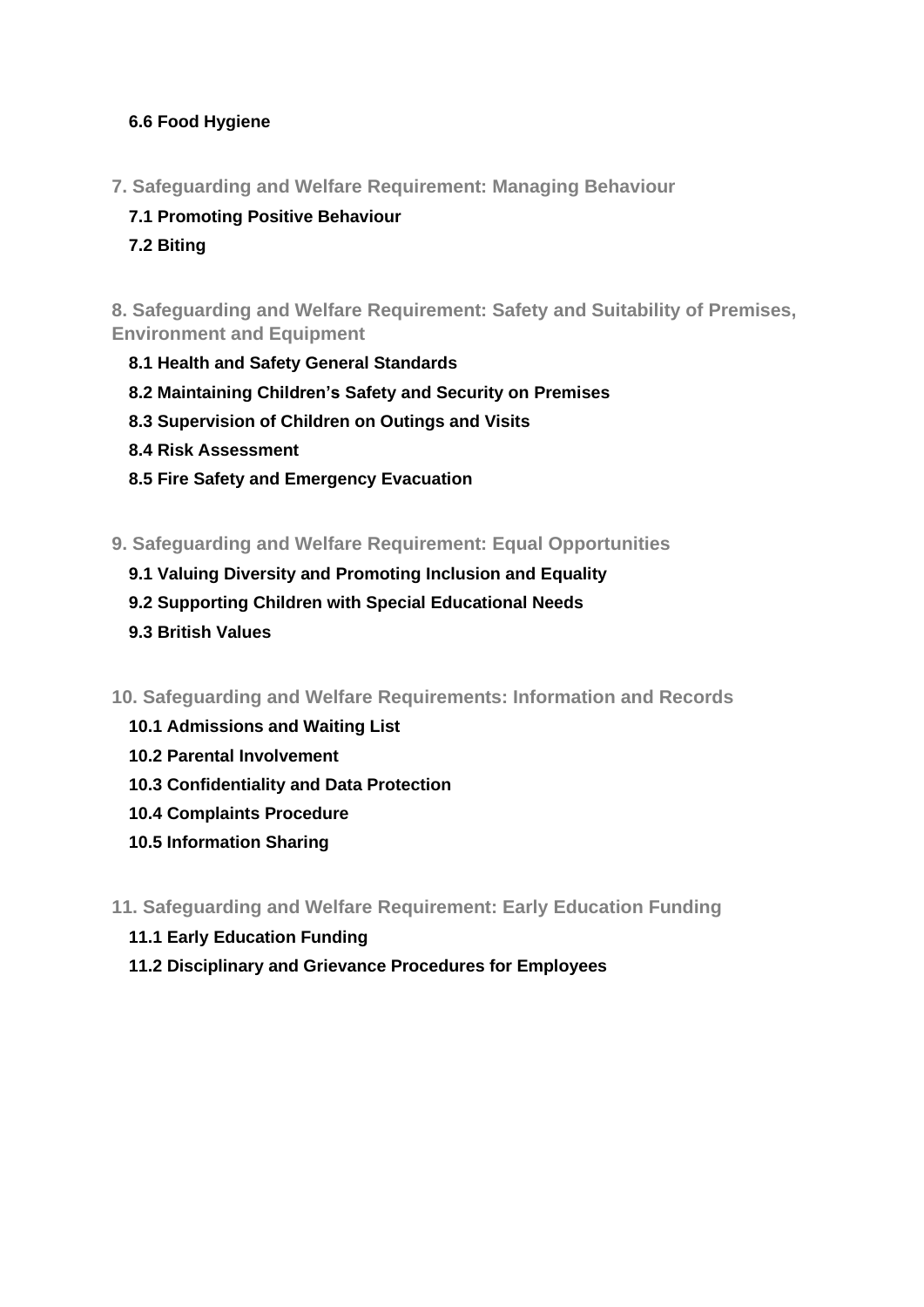# <span id="page-2-1"></span><span id="page-2-0"></span>**1. Safeguarding and Welfare Requirement: Child Protection 1.1 Children's rights and entitlements**

## **Policy statement**

- We promote children's right to be strong, resilient and listened to by creating an environment in our setting that encourages children to develop a positive self-image, which includes their heritage arising from their colour and ethnicity, their languages spoken at home, their religious beliefs, cultural traditions and home background.
- We promote children's right to be strong, resilient and listened to by encouraging children to develop a sense of autonomy and independence.
- We promote children's right to be strong, resilient and listened to by enabling children to have the self-confidence and the vocabulary to resist inappropriate approaches.
- We help children to establish and sustain satisfying relationships within their families, with peers, and with other adults.

**What it means to promote children's rights and entitlements to be '***strong, resilient and listened to'.*

To be strong means to be:

- **EXECUTE:** secure in their foremost attachment relationships, where they are loved and cared for by at least one person who is able to offer consistent, positive and unconditional regard and who can be relied on;
- safe and valued as individuals in their families and in relationships beyond the family, such as day care or school;
- self-assured and form a positive sense of themselves including all aspects of their identity and heritage;
- **•** included equally and belong in our setting and in community life;
- confident in their own abilities and proud of their achievements;
- **•** progressing optimally in all aspects of their development and learning;
- **•** part of a peer group in which they learn to negotiate, develop social skills and an identity as global citizens, respecting the rights of others in a diverse world; and
- able to represent themselves and participate in aspects of service delivery that affects them, as well as aspects of key decisions that affect their lives.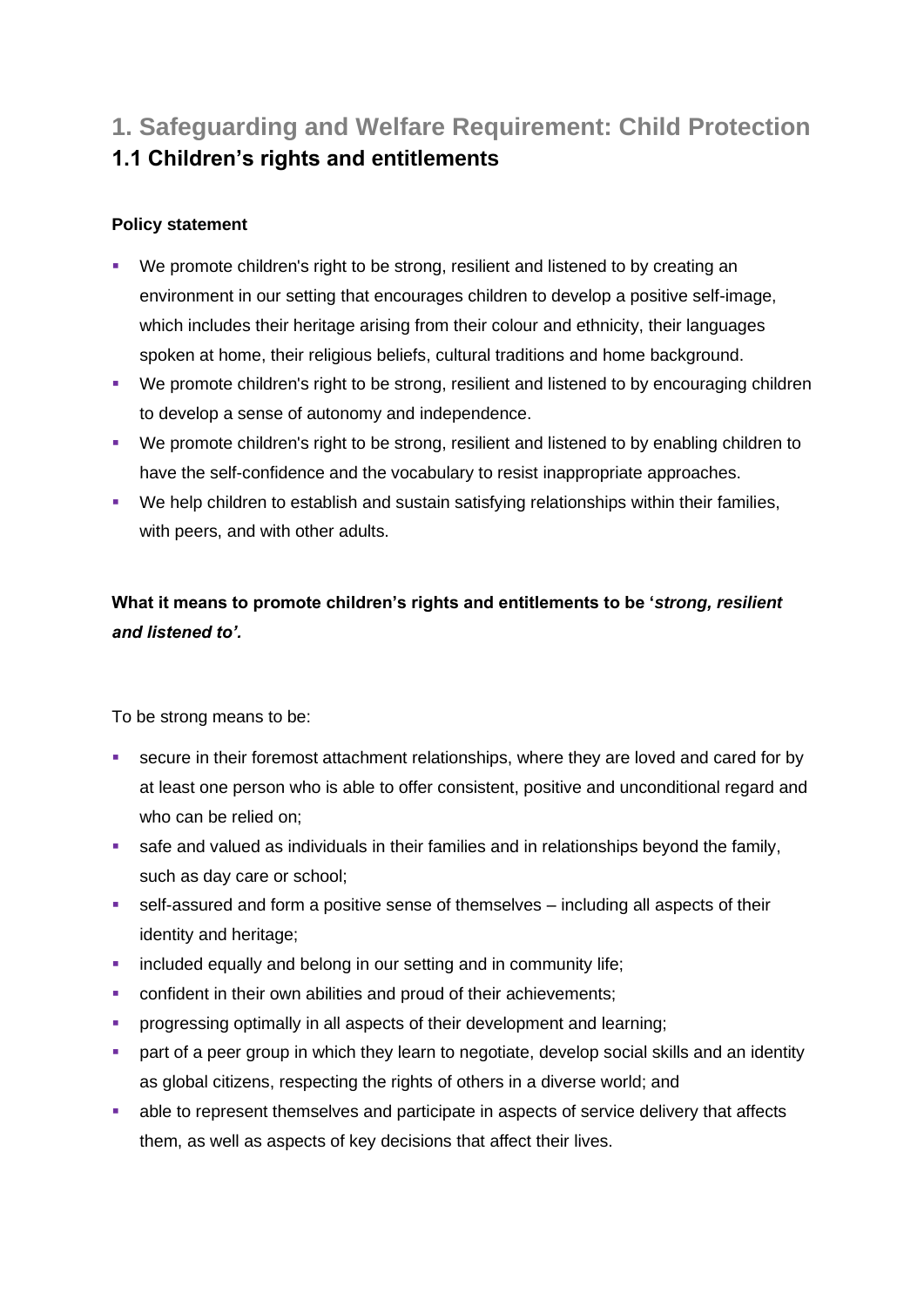To be resilient means to:

- be sure of their self-worth and dignity;
- be able to be assertive and state their needs effectively;
- be able to overcome difficulties and problems;
- **•** be positive in their outlook on life;
- be able to cope with challenge and change;
- have a sense of justice towards themselves and others;
- develop a sense of responsibility towards themselves and others; and
- be able to represent themselves and others in key decision-making processes.

To be listened to means:

- **EXECT** adults who are close to children recognise their need and right to express and communicate their thoughts, feelings and ideas;
- adults who are close to children are able to tune in to their verbal, sign and body language in order to understand and interpret what is being expressed and communicated;
- **EXED** adults who are close to children are able to respond appropriately and, when required, act upon their understanding of what children express and communicate; and
- **■** adults respect children's rights and facilitate children's participation and representation in imaginative and child centred ways in all aspects of core services.

<span id="page-3-0"></span>

| Rosslyn Nursery and Preschool |
|-------------------------------|
| November 15th 2021            |
| November 15th 2022            |
|                               |
| Annabelle Allan               |
| Manager                       |
|                               |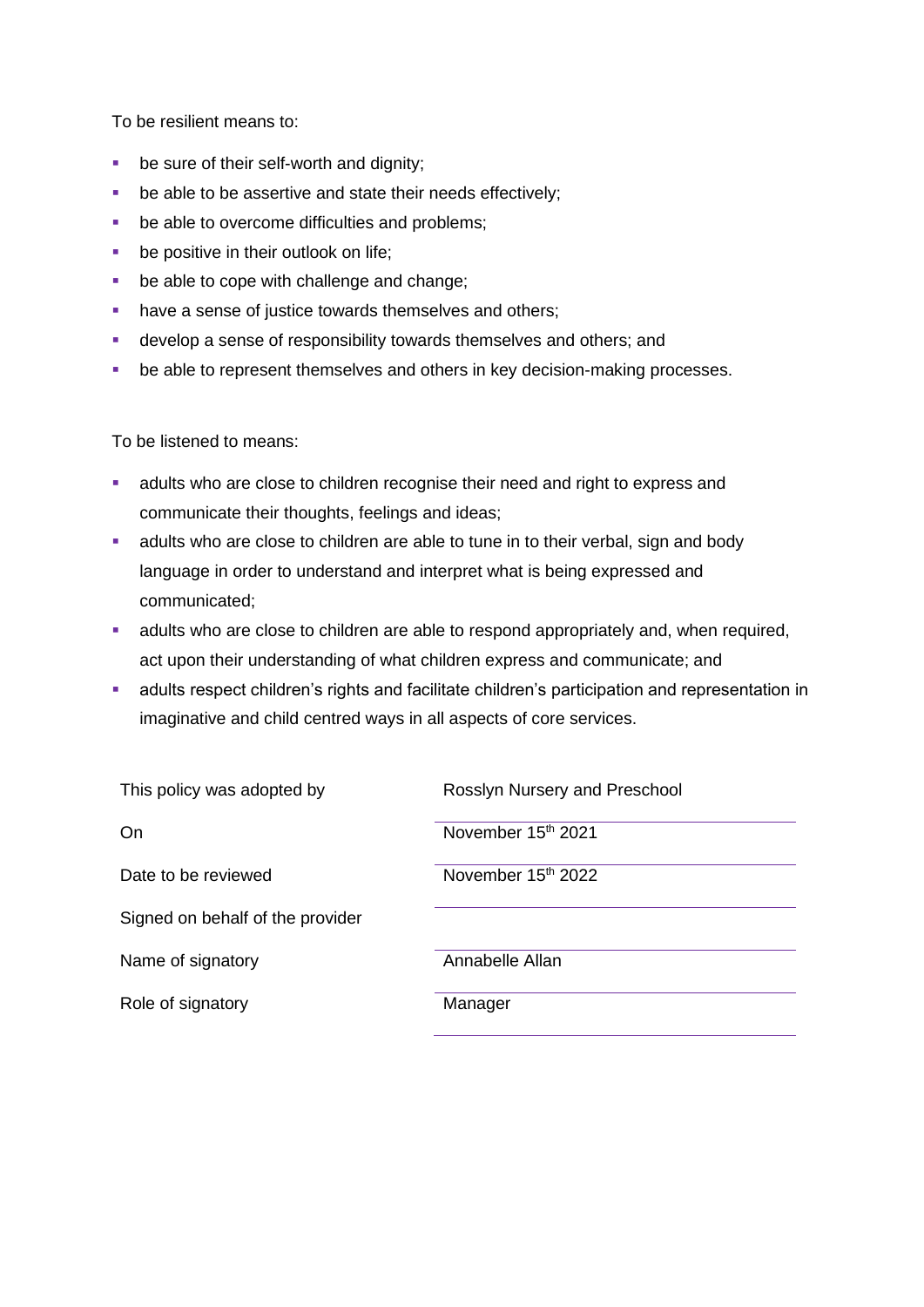## **1.2 Safeguarding children, young people and vulnerable adults**

## **Policy statement**

Our setting will work with children, parents and the community to ensure the rights and safety of children, young people\* and vulnerable adults. Our Safeguarding Policy is based on the three key commitments of the Early Years Alliance Safeguarding Children Policy.

#### **Procedures**

We carry out the following procedures to ensure we meet the three key commitments of the Alliance Safeguarding Children Policy, which incorporates responding to child protection concerns.

#### *Key commitment 1*

*We are committed to building a 'culture of safety' in which children, young people and vulnerable adults are protected from abuse and harm in all areas of our service delivery.*

- Our designated safeguarding person is: **Annabelle Allan.**
- When the setting is open but the designated person is not on site, we have a 2<sup>nd</sup> designated safeguarding person this is **Dunia Ball.**
- **SPA** (for all safeguarding concerns)**: 020 8547 5008/ out of hours 020 87705000.**
- **LADO** (for all concerns with regard to an adult who works with children who may have caused them harm): **as above but ask to speak to the local authorities designated officer.**
- Both designated persons, have relevant links with statutory and voluntary organisations with regard to safeguarding.
- Both designated persons, understand LSCB safeguarding procedures, attends relevant LSCB training at least every two years and refreshes their knowledge of safeguarding at relevant staff meetings and Inset days.
- We ensure all staff are trained to understand our safeguarding policies and procedures and that parents are made aware of them too.
- **EXECT** All staff understand that safeguarding is their responsibility.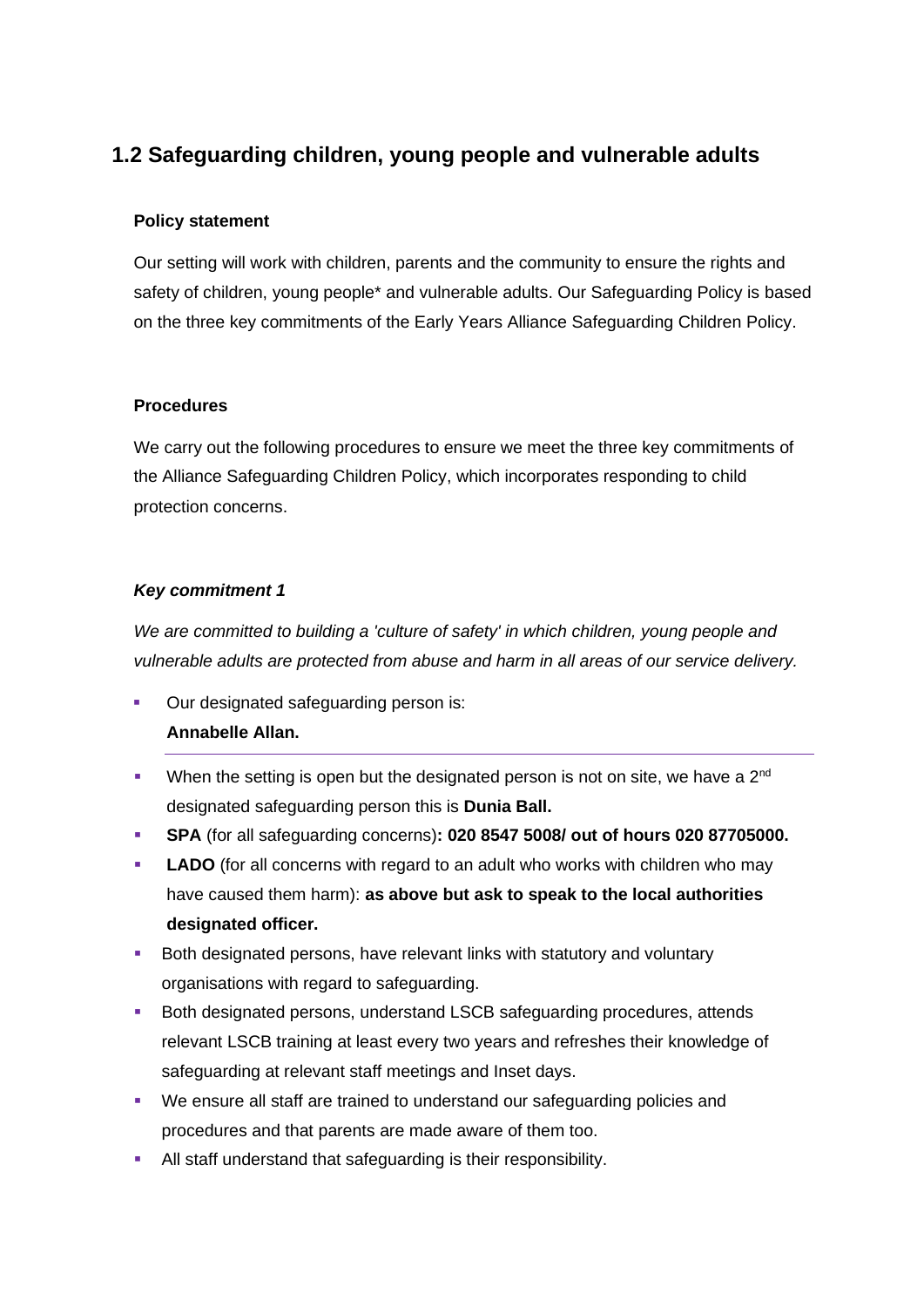- All staff have an up-to-date knowledge of safeguarding issues, are alert to potential indicators and signs of abuse and neglect and understand their professional duty to ensure safeguarding and child protection concerns are reported through the correct procedures.
- All staff receive updates on safeguarding during staff meetings and Inset days.
- All staff complete online training for L1 safeguarding, FGM, Prevent and Channel training and renew at least every 2 years.
- **EXTERN** All staff are confident to ask questions in relation to any safeguarding concerns and know not to just take things at face value but can be respectfully sceptical.
- All staff understand the principles of early help (as defined in *Working Together to Safeguard Children*, 2018) and can identify those children and families who may be in need of early help and enable them to access it.
- All staff understand the thresholds of significant harm and understand how to access services for families.
- **E** All staff understand their responsibilities under the General Data Protection Regulation and the Data Protection Act 2018 and ensure that any information they may share about parents and their children with other agencies is shared appropriately and lawfully.
- We will support families to receive appropriate early help by sharing information with other agencies in accordance with statutory requirements and legislation.
- We will share information lawfully with safeguarding partners and other agencies where there are safeguarding concerns.
- We will be transparent about how we lawfully process data.
- **EXECT** All staff understand how to escalate their concerns in the event that they feel either the local authority and/or their own organisation has not acted adequately to safeguard and know how to follow local safeguarding procedures to resolve professional disputes between staff and organisations.
- **EXECT** All staff understand what the organisation expects of them in terms of their required behaviour and conduct, and follow our policies and procedures on positive behaviour, online safety (including use of cameras and mobile phones), whistleblowing and dignity at work.
- Children have a key person to build a relationship with, and are supported to articulate any worries, concerns or complaints that they may have in an age appropriate way.
- All staff understand our policy on promoting positive behaviour and follow it in relation to children showing aggression towards other children.
- Adequate and appropriate staffing resources are provided to meet the needs of children.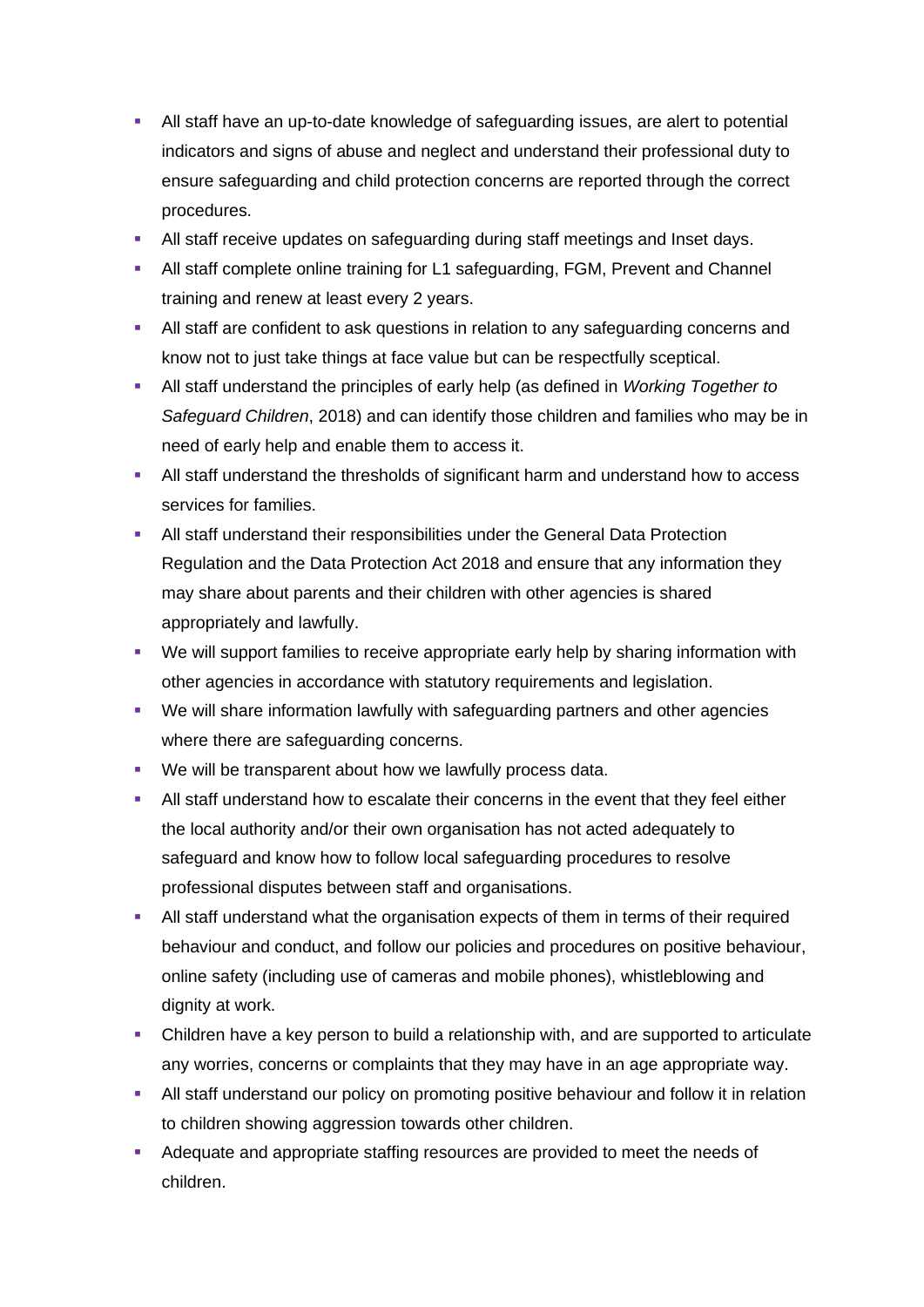- Applicants for posts within the setting are clearly informed that the positions are exempt from the Rehabilitation of Offenders Act 1974.
- Enhanced criminal records and barred lists checks and other suitability checks are carried out for staff and volunteers prior to their post being confirmed, to ensure that no disqualified person or unsuitable person works at the setting or has access to the children.
- Where applications are rejected based on information disclosed, applicants have the right to know and to challenge incorrect information.
- **EXECT** Any volunteer/supply staff who does not have an enhanced DBS is never left unsupervised with any children.
- Volunteers/supply staff must:
	- **-** be aged 16 or over;
	- **-** be considered competent and responsible;
	- **-** receive a robust induction and regular supervisory meetings;
	- **-** be familiar with all the settings policies and procedures;
	- **-** be fully checked for suitability if they are to have unsupervised access to the children at any time.
- Information is recorded about staff qualifications, and the identity checks and vetting processes that have been completed including:
	- **-** the criminal records disclosure reference number;
	- **-** certificate of good conduct or equivalent where a UK DBS check is not appropriate;
	- **-** the date the disclosure was obtained; and
	- **-** details of who obtained it.
- All staff and volunteers are informed that they are expected to disclose any convictions, cautions, court orders or reprimands and warnings which may affect their suitability to work with children (whether received before or during their employment with us).
- Staff receive regular supervision, which includes discussion of any safeguarding issues, and their performance and learning needs are reviewed regularly.
- We notify the Disclosure and Barring Service of any person who is dismissed from our employment, or resigns in circumstances that would otherwise have led to dismissal for reasons of a child protection concern.
- **Procedures are in place to record the details of visitors to the setting.**
- Security steps are taken to ensure that we have control over who comes into the setting so that no unauthorised person has unsupervised access to the children.
- **EXECTS** Steps are taken to ensure children are not photographed or filmed on video for any other purpose than to record their development or their participation in events organised by us.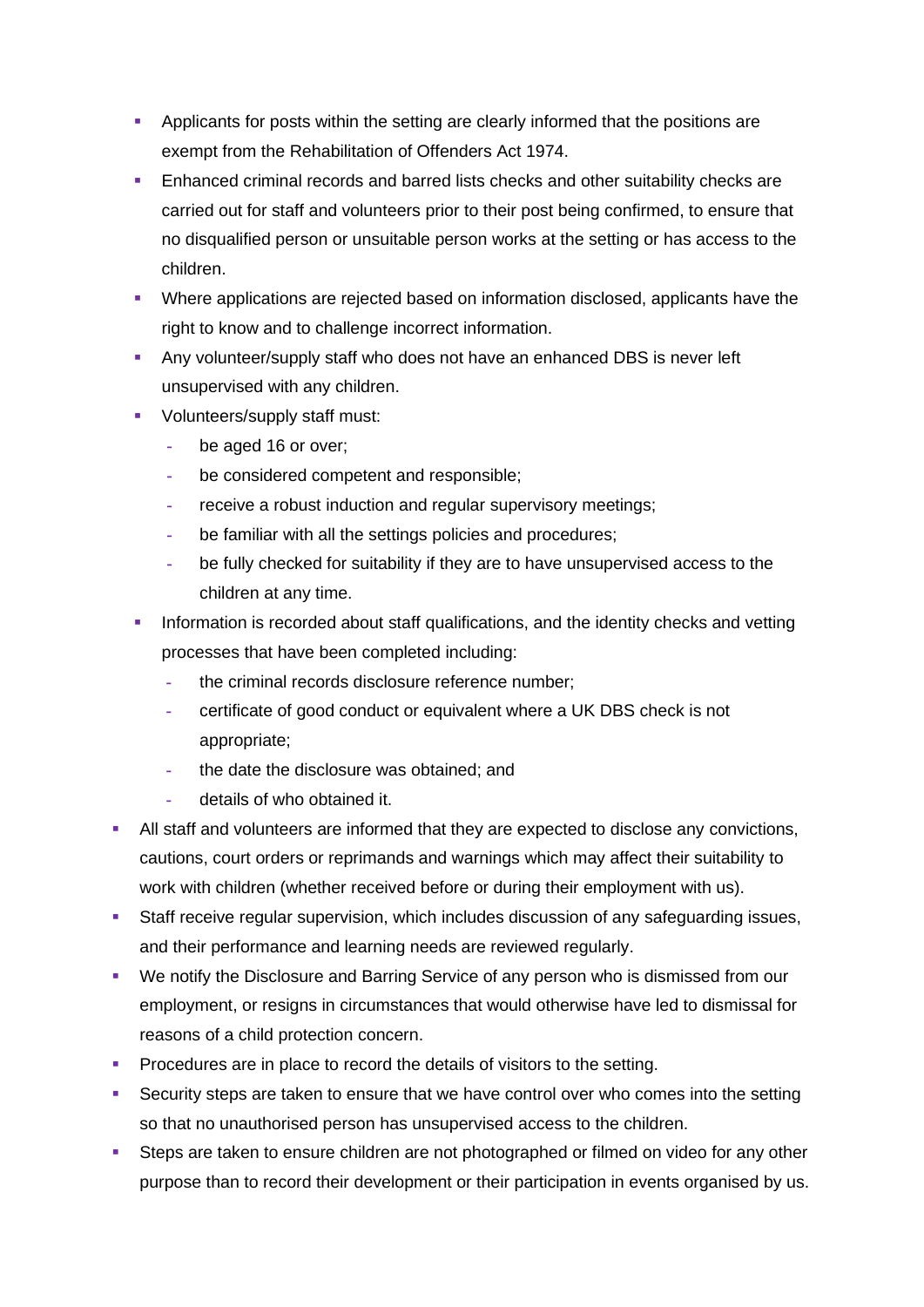Parents sign a consent form and have access to records holding visual images of their child. Staff do not use personal cameras or filming equipment to record images.

- Personal mobile phones are not used where children are present.
- **The designated person/Manager in the setting has responsibility for ensuring that there** is an adequate online safety policy in place.
- We keep a written record of all complaints and concerns including details of how they were responded to.
- We ensure that robust risk assessments are completed, that they are seen and signed by all relevant staff and that they are regularly reviewed and updated.
- The 2<sup>nd</sup> designated officer will inform the designated officer at the first opportunity of every significant safeguarding concern; however, this should not delay any referrals being made to SPA, LADO, RIDDOR, or OFSTED.

### *Key commitment 2*

*We are committed to responding promptly and appropriately to all incidents, allegations or concerns of abuse that may occur and to work with statutory agencies in accordance with the procedures that are set down in 'What to do if you're worried a child is being abused' (HMG, 2015) and the Care Act 2014.*

#### *Responding to suspicions of abuse*

- We acknowledge that abuse of children can take different forms physical, emotional, and sexual, as well as neglect.
- All staff remain alert to any signs that during the current Covid -19 outbreak a child in their care is suffering from or likely to be suffering from harm. This includes signs of neglect that may be caused by extraordinary circumstances due to measures to curb the spread of the virus.
- We ensure that all staff have an understanding of the additional vulnerabilities that arise from special educational needs and/or disabilities, plus inequalities of race, gender, language, religion, sexual orientation or culture, and that these receive full consideration in relation to child, young person or vulnerable adult protection.
- **When children are suffering from physical, sexual or emotional abuse, or experiencing** neglect, this may be demonstrated through:
	- **-** significant changes in their behaviour;
	- **-** deterioration in their general well-being;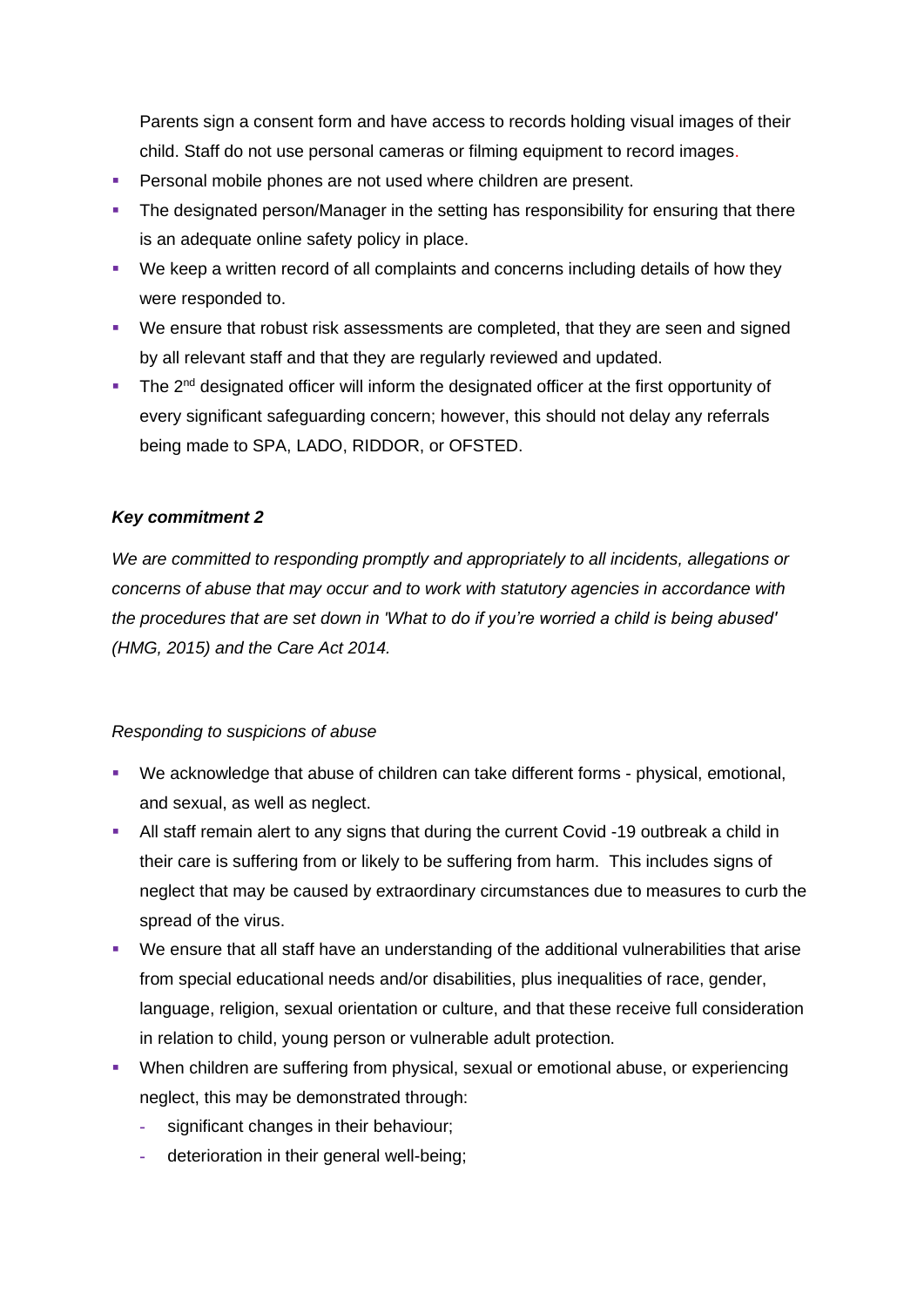- **-** their comments which may give cause for concern, or the things they say (direct or indirect
- **-** disclosure);
- **-** changes in their appearance, their behaviour, or their play;
- **-** unexplained bruising, marks or signs of possible abuse or neglect; and
- **-** any reason to suspect neglect or abuse outside the setting.
- We understand how to identify children who may need early help, how to access services for them
- We understand that we should refer any child who may be at risk of significant harm to local authority children's social work services. (SPA)
- We are aware of the 'hidden harm' agenda concerning parents with drug and alcohol problems and consider other factors affecting parental capacity and risk, such as social exclusion, domestic violence, radicalisation, mental or physical illness and parent's learning disability.
- We are aware that children's vulnerability is potentially increased when they are privately fostered and when we know that a child is being cared for under a private fostering arrangement, we inform our local authority children's social care team.
- We are prepared to act if we have concerns about the welfare of a child who fails to arrive at a session when expected. The Manager will take immediate action to contact the child's parent to seek an explanation for the child's absence and be assured that the child is safe and well. If no contact is made with the child's parents and the Manager/designated person has reason to believe that the child is at risk of significant harm, the relevant professionals are contacted immediately and LSCB procedures are followed. If the child has current involvement with social care the social worker is notified on the day of the unexplained absence.
- We are aware of other factors that affect children's vulnerability that may affect, or may have affected, children and young people using our provision, such as abuse of children who have special educational needs and/or disabilities; fabricated or induced illness; child abuse linked to beliefs in spirit possession; sexual exploitation of children, including through internet abuse; Female Genital Mutilation and radicalisation or extremism.
- **.** In relation to radicalisation and extremism, we follow the Prevent Duty quidance for England and Wales published by the Home Office and LSCB procedures on responding to radicalisation.
- We are aware of the mandatory duty that applies to teachers, and health workers to report cases of Female Genital Mutilation to the police. We are also aware that early years practitioners should follow local authority published safeguarding procedures to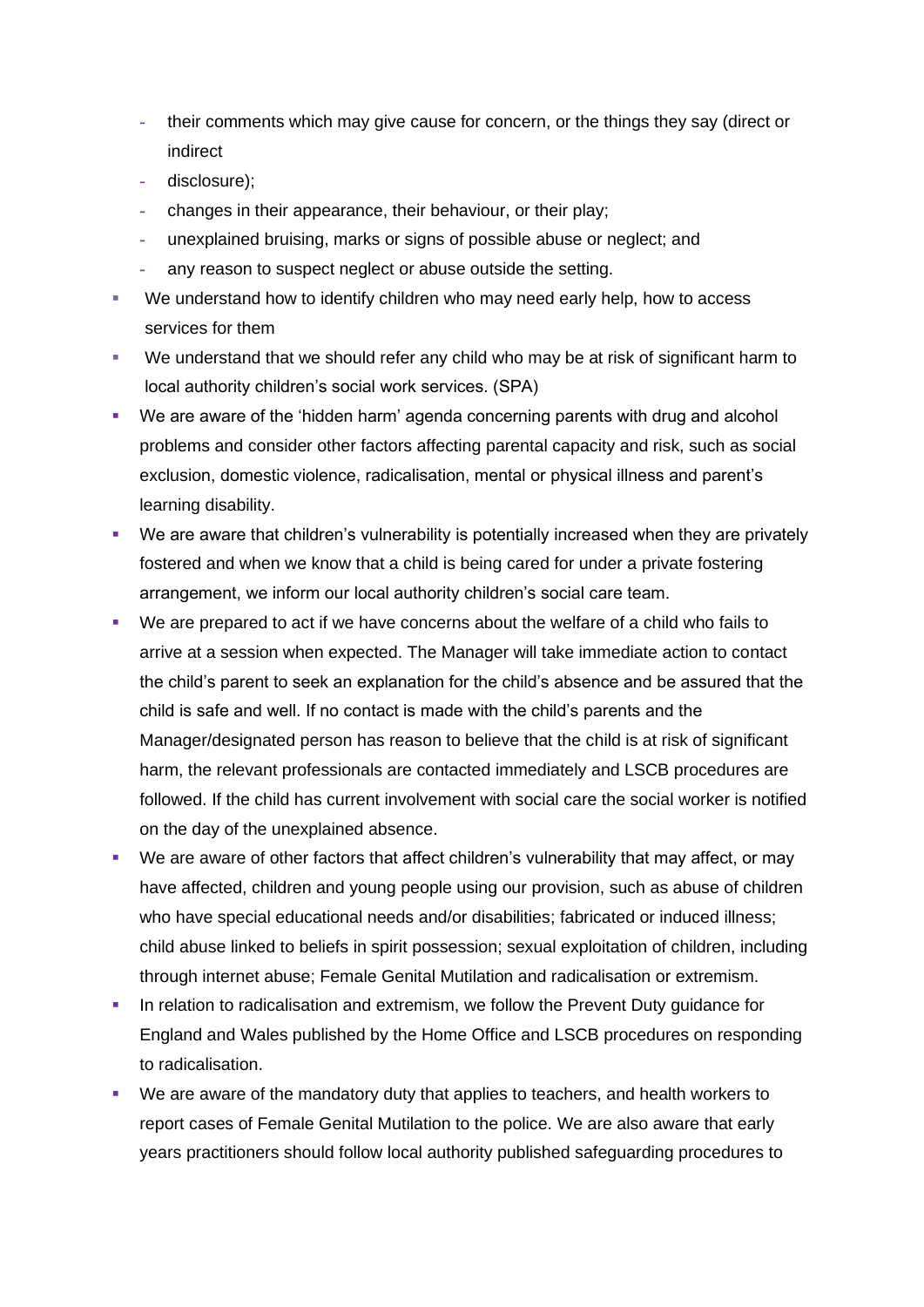respond to FGM and other safeguarding issues, which involves contacting police if a crime of FGM has been or may be about to be committed.

- We also make ourselves aware that some children and young people are affected by gang activity, by complex, multiple or organised abuse, through forced marriage or honour-based violence or may be victims of child trafficking. While this may be less likely to affect young children in our care, we may become aware of any of these factors affecting older children and young people who we may meet.
- **.** If we become concerned that a child may be a victim of modern slavery or human trafficking we will refer to and/or seek advice from the local authority children's social work service and/or police.
- We will be alert to the threats children may face from outside their families, such as that posed by organised crime groups such as county lines (referring to the practice of using children to traffic drugs into rural areas, or from one city/town to another), and child sexual exploitation, online use and from within peer groups and the wider community.
- **•** Where we believe that a child in our care or that is known to us may be affected by any of these factors we follow the procedures below for reporting child protection and child in need concerns and follow the LSCB procedures, or when they come into force replacing the LSCB, we will follow the local procedures as published by the local safeguarding partners.
- Where such indicators are apparent, the child's key person makes a dated record of the details of the concern and discusses what to do with the designated person/Manager. The information is stored on the child's personal file.
- **.** If a staff member or volunteer is unhappy with the decision made of the designated person in relation to whether to make a safeguarding referral, they must follow escalation procedures.
- We refer concerns about children's welfare to the local authority children's social care team and co-operate fully in any subsequent investigation. NB In some cases this may mean the police, or another agency identified by the Local Safeguarding Children Board (or the local safeguarding partners when their published safeguarding arrangements take over from the LSCB).
- We respond to any disclosures sensitively and appropriately and take care not to influence the outcome either through the way we speak to children or by asking questions of children (although we may check out/clarify the details of what we think they have told us with them).
- We take account of the need to protect young people aged 16-19 as defined by the Children Act 1989. This may include students or school children on work placement, young employees or young parents. Where abuse or neglect is suspected we follow the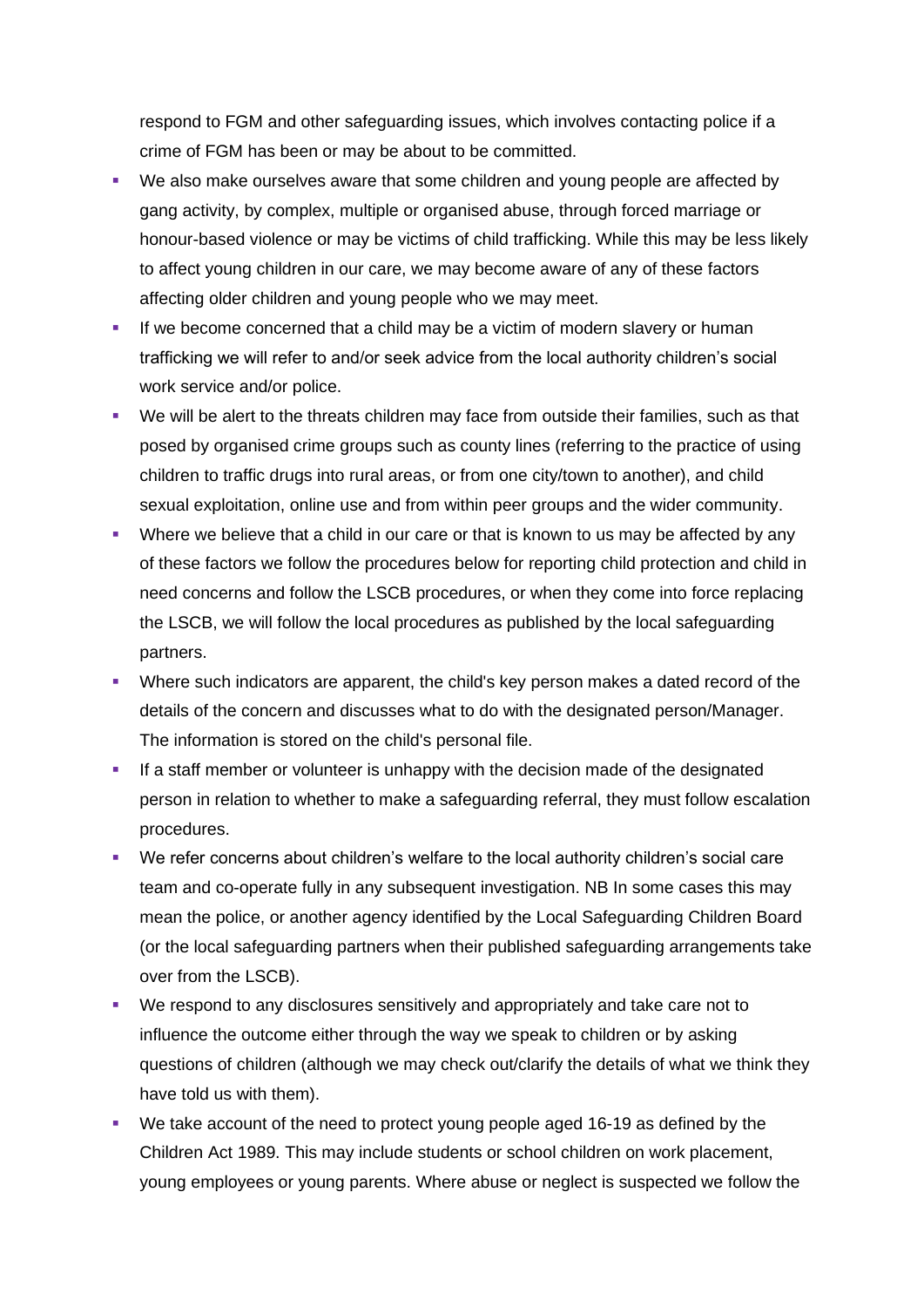procedure for reporting any other child protection concerns. The views of the young person will always be taken into account in an age appropriate way, but the setting may override the young person's refusal to consent to share information if it feels that it is necessary to prevent a crime from being committed or intervene where one may have been, or to prevent harm to a child or adult. Sharing confidential information without consent is done only where not sharing it could be worse than the outcome of having shared it.

- All staff are also aware that adults can also be vulnerable and know how to refer adults who are in need of community care services.
- All staff know that they can contact the **NSPCC whistleblowing helpline 0800 028 0285** or email [help@nspcc.org.uk](mailto:help@nspcc.org.uk) if they feel that our organisation and the local authority have not taken appropriate action to safeguard a child and this has not been addressed satisfactorily through organisational escalation and professional challenge procedures.
- We have a whistleblowing policy in place.

### *Recording suspicions of abuse and disclosures*

- **•** Where a child makes comments to a member of staff that give cause for concern (disclosure), or a member of staff observes signs or signals that give cause for concern, such as significant changes in behaviour; deterioration in general well-being; unexplained bruising, marks or signs of possible abuse or neglect; that member of staff:
	- **-** listens to the child, offers reassurance and gives assurance that she or he will take action;
	- **-** does not question the child, although it is OK to ask questions for the purposes of clarification;
	- **-** makes a written record that forms an objective record of the observation or disclosure that includes: the date and time of the observation or the disclosure; the exact words spoken by the child as far as possible; the name of the person to whom the concern was reported, with the date and time; and the names of any other person present at the time.
- **•** These records are signed and dated and kept in the child's personal file, which is kept securely and confidentially.
- **•** The member of staff acting as the designated person is informed of the issue at the earliest opportunity, and always within one working day.
- Where the Local Safeguarding Children Board or local safeguarding partners safeguarding procedures stipulates the process for recording and sharing concerns, we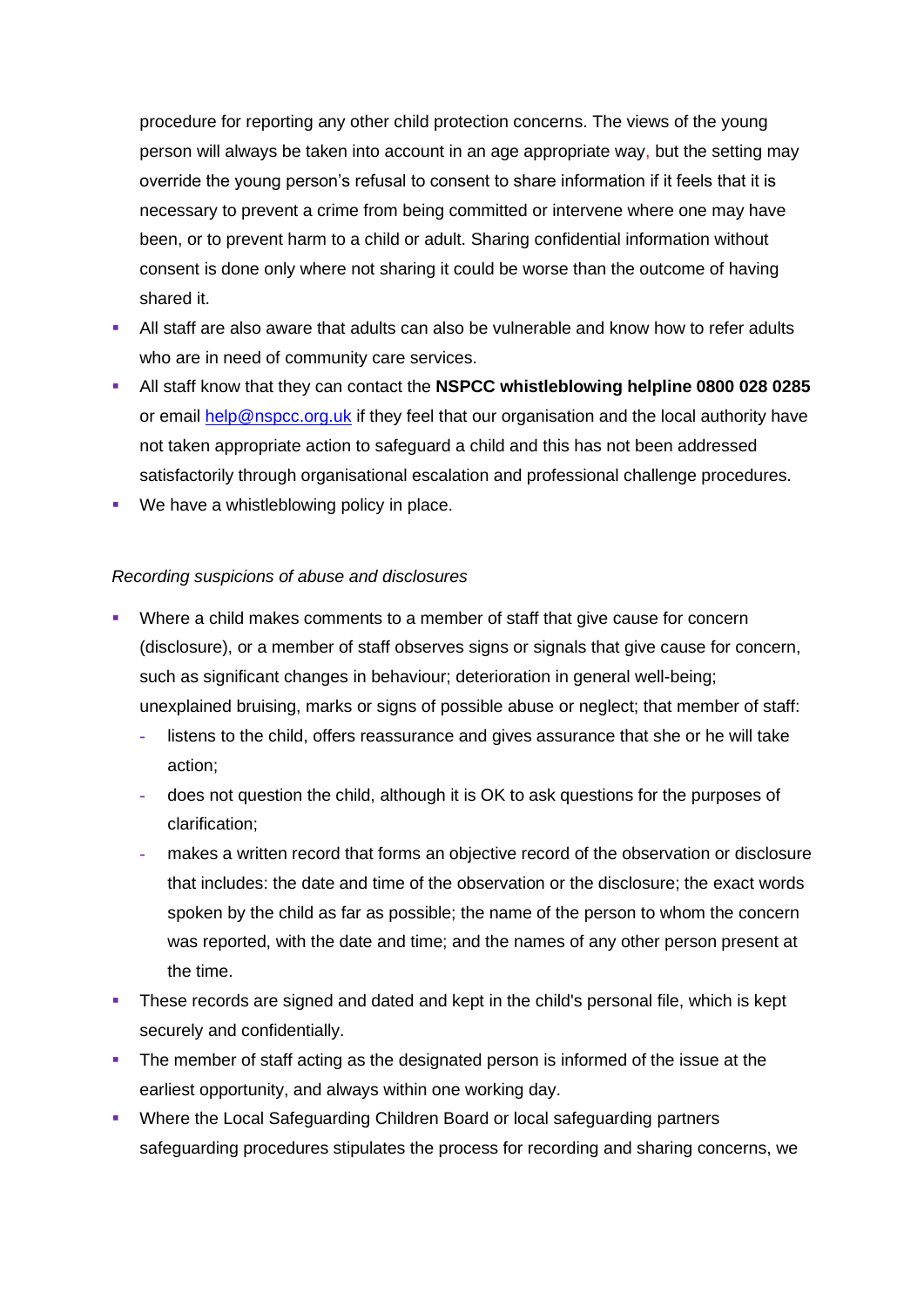include those procedures alongside this procedure and follow the steps set down by the Local Safeguarding Children Board.

## *Escalation process*

- If we feel that a referral made has not been dealt with properly or that concerns are not being addressed or responded to, we will follow the LSCB escalation process.
- **EXTERF** Staff are aware of how to escalate concerns, by referring to our safeguarding folder and reading the Resolution and Escalation Protocol.
- We will follow local procedures published by the LSCB or safeguarding partners to resolve professional disputes.

## *Informing parents*

- **Parents are normally the first point of contact. Concerns are normally discussed with** parents to gain their view of events, unless it is felt that this may put the child or other person at risk, or may interfere with the course of a police investigation, or may unduly delay the referral, or unless it is otherwise unreasonable to seek consent. Advice will be sought from social care, or in some circumstances police, where necessary.
- Parents are informed when we make a record of concerns in their child's file and that we also make a note of any discussion we have with them regarding a concern.
- **.** If a suspicion of abuse warrants referral to social care, parents are informed at the same time that the referral will be made, except where the procedures of the Local Safeguarding Children Board/Local Safeguarding Partners does not allow this, for example, where it is believed that the child may be placed at risk.
- **•** This will usually be the case where the parent is the likely abuser or where sexual abuse may have occurred.
- **EXT** If there is a possibility that advising a parent beforehand may place a child at greater risk (or interfere with a police response) the designated person should consider seeking advice from children's social care, about whether or not to advise parents beforehand, and should record and follow the advice given.

## *Liaison with other agencies and multi-agency working*

■ We work within the Local Safeguarding Children Board/Local Safeguarding Partners guidelines.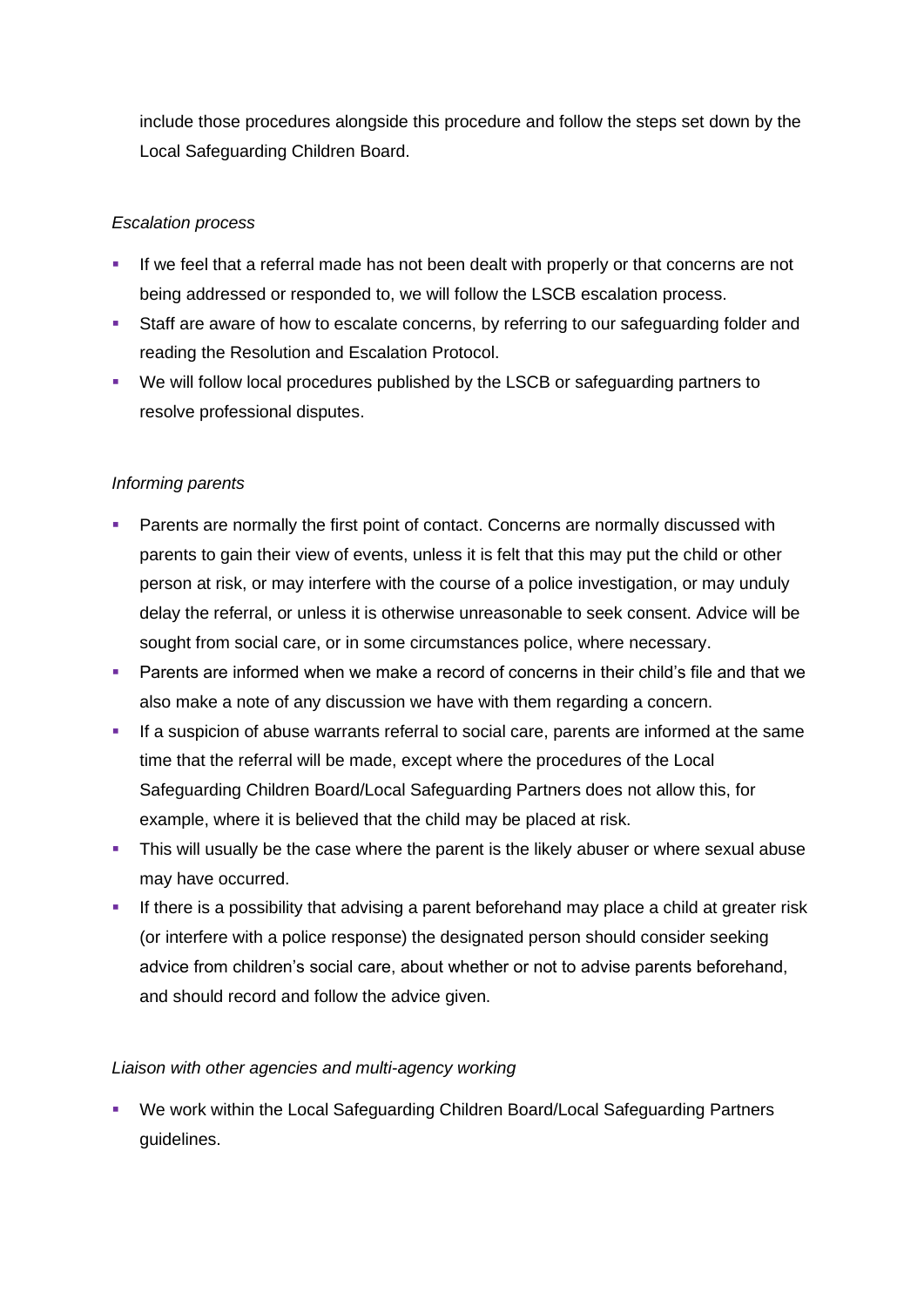- **•** The current version of 'What to do if you're worried a child is being abused' is available for parents and staff and all staff are familiar with what they need to do if they have concerns.
- We have procedures for contacting the local authority regarding child protection issues and concerns about children's welfare
- We notify **Ofsted: 0330 1231231** of any incident or accident and any changes in our arrangements which may affect the well-being of children or where an allegation of abuse is made against a member of staff (whether the allegations relate to harm or abuse committed on our premises or elsewhere). Notifications to Ofsted are made as soon as is reasonably practicable, but at the latest within 14 days of the allegations being made.

## *Allegations against staff and persons in position of trust*

- We ensure that all parents know how to complain about the behaviour or actions of staff or volunteers within the setting, or anyone living or working on the premises occupied by the setting, which may include an allegation of abuse.
- We ensure that all staff volunteers and anyone else working in the setting knows how to raise concerns that they may have about the conduct or behaviour of other people including staff/colleagues.
- We differentiate between allegations, and concerns about the quality of care or practice and complaints and have a separate process for responding to complaints.
- We respond to any inappropriate behaviour displayed by members of staff, volunteer or any other person living or working on the premises, which includes:
	- **-** inappropriate sexual comments;
	- **-** excessive one-to-one attention beyond the requirements of their usual role and responsibilities, or inappropriate sharing of images
- We will recognise and respond to allegations that a person who works with children has:
	- **-** behaved in a way that has harmed a child, or may have harmed a child
	- **-** possibly committed a criminal offence against or related to a child
	- **-** behaved towards a child or children in a way that indicates they may pose a risk of harm to children
- We respond to any concerns raised by staff and volunteers who know how to escalate their concerns if they are not satisfied with our response
- We respond to any disclosure by children or staff that abuse by a member of staff or volunteer within the setting, or anyone living or working on the premises occupied by the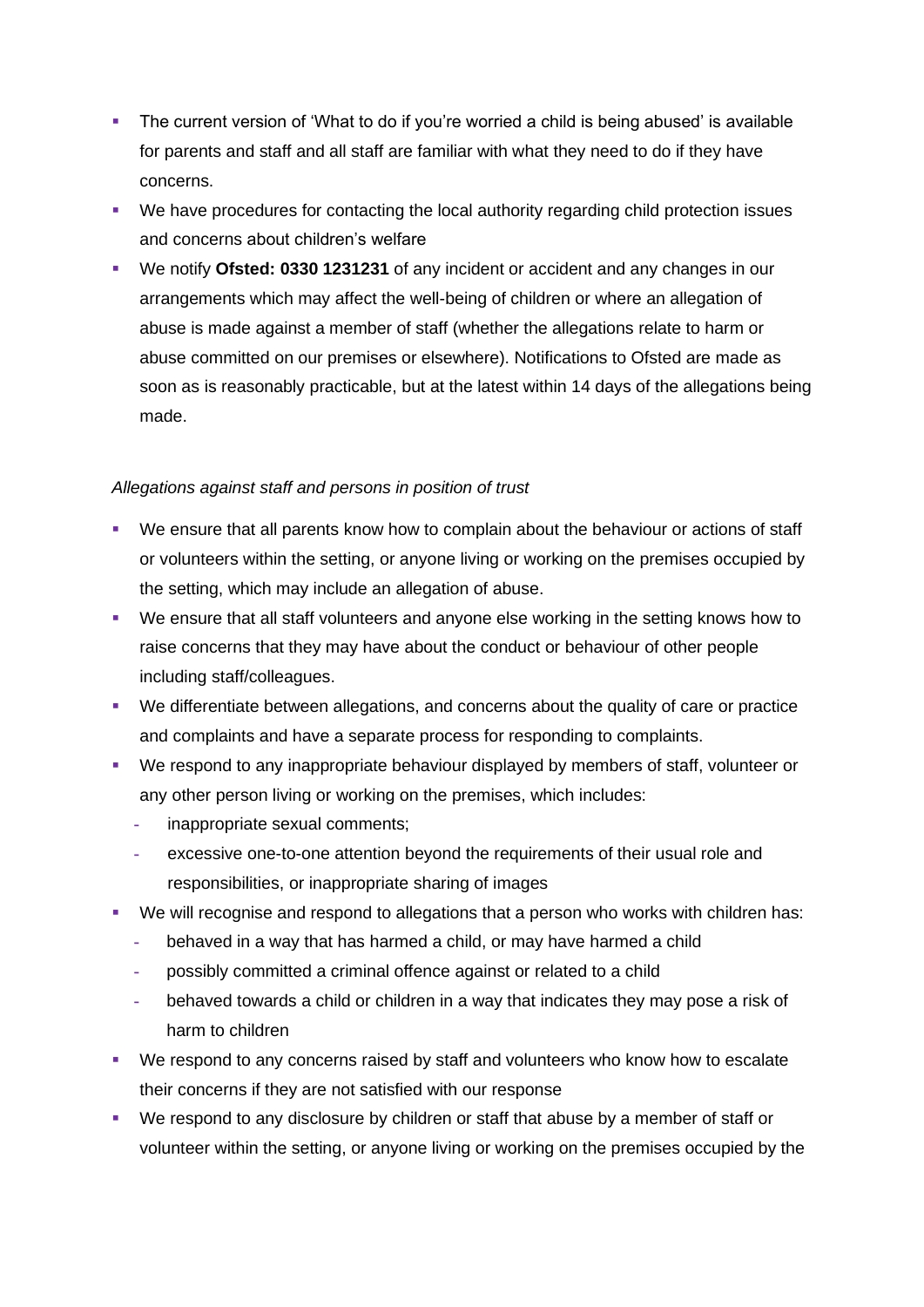setting, may have taken, or is taking place, by first recording the details of any such alleged incident.

- We refer any such complaint immediately to a member of the LLP and/or the Local Authority Designated Officer (LADO)
- We also report any such alleged incident to Ofsted, as well as what measures we have taken. We are aware that this is an offence not to do this.
- We co-operate entirely with any investigation carried out by children's social care in conjunction with the police.
- Where the management team and children's social care agree it is appropriate in the circumstances, the member of staff or volunteer will be suspended for the duration of the investigation. This is not an indication of admission that the alleged incident has taken place, but is to protect the staff, as well as children and families, throughout the process. Where it is appropriate and practical and agreed with LADO, we will seek to offer an alternative to suspension for the duration of the investigation, if an alternative is available that will safeguard children and not place the affected staff or volunteer at risk.

### *Disciplinary action*

Where a member of staff or volunteer has been dismissed due to engaging in activities that caused concern for the safeguarding of children or vulnerable adults, we will notify the Disclosure and Barring Service of relevant information, so that individuals who pose a threat to children and vulnerable groups can be identified and barred from working with these groups.

## *Key commitment 3*

*We are committed to promoting awareness of child abuse issues throughout our training and learning programmes for adults. We are also committed to empowering children through our early childhood curriculum, promoting their right to be strong, resilient and listened to.*

## *Training*

Training opportunities are sought for all adults involved in the setting to ensure that they are able to recognise the signs and signals of possible physical abuse, emotional abuse, sexual abuse (including child sexual exploitation) and neglect and that they are aware of the local authority guidelines for making referrals. Training opportunities online and in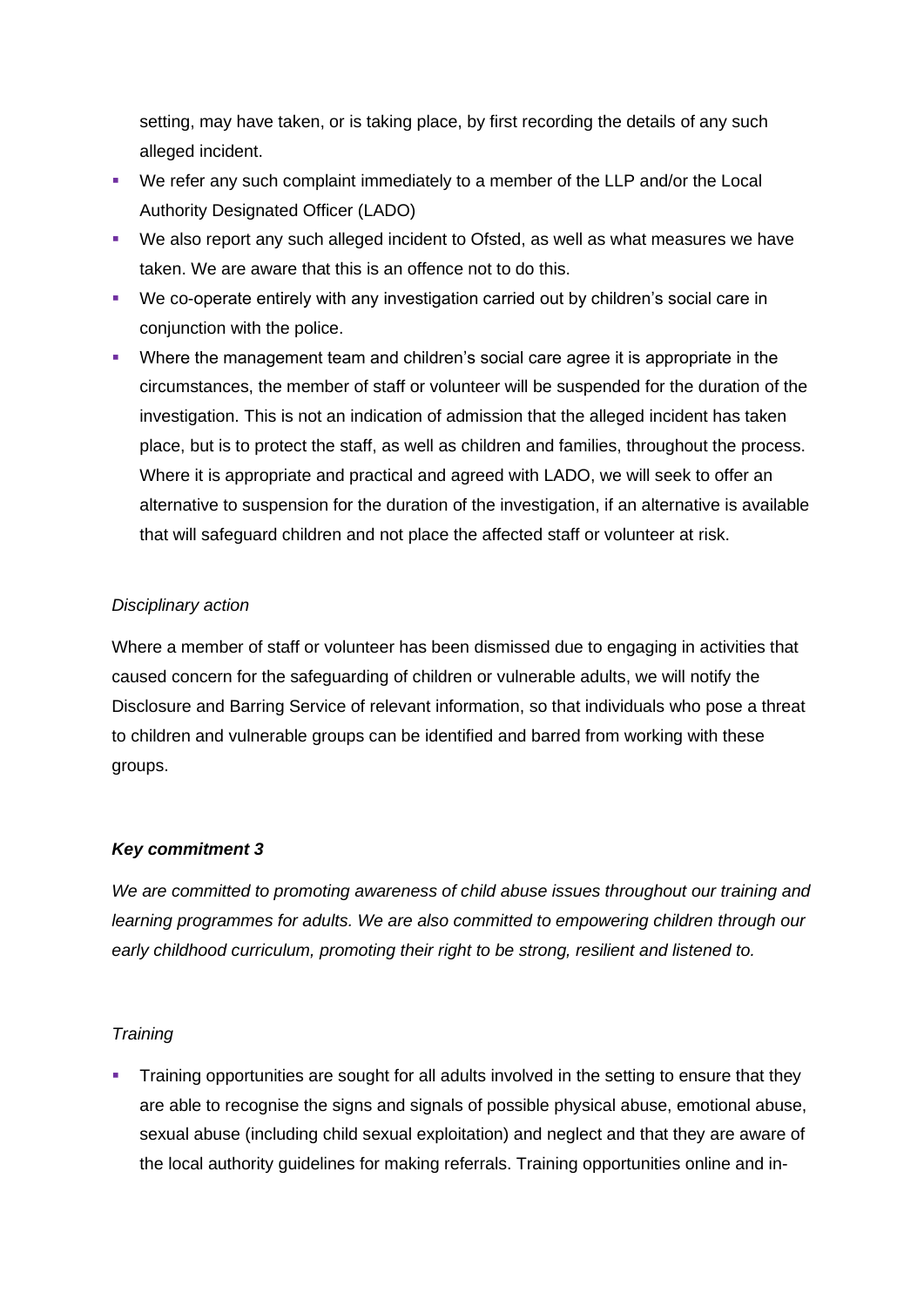house, also cover extra familial threats such as online risks, radicalisation and grooming, and how to identify and respond to families who may be in need of early help, Designated persons receive appropriate training, as recommended by the Local Safeguarding Children Board, every two years and keep on top of their knowledge and skills, through revision, in house training, quizzes and online training courses.

- We ensure that all staff know the procedures for reporting and recording any concerns they may have about the provision.
- We ensure that all staff receive updates on safeguarding via emails, newsletters, online training and/or discussion at staff meetings at least once a year.

### *Planning*

**•** The layout of the rooms allows for constant supervision. No child is left alone with staff or volunteers in a one-to-one situation without being within sight and/or hearing of other staff or volunteers.

### *Curriculum*

- We introduce key elements of keeping children safe into our programme to promote the personal, social and emotional development of all children, so that they may grow to be strong, resilient and listened to and so that they develop an understanding of why and how to keep safe.
- We create within the setting a culture of value and respect for individuals, having positive regard for children's heritage arising from their colour, ethnicity, languages spoken at home, cultural and social background.
- We ensure that this is carried out in a way that is developmentally appropriate for the children.

## *Confidentiality*

**EXTEND 10** All suspicions and investigations are kept confidential and shared only with those who need to know. Any information is shared under the guidance of the Local Safeguarding Children Board/Local Safeguarding Partners and in line with the GDPR, Data Protection Act 2018, and Working Together 2018.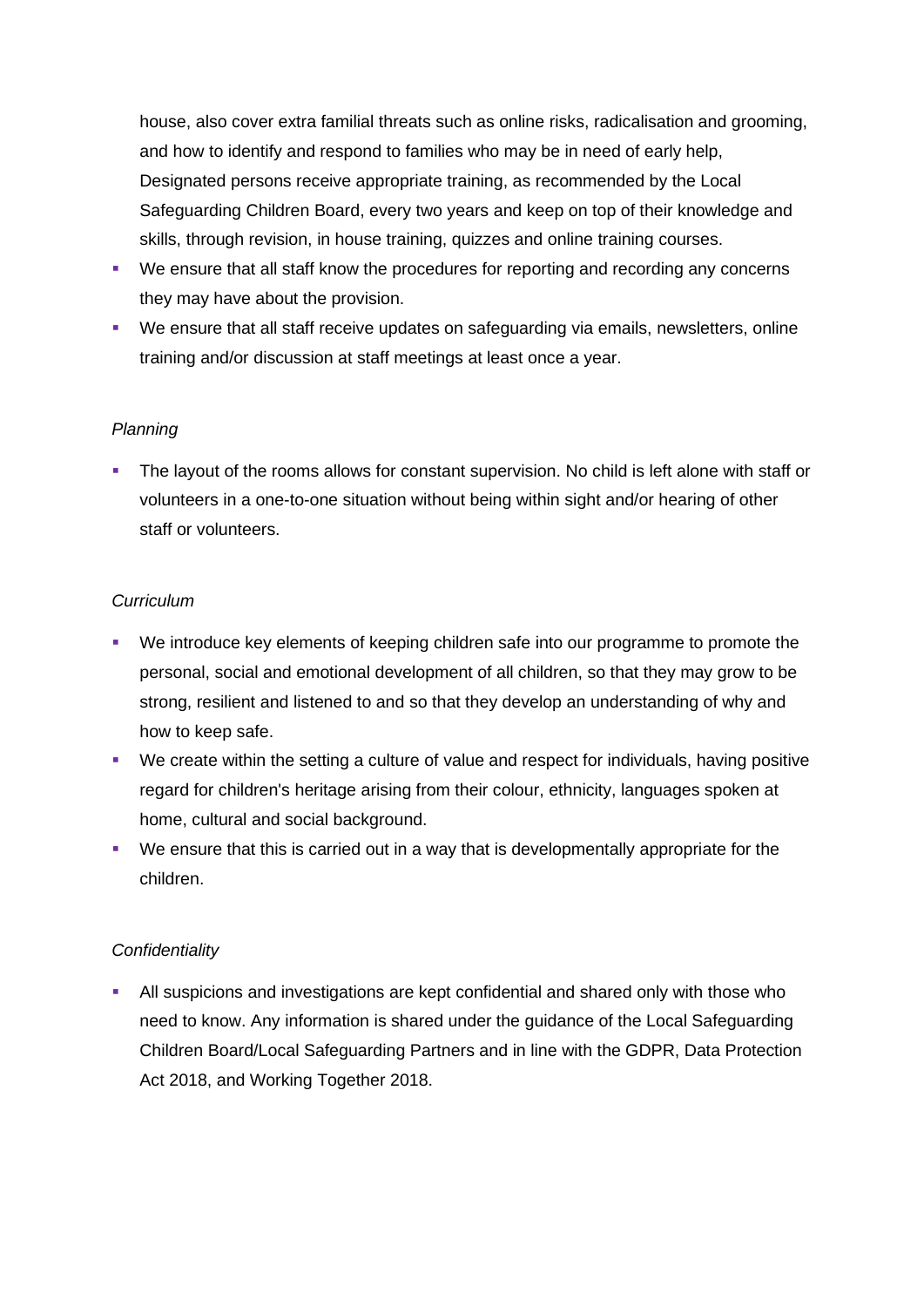#### *Support to families*

- We believe in building trusting and supportive relationships with families, staff and volunteers.
- We make clear to parents our role and responsibilities in relation to child protection, such as for the reporting of concerns, information sharing, monitoring of the child, and liaising at all times with the local children's social care team.
- We will continue to welcome the child and the family whilst investigations are being made in relation to any alleged abuse.
- We follow the Child Protection Plan as set by the child's social worker in relation to the setting's designated role and tasks in supporting that child and their family, subsequent to any investigation.
- We will engage with any child in need plan or early help plan as agreed.
- **•** Confidential records kept on a child are shared with the child's parents or those who have parental responsibility for the child in accordance with our Confidentiality and Dta Protection policy and only if appropriate under the guidance of the Local Safeguarding Children Board.

### **Legal framework**

## *Primary legislation*

- Children Act (1989 s47)
- **•** Protection of Children Act (1999)
- **The Children Act (2004 s11)**
- Children and Social Work Act 2017
- Safeguarding Vulnerable Groups Act (2006)
- Childcare Act (2006)
- Child Safeguarding Practice Review and Relevant Agency (England) Regulations 2018

## *Secondary legislation*

- Sexual Offences Act (2003)
- **Criminal Justice and Court Services Act (2000)**
- **Equality Act (2010)**
- General Data Protection Regulations (GDPR) (2018)
- Childcare (Disqualification) Regulations (2009)
- Children and Families Act (2014)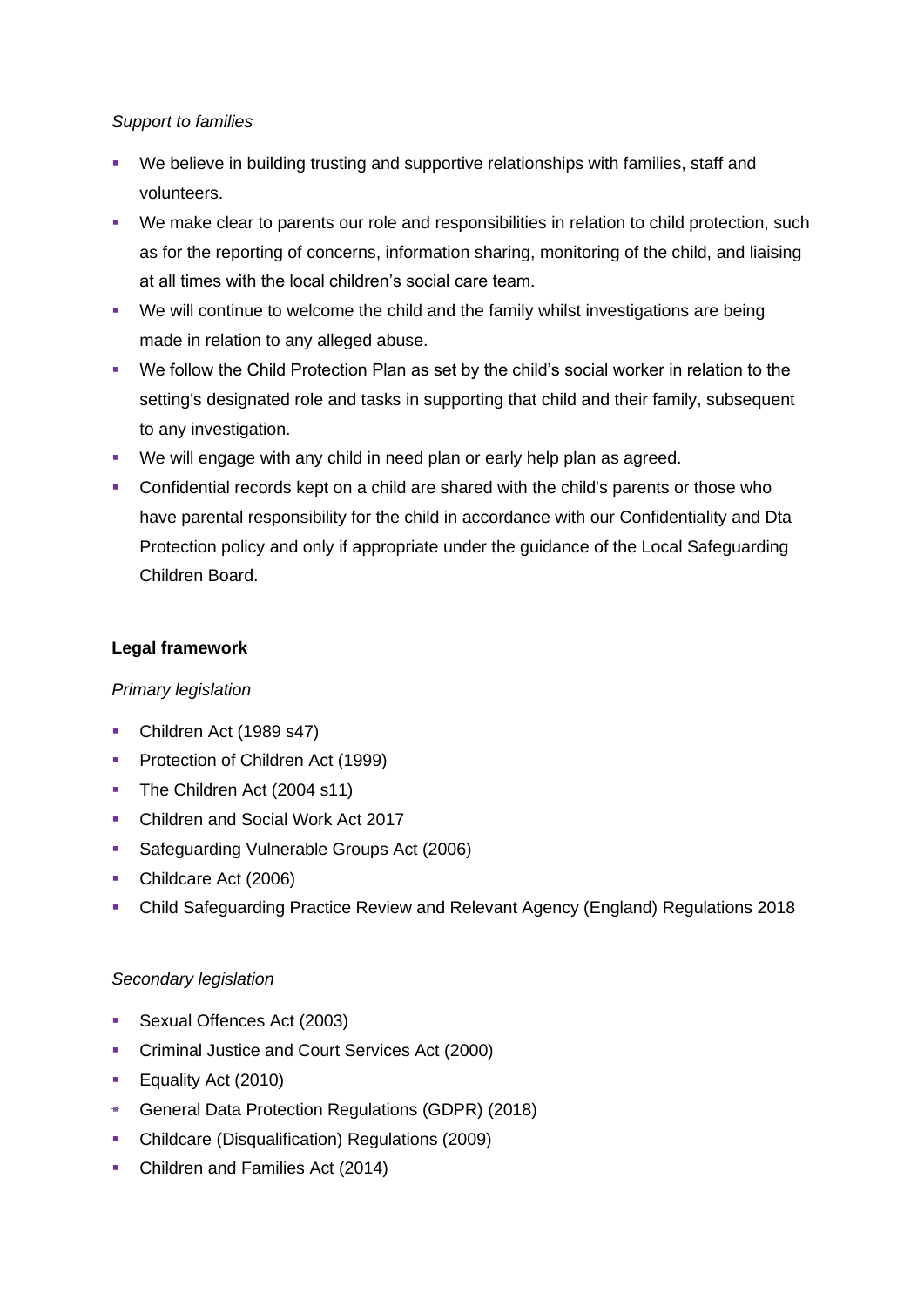- Care Act (2014)
- **Serious Crime Act (2015)**
- Counter-Terrorism and Security Act (2015)

### **Further guidance**

- Working Together to Safeguard Children (HMG, 2018)
- What to do if you're Worried a Child is Being Abused (HMG, 2015)
- **Framework for the Assessment of Children in Need and their Families (DoH 2000)**
- **The Common Assessment Framework for Children and Young People: A Guide for Practitioners**

(CWDC 2010)

- **EXECT** Statutory guidance on making arrangements to safeguard and promote the welfare of children under section 11 of the Children Act 2004 (HMG 2008)
- **Hidden Harm Responding to the Needs of Children of Problem Drug Users (ACMD,** 2003)
- **Information Sharing: Advice for Practitioners providing Safeguarding Services (DfE 2018)**
- Disclosure and Barring Service: [www.gov.uk/disclosure-barring-service-check](http://www.gov.uk/disclosure-barring-service-check)
- Revised Prevent Duty Guidance for England and Wales (HMG, 2015)
- **Inspecting Safeguarding in Early Years, Education and Skills Settings, (Ofsted, 2016)**
- Safeguarding Children (Pre-school Learning Alliance 2013)
- Safeguarding through Effective Supervision (Pre-school Learning Alliance 2013)
- **The New Early Years Employee Handbook (Pre-school Learning Alliance 2016)**
- People Management in the Early Years (Pre-school Learning Alliance 2016)

\*A 'young person' is defined as 16 to 19 years old – in our setting they may be a student, worker, volunteer or parent.

| This policy was adopted by       | Rosslyn Nursery and Preschool |
|----------------------------------|-------------------------------|
| On.                              | September 13th 2021           |
| Date to be reviewed              | September 13th 2022           |
| Signed on behalf of the provider |                               |
| Name of signatory                | Annabelle Allan               |
| Role of signatory                | Manager                       |
|                                  |                               |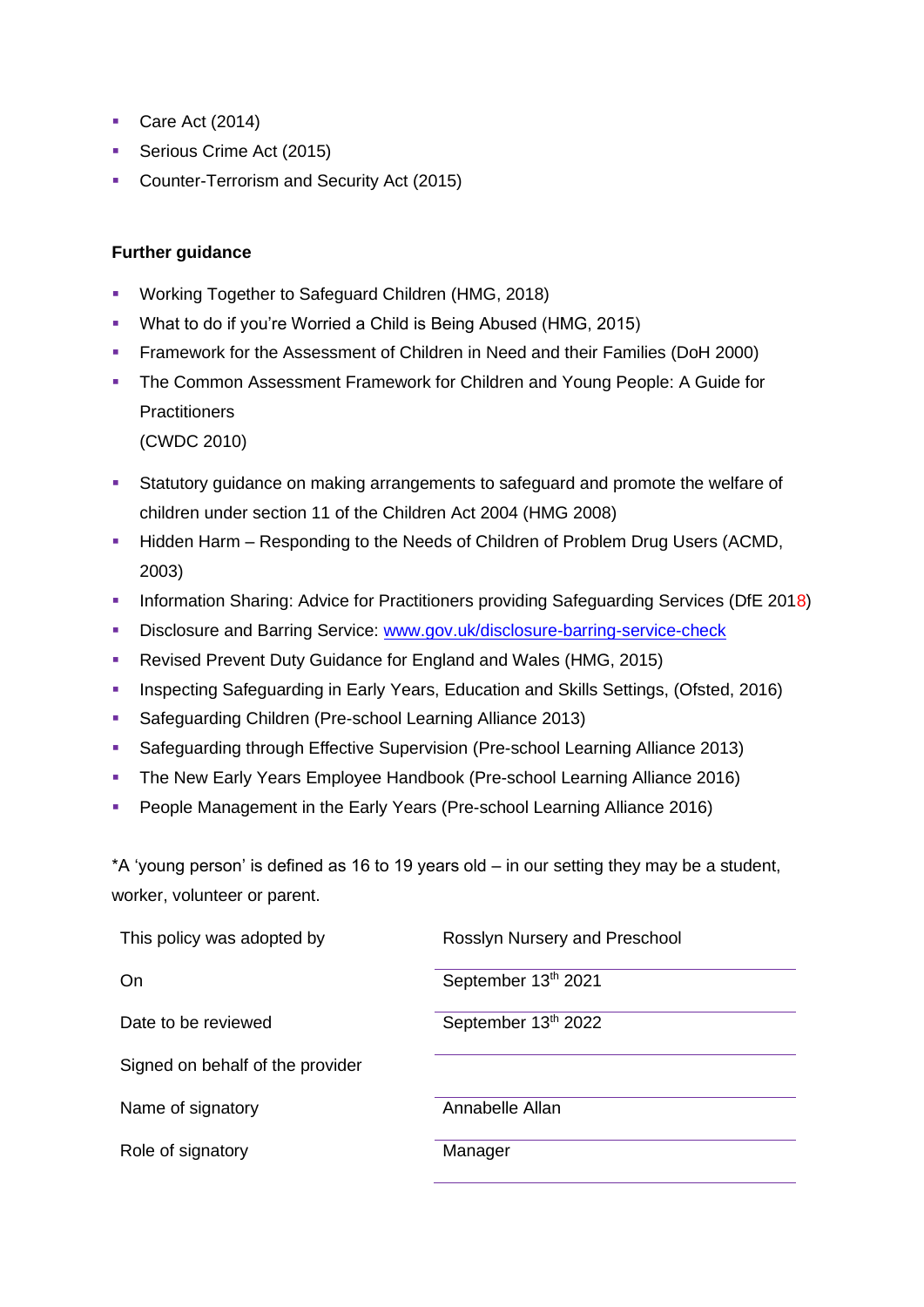## **1.3 Looked after children**

### **Policy statement**

We are committed to providing quality provision based on equality of opportunity for all children and their families. All staff in our provision are committed to doing all they can to enable 'looked after' children in our care to achieve and reach their full potential.

*Children become 'looked after' if they have either been taken into care by the local authority, or have been accommodated by the local authority (a voluntary care arrangement). Most looked after children will be living in foster homes, but a smaller number may be in a children's home, living with a relative or even placed back home with their natural parent(s).*

We recognise that children who are being looked after have often experienced traumatic situations; physical, emotional or sexual abuse or neglect. However, we also recognise that not all looked after children have experienced abuse and that there are a range of reasons for children to be taken in to the care of the local authority. Whatever the reason, a child's separation from their home and family signifies a disruption in their lives that has an impact on their emotional well-being. Most local authorities do not place children under five with foster carers who work outside the home; however, there are instances when this does occur or where the child has been placed with another family member who works. It is not appropriate for a looked after child who is under two years to be placed in a day care setting in addition to a foster placement.

We place emphasis on promoting children's right to be strong, resilient and listened to. Our policy and practice guidelines for looked after children are based on two important concepts: attachment and resilience. The basis of this is to promote secure attachments in children's lives, as the foundation for resilience. These aspects of well-being underpin the child's responsiveness to learning and enable the development of positive dispositions for learning. For young children to get the most out of educational opportunities they need to be settled enough with their carer to be able to cope with further separation, a new environment and new expectations made upon them.

#### *Principles*

The term 'looked after child' denotes a child's current legal status; this term is never used to categorise a child as standing out from others. We do not refer to such a child using acronyms such as LAC.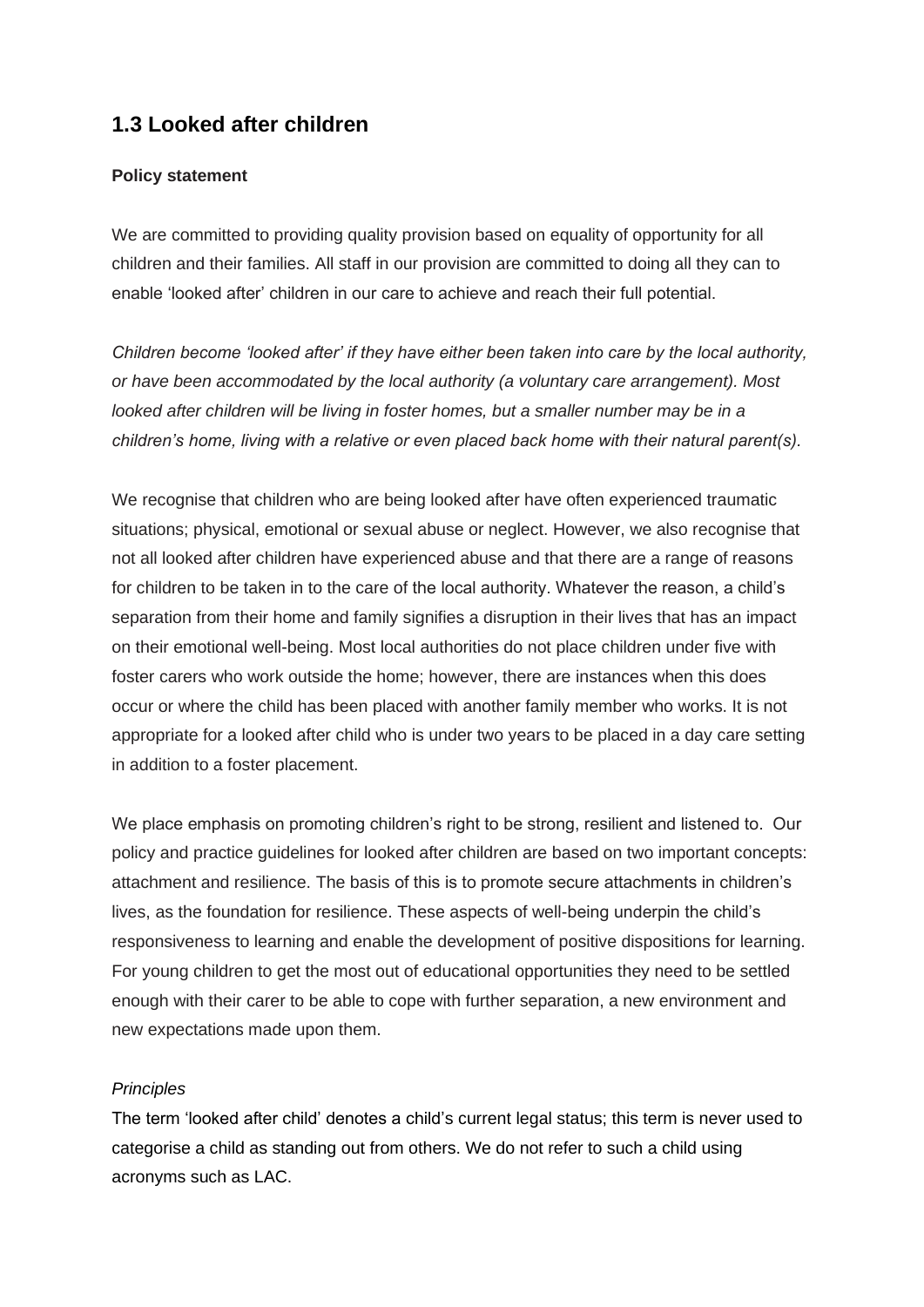- Our setting only provides placements from 2 years of age.
- **•** In exceptional circumstances, we offer places to two-year-old children who are in care. In such cases, the child should have been with the foster carer for at least two months and show signs of having formed a secure attachment to the carer, and the placement in the setting will last a minimum of three months.
- We offer places for funded three and four-year-olds who are in care to ensure they receive their entitlement to early education. We expect that a child will have been with a foster carer for a minimum of one month and that they will have formed a secure attachment to the carer. We expect that the placement in the setting will last a minimum of three months.
- Where a child who normally attends our setting is taken into care and is cared for by a local foster carer, we will continue to offer the placement for the child.

### **Procedures**

- **The designated person for looked after children is the designated safeguarding person.**
- **Exery child is allocated a key person before they start and this is no different for a looked** after child. The designated person ensures the key person has the information, support and training necessary to meet the looked after child's needs.
- **•** The designated person and the key person liaise with agencies, professionals and practitioners involved with the child and his or her family and ensure that appropriate information is gained and shared.
- **The setting recognises the role of the local authority children's social care department as** the child's 'corporate parent' and the key agency in determining what takes place with the child. Nothing changes, especially with regard to the birth parent's or foster carer's role in relation to the setting, without prior discussion and agreement with the child's social worker.
- At the start of a placement there is a professional's meeting to determine the objectives of the placement and draw up a care plan that incorporates the child's learning needs. This plan is reviewed after two weeks, six weeks and three months. Thereafter at three to six monthly intervals.
- **The care plan needs to consider issues for the child such as:** 
	- **-** their emotional needs and how they are to be met;
	- **-** how any emotional issues and problems that affect behaviour are to be managed;
	- **-** their sense of self, culture, language(s) and identity and how this is to be supported;
	- **-** their need for sociability and friendship;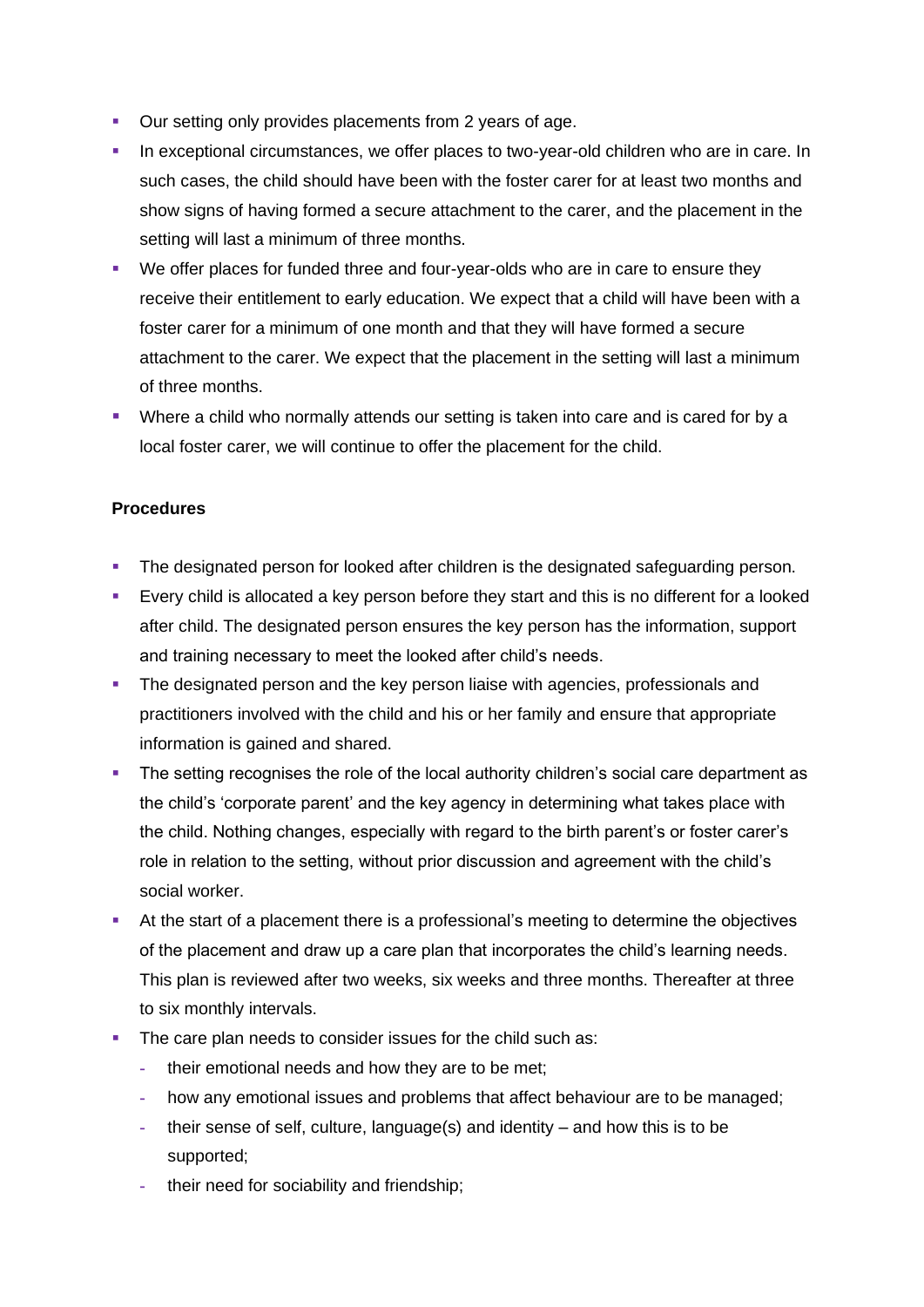- **-** their interests and abilities and possible learning journey pathway; and
- **-** how any special needs will be supported.
- **In addition, the care plan will also consider:** 
	- **-** how information will be shared with the foster carer and local authority (as the 'corporate parent') as well as what information is shared with whom and how it will be recorded and stored;
	- **-** what contact the child has with his/her birth parent(s) and what arrangements will be in place for supervised contact. If this is to be at the setting, when, where and what form the contact will take will be discussed and agreed;
	- **-** what written reporting is required;
	- **-** wherever possible, and where the plan is for the child to return home, the birth parent(s) should be involved in planning; and
	- with the social worker's agreement, and as part of the plan, the birth parent(s) should be involved in the setting's activities that include parents, such as outings and fundays etc alongside the foster carer.
- **•** The settling-in process for the child is agreed. It should be the same as for any other child, with the foster carer taking the place of the parent, unless otherwise agreed. It is even more important that the 'proximity' stage is followed until it is visible that the child has formed a sufficient relationship with his or her key person for them to act as a 'secure base' to allow the gradual separation from the foster carer. This process may take longer in some cases, so time needs to be allowed for it to take place without causing further distress or anxiety to the child.
- **•** In the first two weeks after settling-in, the child's well-being is the focus of observation, their sociability and their ability to manage their feelings with or without support.
- Further observations about communication, interests and abilities will be noted to firm a picture of the whole child in relation to the Early Years Foundation Stage prime and specific areas of learning and development.
- Concerns about the child will be noted in the child's file and discussed with the foster carer.
- **.** If the concerns are about the foster carer's treatment of the child, or if abuse is suspected, these are recorded in the child's file and reported to the child's social care worker according to the setting's safeguarding children procedure.
- Regular contact should be maintained with the social worker through planned meetings that will include the foster carer.
- **•** The transition to school will be handled sensitively. The designated person and/or the child's key person will liaise with the school, passing on relevant information and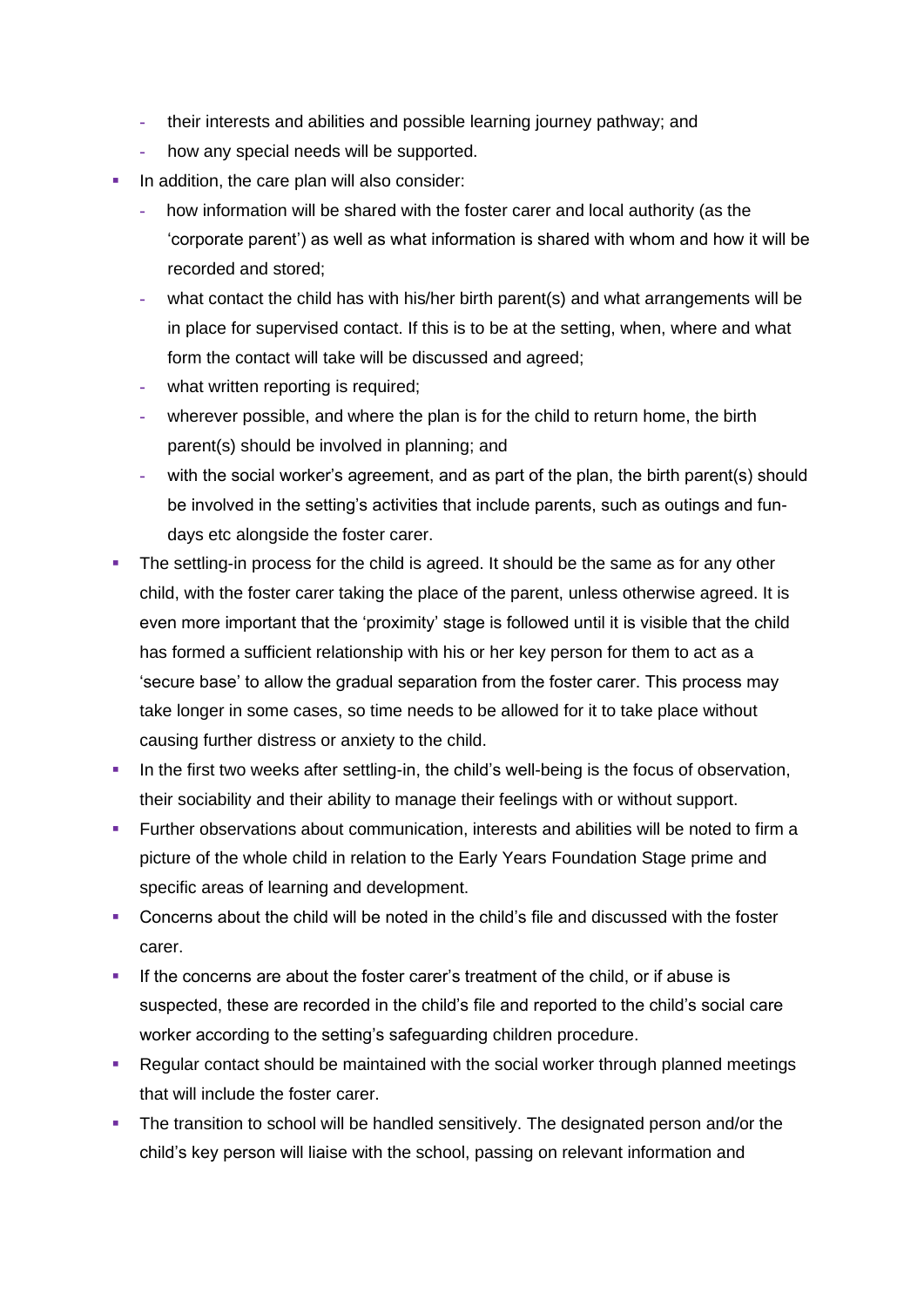documentation with the agreement of the child's social worker as detailed in the care plan.

#### **Further guidance**

- Guidance on the Education of Children and Young People in Public Care (DfEE 2000)
- Who Does What: How Social Workers and Carers can Support the Education of Looked After Children (DfES 2005)
- Supporting Looked After Learners A Practical Guide for School Governors (DfES 2006)

| This policy was adopted by       | Rosslyn Nursery and Preschool |
|----------------------------------|-------------------------------|
| On                               | 25 <sup>th</sup> June 2020    |
| Date to be reviewed              | August 2021                   |
| Signed on behalf of the provider |                               |
| Name of signatory                | Sarah Riglin                  |
| Role of signatory                | Manager and Member of LLP     |

## <span id="page-20-0"></span>**1.4 Uncollected child**

#### **Policy statement**

In the event that a child is not collected by an authorised adult by their expected collection time, we put into practice agreed procedures. The child will receive a high standard of care in order to cause as little distress as possible.

We inform parents/carers of our procedures so that, if they are unavoidably delayed, they will be reassured that their children will be properly cared for.

#### **Procedures**

Parents are asked to provide the following specific information when their child starts attending our setting, which is recorded on our Registration Form:

Home address and telephone - if the parents do not have a telephone, an alternative number must be given, perhaps a neighbour or close relative.

Place of work, address and telephone number (if applicable).

Mobile telephone number (if applicable).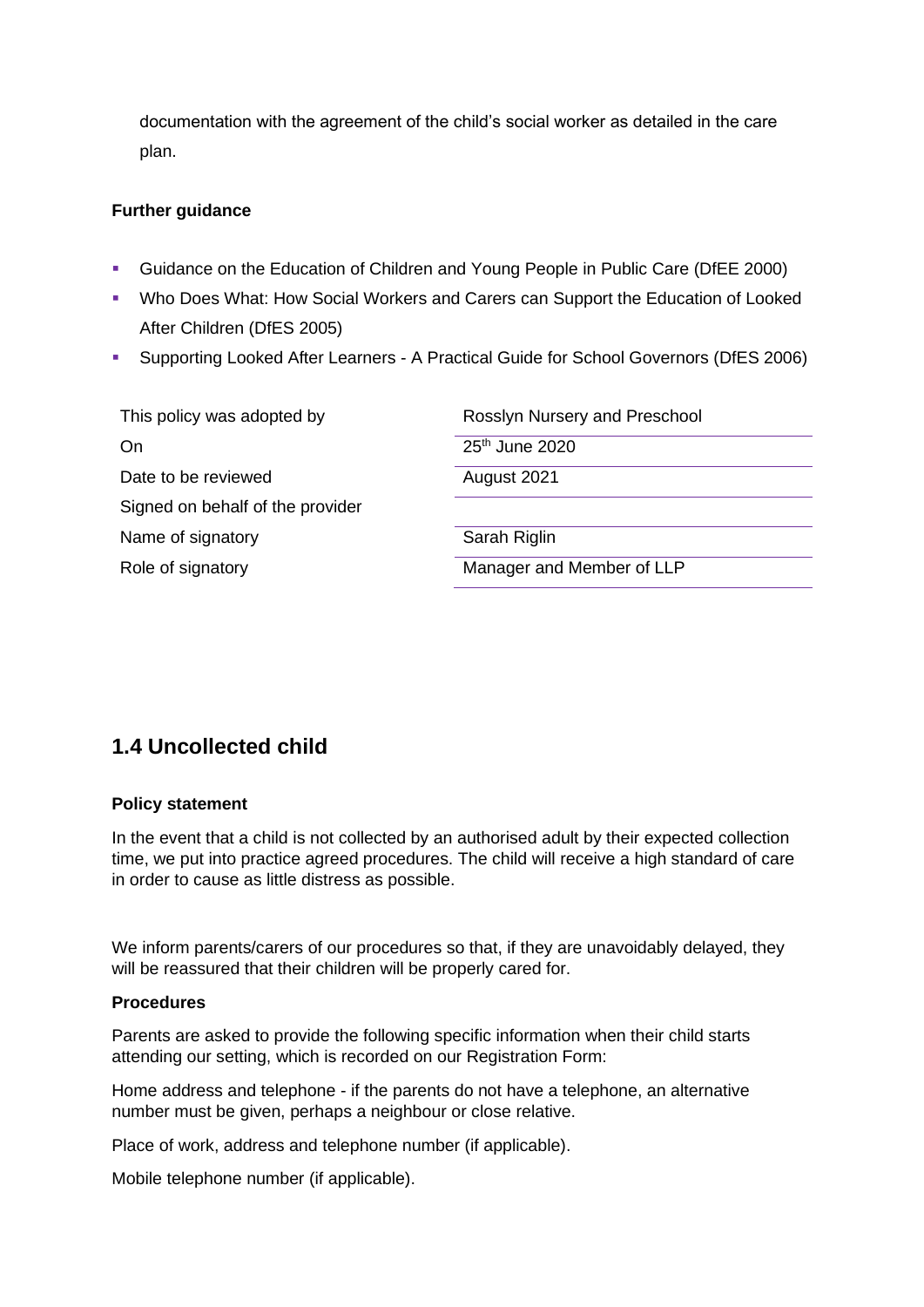Names, addresses and telephone numbers of adults who are authorised by the parents to collect their child from the setting, for example a childminder or grandparent.

Who has parental responsibility for the child.

Information about any person who does not have legal access to the child.

A password known only to them and us and any other person authorised to collect the child.

On occasions when parents are aware that they will not be at home or in their usual place of work, they inform us in writing of how they can be contacted.

On occasions when parents, or the persons normally authorised to collect the child, are not able to collect the child, they provide us with written details of the name, address and telephone number of the person who will be collecting their child, they verbally provide a brief description and ensure that the given person knows the password for the child. It is agreed with the parents that with this knowledge and the knowledge of the confidential password we can verify the identity of the person who is to collect their child.

Parents are informed that if they are not able to collect the child as planned, they must inform us so that we can begin to take back-up measures. Our contact telephone number 020 3638 9044 or mobile 07534288457.

If a child is not collected at their expected collection time, we follow the procedures below:

The going home book and telephone answering machine is checked for any information about changes to the normal collection routines.

If no information is available, parents/carers are contacted at home or at work.

If this is unsuccessful, the adults who are authorised by the parents to collect their child and whose telephone numbers are recorded on the Registration Form - are contacted.

All reasonable attempts are made to contact the parents or nominated carers.

The child does not leave the premises with anyone other than those named on the Registration Form or in their file.

If no parent/carer/named contact collects the child, (or has been in touch with an explanation), within 45 minutes of their expected collection time, we apply the procedures as below for abandoned children.

If we have any cause to believe the child has been abandoned, we contact the local authority children's social care team **SPA**: **020 85475008, out of hours 020 8770500** If the children's social care team is unavailable [or as our local authority advise] we will contact the local police.

After an additional 15 minutes if the child has not been collected, we will contact the above statutory agencies again.

The child stays at the setting in the care of two of our fully vetted workers, one of whom is our manager/deputy manager, until the child is safely collected either by the parents, or by a social care worker, or by another person specified by social care.

Social care will aim to find the parent or relative. If they are unable to do so, the child will become looked after by the local authority.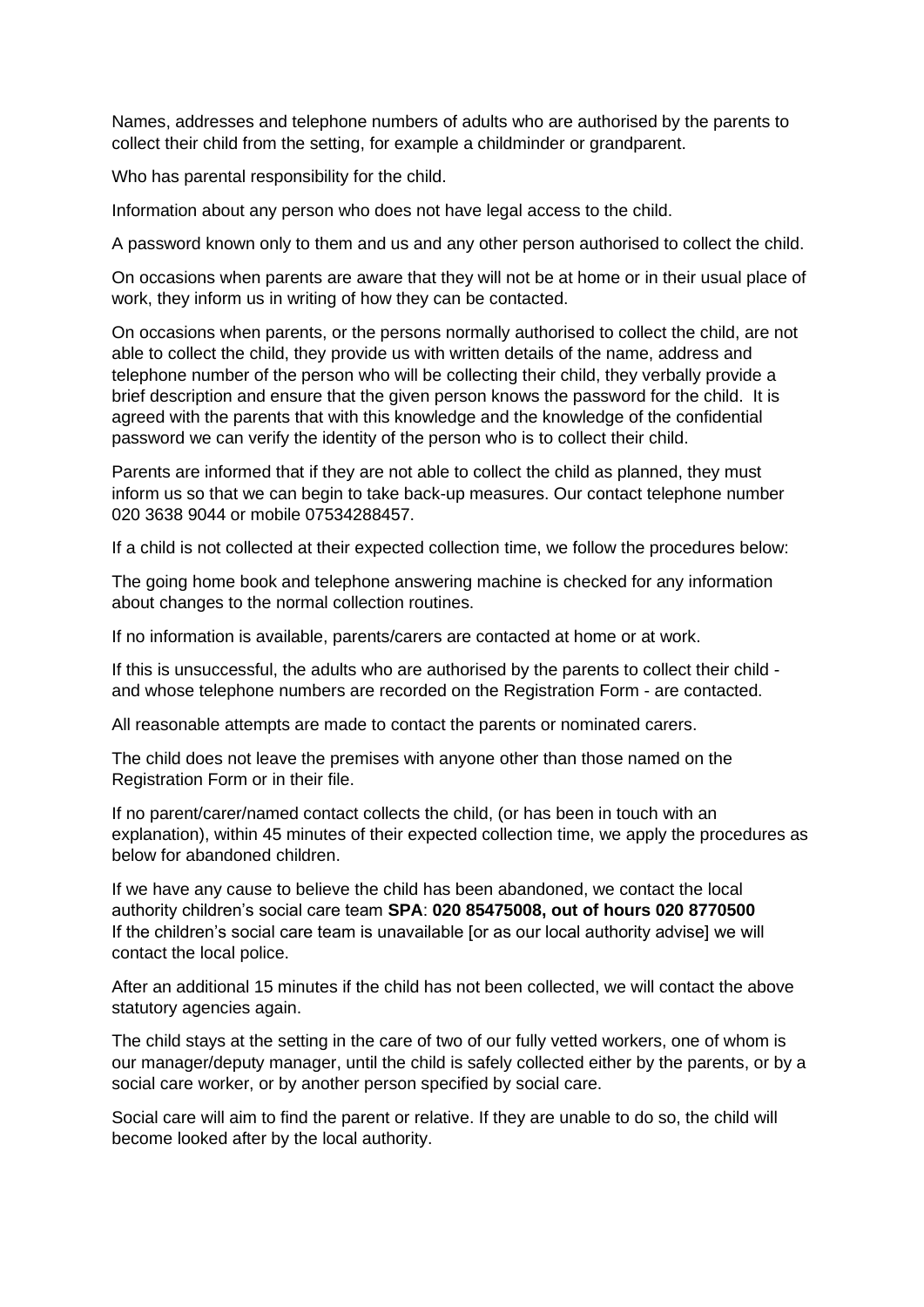Under no circumstances will we go to look for the parent, nor leave the setting premises with the child.

We ensure that the child is not anxious, and we do not discuss our concerns in front of them.

A full written report of the incident is recorded in the child's file.

Depending on circumstances, we reserve the right to charge parents for the additional hours worked. OFSTED may be informed: *0330 1231231.*

| This policy was adopted by       | Rosslyn Nursery and Preschool |
|----------------------------------|-------------------------------|
| On.                              | November 15th 2021            |
| Date to be reviewed              | November 15th 2022            |
| Signed on behalf of the provider |                               |
| Name of signatory                | Annabelle Allan               |
| Role of signatory                | Manager                       |
|                                  |                               |

## <span id="page-22-0"></span>**1.5 Missing/Lost child**

#### **Policy statement**

Children's safety is our highest priority, both on and off the premises. Every attempt is made, through the implementation of our outings procedure and our exit/entrance procedure, to ensure the security of children is maintained at all times. In the unlikely event of a child going missing, our missing child procedure is followed.

## **Procedures**

#### *Child going missing on the premises*

- As soon as it is noticed that a child is missing, [the child's key person/the relevant member of staff] alerts our setting manager.
- **•** The register is checked to make sure no other child has also gone astray.
- Our manager will carry out a thorough search of the building and garden.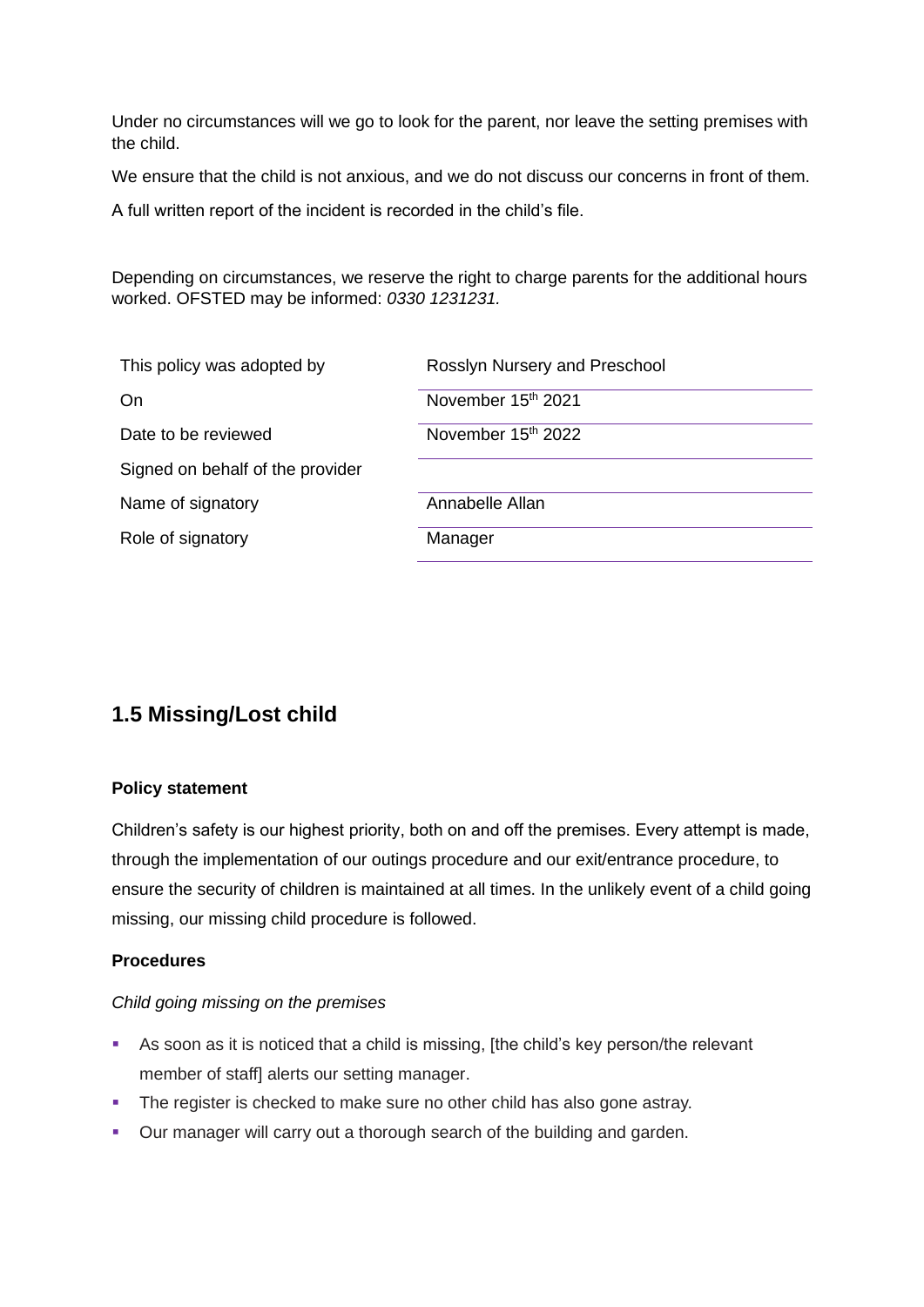- Doors and gates are checked to see if there has been a breach of security whereby a child could wander out.
- **.** If the child is not found our manager calls the police immediately and reports the child as missing. If it is suspected that the child may have been abducted, the police are informed of this.
- The parent(s) are then called and informed.
- A recent photo and a note of what the child is wearing is given to the police.
- Our manager talks to our staff to find out when and where the child was last seen and records this.
- Our manager contacts the rest of the LLP and reports the incident. Any member not in the setting comes in immediately and we carry out an investigation.

## *Child going missing on an outing*

This describes what to do when our staff have taken a small group on an outing, leaving our manager and/or other staff back in our setting premises. If our manager has accompanied children on the outing the procedures are adjusted accordingly. What to do when a child goes missing from a whole group outing may be a little different, as parents usually attend and are responsible for their own child.

- As soon as it is noticed that a child is missing, the staff members on the outing ask children to stand with their designated carer and carry out a headcount to ensure that no other child has gone astray.
- One staff member searches the immediate vicinity, but does not search beyond that.
- Our senior staff member on the outing contacts the police and reports that child as missing.
- Our manager is contacted immediately (if not on the outing) and the incident is recorded.
- Our manager contacts the parents (if they are not on the outing).
- **•** Our staff take the remaining children back to the setting as soon as possible.
- **EXECO** According to the advice of the police, a senior member of staff, or our manager where applicable, should remain at the site where the child went missing and wait for the police to arrive.
- A recent photo and a description of what the child is wearing is given to the police.
- Our manager contacts the rest of the LLP and reports the incident. Any members not in the setting come in immediately, and we carry out an investigation.
- Our staff keep calm and do not let the other children become anxious or worried.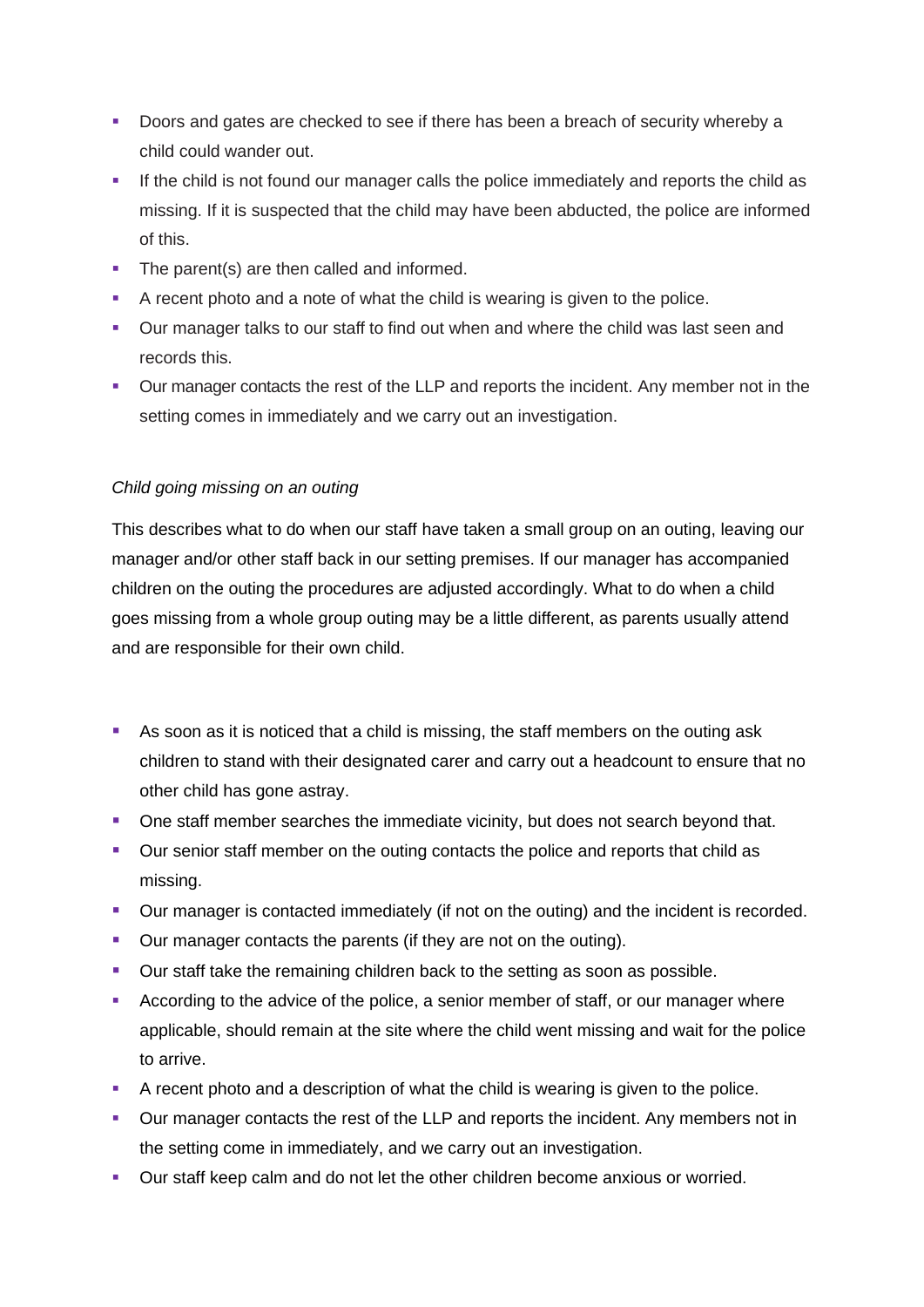### *The investigation*

- Ofsted are informed as soon as possible and kept up-to-date with the investigation.
- Our manager & member of the LLP carry out a full investigation, taking written statements from all our staff and volunteers who were present.
- Our manager, together with all members of the LLP speaks with the parent(s) and explains the process of the investigation.
- The parent(s) may also raise a complaint with us or Ofsted.
- Each member of staff present writes an incident report detailing:
	- **-** The date and time of the incident.
	- **-** Where the child went missing from e.g. the setting or an outing venue.
	- **-** Which staff/children were in the premises/on the outing and the name of the staff member who was designated as responsible for the missing child.
	- **-** When the child was last seen in the premises/or on the outing, including the time it is estimated that the child went missing.
	- **-** What has taken place in the premises or on the outing since the child went missing.
	- **-** The report is counter-signed by the senior member of staff and the date and time added.
- A conclusion is drawn as to how the breach of security happened.
- **.** If the incident warrants a police investigation, all our staff co-operate fully. In this case, the police will handle all aspects of the investigation, including interviewing staff and parents. Children's social care may be involved if it seems likely that there is a child protection issue to address.
- In the event of disciplinary action needing to be taken, Ofsted are advised.
- **•** The insurance provider is informed.

#### *Managing people*

- Missing child incidents are very worrying for all concerned. Part of managing the incident is to try to keep everyone as calm as possible.
- Our staff will feel worried about the child, especially the key person or the designated carer responsible for the safety of that child for the outing. They may blame themselves and their feelings of anxiety and distress will rise as the length of time the child is missing increases.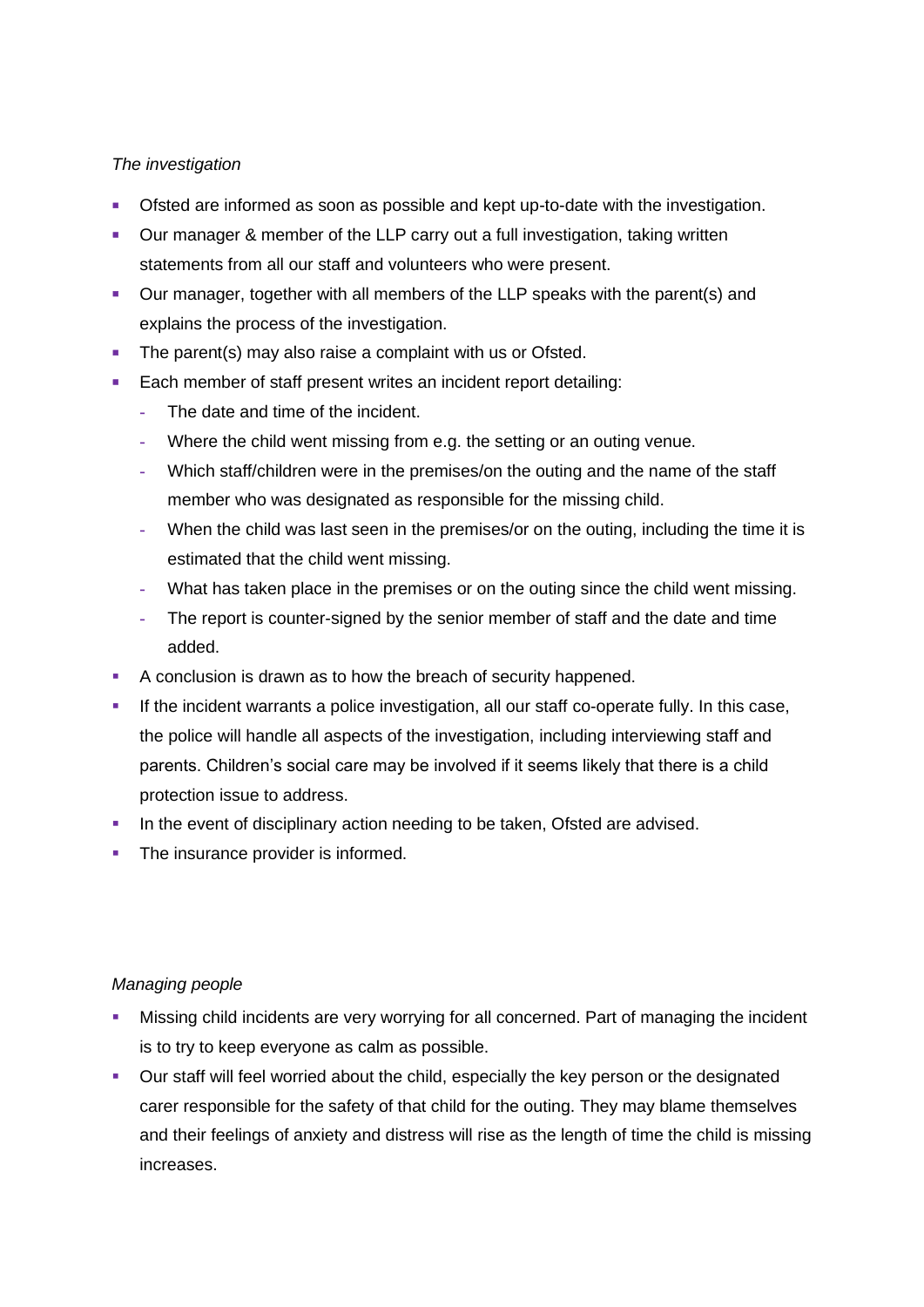- **•** They may be the understandable target of parental anger and they may be afraid. Our manager ensures that any staffs under investigation are not only fairly treated but receive support while feeling vulnerable.
- **•** The parents will feel angry, and fraught. They may want to blame our staff and may single out one staff member over others; they may direct their anger at our manager. When dealing with a distraught and angry parent, there should always be two members of staff one of whom is our manager and the other should be a member of the LLP. No matter how understandable the parent's anger may be, aggression or threats against our staff are not tolerated, and the police should be called.
- **•** The other children are also sensitive to what is going on around them. They too may be worried. Our remaining staff caring for them need to be focused on their needs and must not discuss the incident in front of them. They should answer children's questions honestly, but also reassure them.
- **•** In accordance with the severity of the outcome, our staff may need counselling and support. If a child is not found, or is injured, or worse, this will be an exceedingly difficult time. The member of the LLP will use their discretion to decide what action to take.
- Our staff must not discuss any missing child incident with the press without taking advice.

| This policy was adopted by       | Rosslyn Nursery and Preschool  |
|----------------------------------|--------------------------------|
| On                               | November 15 <sup>th</sup> 2021 |
| Date to be reviewed              | November 15th 2022             |
| Signed on behalf of the provider |                                |
| Name of signatory                | Annabelle Allan                |
| Role of signatory                | Manager                        |

## <span id="page-25-0"></span>**1.6 Online safety (inc. mobile phones and cameras)**

## **Policy statement**

We take steps to ensure that there are effective procedures in place to protect children, young people and vulnerable adults from the unacceptable use of Information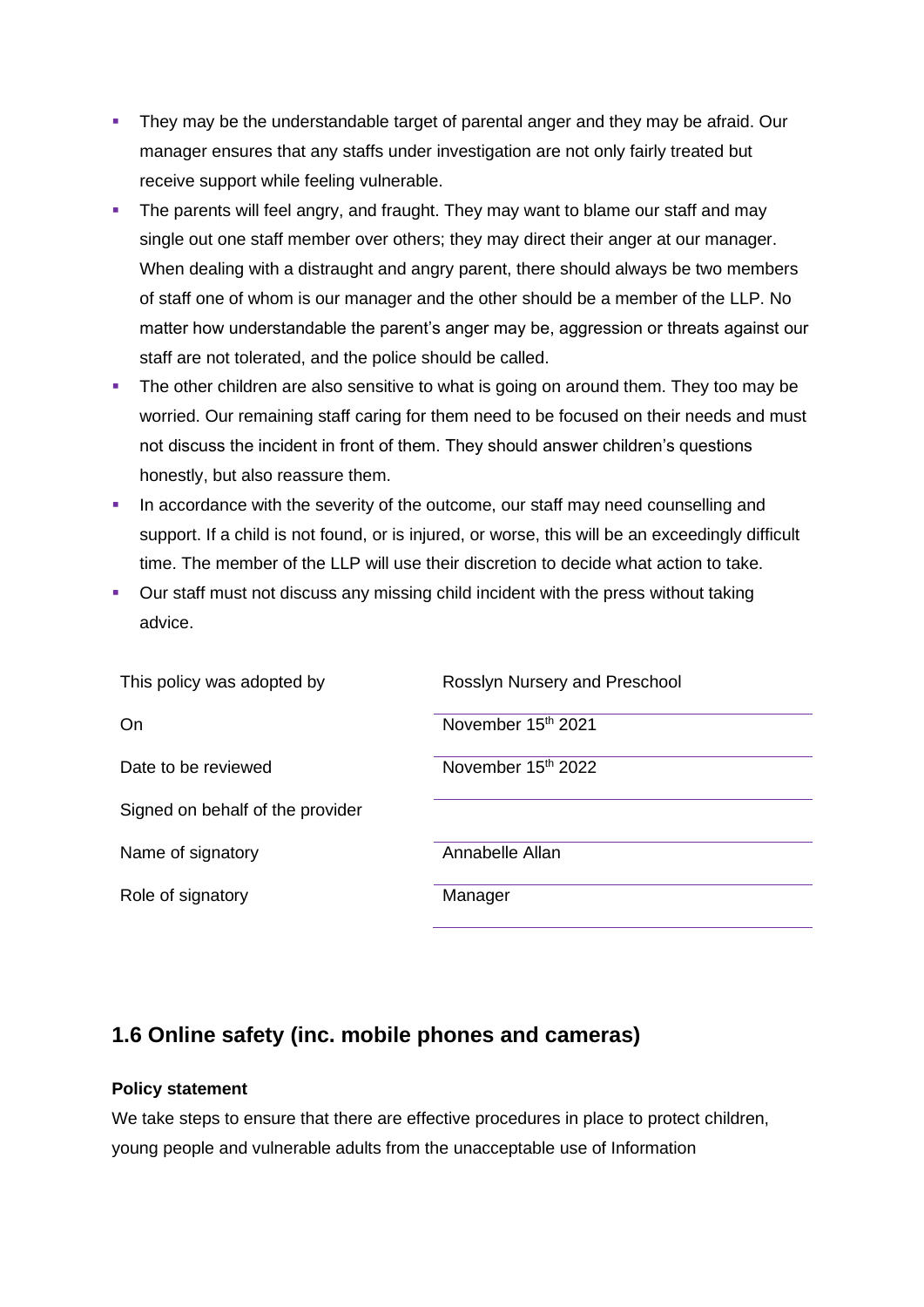Communication Technology (ICT) equipment or exposure to inappropriate materials in the setting.

### **Procedures**

▪ Our designated persons responsible for co-ordinating action taken to protect children are:

Annabelle Allan (Setting Manager), Dunia Ball (Assistant Manager)

### *Information Communication Technology (ICT) equipment*

- The designated person is responsible for ensuring all ICT equipment is safe and fit for purpose.
- We do not use second hand/donated equipment.

#### *Internet access*

- **.** In our setting our children do NOT have access to the internet and NEVER have unsupervised access.
- **EXECT** If staff access the internet with children for the purposes of promoting their learning, the staff member ensures that all apps/websites and search results are checked before use and that appropriate safety modes and filters are applied. Appropriate online behaviour is role modelled.

#### *Email*

- Staff do not access personal or work email whilst supervising children.
- **EXEL Staff always share information securely, using our designated email address.**

#### *Mobile phones – staff and visitors*

- **Personal mobile phones are not used by our staff on the premises during working hours.**
- **•** In an emergency, personal mobile phones may be used in an area where there are no children present.
- Our staff and volunteers ensure that the setting telephone number is known to family and other people who may need to contact them in an emergency.
- Our Manager takes a mobile on an outing for use in case of an emergency only.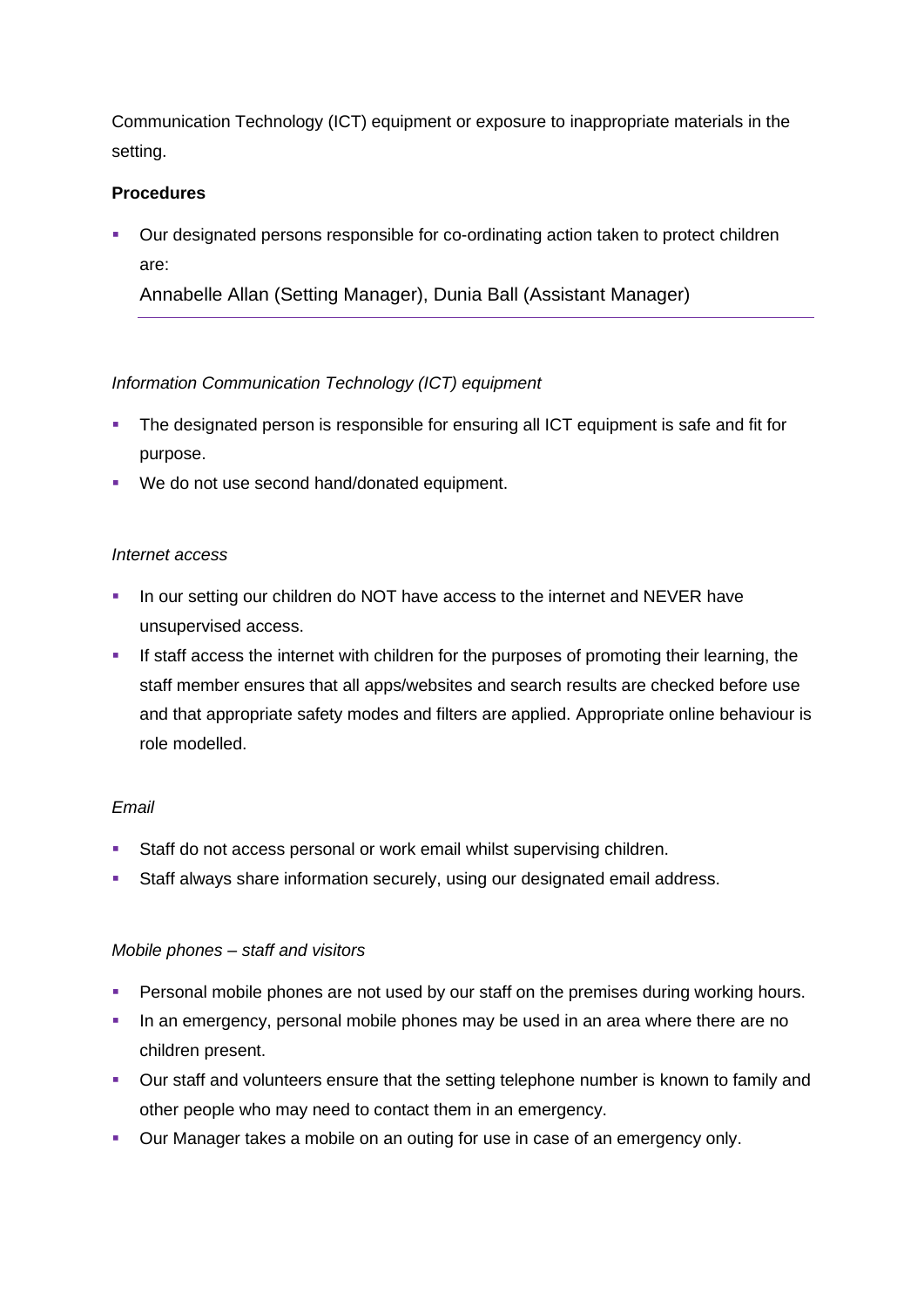**• Parents and visitors are requested not to use their mobile phones whilst on the premises.** We make an exception if a visitor's company or organisation operates a lone working policy that requires contact with their office periodically throughout the day. Visitors will be advised of a quiet space where they can use their mobile phone, where no children are present.

## *Cameras and videos*

- **Photographs and recordings of children are taken for valid reasons i.e. to record their** learning and development, or for displays within the setting, with permission received from the parents on their registration form. The tablet we use for these purposes is password protected and only used by permanent staff on full contracts with DBS's in place.
- Parents are advised that they do not have a right to photograph anyone else's child or to upload photos of anyone else's children. At special events, an announcement is made where permission is allowed for parents to photograph/record the event, with a reminder that under no circumstances should any of these photograph/recordings be used on any social media platform or for any publicity purposes.
- If photographs of children are used for publicity purposes, (website/Instagram) parental consent is given, initially on their registration form and then followed up with further confirmation should the occasion arise.

## *Social media*

- **EXECTE Staff are advised to manage their personal security settings to ensure that their** information is only available to people they choose to share information with.
- **EXECT:** Staff should not accept service users, children, and parents as friends due to it being a breach of expected professional conduct.
- **.** If staff names the organisation or workplace in any social media, they do so in a way that is not detrimental to the organisation or its service users.
- **EXECT** Staff observe confidentiality and refrain from discussing any issues relating to work
- Staff should not share information they would not want children, parents, or colleagues to view.
- **EXECT:** Staff should report any concerns or breaches to the designated person in their setting.
- Staff avoids personal communication, including on social networking sites, with the children and parents with whom they act in a professional capacity. If a practitioner and family are friendly prior to the child coming into the setting, this information is shared with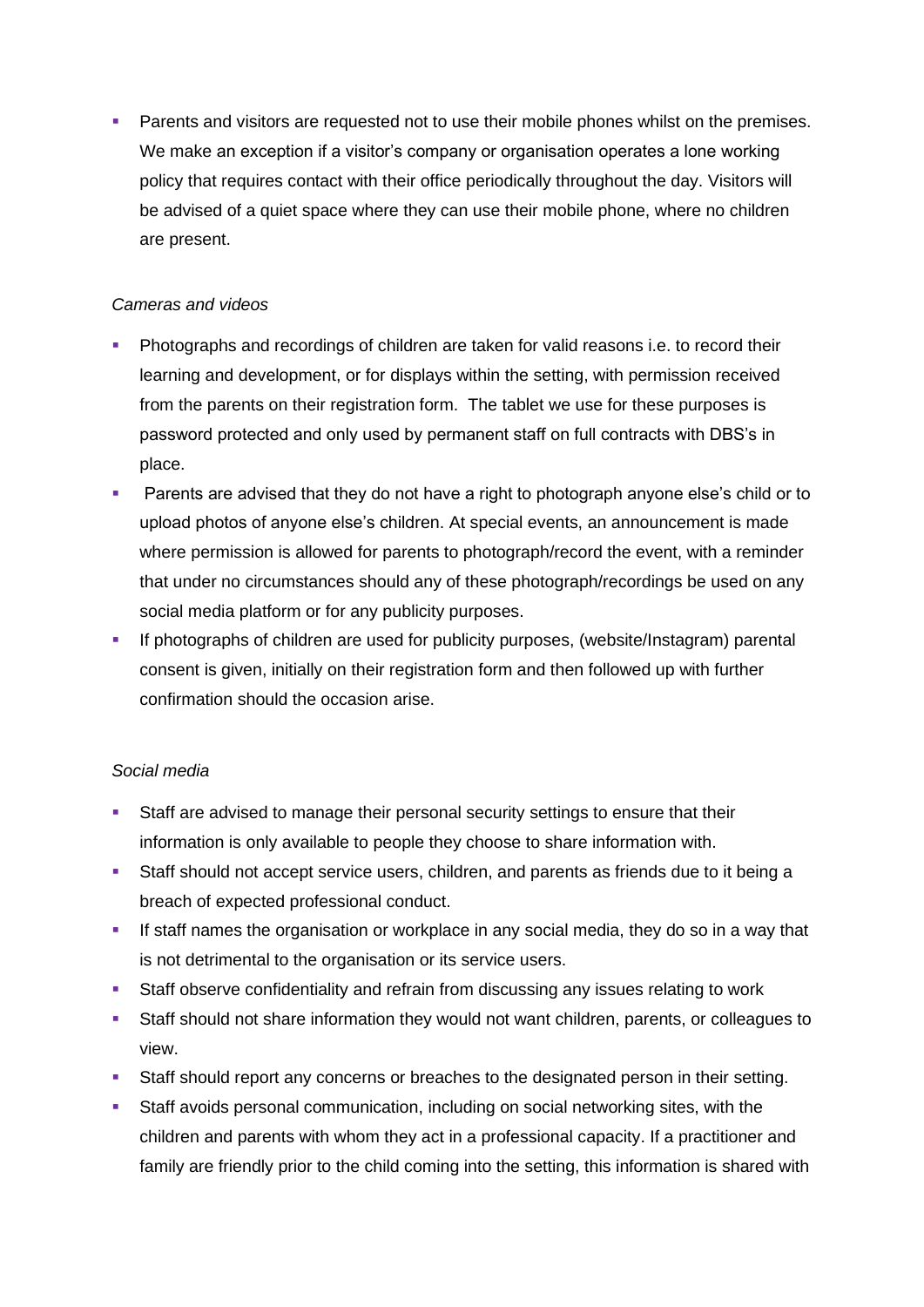the manager prior to a child attending and a risk assessment and agreement in relation to boundaries is agreed.

## *Electronic learning journals for recording children's progress*

- **EXECT** As a team we will be using Tapestry online learning journals.
- **EXECT:** Staff always adhere to the guidance provided with the system.

## *Use and/or distribution of inappropriate images*

- Staff are aware that it is an offence to distribute indecent images. In the event of a concern that a colleague or other person is behaving inappropriately, the Safeguarding Children and Child Protection policy, in relation to allegations against staff and/or responding to suspicions of abuse, is followed
- **EXECT:** Staff are aware that grooming children and young people online is an offence in its own right and concerns about a colleague's or others' behaviour are reported (as above).

### **Further guidance**

▪ NSPCC and CEOP Keeping Children *Safe Online* training: www.nspcc.org.uk/what-youcan-do/get-expert-training/keeping-children-safe-online-course/

<span id="page-28-0"></span>

| This policy was adopted by       | Rosslyn Nursery and Preschool  |
|----------------------------------|--------------------------------|
| On                               | November 15th 2021             |
| Date to be reviewed              | November 15 <sup>th</sup> 2022 |
| Signed on behalf of the provider |                                |
| Name of signatory                | Annabelle Allan                |
| Role of signatory                | Manager                        |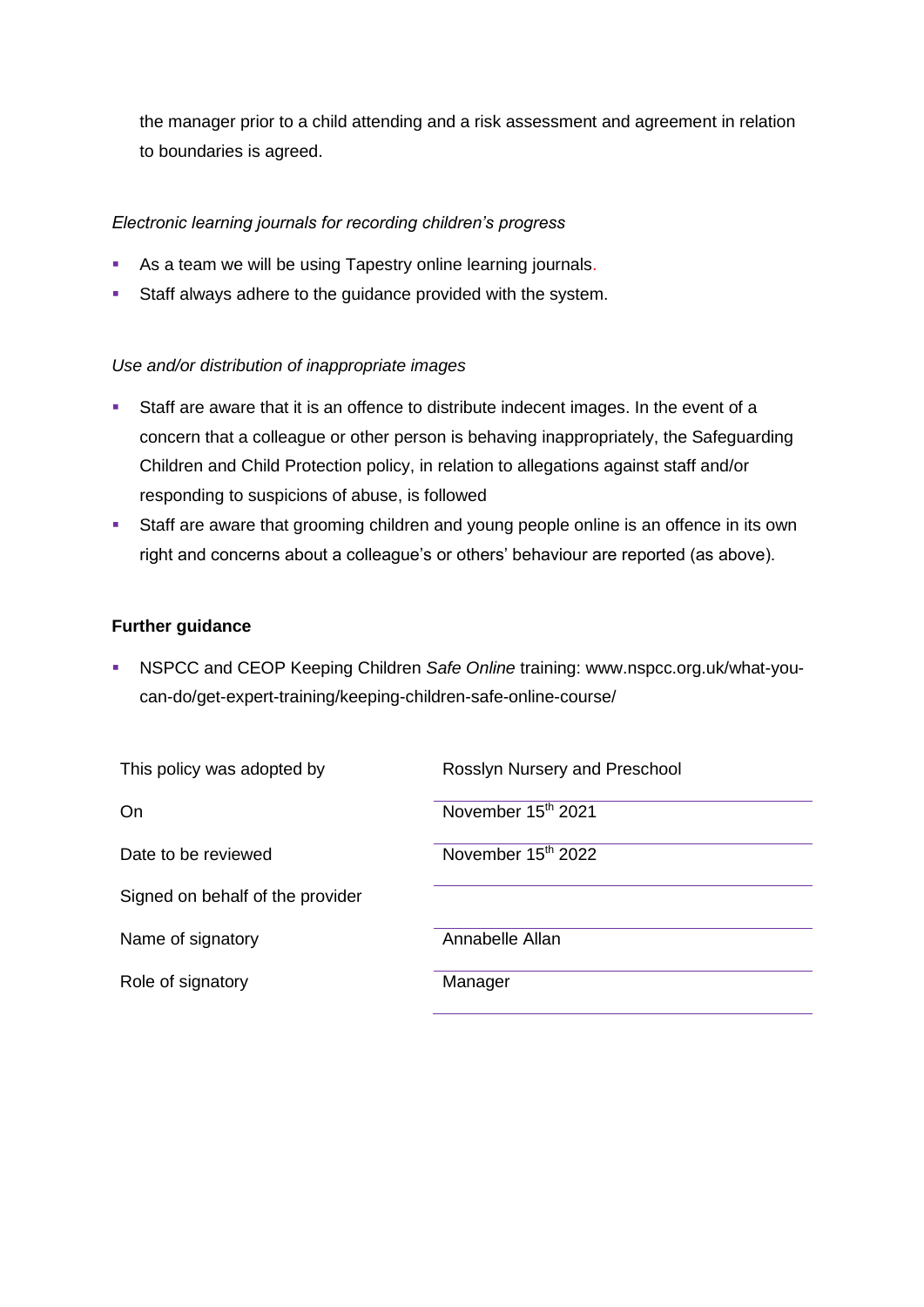## **1.7 Whistle blowing**

### **Policy Statement**

Our nursery is committed to maintaining the highest possible standards of openness, reflective practice and accountability. In line with this commitment, we expect our staff, and others that we deal with, who have serious concerns about any aspect of our nursery's work to come forward and voice those concerns. We always expect our staff to act in a professional manner

**This Policy:** is intended to encourage our staff/volunteers, students, and others to report suspected or actual occurrence(s) of illegal, unethical, or inappropriate events, behaviours or practices without retribution. It is recognised that most cases will have to proceed on a confidential basis.

#### **Whistle blowing:**

encourages and enables our staff to raise serious concerns within our nursery rather than overlooking a problem or 'blowing the whistle' outside. Staff are often the first to realise that there is something seriously wrong with another colleague or aspect of the setting. However, they may not express their concerns as they feel that speaking up would be disloyal to their colleagues or to the nursery. They may also fear harassment or victimisation. In these circumstances it may be easier to ignore the concern rather than report what may just be a suspicion of malpractice the nursery asks that staff put aside their fears, and follow the whistle blowing procedure.

#### **Examples of situations:**

The whistle blowing policy is intended to cover major concerns that fall outside the scope of other procedures including: Conduct, which is an offence or a breach of law, or likely to be committed, including damage to the environment. A person who has failed, or likely to fail to comply with any legal obligation to which they are subject (e.g. EYFS Statutory Framework). Health and safety risks, including risks to the public as well as other employees, Emotional, sexual, or physical abuse of children. Any other unethical conduct.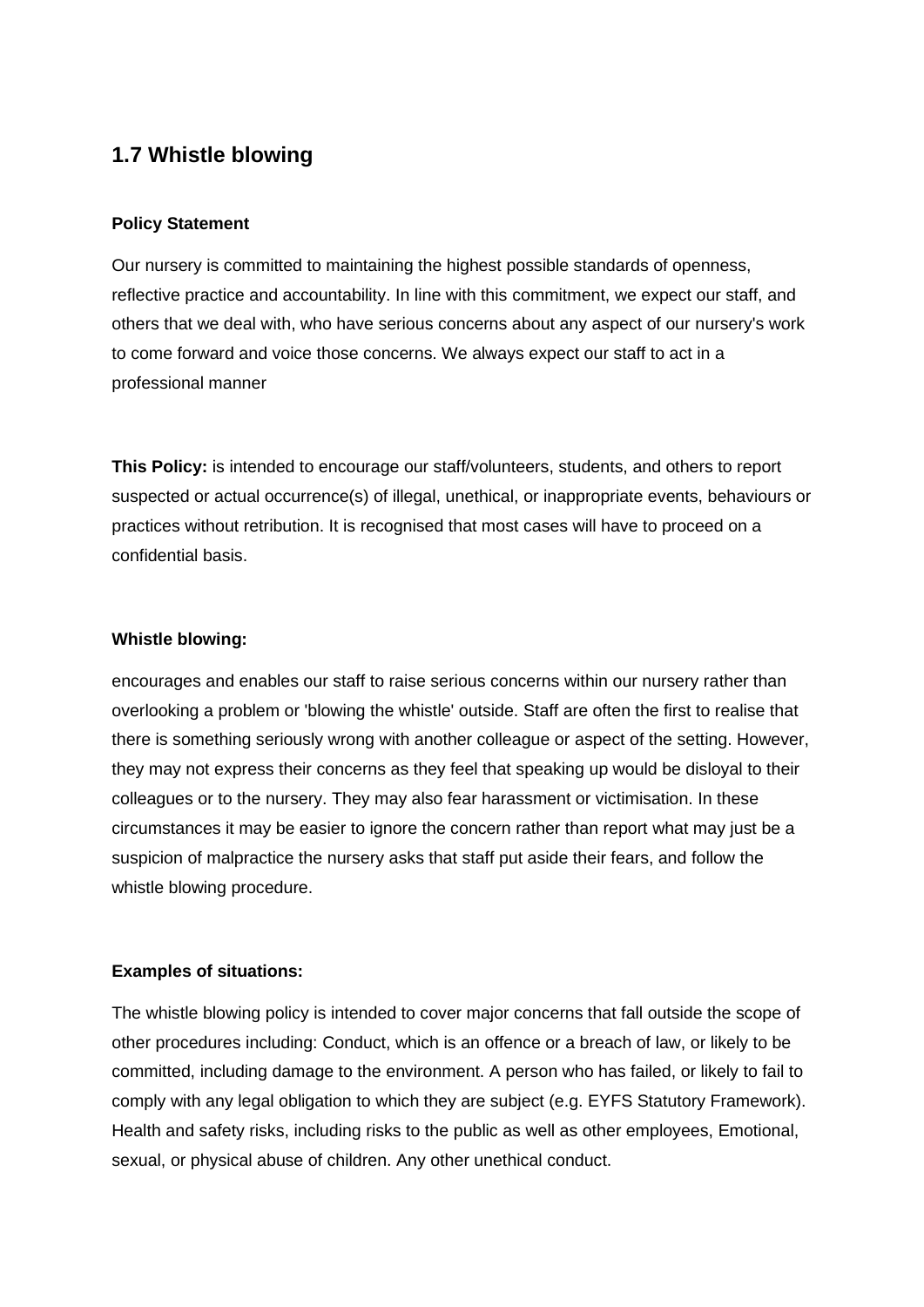#### **Procedures:**

Any individual who has reasonable suspicion of staff malpractice or concerns about a child's welfare within our setting should inform the Designated Safeguarding and Child Protection Person/s. In the event of a concern being raised against the Designated person/s, concerns are to be raised directly with SPA and the Local Authorities Designated Office.

You are advised to set out the background and history of your concerns, giving names, dates and places, where possible, and the reason why you are particularly concerned about the situation. All reports will be investigated and dealt with in confidence, including staff on a need to know basis.

Contact details:

(LADO) *020 85475008 (020 8770 5000 out of office hours).*

Such concerns should always be logged with Ofsted:

Whistle blowing at Ofsted hotline: *0300 123 3155* (Monday-Friday 8am-6pm) Email: [whistleblowing@ofsted.gov.uk](mailto:whistleblowing@ofsted.gov.uk) or write to WBHL, Ofsted, Royal Exchange Buildings, Piccadilly Gate, Manchester M1 2WD

Individuals should raise any concerns about a child to their own employer in the first instance. However, if there are concerns about how child protection issues are being handled by the setting or by another organisation, such as a concern the setting will cover it up, the complainant is concerned they will be treated unfairly or the concern hasn't been dealt with appropriately, individuals can contact the NSPCC whistle blowing helpline. The helpline is staffed by a range of professionals who can give expert advice and the issue will be dealt with in confidence with the individual's anonymity protected if the complaint is taken further.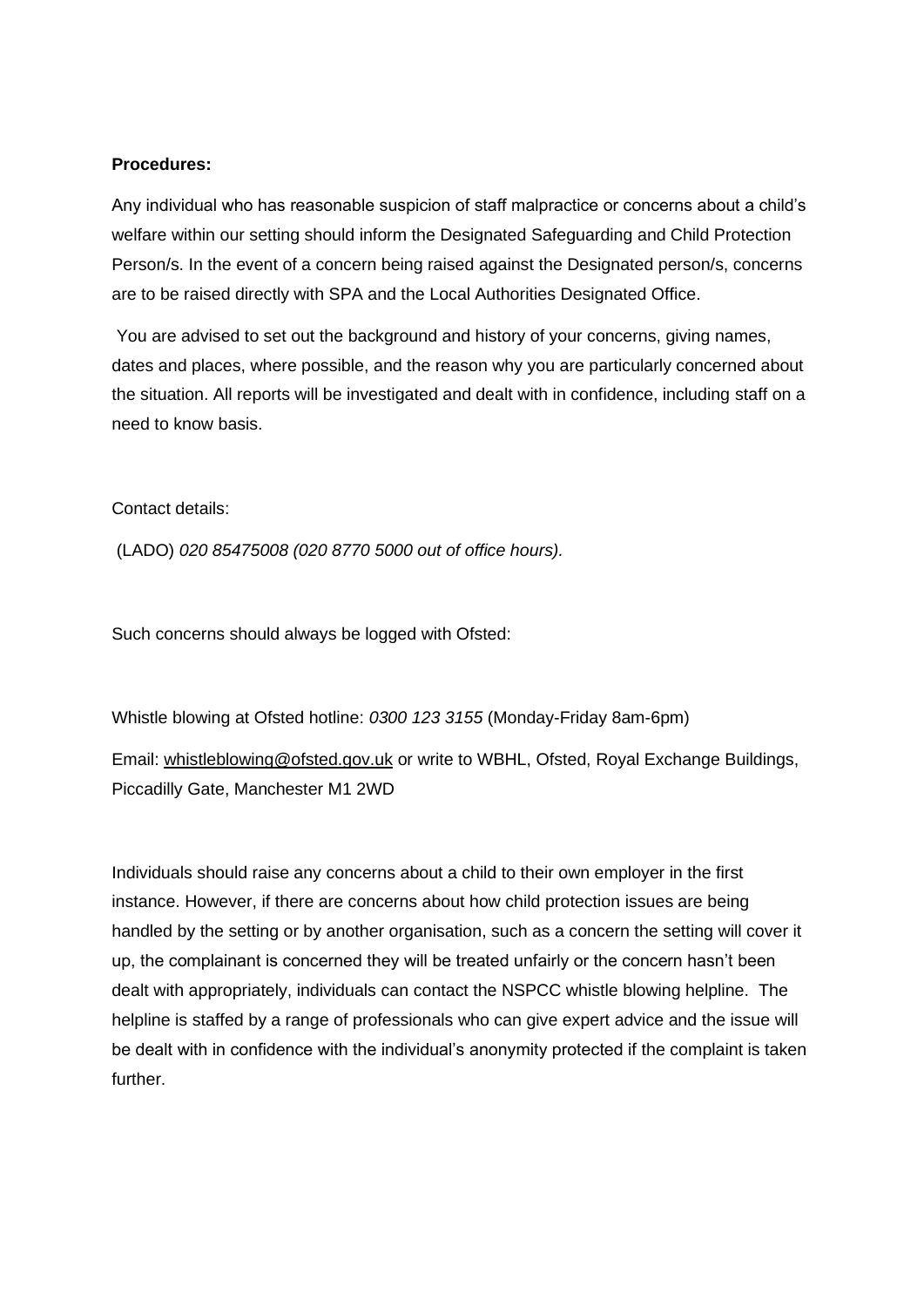| NSPCC<br><b>Whistleblowing</b><br><b>Helpline</b> | The advice line was commissioned by the Home Office and is available to<br>teaching or nursery staff concerned about anything from potentially<br>harmful practices to instances of abuse. |  |
|---------------------------------------------------|--------------------------------------------------------------------------------------------------------------------------------------------------------------------------------------------|--|
|                                                   | www.nspcc.org.uk/fighting-for-childhood/news-opinion/new-<br>whistleblowing-advice-line-professionals/                                                                                     |  |
|                                                   | Telephone: 0800 0280285 Monday to Friday, 8am-8pm                                                                                                                                          |  |

A charity called 'Public Concern at Work' gives free and confidential advice and can help you decide whether and/or how to raise your concerns at work. You can call them on *020 7404 6609*. Email: [whistle@pcaw.org.uk](mailto:whistle@pcaw.org.uk)

If you decide to seek advice from a legal advisor, then anything you say is protected. [www.pcaw.co.uk/law/uk/legislation.htm](http://www.pcaw.co.uk/law/uk/legislation.htm)

The Whistleblower can report the event with his/her identity, or anonymously. The Whistleblower shall receive no retaliation or retribution for the report that was provided in good faith – that was not done primarily with malice to damage another or the nursery's reputation. A Whistleblower who makes a report that is not done in good faith is subject to discipline.

If the information relates to child protection or safeguarding, then the nursery's child protection policy procedure should be followed.

| This policy was adopted by       | Rosslyn Nursery and Preschool |
|----------------------------------|-------------------------------|
| On                               | 8 <sup>th</sup> July 2020     |
| Date to be reviewed              | August 2021                   |
| Signed on behalf of the provider |                               |
| Name of signatory                | Sarah Riglin                  |
| Role of signatory                | Manager and Member of LLP     |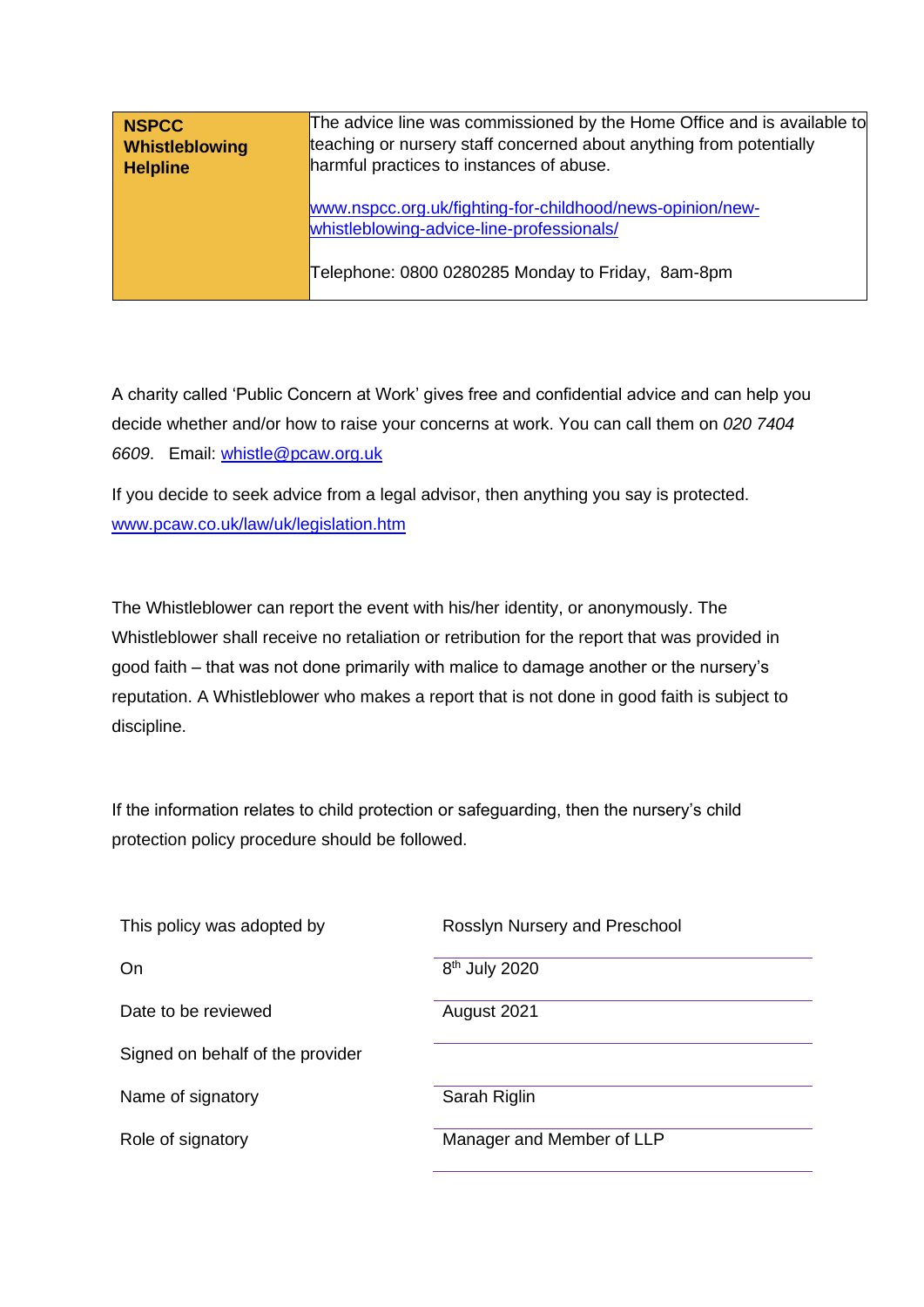# <span id="page-32-0"></span>**2. Safeguarding and Welfare Requirement – Suitable People**

## <span id="page-32-1"></span>**2.1 Employment**

## **Policy statement**

We meet the Safeguarding and Welfare Requirements of the Early Years Foundation Stage, ensuring that our staff and volunteers are appropriately qualified, and we carry out checks for criminal and other records through the Disclosure and Barring Service (DBS) in accordance with statutory requirements.

## **Procedures**

## *Vetting and staff selection*

- We follow the guidelines laid down by our local safeguarding children board, for safer recruitment.
- We work towards offering equality of opportunity by using non-discriminatory procedures for staff recruitment and selection.
- **E** All our staff have job descriptions, which set out their roles and responsibilities.
- We welcome applications from all sections of the community. Applicants will be considered on the basis of their suitability for the post, regardless of disability, gender reassignment, pregnancy and maternity, race, religion or belief, sexual orientation, sex, age, marriage or civil partnership. Applicants will not be placed at a disadvantage by our imposing conditions or requirements that are not justifiable.
- We follow the requirements of the Early Years Foundation Stage and Ofsted guidance on checking the suitability of all staff and volunteers who will have unsupervised access to children. This includes obtaining references and ensuring they have a satisfactory enhanced criminal records check with barred list(s) check through the DBS. This is in accordance with requirements under the Safeguarding Vulnerable Groups Act (2006) and the Protection of Freedoms Act (2012) for the vetting and barring scheme.
- Where an individual is subscribed to the DBS Update Service, we carry out a status check of their DBS certificate, after checking their identity and viewing their original enhanced DBS certificate to ensure that it does not reveal any information that would affect their suitability for the post.
- We keep all records relating to the employment of our staff and volunteers; in particular those demonstrating that suitability checks have been done, a copy or original of the staff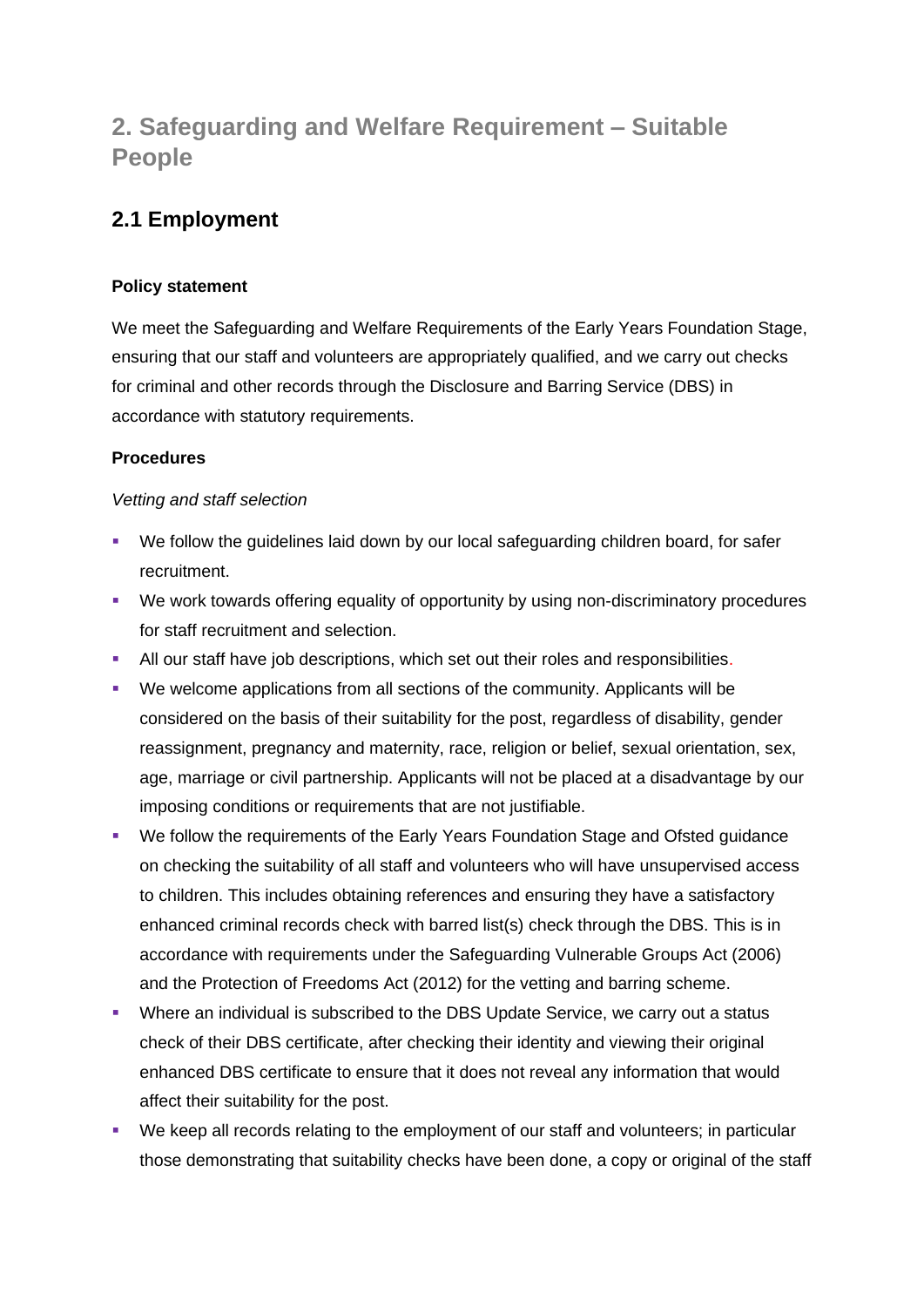members DBS is kept on their file, along with their subscription to the DBS update service.

- We require that all our staff and volunteers keep their DBS check up to date by subscribing to the DBS Update Service throughout the duration of their employment with us. As subscription to the DBS Update Service is transferable between jobs, each staff member/volunteer is personally responsible for the cost of the subscription.
- Our staff are expected to disclose any convictions, cautions, court orders, reprimands and warnings which may affect their suitability to work with children – whether received before, or at any time during, their employment with us.
- We obtain consent from our staff and volunteers to carry out on-going status checks of the Update Service to establish that their DBS certificate is up to date for the duration of their employment with us.
- Where we become aware of any relevant information which may lead to the disqualification of an employee, we will take appropriate action to ensure the safety of children. In the event of disqualification, that person's employment with us will be terminated.

## *Notifying Ofsted of changes*

▪ We inform Ofsted of any changes to our Registered Person, Manger, and members of our LLP.

## *Training and staff development*

- Our staffing meets the EYFS Statutory Framework guidelines.
- We provide regular in-service training to all our staff and ensure our staff attend relevant courses booked through AFC and LCSB
- **Our budget allocates resources to training.**
- We have an induction programme for all new staff, which ensures they are all aware of, and follow all our policies and procedures. That they understand, follow and implement the EYFS, and work as a team.
- We support the work of our staff by holding regular supervision meetings and annual appraisals.
- We are committed to recruiting, appointing, and employing staff in accordance with all relevant legislation and best practice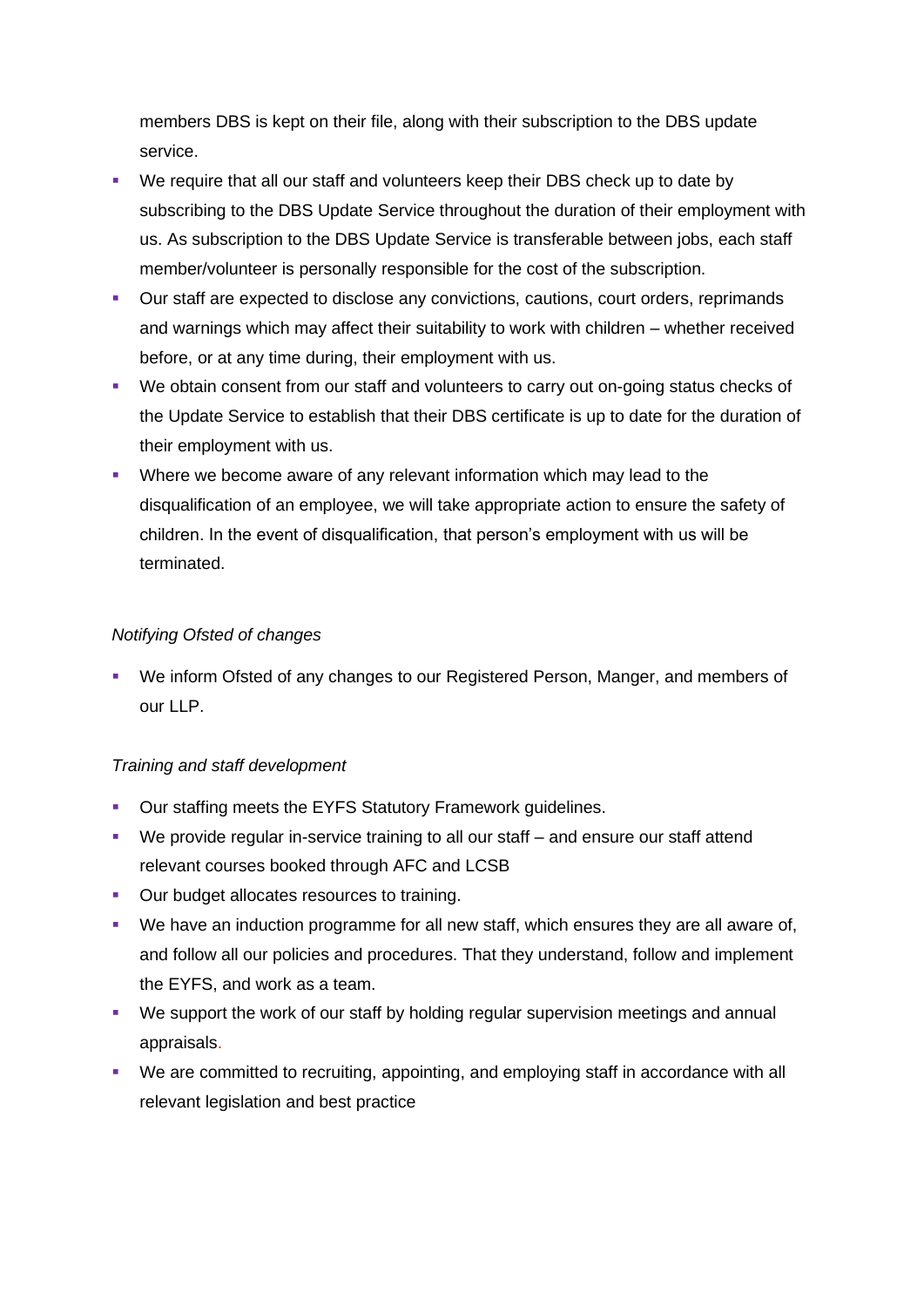#### *Staff taking medication/other substances*

- **EXEDENT If a member of staff is taking medication which may affect their ability to care for children,** we ensure that they seek further medical advice. Our staff will only work directly with the children if medical advice confirms that the medication is unlikely to impair their ability to look after children properly.
- **EXECT** Staff medication on the premises will always be stored securely and kept out of reach of the children.
- If we have reason to believe that a member of our staff is under the influence of alcohol or any other substance that may affect their ability to care for children, they will not be allowed to work directly with the children and further action will be taken.
- We obtain signed medication statements from all staff, stating whether or not they are taking medication. If they are, it states, that they have medical advice confirming it does not impair their ability to look after children. We will have a copy of this advice.

### *Managing staff absences and contingency plans for emergencies*

- Our staffs take their holiday breaks when the setting is closed. Where a staff member may need to take time off for any reason other than sick leave or training, this is agreed with the members of our LLP with enough notice.
- Where our staff are unwell and take sick leave in accordance with their contract of employment, we organise cover to ensure ratios are maintained.
- Sick leave is monitored, and action is taken where necessary, in accordance with the individual's contract of employment.
- We have contingency plans to cover staff absences, as follows:

We have several supply staff that are known personally to us. They are all on a supply contract and have signed necessary documentation. If they do not yet have an Enhanced DBS and/or registered for the update service, they **will not** be left alone with any child or group of children **under any circumstances**.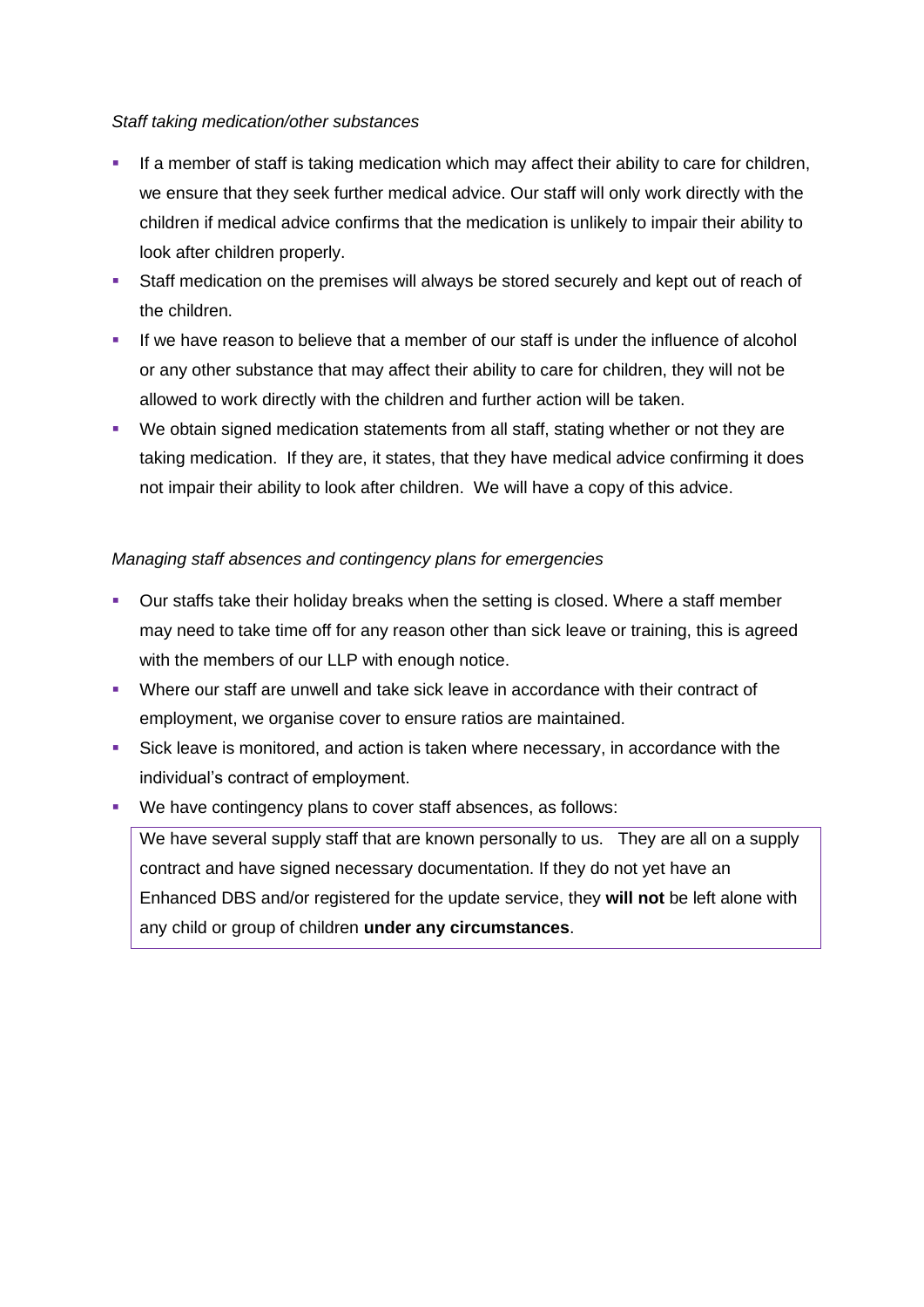| This policy was adopted by       | Rosslyn Nursery and Preschool |
|----------------------------------|-------------------------------|
| On                               | 13th July 2020                |
| Date to be reviewed              | August 2021                   |
| Signed on behalf of the provider |                               |
| Name of signatory                | Sarah Riglin                  |
| Role of signatory                | Manager and Member of LLP     |

## <span id="page-35-0"></span>**2.2 Student Placements THIS POLICY IS SUSPENDED DURING THE COVID 19 OUTBREAK**

### **Policy statement**

We recognise that qualifications and training make an important contribution to the quality of the care and education we provide. As part of our commitment to quality, we offer placements to students undertaking early years qualifications and training. We also offer placements for school pupils on work experience.

We aim to provide for students on placement with us, experiences that contribute to the successful completion of their studies and that provide examples of quality practice in early years care and education.

#### **Procedures**

- We require students on qualification courses to meet the Suitable Person requirements of the Early Years Foundation Stage and have a satisfactory enhanced DBS check with barred list check(s).
- We require students in our setting to have a sufficient understanding and use of English to contribute to the well-being of children in our care.
- We require schools, colleges or universities placing students under the age of 17 years with us to vouch for their good character, unless the student is known personally to us.
- Students under the age of 17 years are supervised, and we do not allow them to have unsupervised access to children.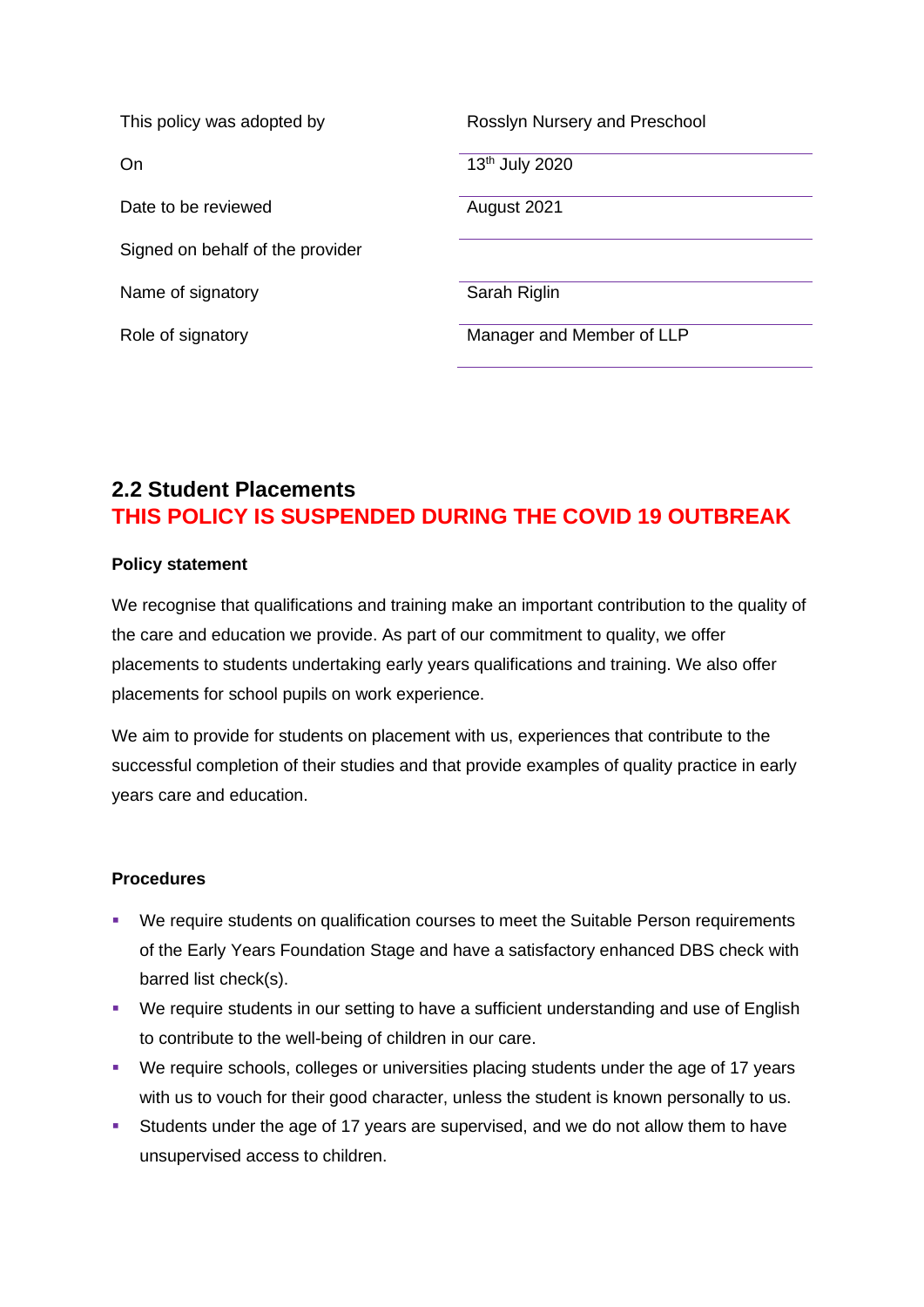- **EXECT ATTS:** Students undertaking qualification courses who are placed in our setting on a short-term basis are not counted in our staffing ratios, unless they have worked in our setting on more than one occasion and the manager/LLP members deems them suitably experienced.
- Students and apprentices, over the age of 17, who are undertaking a level 3 qualification may be considered to be counted in the ratios if our manager and members of the LLP deems them to be suitably qualified and experienced.
- We take out employers' liability insurance and public liability insurance, which covers both students and voluntary helpers.
- We require students to keep to our Confidentiality and Client Access to Records Policy.
- We co-operate with students' tutors in order to help students to fulfil the requirements of their course of study.
- We provide students, at the first session of their placement, with a brief induction sheet. Managers/LLP members are responsible for ensuring the students know how our sessions are organised and aware of our policies and procedures.
- We communicate a positive message to students about the value of qualifications and training.
- We make the needs of the children paramount by not admitting students in numbers that hinder the essential work of the setting.

| This policy was adopted by       | Rosslyn Nursery and Preschool |
|----------------------------------|-------------------------------|
| On                               | 13 <sup>th</sup> July 2020    |
| Date to be reviewed              | August 2021                   |
| Signed on behalf of the provider |                               |
| Name of signatory                | Sarah Riglin                  |
| Role of signatory                | Manager and Member of LLP     |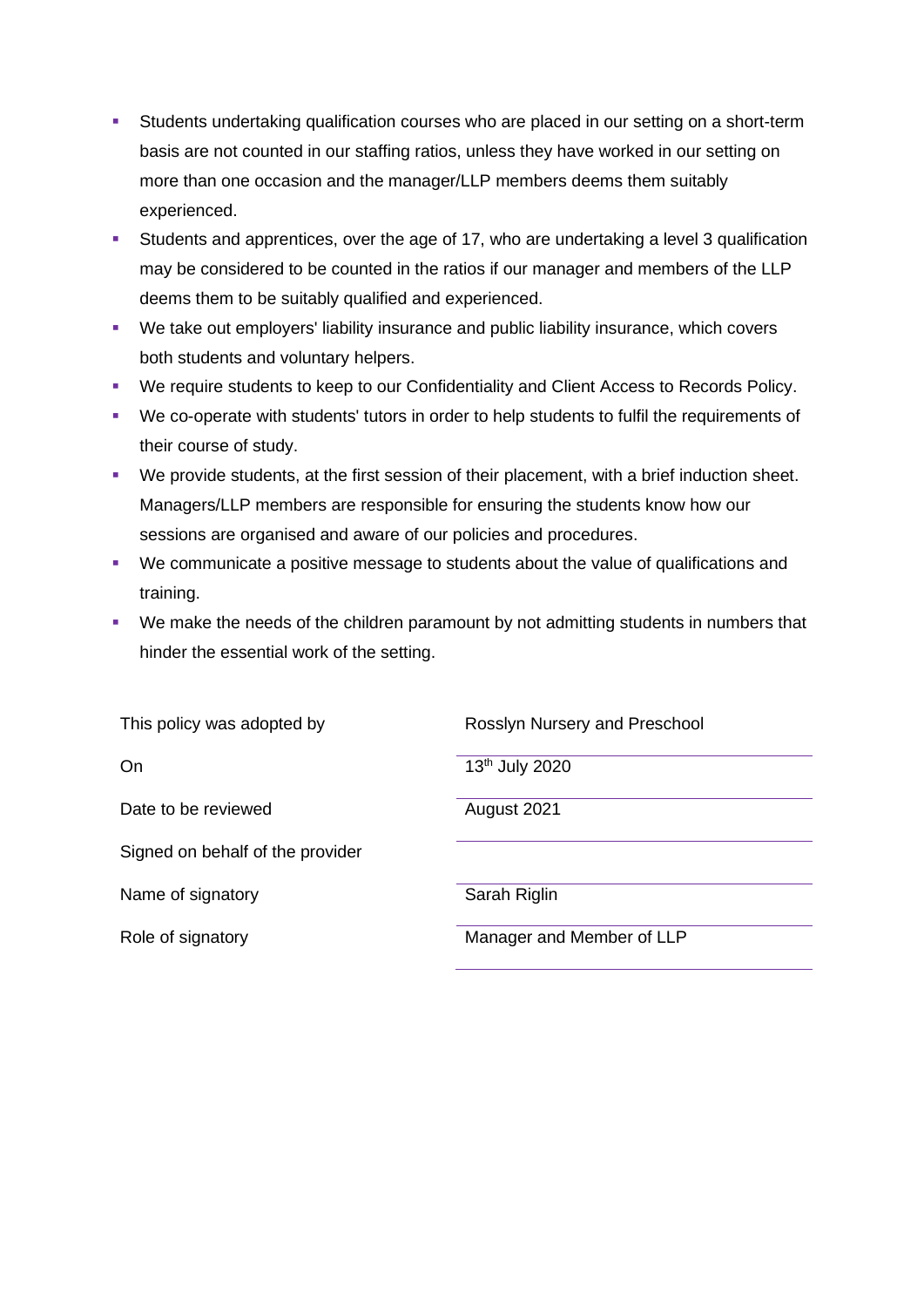# **3. Safeguarding and Welfare Requirement: Staff Qualifications, Training, Support and Skills**

## **3.1 Induction of employees**

## **Policy statement**

We provide an induction for all employees, volunteers, and supply staff.

## **Procedures**

- We have an induction plan for all new staff, which includes the following:
	- **-** Introductions to all employees and volunteers [including members of the LLP].
	- **-** Familiarisation with the building, health and safety, and fire and evacuation procedures.
	- **-** Ensuring our policies and procedures are read and adhered to.
	- **-** Introduction to the parents, especially parents of allocated key children where appropriate.
	- **-** Familiarisation with confidential information in relation to any key children where applicable.
	- **-** Details of the tasks and daily routines to be completed.
- **•** The induction period for full/part time staff lasts two weeks, with a review meeting after one-month, successful completion of the induction forms part of the 12-week probationary period.
- **•** The members of the LLP induct new employees. The members of the LLP induct new managers.
- **Following induction, we continue to support our staff to deliver high quality performance** through regular supervision and appraisal of their work.
- **Any volunteers or those on work experience have a brief induction sheet, which they** must comply to for the duration of their time with us.

| This policy was adopted by | Rosslyn Nursery and Preschool |
|----------------------------|-------------------------------|
| On                         | 13 <sup>th</sup> July 2020    |
| Date to be reviewed        | August 2021                   |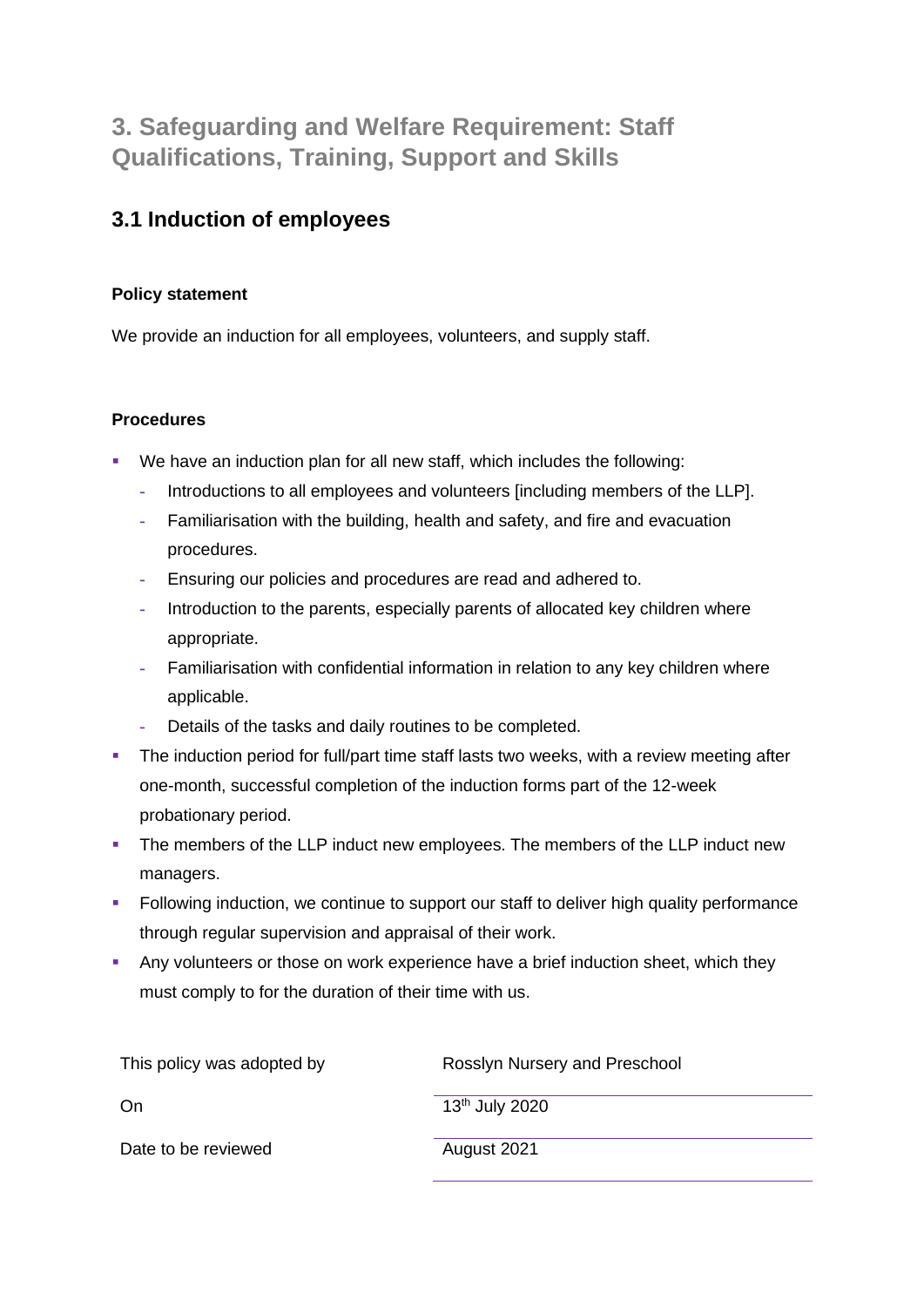Signed on behalf of the provider

Name of signatory **Sarah Riglin** 

Role of signatory **Manager and Member of LLP** 

## **3.2 First Aid**

## **Policy statement**

We can take action to apply first aid treatment in the event of an accident involving a child or adult. At least two adults with a current first aid certificate are on the premises, or on an outing, at any one time. Newly qualified staff who achieved an early year's qualification at level 2 or 3 on or after 30 June 2016 need to also have a paediatric first aid certificate to be counted in the adult: child ratios. The first aid qualification includes first aid training for infants and young children.

## **Procedures**

#### *The first aid kit*

Our first aid kit is always accessible and has a checklist within it that is checked at the start of each half term.

#### In addition

- Cold packs are kept in the fridge.
- **·** Information about who has completed first aid training and the location of the first aid box is provided to all our staff and volunteers. A list of staff who have current PFA certificates is displayed in the setting.
- **•** The first aid box is easily accessible to adults and is kept out of the reach of children.
- **EXECT** There is a named person in the setting, **Catherine Sharaf** who is responsible for checking and replenishing the first aid box contents.
- Medication is only administered in line with our *Administering Medicines policy.*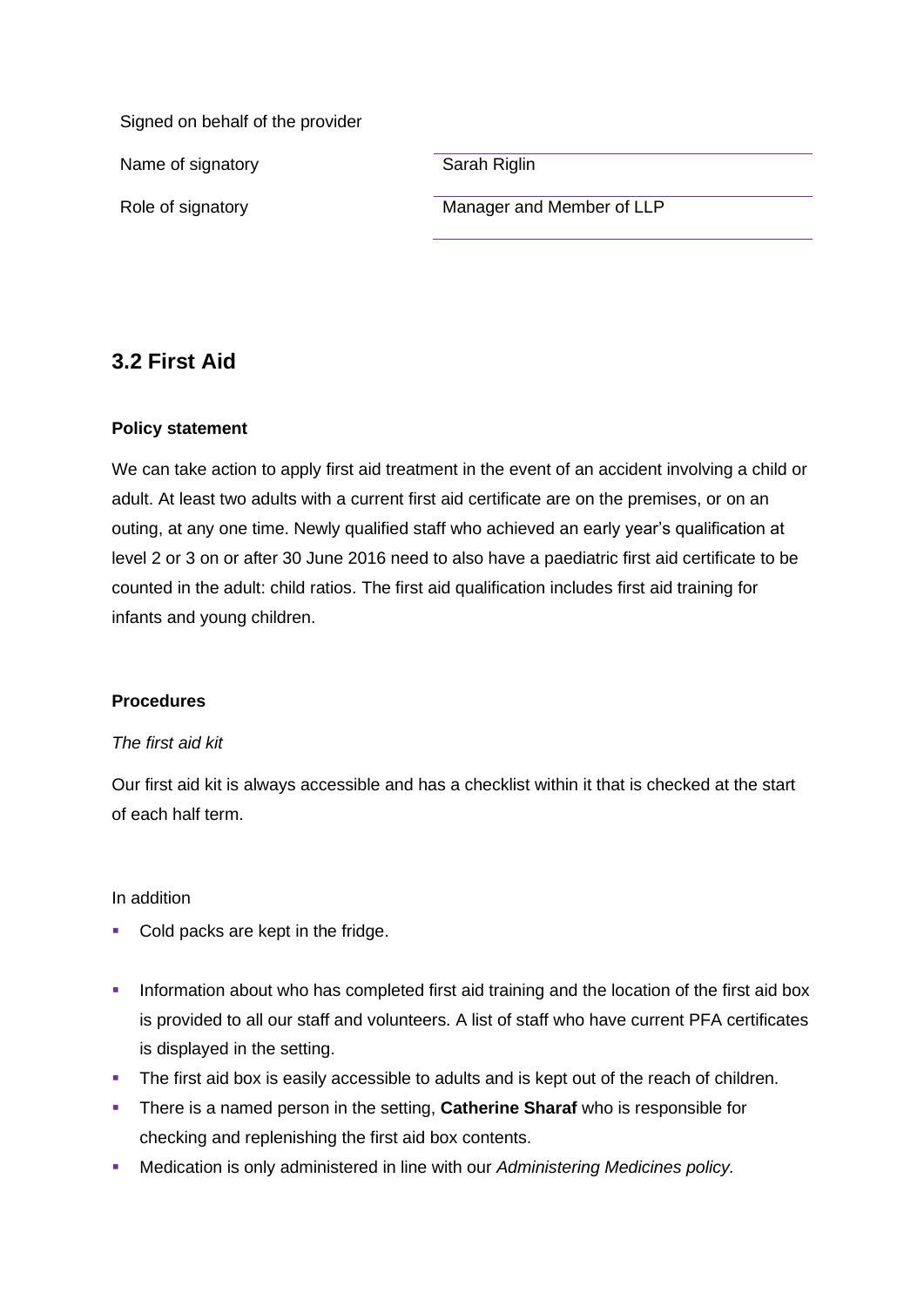- **•** In the case of minor injury or accidents, first aid treatment is given by a qualified first aider.
- **•** In the event of minor injuries or accidents, we normally inform parents when they collect their child, unless the child is unduly upset, or the minor injury included a bump on the head, or we have concerns about the injury. In which case we will contact the child's parents for clarification of what they would like to do, i.e. whether they wish to collect the child and/or take them to their own GP.
- **An ambulance is called for children requiring emergency treatment. We contact parents** immediately and inform them of what has happened and where their child has been taken.
- Parents sign a consent form at registration allowing a member of staff to take their child to the nearest Accident and Emergency unit to be examined, treated or admitted as necessary on the understanding that they have been informed and are on their way to the hospital.
- Accidents and injuries are recorded in our accident record book and, where applicable, notified to Ofsted and/or local child protection agencies in line with our *Recording and Reporting of Accident and Incidents Policy.*
- **E** If a child arrives with a pre-existing injury, the parent is asked to fill out a home accident form. This is form is placed against the child's name in our accident book. Our manager monitors the home accident forms on a regular basis to ensure there is no child with consistent home injuries. If a child appears to be at risk, our manager follows the procedure of the local safeguarding children's board.

## **Legal framework**

**E** Health and Safety (First Aid) Regulations (1981)

## **Further guidance**

- **EXECT:** First Aid at Work: Your questions answered (HSE Revised 2015)
- **Basic Advice on First Aid at Work (HSE Revised 2012)**
- Guidance on First Aid for Schools (DfE Revised 2014)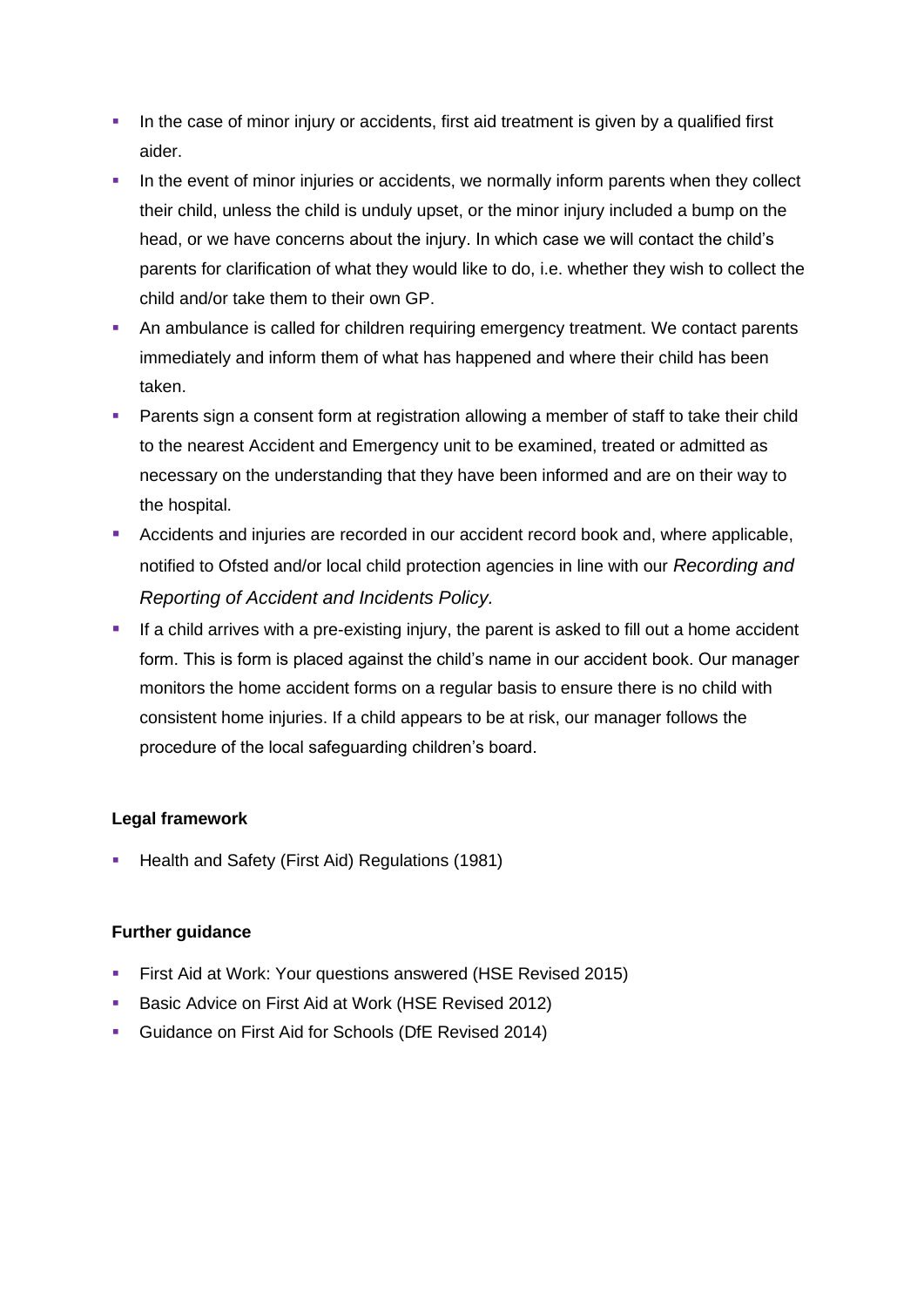| This policy was adopted by       | Rosslyn Nursery and Preschool |
|----------------------------------|-------------------------------|
| On                               | 13 <sup>th</sup> July 2020    |
| Date to be reviewed              | August 2021                   |
| Signed on behalf of the provider |                               |
| Name of signatory                | Sarah Riglin                  |
| Role of signatory                | Manager and Member of the LLP |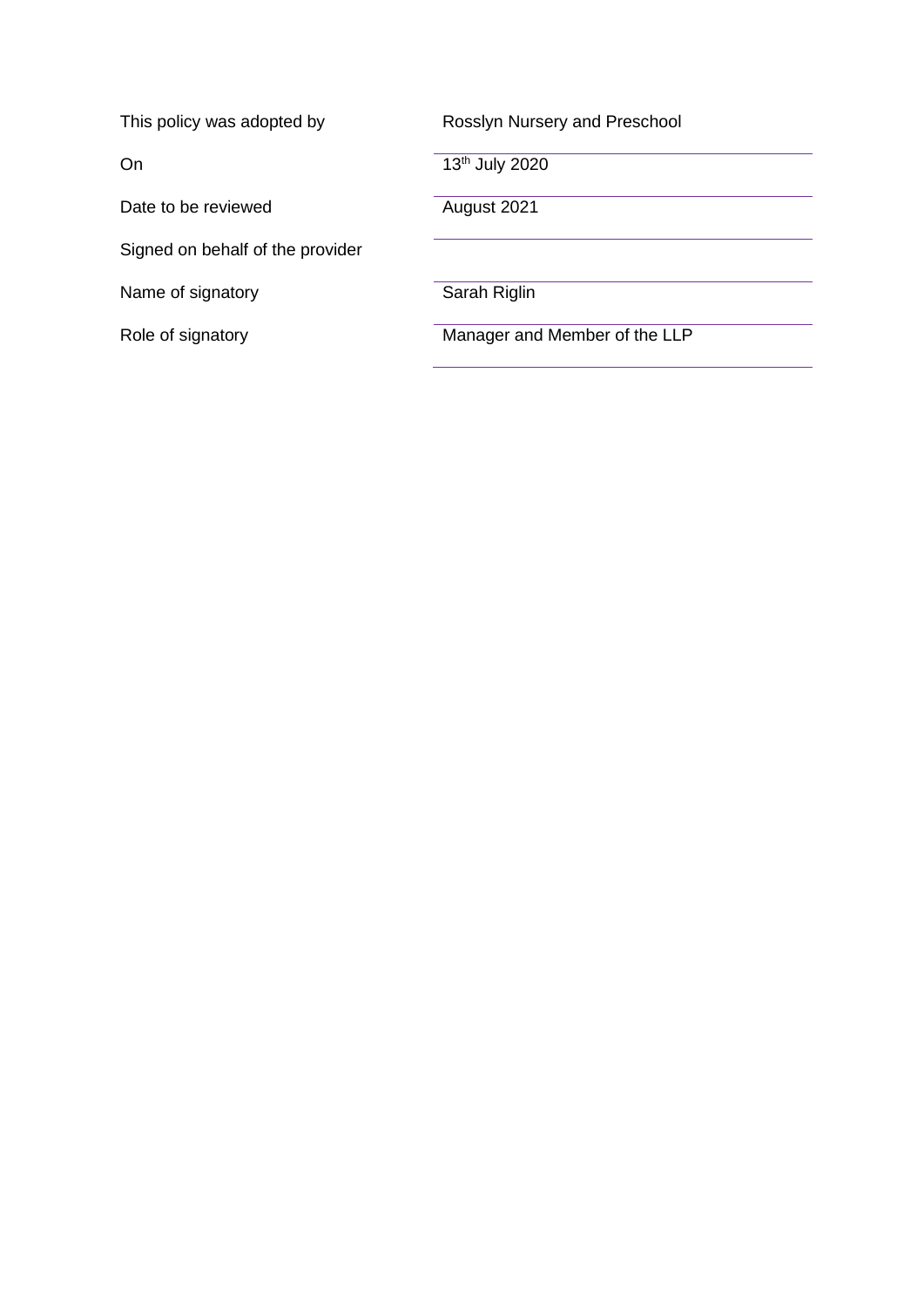# **4. Safeguarding and Welfare Requirement: Key Person**

## **4.1 The role of the key person and settling-in**

## **Policy statement**

We believe that children settle best when they have a key person to relate to. A key person who knows them and their parents well and who can meet their individual needs. We are committed to the key person approach which benefits the child, their parents and the staff and the setting. It encourages secure relationships which support children to thrive, give parents confidence and make the setting a happy place to attend or work in.

We want children to feel safe, stimulated, and happy in the setting and to feel secure and comfortable with our staff. We also want parents to have confidence in both their children's well-being and their role as active partners with our setting. We aim to make our setting a welcoming place where children settle smoothly because consideration has been given to the individual needs and circumstances of children and their families.

The key person role is set out in the Safeguarding and Welfare Requirements of the Early Years Foundation Stage. Each child must have a key person. These procedures set out a model for developing a key person approach that promotes effective and positive relationships for children.

## **Procedures**

- We allocate a key person before the child starts.
- $\bullet$  We allocate a 2<sup>nd</sup> key person for the child in case the key person is away for the setting for any reason
- The key person is responsible for:
	- − Providing an induction for the family and for settling the child into our setting.
	- Offering unconditional regard for the child and being non-judgemental.
	- Working with the parents to deliver a personalised plan for the child's well-being, care, and learning.
	- ‒ Acting as the key contact for the parents.
	- − Developmental records and for sharing information on a regular basis with the child's parents to keep those records up to date, reflecting the full picture of the child in setting and at home.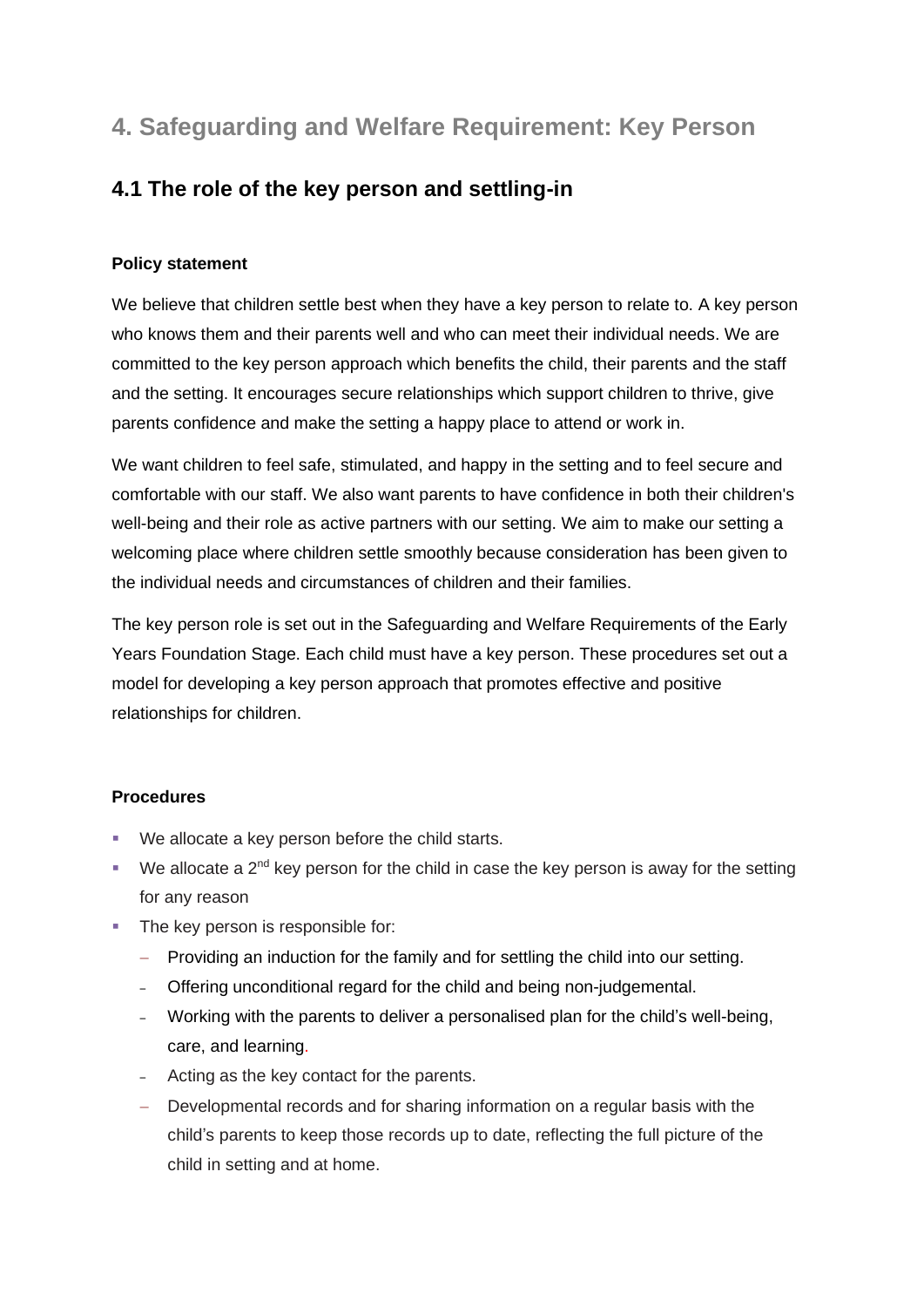- ‒ Having links with other carers involved with the child and co-ordinating the sharing of appropriate information about the child's development with those carers.
- ‒ Encouraging positive relationships between the child and peers, within the key group and beyond. Spending time with them individually/as a group each day.
- We promote the role of the key person as the child's primary carer in our setting, and as the basis for establishing relationships with other adults and children.

## *Settling-in*

- We organise a home visit by your child's key person and the manager/deputy manager. At this visit we ensure all relevant information about the child is known, and that all necessary documentation is shared, and any necessary permission/consent forms are completed and signed. This is an opportunity for the Key Person and your child to begin to get to know each other.
- **•** You and your child will be invited into the nursery for a settling in session, lasting for one hour. This enables your child to sample a taste of nursery life and continue to bond with their key person whilst you sit close by.
- We will provide you with a list of useful tips to help you settle your child.
- You child's first session at the nursery a short one. At the end of this session, your key person will discuss with you if your child would benefit from a further short session. We believe all children are unique and the settling in process should reflect that.
- **EXT** If your child is clearly struggling to settle, we will call you and ask you to collect your child early. Your key person will discuss arrangements for the next visit.
- **•** When parents leave, we ask them to say goodbye to their child and explain that they will be coming back, and when.
- We judge a child to be settled when they have formed a relationship with their key person. For example, the child looks for the key person when he/she arrives, goes to them for comfort, and seems pleased to be with them. When the child is familiar with where things are and is pleased to see other children and participate in activities.
- We reserve the right not to accept a child into the setting without a parent or carer if the child finds it too distressing to be left. This is especially the case with very young children.
- We believe that it is in the interests of each child that we follow a carefully planned settling process based on the child's unique individual needs. It is difficult to predict how a child will react during this important transition period. We ask that you allocate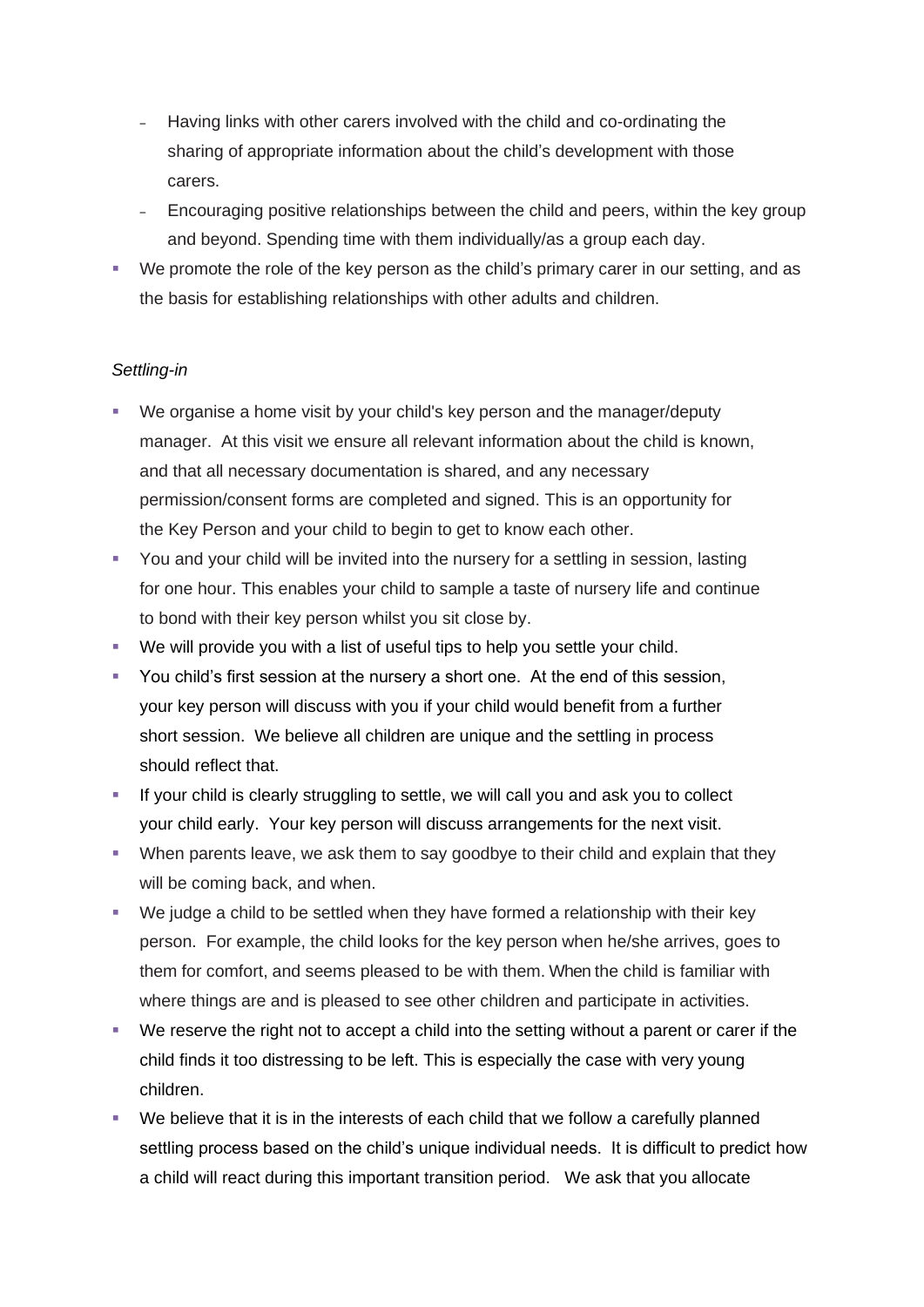sufficient time for your child's settling process so you can be on hand should you be required to collect you child early.

▪ Within the first half term of the child starting, we commence our online journal of the child's learning journey which you will have full access to. This will enable to you to view you child's progress.

#### *The progress check at age two*

- **The key person will undertake a progress for 2-year olds in accordance with any local** procedures that are in place and referring to the guidance *A Know How Guide: The EYFS progress check at age two*.
- **The progress check aims to review the child's development and ensures that parents** have a clear picture of their child's development.
- **EXECT Within the progress check, the key person will note areas where the child is progressing** well and identify if there are areas where progress is less than expected.
- **The progress check will describe the actions that will be taken by us to address any** developmental concerns (including working with other professionals where appropriate) as agreed with the parent(s).
- The key person will plan activities to meet the child's needs within the setting and will support parents to understand their child's needs in order to enhance their development at home.

| This policy was adopted by       | Rosslyn Nursery and Preschool |
|----------------------------------|-------------------------------|
| On                               | 13th July 2020                |
| Date to be reviewed              | August 2021                   |
| Signed on behalf of the provider |                               |
| Name of signatory                | Sarah Riglin                  |
| Role of signatory                | Manager and Member of LLP     |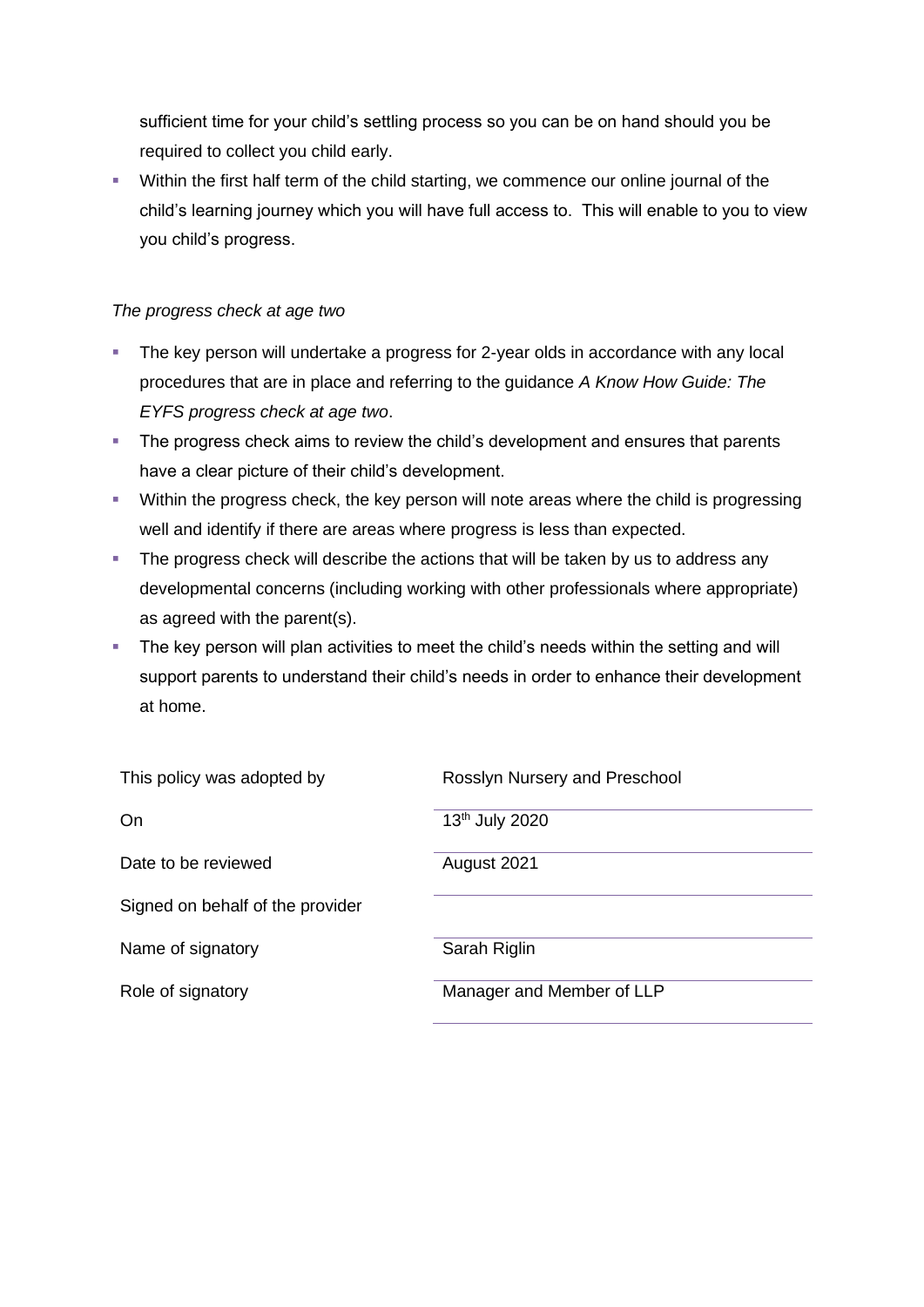# **5. Safeguarding and Welfare Requirement: Staff: Child Ratios**

## **5.1 Staffing**

## **During the COVID-19 outbreak:**

*Staff will be deployed as per the government guidelines. Relaxation of the rules may be implemented only in exceptional circumstances and only during the Covid -19 outbreak. Any relaxation of ratios must be based on a risk assessment approach and with the authorisation of the manager. Otherwise the following procedure applies.*

- where members of staff have their own children with them at the setting, the age of *the child must fall within the stipulated ages of the setting's Ofsted registration*
- *where members of staff are likely to be working directly with their own children, this is subject to discussion before commencement with the manager.*

#### **Policy statement**

We provide a staffing ratio in line with the Safeguarding and Welfare Requirements of the Early Years Foundation Stage to ensure that children have enough individual attention and to guarantee care and education of a high quality. Our staff are appropriately qualified, and we carry out checks for enhanced criminal records and barred list checks through the Disclosure and Barring Service in accordance with statutory requirements.

#### **Procedures**

To meet this aim, we use the following ratios of adult to children:

- Children aged two years: 1 adult: 4 children:
	- **-** at least one member of staff holds a full and relevant level 3 qualification; and
	- **-** at least half of all other staff hold a full and relevant level 2 qualification.
- Children aged three years and over: 1 adult: 8 children:
	- **-** at least one member of staff holds a full and relevant level 3 qualification; and
	- **-** at least half of all other staff hold a full and relevant level 2 qualification.
- We follow the Early Years Foundation Stage Safeguarding and Welfare Requirements where a Qualified Teacher, Early Years Professional or other suitable level 6 qualified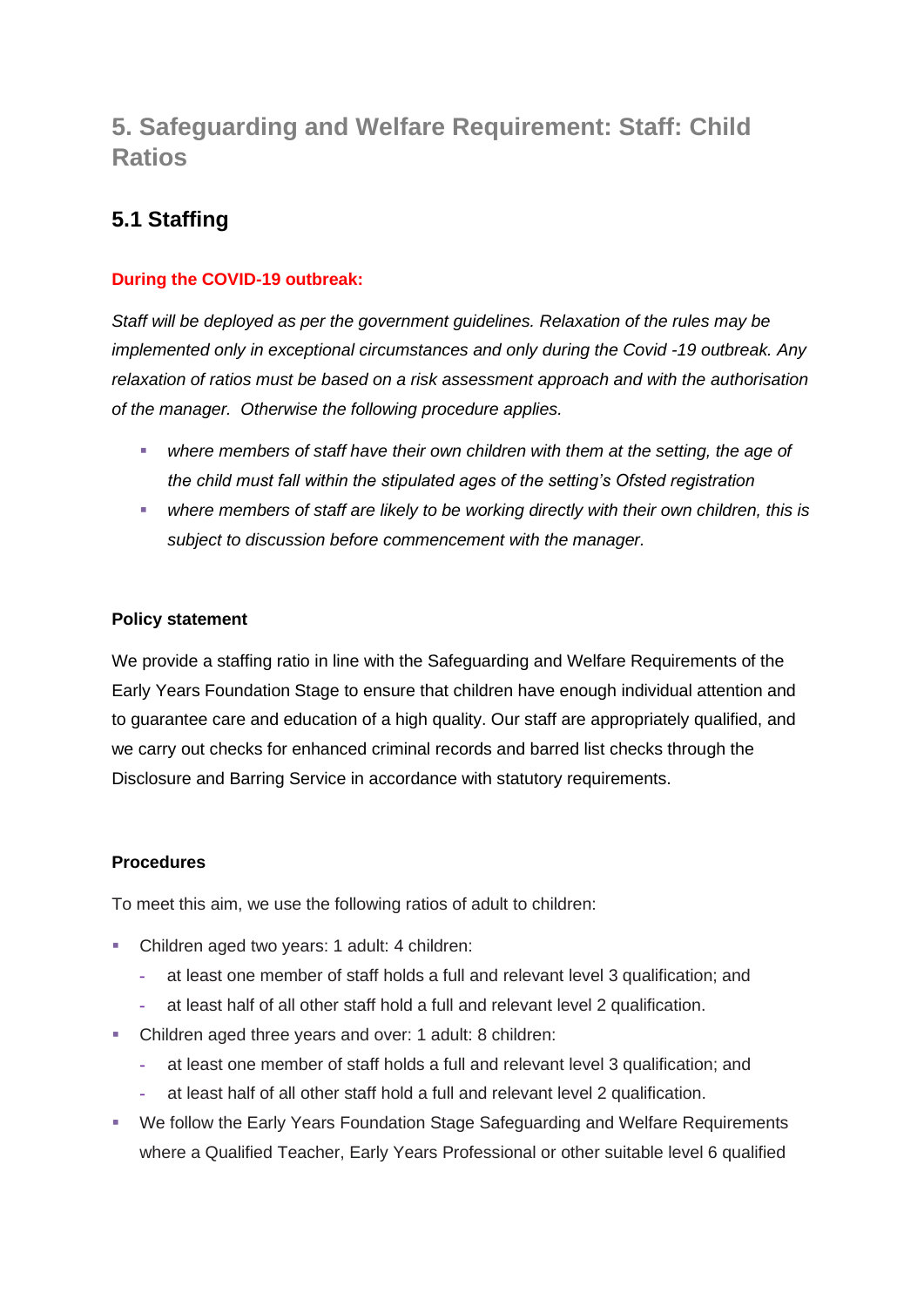person is working directly with children aged three and over between the hours of 8am and 4pm as follows:

- **-** there is at least one member of staff for every 13 children; and
- **-** at least one other member of staff holds a full and relevant level 3 qualification.
- **•** The number of children for each key person takes into account the individual needs of the children and the capacity of the individual key person to manage their cohort.
- We only include those aged 17 years or older within our ratios. Where they are competent and responsible, we may include students on long-term placements and regular volunteers.
- Our deputy/assistant manager deploys our staff, students, and volunteers to give adequate supervision of indoor and outdoor areas, ensuring that children are always within sight or hearing of staff, and that necessary ratios are met.
- Our staff, students and volunteers inform their colleagues if they must leave their area and tell colleagues where they are going.
- Our staff, students and volunteers always focus their attention on children and do not spend time in social conversation with colleagues while they are working with children.
- We assign each child a key person to help the child become familiar with the setting from the outset and to ensure that each child has a named member of staff with whom to form a relationship. The key person plans with parents for the child's well-being and development in the setting. The key person meets regularly with the family for discussion and consultation on their child's progress and offers support in guiding their development at home.
- We hold monthly staff meetings. We have daily reflection meetings, to primarily discuss what worked that day and what didn't, and if there was any challenging behaviour among the children. Staff training/guidance is discussed at times during these reflection meetings.

| This policy was adopted by       | Rosslyn Nursery and Preschool |
|----------------------------------|-------------------------------|
| On                               | 15th July 2020                |
| Date to be reviewed              | August 2021                   |
| Signed on behalf of the provider |                               |
| Name of signatory                | Sarah Riglin                  |
| Role of signatory                | Manager and Member of LLP     |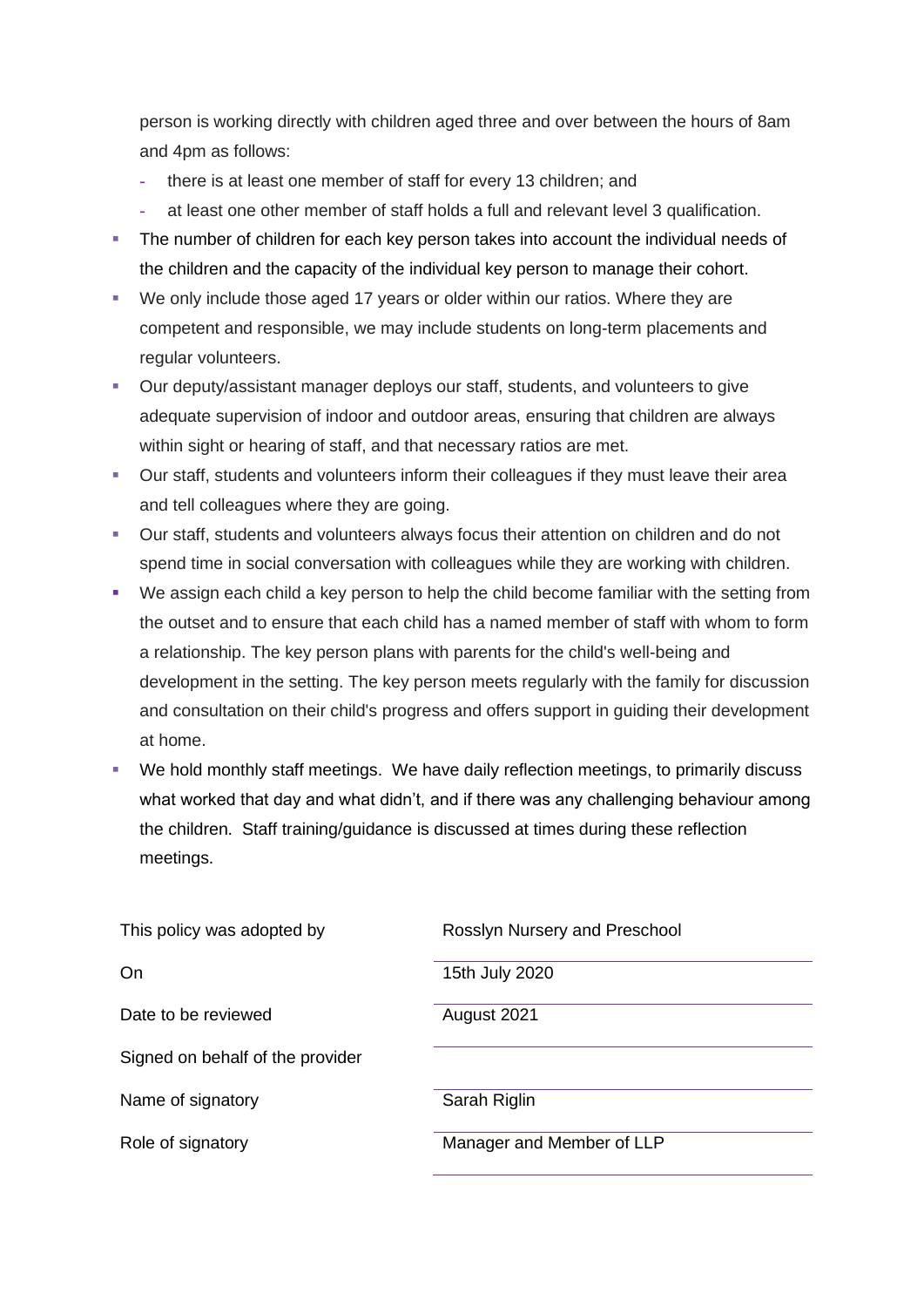# **6. Safeguarding and Welfare Requirement: Health**

## **6.1 Administering Medicines**

#### **Policy statement**

Parents as defined in the Education Act 1944, are a child's main carers. They are responsible for ensuring that their child is well enough to attend nursery and be able to take part in the activities of the setting as normal. However, we recognise that there are children who need regular medication for chronic illnesses or life-threatening allergic reactions.

Our nursery is ready to co-operate in the medication of children at our nursery where this is necessary. In all cases, such medication remains the responsibility of the parent.

Our nursery will ensure that prior to admission the parents/carers provide us with sufficient information about their child's medical condition and any treatment or special care required at nursery. In addition, they must keep us informed of any new or changing needs. If there are any special religious and/or cultural beliefs that affect their medical care, particularly in an emergency, we rely on parents/carers to inform us and confirm this in writing. All information will be kept with the child's registration documents. We will contact our insurers as needs be.

Where children are chronic sufferers of asthma, epilepsy, diabetes, allergies or other serious conditions, we will only undertake such medication if written instructions are received from the child's doctor. Our parental agreement (for our nursery) to administer the medicine must be completed, signed by the parent and placed with the child's registration documents, and a page in our medication administration record completed with the relevant details. Prior to administering each medicine dose, the record is completed. Additionally, we can administer over the counter medication, or that recommended by a pharmacist or nurse for accepted health reasons. E.g. Piriton for allergies, cream to ease eczema etc. The same agreement and recording procedure will be followed for either type of medication.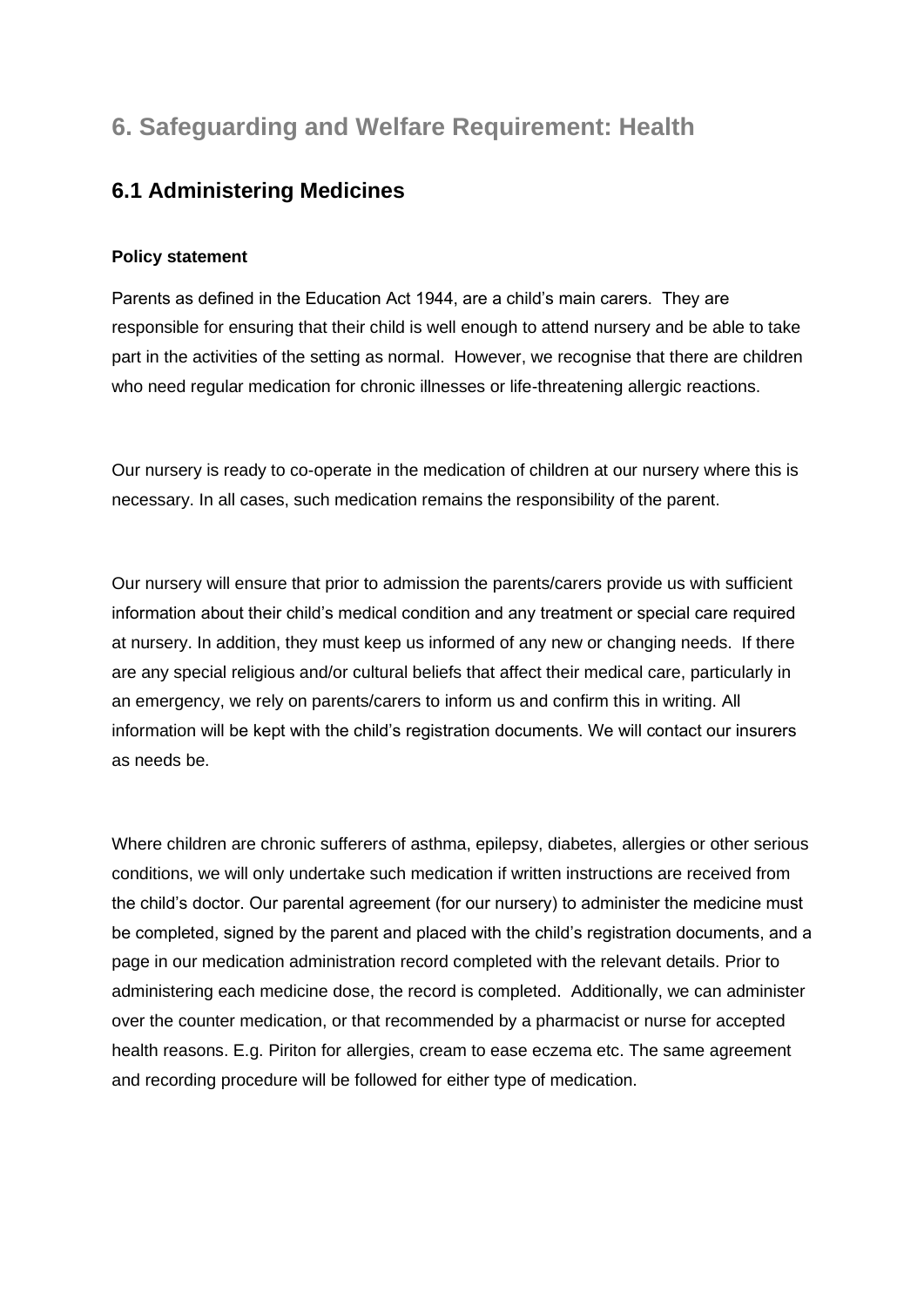The statutory framework for EYFS recommends that children under 16 years of age should never be given medicines containing aspirin, unless specifically prescribed by a doctor.

#### **Procedures**

- Children taking prescribed medication must be well enough to attend the setting.
- We only usually administer medication when it has been prescribed for a child by a doctor (or other medically qualified person). It must be in-date and prescribed for the current condition.
- Over the counter medication for accepted health reasons, may be administered.
- Children's prescribed medicines are stored in their original containers, are clearly labelled and are inaccessible to the children. On receiving the medication, the key person/manager checks that it is in date and prescribed specifically for the current condition.
- **•** The staff member receiving the medication will ask the parent to sign our 'parental agreement for Rosslyn Nursery and Preschool to administer medicine.' consent form, a copy of which can be found in our 'forms for parents' file.
- **•** The administration of medicine is recorded accurately in our medication administration record each time a dose is given. It is signed by the person administering the medication [and a witness]. Parents are shown the record at the end of the day. The medication administration record is kept in our locked cabinet.
- **EXECT** If the administration of prescribed medication requires medical knowledge, we will obtain individual training [for the relevant member of staff] by a health professional, prior to the child starting at our setting.
- The medication administration record is monitored to look at the frequency of medication given in the setting. For example, a high incidence of antibiotics being prescribed for several children at similar times may indicate a need for better infection control.

#### *Storage of medicines*

- All medication is stored safely in our locked cupboard or refrigerated as required. Where the cupboard or refrigerator is not used solely for storing medicines, they are kept in a marked plastic box.
- **•** The child's key person/manager is responsible for ensuring medicine is handed back at the end of the day to the parent.
- For some conditions, medication may be kept in the setting to be administered on a regular or as-and-when- required basis. Key persons/manager check that any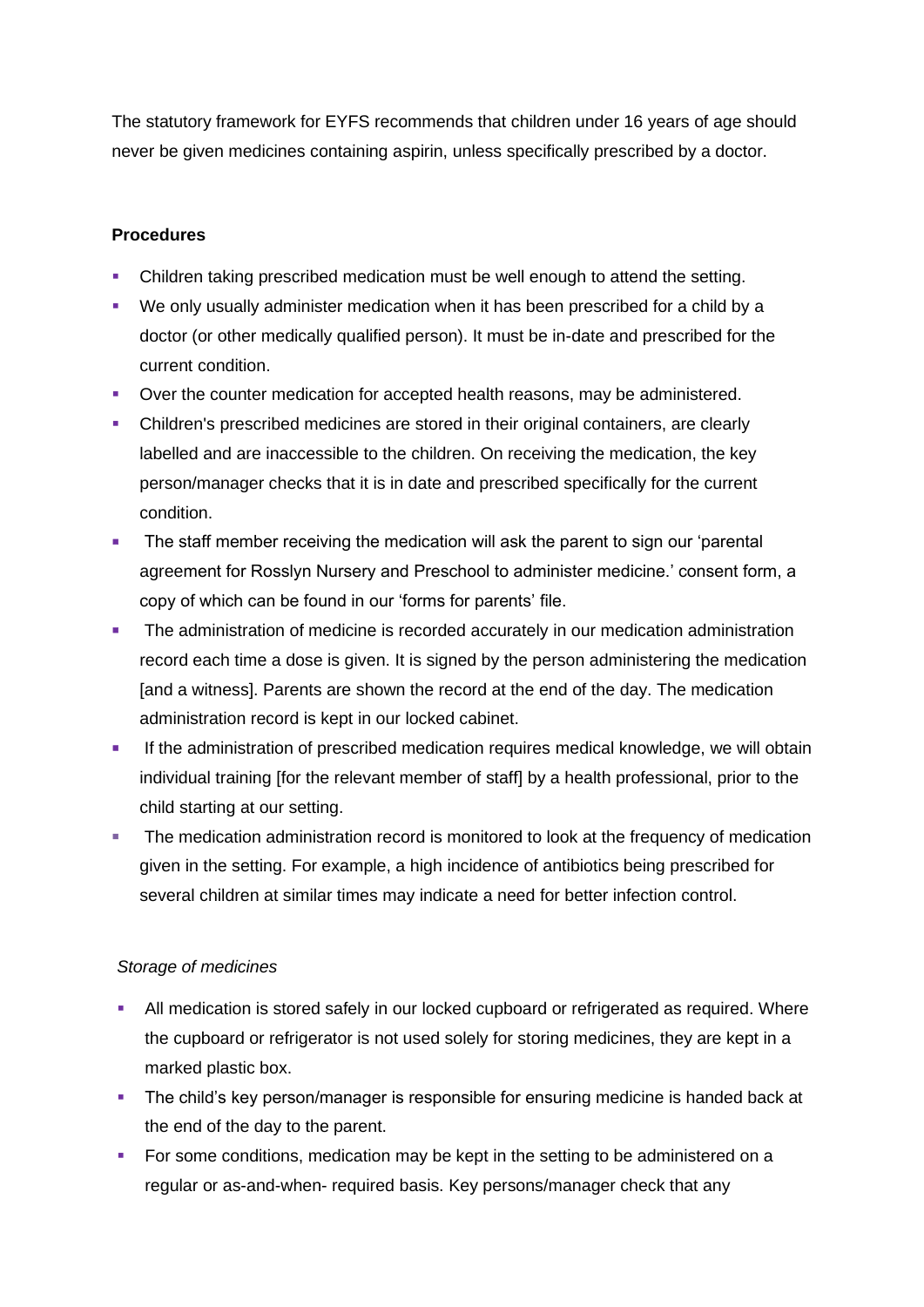medication held in the setting, is in date and return any out-of-date medication back to the parent.

#### *Children who have long term medical conditions and who may require ongoing medication:*

- We will carry out a risk assessment for each child with a long-term medical condition that requires on-going medication. (This is the responsibility of our manager alongside the key person and will be put in place prior to the child commencing). Other medical or social care personnel may need to be involved in the risk assessment.
- **Parents will also contribute to a risk assessment. They should be shown around the** setting, understand the routines and activities and point out anything which they think may be a risk factor for their child.
- For some medical conditions, key staff will need to have prior training in a basic understanding of the condition, as well as how the medication is to be administered correctly to form part of the risk assessment.
- **•** The risk assessment will include vigorous activities and any other activity that may give cause for concern regarding an individual child's health needs.
- **The risk assessment will include arrangements for taking medicines on outings and** advice is sought from the child's GP if necessary where there are concerns.
- **•** An individual health plan for the child is drawn up with the parent; outlining the key person's role and what information must be shared with other adults who care for the child.
- **The individual health plan should include the measures to be taken in an emergency.**
- We will review the individual health plan every six months, or more frequently if necessary. This includes reviewing the medication, e.g. changes to the medication or the dosage, any side effects noted etc.
- Parents receive a copy of the individual health plan and each contributor, including the parent, signs it.

## *Managing medicines on trips and outings:*

- If children are going on outings, the key person for the child will accompany the children with a risk assessment, or another member of staff who is fully informed about the child's needs and/or medication.
- Medication for a child will be taken in a sealed plastic box clearly labelled with the child's name, the original pharmacist's label and the name of the medication. Inside the box there will be a copy of the consent form and a card to record when it has been given,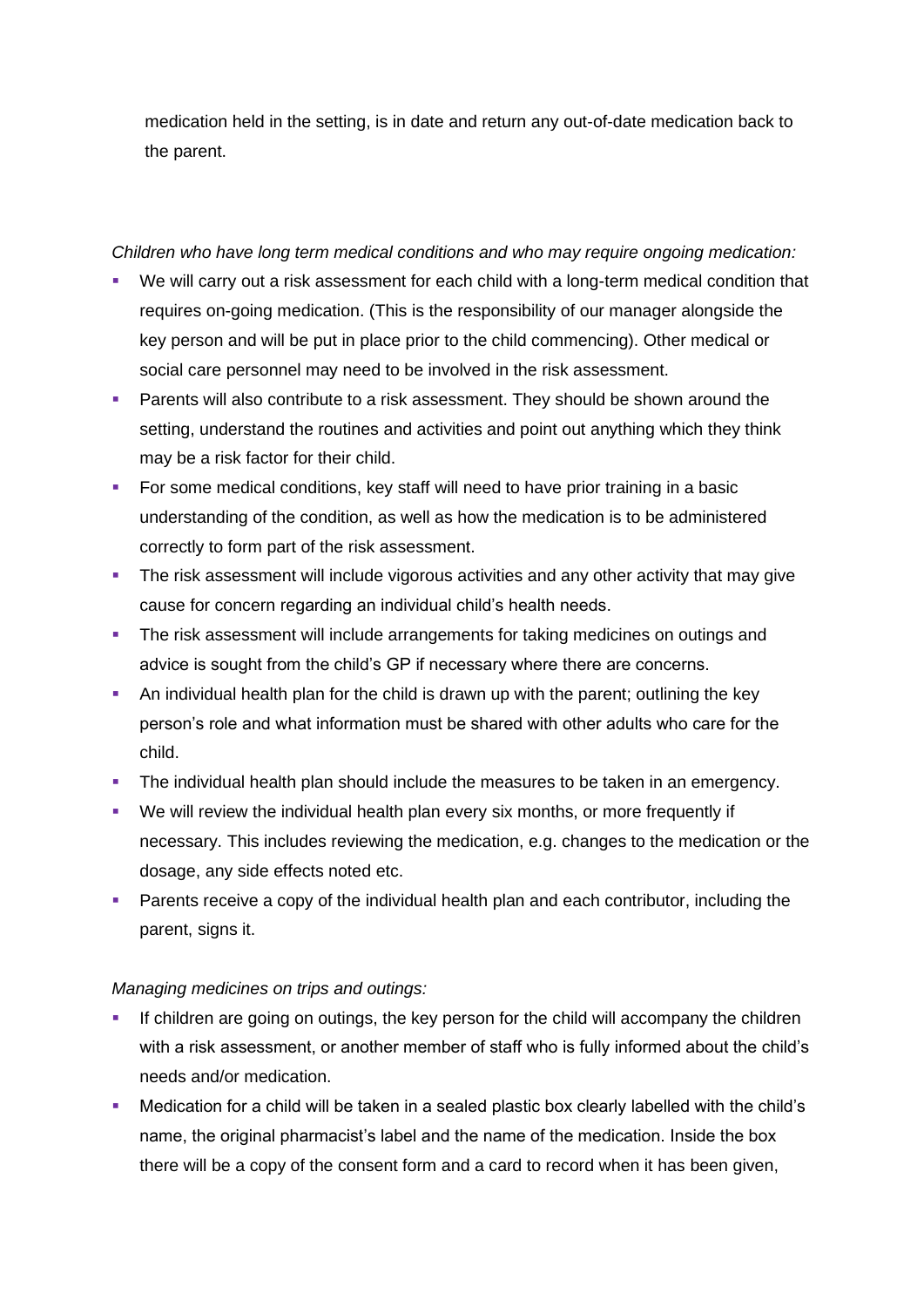including all the details that need to be recorded in the medication record as stated above. For medication dispensed by a hospital pharmacy, where the child's details are not on the dispensing label, we will record the circumstances of the event and hospital instructions as relayed by the parents.

- On returning to the setting the card is stapled to the medicine record book and the parent signs it.
- **EXECT** If a child on medication has to be taken to hospital, the child's medication is taken in a sealed plastic box clearly labelled with the child's name and the name of the medication. Inside the box is a copy of the consent form signed by the parent.
- This procedure should be read alongside our *outings and visits policy.*

#### **Legal framework**

**• The Human Medicines Regulations (2012)** 

| This policy was adopted by       | Rosslyn Nursery and Preschool |
|----------------------------------|-------------------------------|
| <b>On</b>                        | 10 <sup>th</sup> June 2019    |
| Date to be reviewed              | September 2020                |
| Signed on behalf of the provider |                               |
| Name of signatory                | Sarah Riglin                  |
| Role of signatory                | Manager and Member of LLP     |

## **6.2 Managing children who are sick, infectious, or with allergies**

#### **Policy statement**

We aim to provide care for healthy children through preventing cross infection of viruses and bacterial infections and promote health through identifying allergies and preventing contact with the allergenic trigger.

*During the COVID19 outbreak, any child showing symptoms, such as a high temperature; a new continuous cough, loss or taste of smell, the following sequence of actions need to be taken:*

*1. Child presents with symptoms; parents are requested to collect child and seek diagnosis from GP or take further advice from NHS 111.*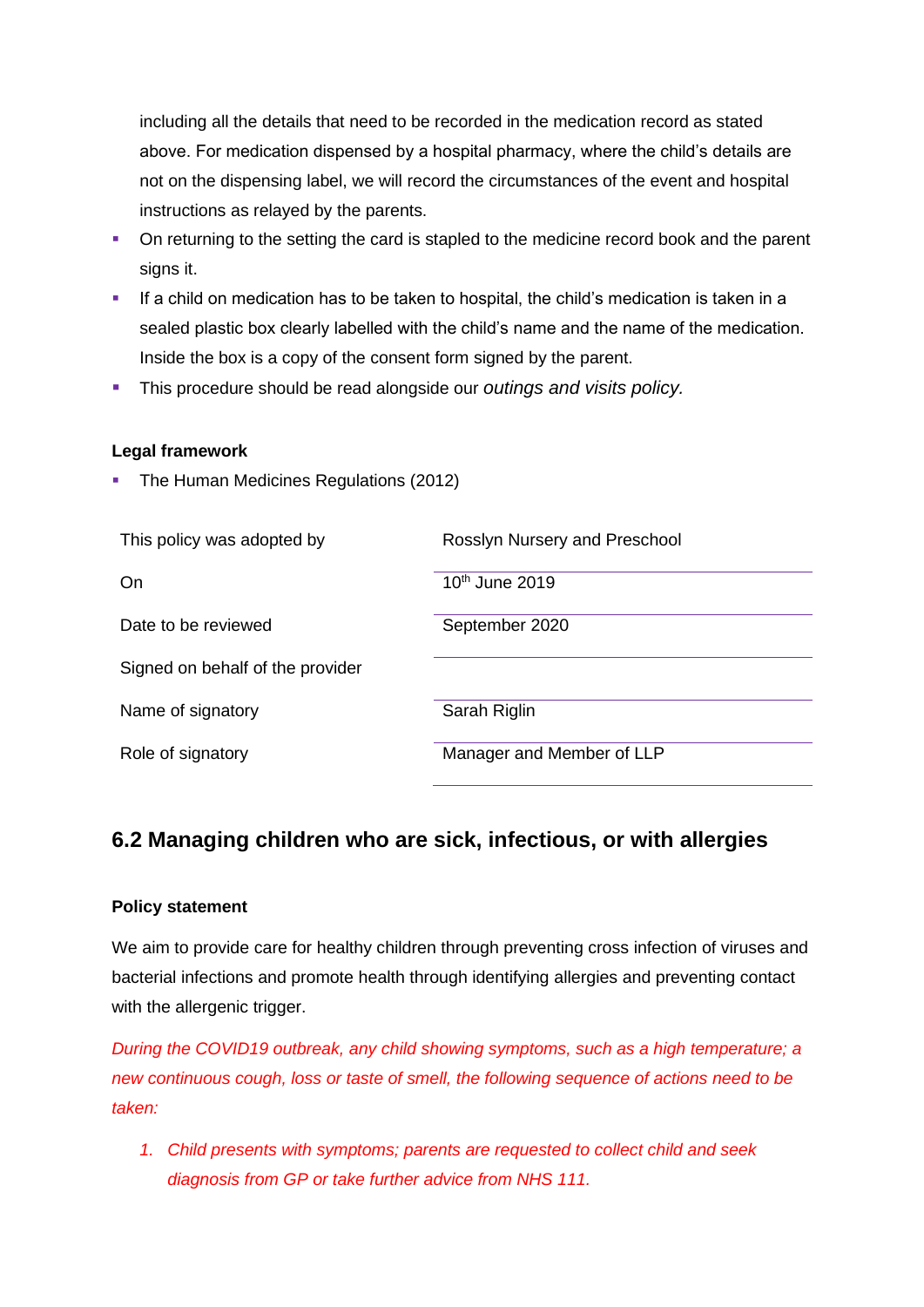- *2. Child's parents are requested to inform setting of outcome/diagnosis and keep child at home for the recommended exclusion period. For cases of suspected Coronavirus, staff and service users must adhere to current Government advice regarding self-exclusion even if no symptoms are present.*
- *3. For confirmed cases of a notifiable disease and Coronavirus the LLP must contact their local Health Protection Team, (HPT) as soon as possible for further guidance. The LLP will retain a confidential record.*
- *4. Acting on the advice of the local HPT, the setting will either: - close for a set period and undertake a deep clean*
	- *- carry on as usual, but also undertake a deep clean*
- *5. If a notifiable disease is confirmed, OFSTED must be informed within 14 days. Cases of confirmed Coronavirus should be treated as a notifiable disease.*
- *6. A deep clean is undertaken as soon as possible following any illness outbreak. Hand hygiene messages are reinforced, and staff are vigilant to any further signs of infection.*
- *7. The members of the LLP continue to liaise with the HPT as required and keep a full record of children affected, how long they are away from the setting and on which date they return.*

#### **Procedures for children who are sick or infectious**

- If children appear unwell during the day  $-$  for example, if they have a temperature, sickness, diarrhoea or pains, particularly in the head or stomach – Our manager or their key person call the parents and ask them to collect the child, or to send a known carer to collect the child on their behalf.
- **•** The child will be taken to one side monitored and kept comfortably (away from other children) until the parent/carer arrives.
- **EXT** If a child has a temperature, they are kept cool, by removing top clothing and sponging their heads with cool water but kept away from draughts.
- The child's temperature is taken using a digital thermometer, kept in the first aid box.
- **.** If the child's temperature does not go down and is worryingly high, then we call the parent/carer to collect their child.
- **·** In extreme cases of emergency, an ambulance is called, and the parent informed.
- **Parents are asked to take their child to the doctor before returning them to the setting;** we can refuse admittance to children who have a temperature, sickness and diarrhoea or a contagious infection or disease.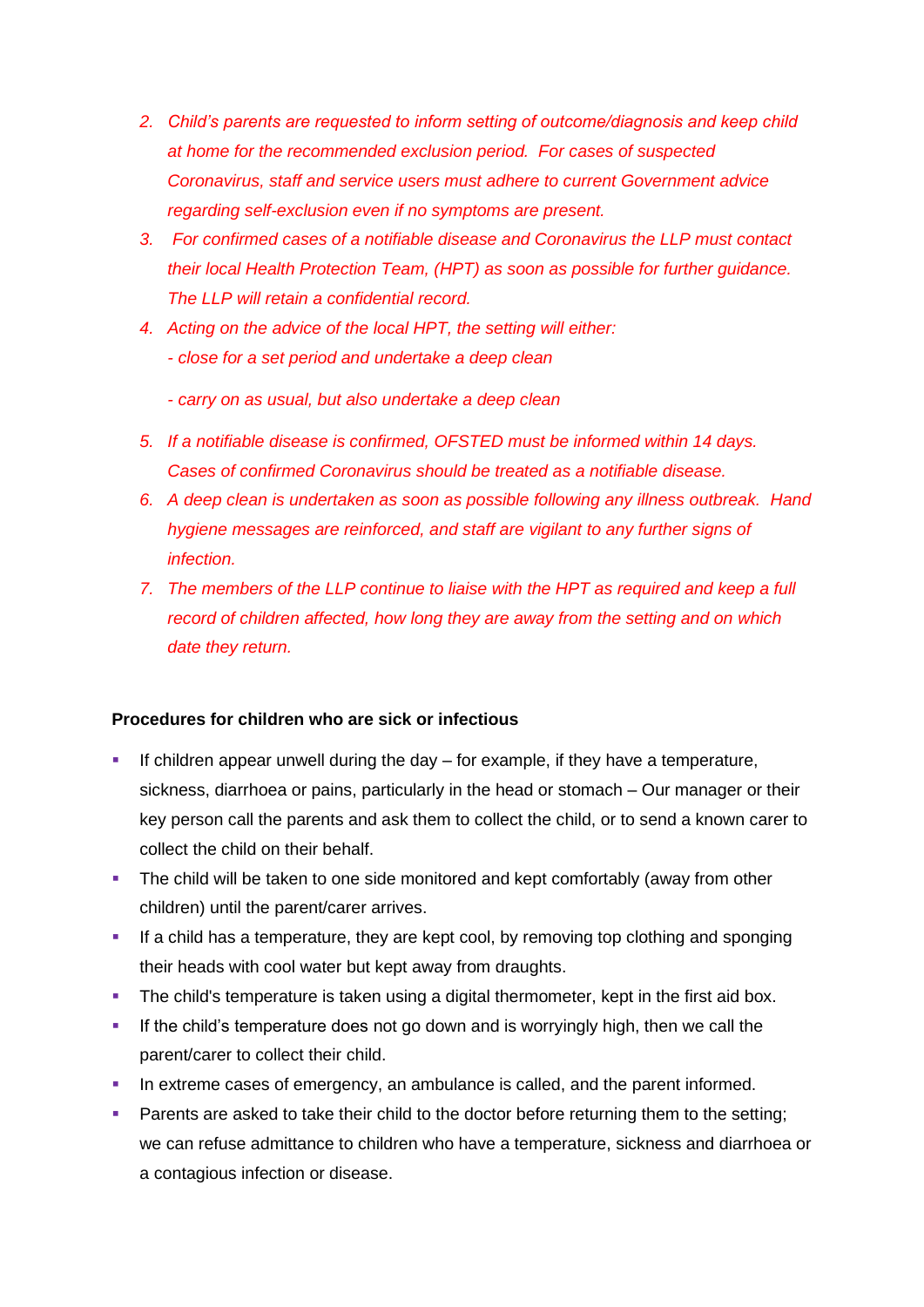- Where children have been prescribed antibiotics for an infectious illness or complaint, we ask parents to keep them at home for 48 hours before returning to the setting.
- **EXTER After diarrhoea and/or vomiting, we ask parents keep children home for 48 hours** following the last episode.
- Some activities, such as sand and water play, where there is a risk of crosscontamination may be suspended for the duration of any outbreak.
- We have a list of excludable diseases and current exclusion times pinned to our notice board it is also available online at Gov.uk. and we have a copy in our heath and safety information file.

## *Reporting of 'notifiable diseases'*

- **■** If a child or adult is diagnosed as suffering from a notifiable disease under the Health Protection (Notification) Regulations 2010, the GP will report this to Public Health England.
- When we become aware, or are formally informed of the notifiable disease, our manager informs Ofsted and contacts Public Health England, and acts on any advice given.

#### *HIV/AIDS/Hepatitis procedure*

HIV virus, like other viruses such as Hepatitis A, B and C, are spread through body fluids. Hygiene precautions for dealing with body fluids are the same for all children and adults. We

- Wear single-use vinyl gloves and aprons when changing children's nappies, pants and clothing that are soiled with blood, urine, faeces or vomit.
- Bag soiled clothing for parents to take home for cleaning.
- Clear spills of blood, urine, faeces or vomit using mild disinfectant solution and disposable cloths; any cloths used are disposed of within yellow hazardous sealed bags.
- Clean any tables and other furniture, furnishings or toys affected by blood, urine, faeces or vomit using a disinfectant.

## *Nits and head lice*

- Nits and head lice are not an excludable condition; although in exceptional cases we may ask a parent to keep the child away until the infestation has cleared.
- On identifying cases of head lice, we inform all parents ask them to treat their child and all the family if they are found to have head lice.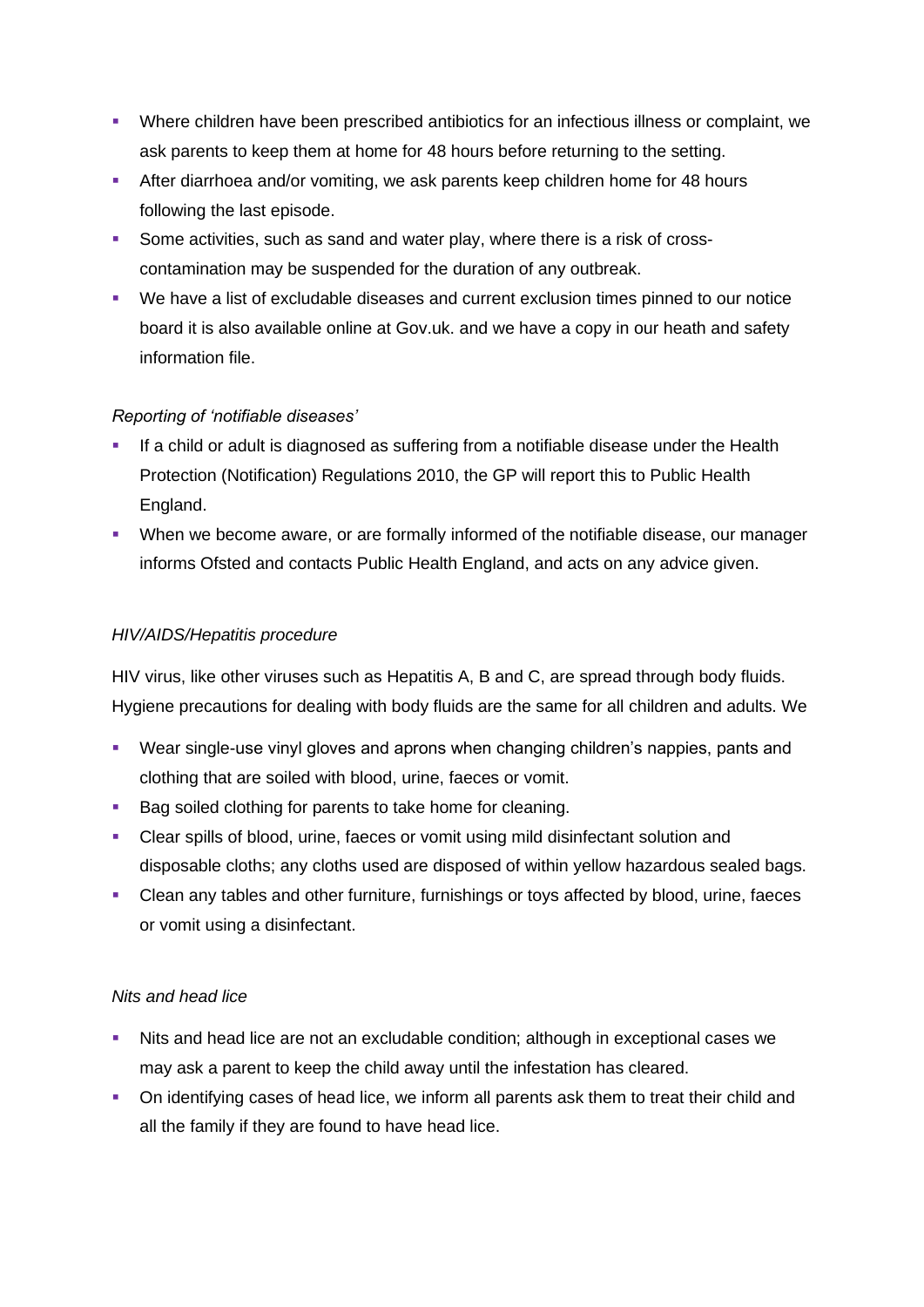#### *Procedures for children with allergies*

- When children start at the setting, we ask their parents if their child suffers from any known allergies. This is recorded on the Registration Form, and all staff are notified.
- **.** If the allergy, requires use of an EpiPen or any other life-saving treatment, we will ensure our staff have the required training before the child starts with us, and proof of this. (see below)
- **EXT** If a child has a serious allergy, we complete a risk assessment form, found in our 'parents forms' file to detail the following:
	- **-** The allergen (i.e. the substance, material or living creature the child is allergic to such as nuts, eggs, bee stings, cats etc).
	- **-** The nature of the allergic reactions (e.g. anaphylactic shock reaction, including rash, reddening of skin, swelling, breathing problems etc).
	- **-** What to do in case of allergic reactions, any medication used and how it is to be used (e.g. EpiPen).
	- **-** Control measures such as how the child can be prevented from contact with the allergen.
	- **-** Review measures.
- **•** This risk assessment form is kept in our allergy file which is in the  $2^{nd}$  drawer of our locked filing cabinet, alongside any medication record required to treat the allergy. In the same drawer is our administration of medicine booklet which would be completed as necessary by the Manager or Key Person. A note will be made on our daily noticeboard when the child is in the setting.
- No nuts or nut products are used within the setting.
- **Parents are made aware so that no nut or nut products are accidentally brought in, for** example to a party.
- Where the child has a food intolerance with no allergic reaction, we ensure the child's name and the food intolerant is put on our snack board for staff to be reminded during snack time and the relevant milk is given. This notice board is only put on during snack time.
- **•** Children's parents/carers provide their snack. Children are not allowed to share their snacks at any time.
- **E** Parents are informed that we are a nut free zone, including no hummus, and no sesame seeds, and that all snacks are to be healthy.
- **.** If a parent wishes to bring in cakes etc for a birthday, they are reminded of the above rule and informed if we have any children with food intolerances.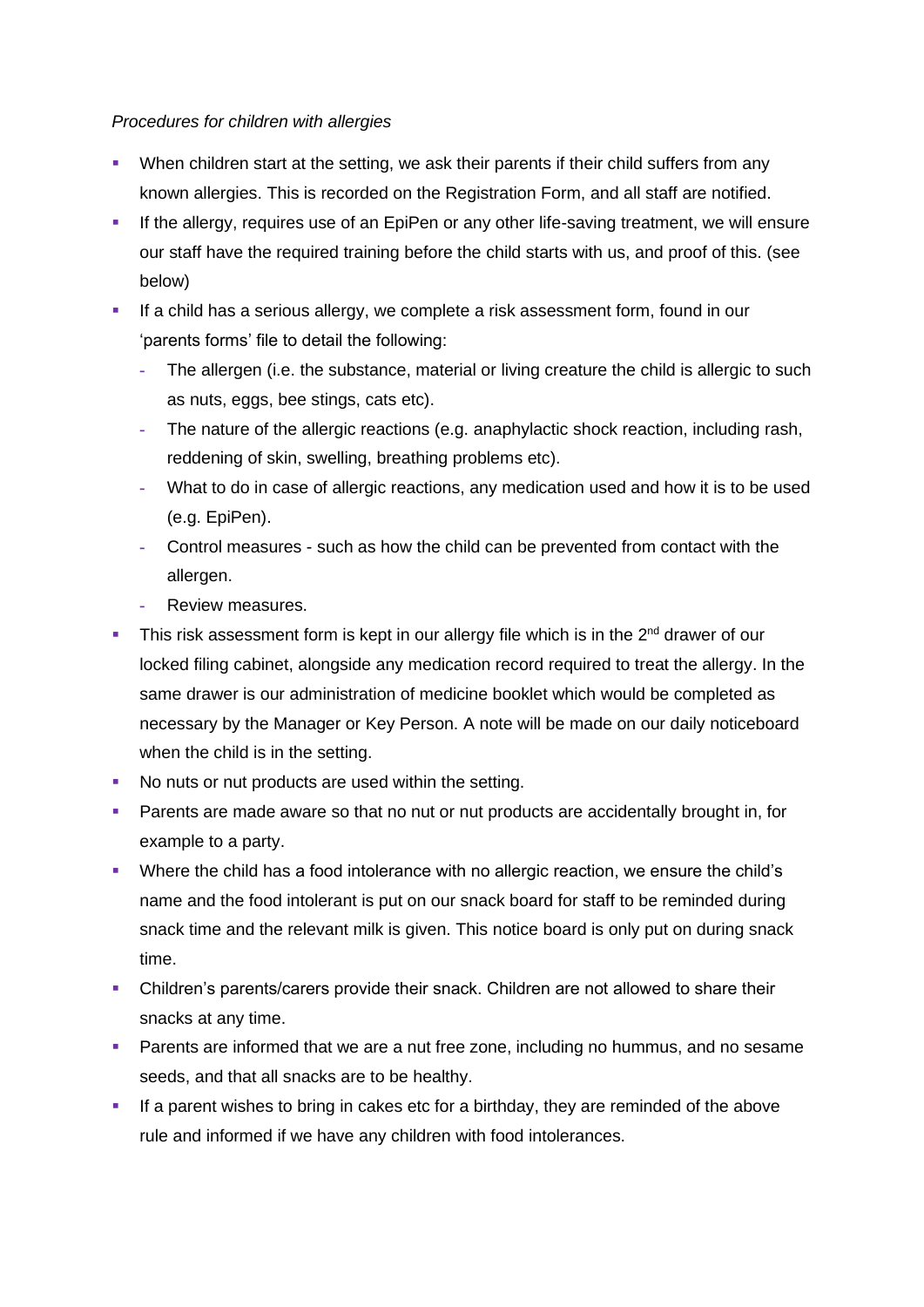#### *Insurance requirements for children with allergies and disabilities*

- If necessary, our insurance will include children with any disability or severe allergy, but certain procedures must be strictly adhered to as set out below. For children suffering life threatening conditions or requiring invasive treatments; written confirmation from our insurance provider must be obtained to extend the insurance.
- At all times we ensure that the administration of medication is compliant with the Safeguarding and Welfare Requirements of the Early Years Foundation Stage.
- Oral medication:
	- **-** Asthma inhalers are now regarded as 'oral medication' by insurers and so documents do not need to be forwarded to our insurance provider. Oral medications must be prescribed by a GP or have manufacturer's instructions clearly written on them.
	- **-** We must be provided with clear written instructions on how to administer such medication.
	- **-** We adhere to all risk assessment procedures for the correct storage and administration of the medication.
	- **-** We must have the parents or guardians' consent by them completing the necessary agreement. This consent must be kept with the child's registration document. It is not necessary to forward copy documents to our insurance provider.
- **EXECTE:** Life-saving medication and invasive treatments:

These include adrenaline injections (EpiPen's) for anaphylactic shock reactions (caused by allergies to nuts, eggs etc) or invasive treatments such as rectal administration of Diazepam (for epilepsy).

- **-** We must have:
	- a letter from the child's GP/consultant stating the child's condition and what medication if any is to be administered.
	- consent from the parent or quardian by them completing the necessary agreement allowing our staff to administer medication; and
	- proof of our training in the administration of such medication by the child's GP, a district nurse, children's nurse specialist or a community paediatric nurse.
- Copies of all three documents relating to these children must first be sent to our insurance provider for appraisal, Written confirmation that the insurance has been extended will be issued by return.
- Key person for special needs children requiring assistance with tubes to help them with everyday living e.g. breathing apparatus, to take nourishment, colostomy bags etc.: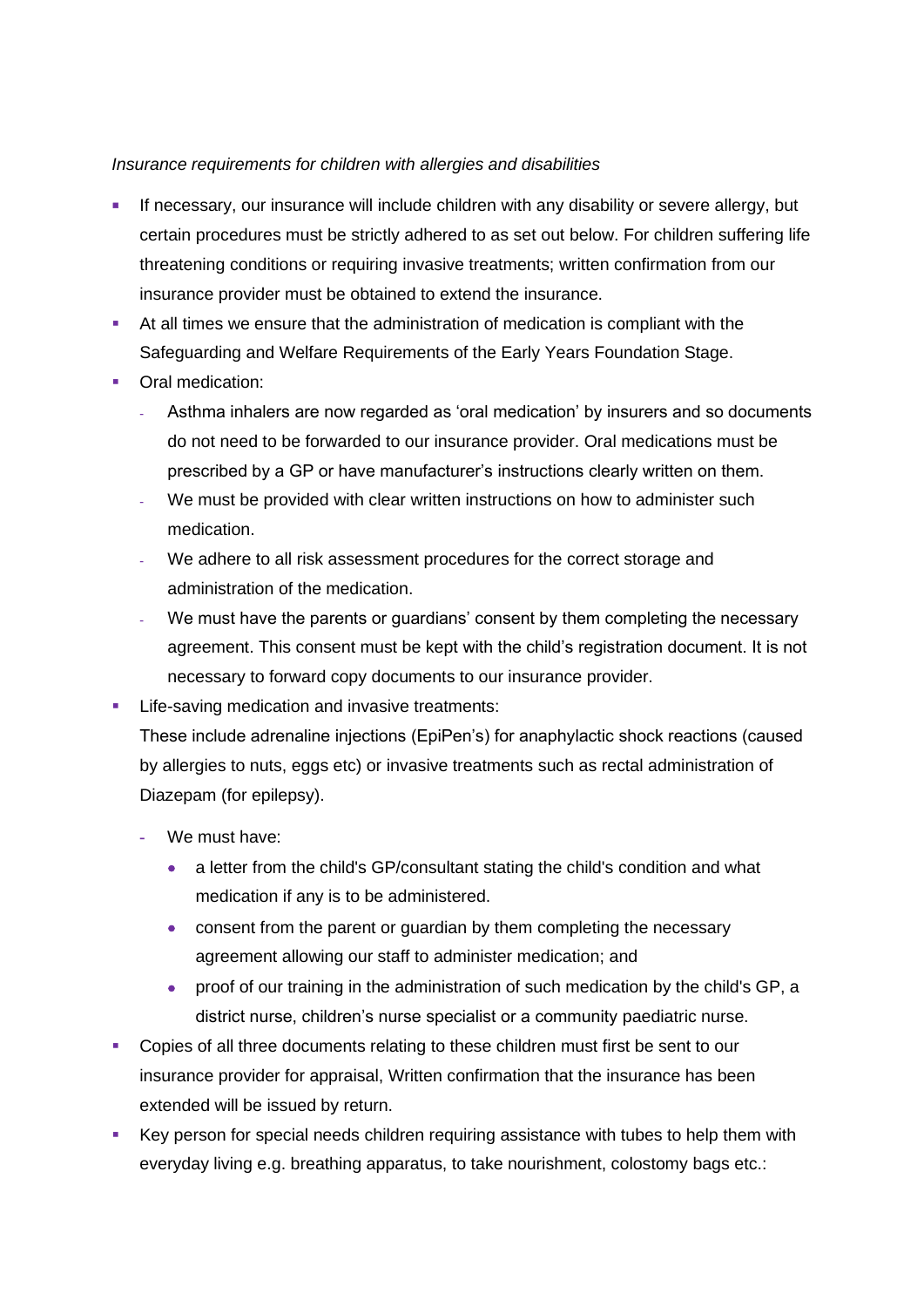- **-** Prior written consent must be obtained from the child's parent or guardian to give treatment. /or medication prescribed by the child's GP.
- **-** The key person must have the relevant medical training/experience, which may include receiving appropriate instructions from parents or guardians.
- **-** Copies of all letters relating to these children must first be sent to our Insurance provider. Written confirmation that the insurance has been extended will be issued by return.
- If we are unsure about any aspect, we contact our insurance provider on :020 7697 2585

| This policy was adopted by       | Rosslyn Nursery and Preschool |
|----------------------------------|-------------------------------|
| On                               | 15 <sup>th</sup> July 2020    |
| Date to be reviewed              | August 2021                   |
| Signed on behalf of the provider |                               |
| Name of signatory                | Sarah Riglin                  |
| Role of signatory                | Manager and Member of LLP     |

## **6.3 Recording and reporting of accidents and incidents**

## **Policy statement**

We follow the guidelines of the Reporting of Injuries, Diseases and Dangerous Occurrences Regulations (RIDDOR) for the reporting of accidents and incidents. (Guidelines in our Health and Safety information file). See our *Health and General Standards policy.* Child protection matters or behavioural incidents between children are not regarded as incidents and there are separate procedures for this.

Cases of Coronavirus are treated as a notifiable disease.

#### **Procedures**

#### *Our accident file*

**-** is kept in a safe and secure place.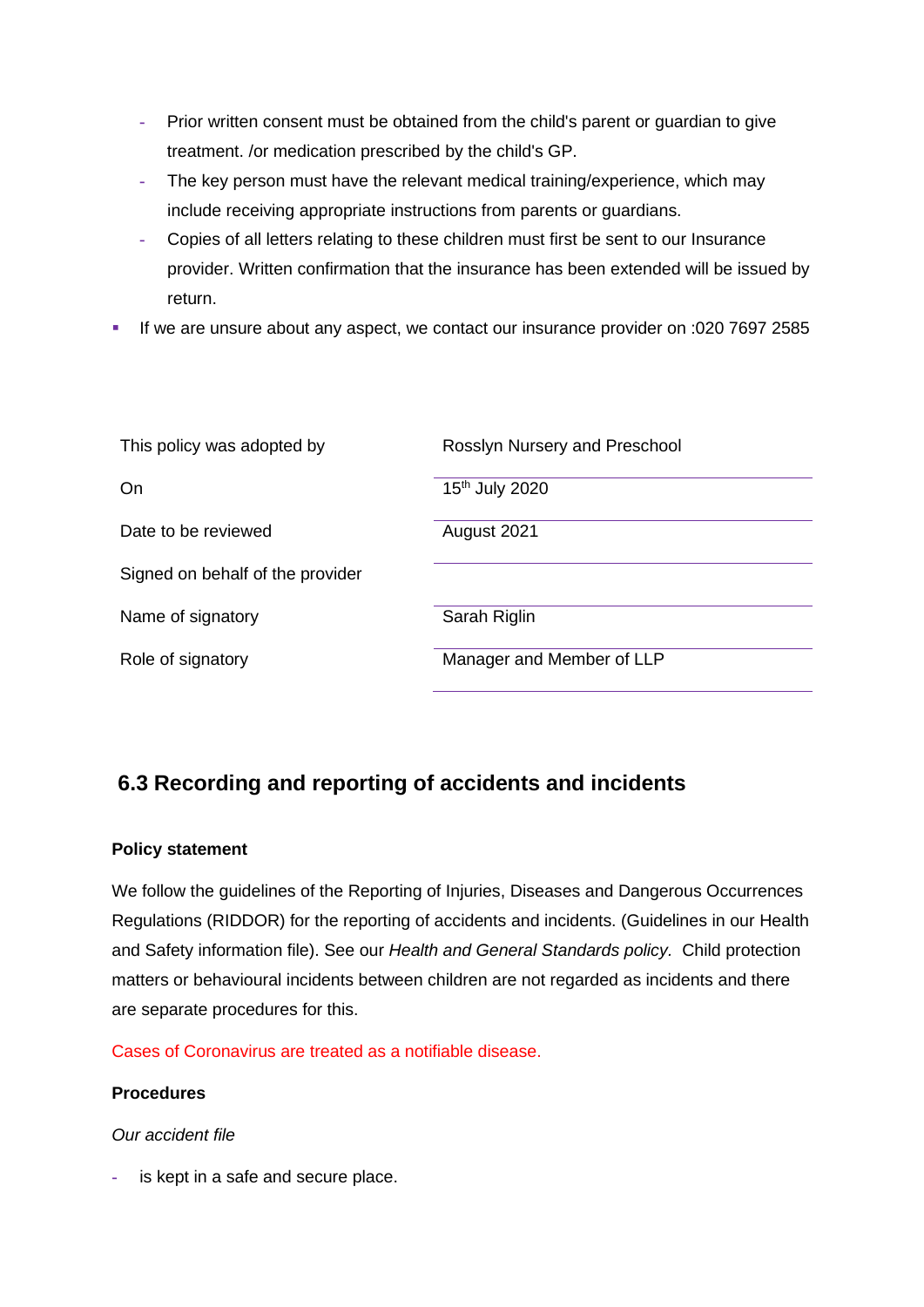- **-** is accessible to our qualified first aid staff, who all know how to complete it; and
- **-** is reviewed termly to identify any potential or actual hazards.

#### *Reporting accidents and incidents*

- **•** Ofsted is notified as soon as possible, but at least within 14 days, of any instances which involve:
	- **-** food poisoning affecting two or more children looked after on our premises
	- **-** a serious accident or injury to, or serious illness of, a child in our care and the action we take in response
	- **-** the death of a child in our care
- **EXECT** Local child protection agencies are informed of any serious accident or injury to a child, or the death of any child, while in our care and we act on any advice given by those agencies.
- **Any food poisoning affecting two or more children or adults on our premises is reported** to the local Environmental Health Department.
- We meet our legal requirements in respect of the safety of our employees and the public by complying with RIDDOR. We report to the Health and Safety Executive (HSE) [www.hse.gov.uk/riddor /](http://www.hse.gov.uk/riddor%20/) :0845 3009923 and to Ofsted: 0300 123 1231
	- **-** Any work-related accident leading to an injury to a member of the public (child or adult), for which they are taken directly to hospital for treatment.
	- **-** Any work-related accident leading to a specified injury to [one of our employees or management team} Specified injuries include injuries such as fractured bones, the loss of consciousness due to a head injury, serious burns or amputations.
	- **-** Any work-related accident leading to an injury to [one of our employees/management team} which results in them being unable to work for seven consecutive days. All work-related injuries that lead to [one of our employees/me} being incapacitated for three or more days are recorded in our accident file.
	- **-** When [one of our employees/management team} suffers from a reportable occupational disease or illness as specified by the HSE.
	- **-** Any death, of a child or adult, that occurs in connection with a work-related accident.
	- **-** Any dangerous occurrences. This may be an event that causes injury or fatalities or an event that does not cause an accident but could have done; such as a gas leak.
	- **-** Any dangerous occurrence is recorded in our incident book.
- We rent premises and ensure we have access to the person responsible and that there is a shared procedure for dealing with emergencies.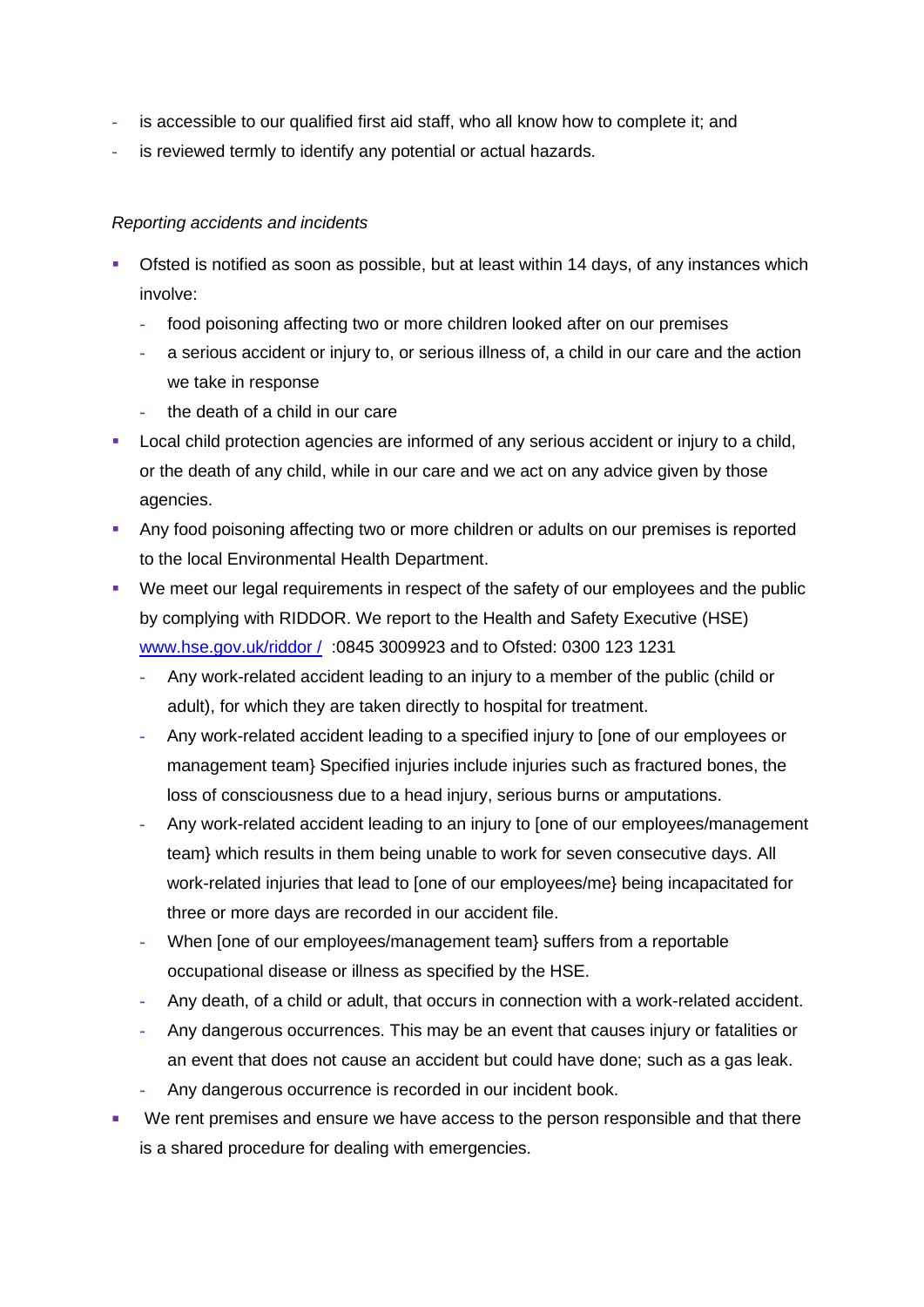- We ensure that our staff and volunteers carry out all health and safety procedures to minimise risk and that they know what to do in an emergency.
- On discovery of an incident we report it to the appropriate emergency services fire, police, ambulance – if those services are needed.
- **EXECUTE:** If an incident occurs before any children arrive, our manager risk assesses this situation and decides if the premises are safe to receive children. Our Manager may decide to offer a limited service or to close the setting.
- Where an incident occurs whilst the children are in our care and it is necessary to evacuate the premises/area, we follow the procedures in our *fire safety and emergency evacuation policy* or, when on an outing, see *Outings and Visits policy*. (no outings or visits during the COVID-19 outbreak)
- **EXECT** If a crime may have been committed, we will ask all adults witness to the incident make a witness statement including the date and time of the incident, what they saw or heard, what they did about it and their full name and signature.
- We keep an incident record for recording major incidents, including some of those that that are reportable to the Health and Safety Executive as above.
- These incidents include:
	- **-** a break in, burglary, or theft of personal or our setting's property
	- **-** an intruder gaining unauthorised access to our premises
	- **-** a fire, flood, gas leak or electrical failure
	- **-** an attack on an adult or child on our premises or nearby
	- **-** any racist incident involving families or our staff/myself on the setting's premises
	- **-** a notifiable disease or illness, or an outbreak of food poisoning affecting two or more children looked after on our premises
	- **-** the death of a child or adult
	- **-** a terrorist attack, or threat of one
- **•** In the incident record we record the date and time of the incident, nature of the event, who was affected, what was done about it or if it was reported to the police, and if so a crime number. Any follow up, or insurance claim made, is also recorded.
- In the event of a terrorist attack, we follow the advice of the emergency services with regard to evacuation, medical aid and contacting children's families. Our standard Fire Safety and Emergency Evacuation Policy will be followed. The incident is recorded when the threat is averted.
- The incident record is not for recording issues of concern involving a child.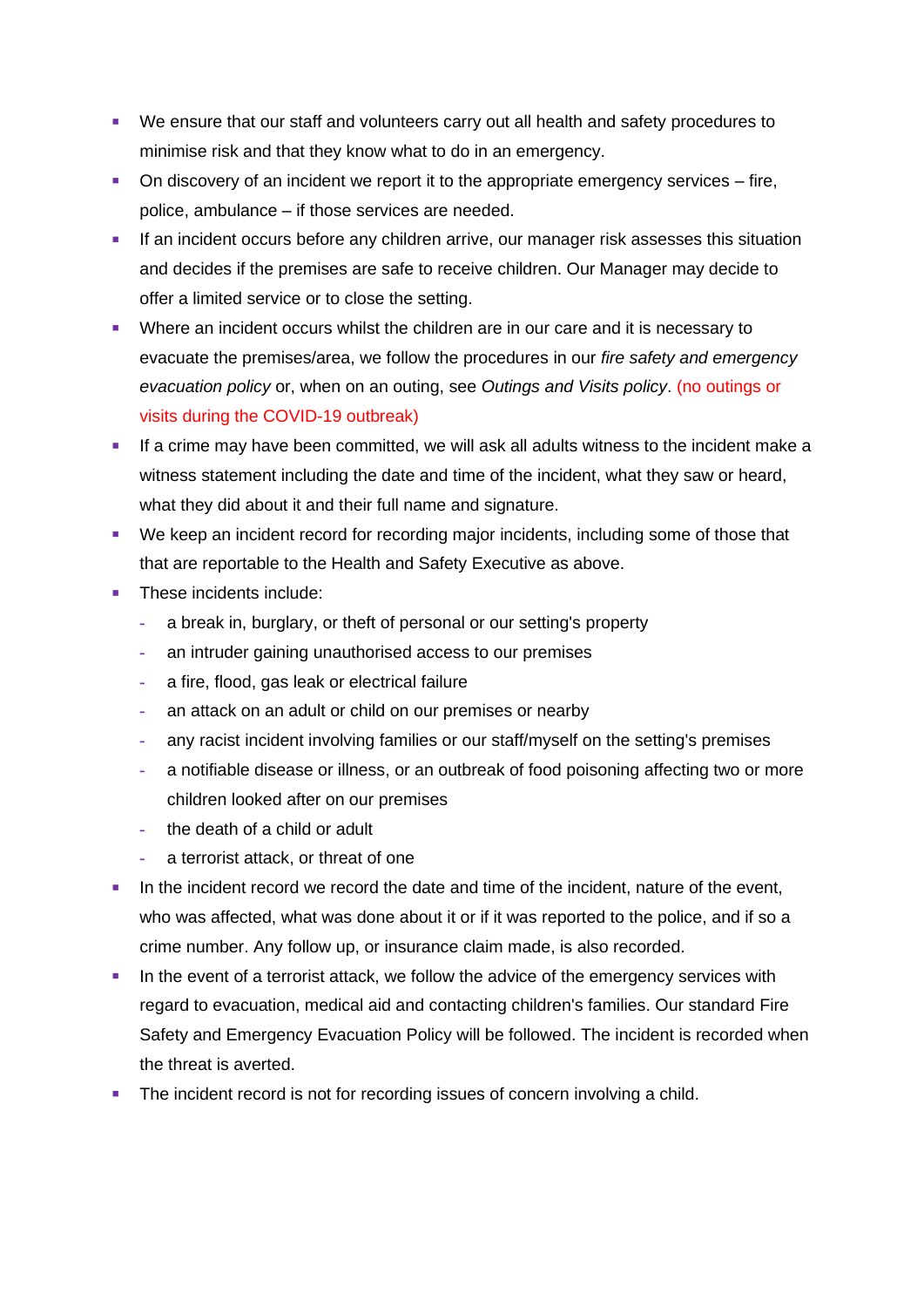#### **Common Inspection Framework**

▪ As required under the *Common Inspection Framework*, we maintain a record of all accidents, exclusions, children taken off roll, incidents of poor behaviour and discrimination, including racist incidents, and complaints and resolutions.

#### **Legal framework**

■ Reporting of Injuries, Diseases and Dangerous Occurrences Regulations (RIDDOR) 1995 (As Amended)

#### **Further guidance**

- Common Inspection Framework: Education, Skills and Early Years (Ofsted 2015)
- **Early Years Inspection Handbook for Ofsted registered provision (Ofsted 2019)**
- RIDDOR Guidance and Reporting Form: www.hse.gov.uk/riddor

| This policy was adopted by       | Rosslyn Nursery and Preschool |
|----------------------------------|-------------------------------|
| On                               | 22 <sup>nd</sup> July 2020    |
| Date to be reviewed              | August 2021                   |
| Signed on behalf of the provider |                               |
| Name of signatory                | Sarah Riglin                  |
| Role of signatory                | Manager and Member of LLP     |

## **6.4 Nappy Changing**

#### **Policy statement**

No child is excluded from participating in our setting who may, for any reason, not yet be toilet trained and who may still be wearing nappies. We work with parents towards toilet training unless there are medical or other developmental reasons why this may not be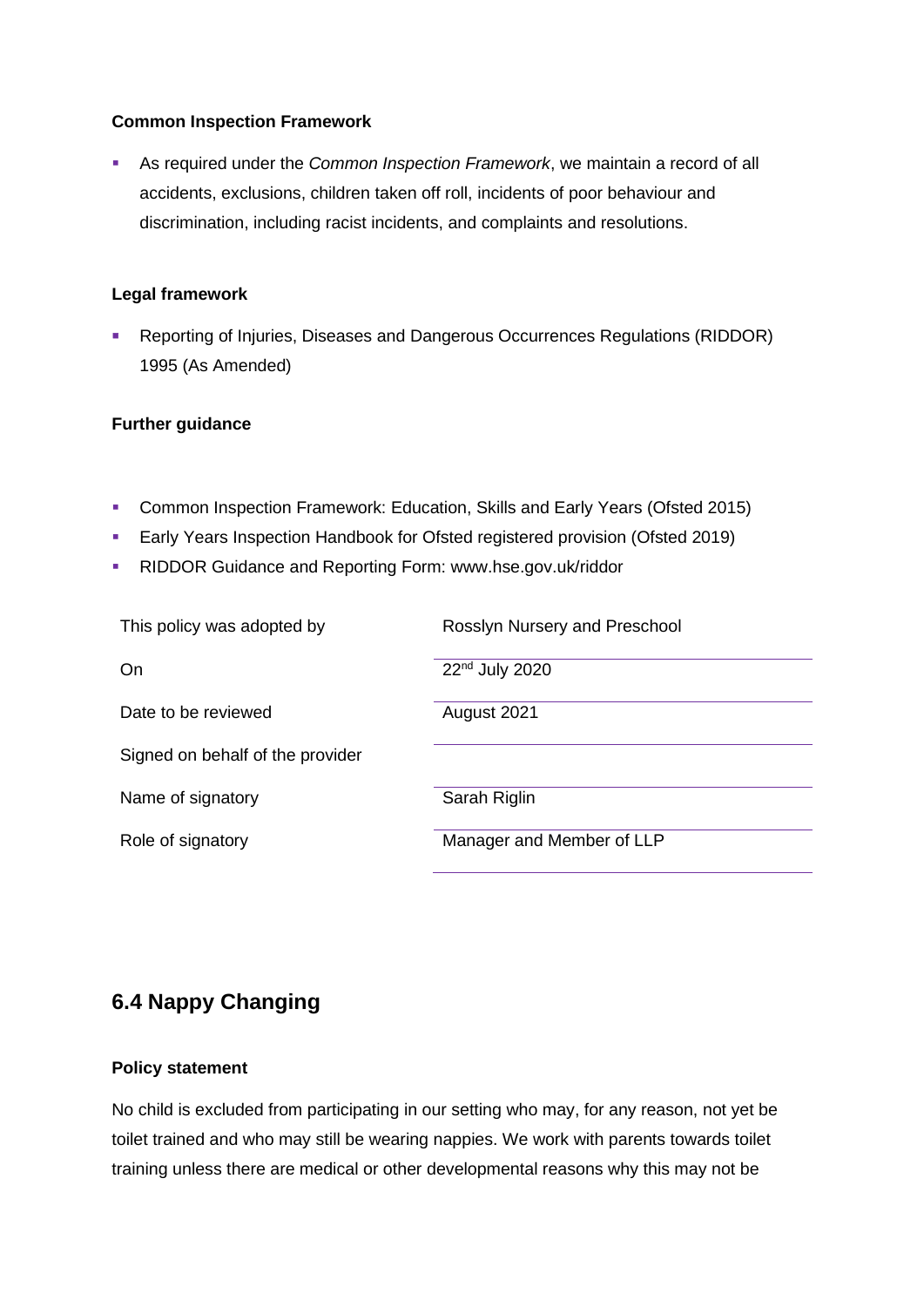appropriate at the time. We ask that parents commence their child's toilet training during a holiday period or a long weekend.

We provide nappy changing facilities and exercise good hygiene practices in order to accommodate children who are not yet toilet trained.

We see toilet training as a self-care skill that children can learn with the full support and nonjudgemental concern of adults.

## Appropriate safety measures will be taken during the COVID-19 outbreak.

## **Procedures**

- **•** Staff are aware of their key children who are in nappies and will monitor these children and change their nappies accordingly.
- We ensure the toilet area door is always left open.
- Each child is asked to provide their own bag with their nappies and wipes. We keep a supply of nappy bags in our toilet area, out of reach of children.
- Our staff put on gloves and aprons before changing starts and the areas are prepared. Changing mat liner is put down on the changing mat freshly for each child.
- All soiled nappies and dirty gloves and apron are disposed of in nappy bags which are securely tied and double bagged and put directly into our nappy bin.
- **EXT** After every use we wipe down the nappy changing mat with an antibacterial wipe and along with the paper lining the mat, dispose of these in a nappy sack into our nappy bin.
- Our staff never turns their back on a child or leave them unattended whilst they are on the changing mat.
- We are gentle when changing; we avoid pulling faces and making negative comments about 'nappy contents.
- We do not make inappropriate comments about children's genitals when changing their nappies.
- **•** In addition, we ensure that nappy changing is relaxed and a time to promote independence in young children.
- We encourage children to take an interest in using the toilet; they may just want to sit on it and talk to a friend who is also using the toilet.
- We encourage children to wash their hands and have soap and towels to hand. They should be allowed time for some play as they explore the water and the soap.
- Our toilets are for child use only and are child size.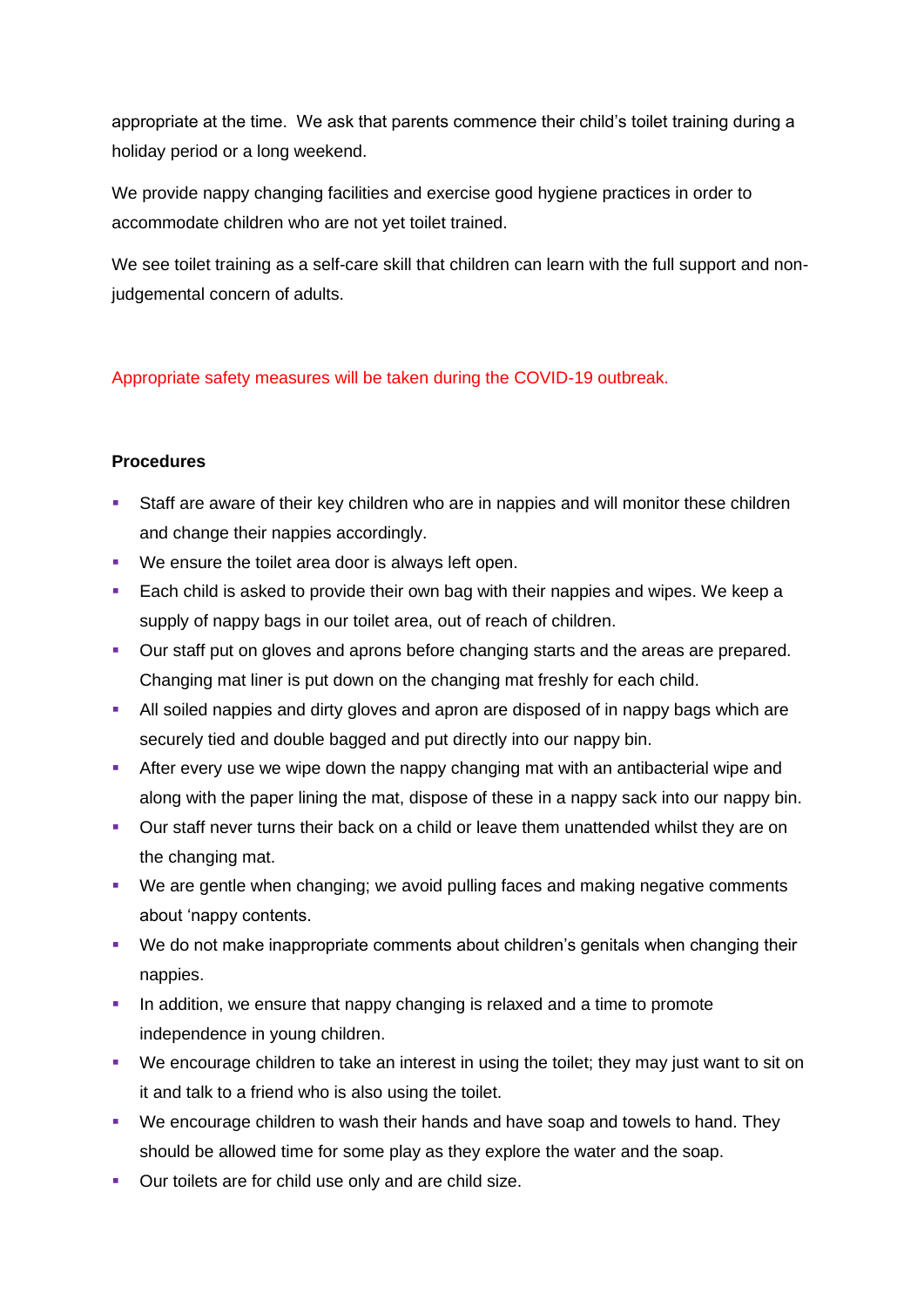■ Older children access the toilet when they have the need to and are encouraged to be independent.

| This policy was adopted by       | Rosslyn Nursery and Preschool |
|----------------------------------|-------------------------------|
| On                               | 22nd July 2020                |
| Date to be reviewed              | August 2021                   |
| Signed on behalf of the provider |                               |
| Name of signatory                | Sarah Riglin                  |
| Role of signatory                | Manager and Member of LLP     |

## **6.5 Food and drink**

#### **Policy statement**

We regard snack as an important part of our day. Eating represents a social time for children and adults and helps children to learn about healthy eating.

During the COVID-19 outbreak the following procedures must be followed:

- Staff who are eating with the children must role-model hygiene best practice.
- Tables are not overcrowded, and social distancing encouraged.

#### **Procedures**

We follow these procedures to promote healthy eating in our setting.

■ Before a child starts to attend the setting, we ask their parents about their dietary needs and preferences, including any allergies. See our *Managing Children who are Sick, Infectious or with Allergies Policy*.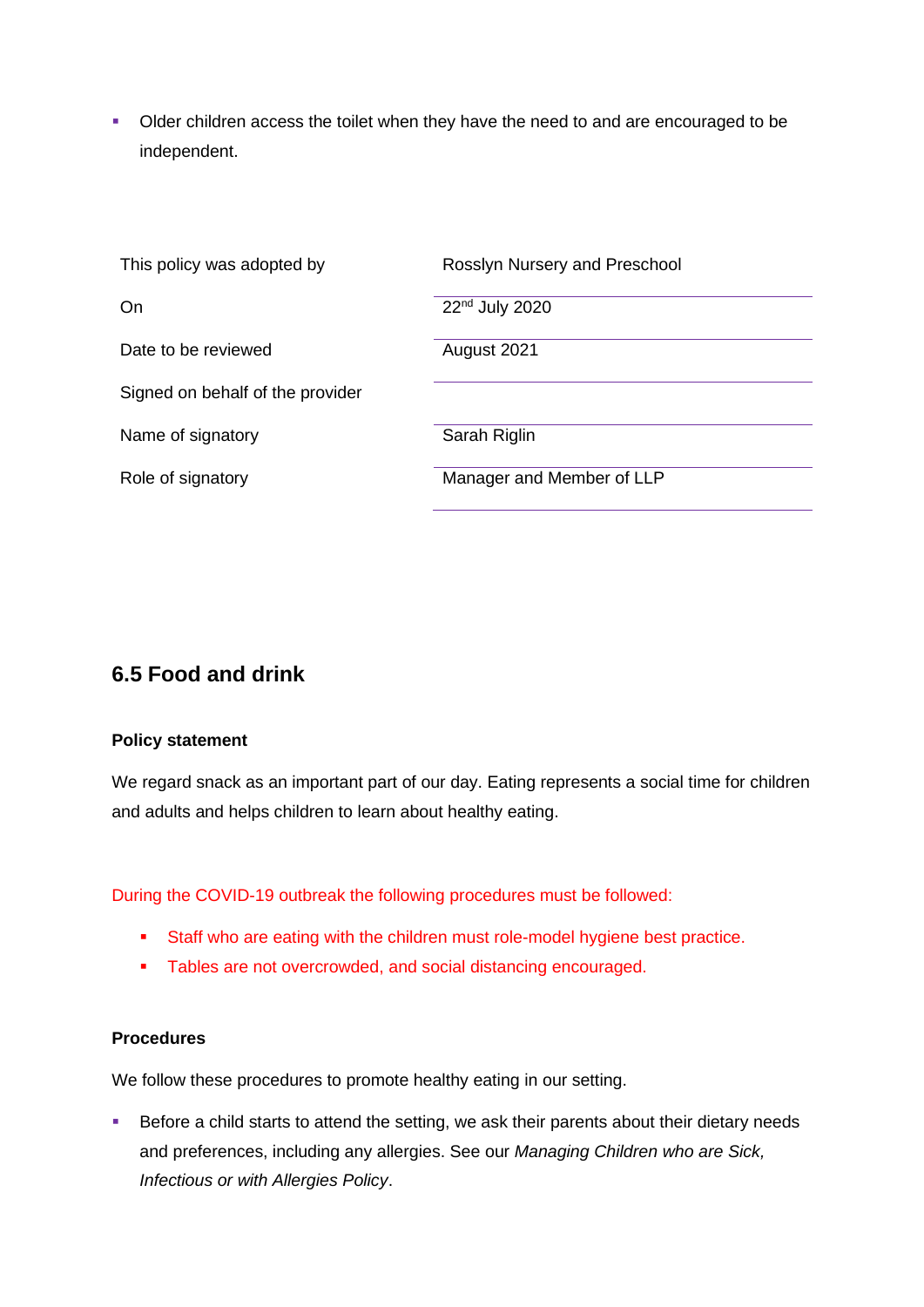- We record information about each child's dietary needs in the Registration Form and parents sign the form to signify that it is correct.
- We regularly consult with parents to ensure that our records of their children's dietary needs/rules are up to date.
- We display current information about individual children's dietary needs so that all our staff and volunteers are fully informed about them.
- We ensure that children receive only food and drink that is consistent with their dietary needs and preferences, as well as their parents' wishes.
- We provide water and semi skimmed milk to drink (for any child with a milk allergy or vegan we provide a suitable alternative).
- **The children wash their hands prior to their snack boxes being handed out.**
- **•** The children bring in their own snack box with a healthy snack, fruit/veg/dried fruit/breadsticks etc
- We have implemented a nut free zone at our nursery, and our parents are informed of this.
- We believe that snack time is an important time for the children to eat and socialise with their peers and staff members. We all sit down together to eat and drink our snack. Our snack time emphasises the importance of eating together.
- We use our snack time to help children to develop independence through making choices, pouring their own drinks and feeding themselves.
- We have fresh drinking water constantly available for the children. We inform the children that they can ask for water at any time during the day.

## *Packed lunches*

Where children are required to bring packed lunches for their afternoon session OFF our premises, parents are asked to:

- **EXECT** ensure perishable contents of packed lunches contain an ice pack to keep food cool;
- **EXECUTE:** support healthy choices for their child's lunch.

## *Birthdays*

Children like to celebrate their birthdays at nursery and bring in things to share with the others to celebrate. This is perfectly acceptable. Because of potential allergies within the setting we require the children to hand out their treats at the end of the session with their parent, as the children leave to go home. Because we are a nut free zone, parents must make sure the treats are suitable.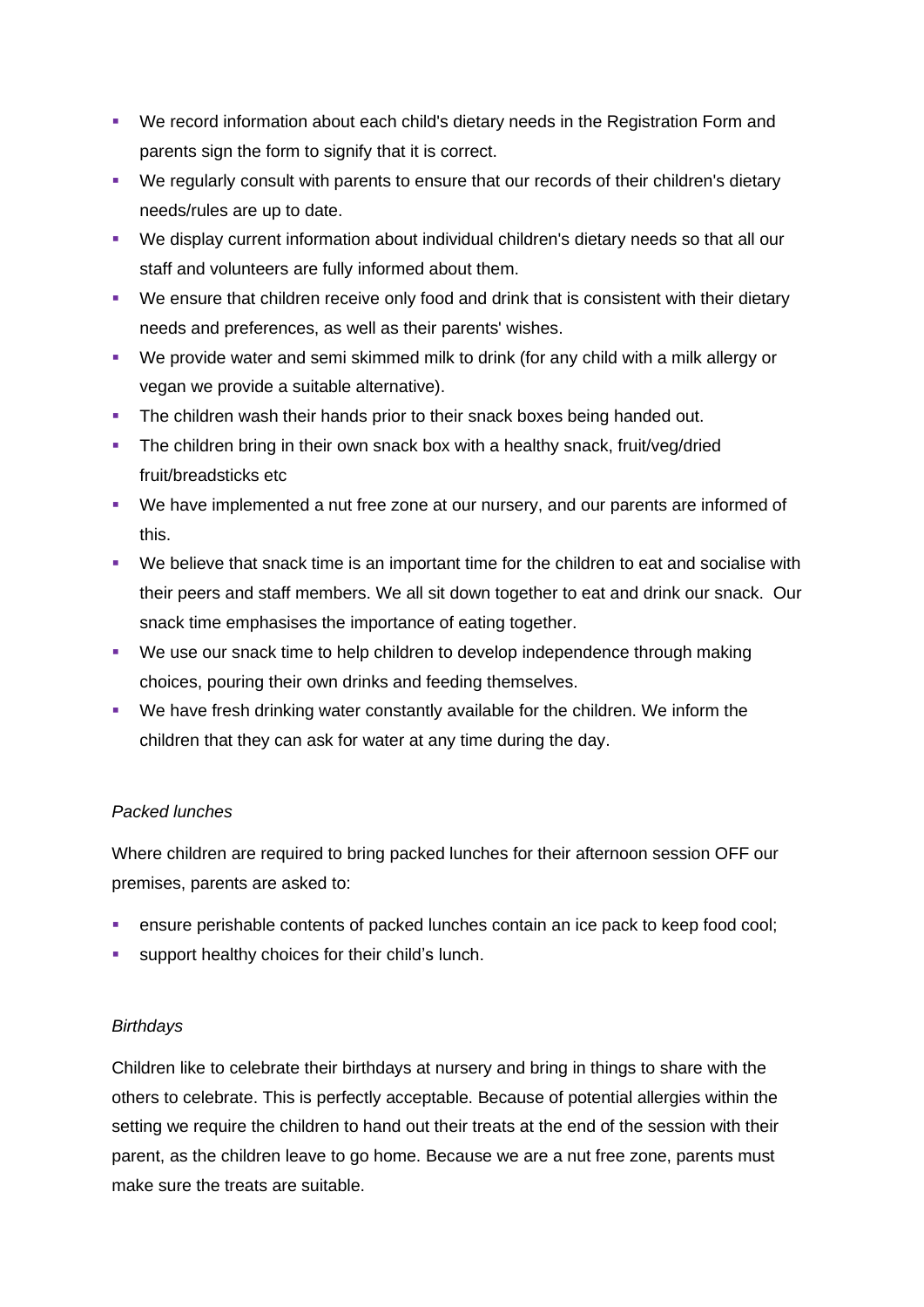| This policy was adopted by       | Rosslyn Nursery and Preschool |
|----------------------------------|-------------------------------|
| On                               | 22 <sup>nd</sup> July 2020    |
| Date to be reviewed              | August 2021                   |
| Signed on behalf of the provider |                               |
| Name of signatory                | Sarah Riglin                  |
| Role of signatory                | Manager and Member of LLP     |

## **6.6 Food hygiene**

#### **Policy statement**

We provide milk and the parents provide their child with a healthy snack.

During the COVID-19 outbreak there will be no food preparation activities.

## **Procedures**

- The children bring their own small snack box containing a healthy snack.
- **.** Milk is stored at correct temperatures and is checked to ensure it is in-date and not subject to contamination by pests, rodents or mould.
- Packed lunches for OFF site, are stored in a cool place and it is the parent's responsibility to provide a cool block inside the lunch box for perishable items.
- Any food preparation areas are cleaned before and after use.
- **•** There are separate facilities for handwashing and for washing-up as needs be.
- **•** The children take home any of their leftover food.
- Cleaning materials and other dangerous materials are stored out of children's reach.
- Children do not have unsupervised access to the kitchen.
- **•** When children take part in cooking activities, they:
	- **-** are always supervised;
	- **-** understand the importance of hand-washing and simple hygiene rules;
	- **-** are kept away from hot surfaces and hot water; and
	- **-** do not have unsupervised access to electrical equipment, such as blenders etc.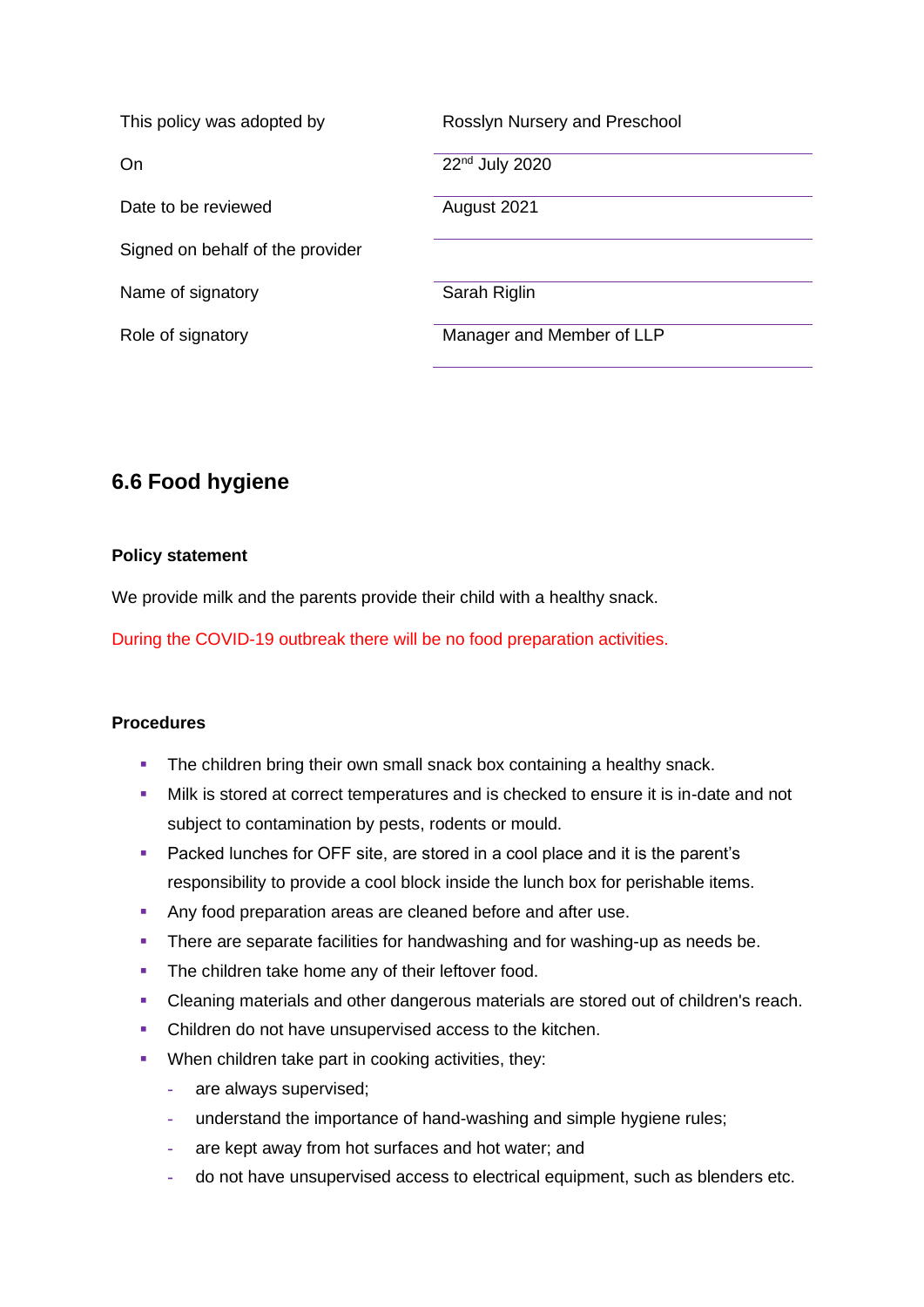#### *Reporting of food poisoning*

Food poisoning can occur for several reasons; not all cases of sickness or diarrhoea are as a result of food poisoning and not all cases of sickness or diarrhoea are reportable.

- Where children and/or adults have been diagnosed by a GP or hospital doctor to be suffering from food poisoning and where it seems possible that the source of the outbreak is our setting, the manager will contact the Environmental Health Department to report the outbreak and will comply with any investigation.
- We notify Ofsted as soon as reasonably practicable of any confirmed cases of food poisoning affecting two or more children looked after on the premises, and always within 14 days of the incident.

| This policy was adopted by       | Rosslyn Nursery and Preschool |
|----------------------------------|-------------------------------|
| On                               | 22 <sup>nd</sup> July 2020    |
| Date to be reviewed              | August 2021                   |
| Signed on behalf of the provider |                               |
| Name of signatory                | Sarah Riglin                  |
| Role of signatory                | Manager and Member of LLP     |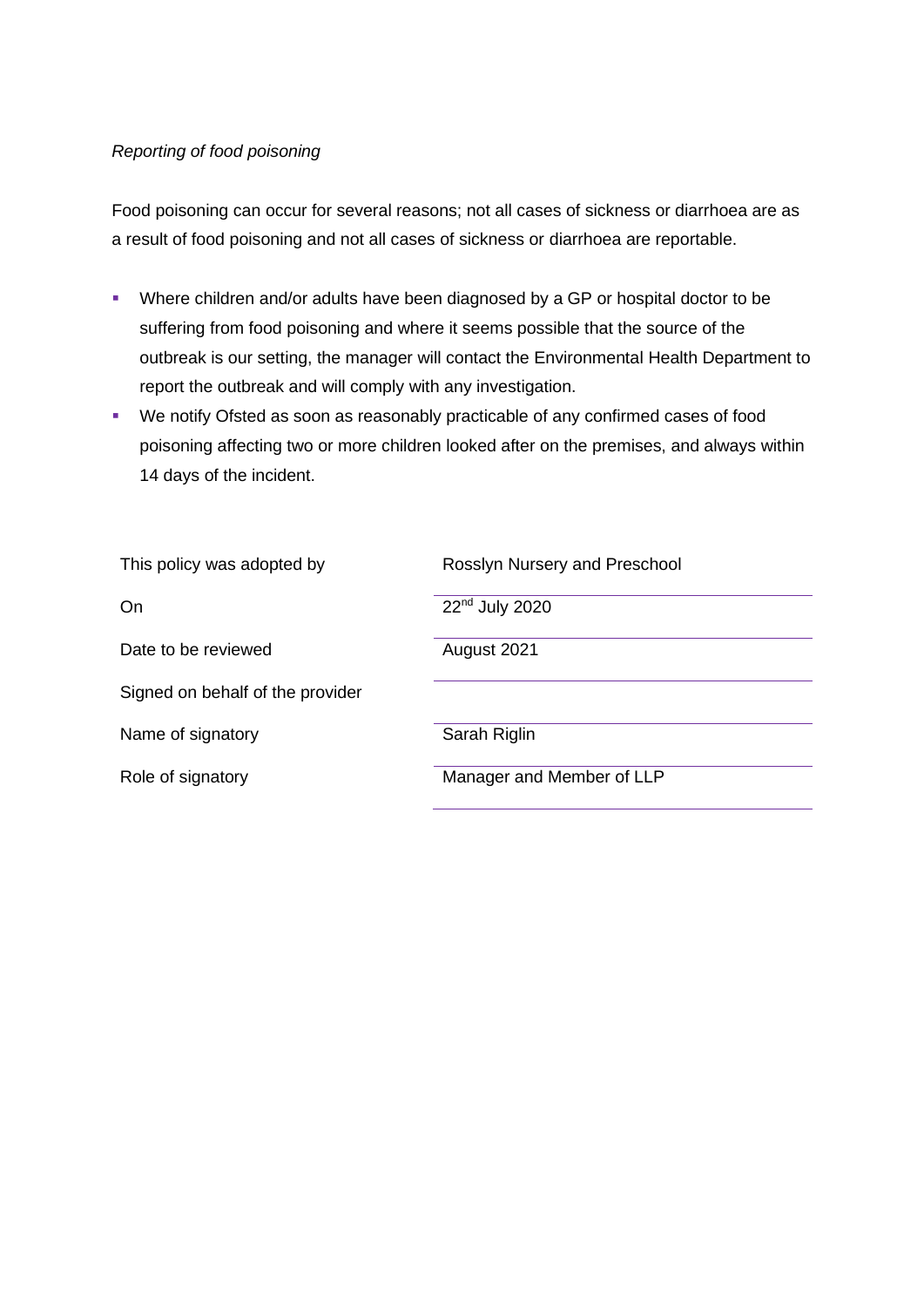# **7. Safeguarding and Welfare Requirement: Managing Behaviour**

## **7.1 Promoting positive behaviour**

## **Policy statement**

We believe that children flourish best when their personal, social and emotional needs are understood, supported and met and where there are clear, fair and developmentally appropriate expectations for their behaviour.

As children develop, they learn about boundaries, the difference between right and wrong, and to consider the views and feelings, and needs and rights, of others and the impact that their behaviour has on people, places and objects. The development of these skills requires adult guidance to help encourage and model appropriate behaviours and to offer intervention and support when children struggle with conflict and emotional situations. In these types of situations key staff can help identify and address triggers for the behaviour and help children reflect, regulate and manage their actions. We have a named person: Marie-Louise, as our behaviour coordinator to oversee and advise on the team's responses to challenging behaviour. She is required to keep herself up-to-date with legislation, research and thinking on promoting positive behaviour, and to ensure that all staff are made aware of this through in –service training/staff meetings.

During the Covid-19 outbreak, we understand that it is an unsettling time for young children. Practitioners are alert to the emotional well-being of children who may be affected by the disruption of their normal routine. Where a child's behaviour gives cause for concern, practitioners take into consideration the many factors affecting them. This is done in partnership with the child's parents/carers and the principles of this procedure are adhered to.

## **Procedures**

We encourage good behaviour in the following ways:

**-** Appropriate use of language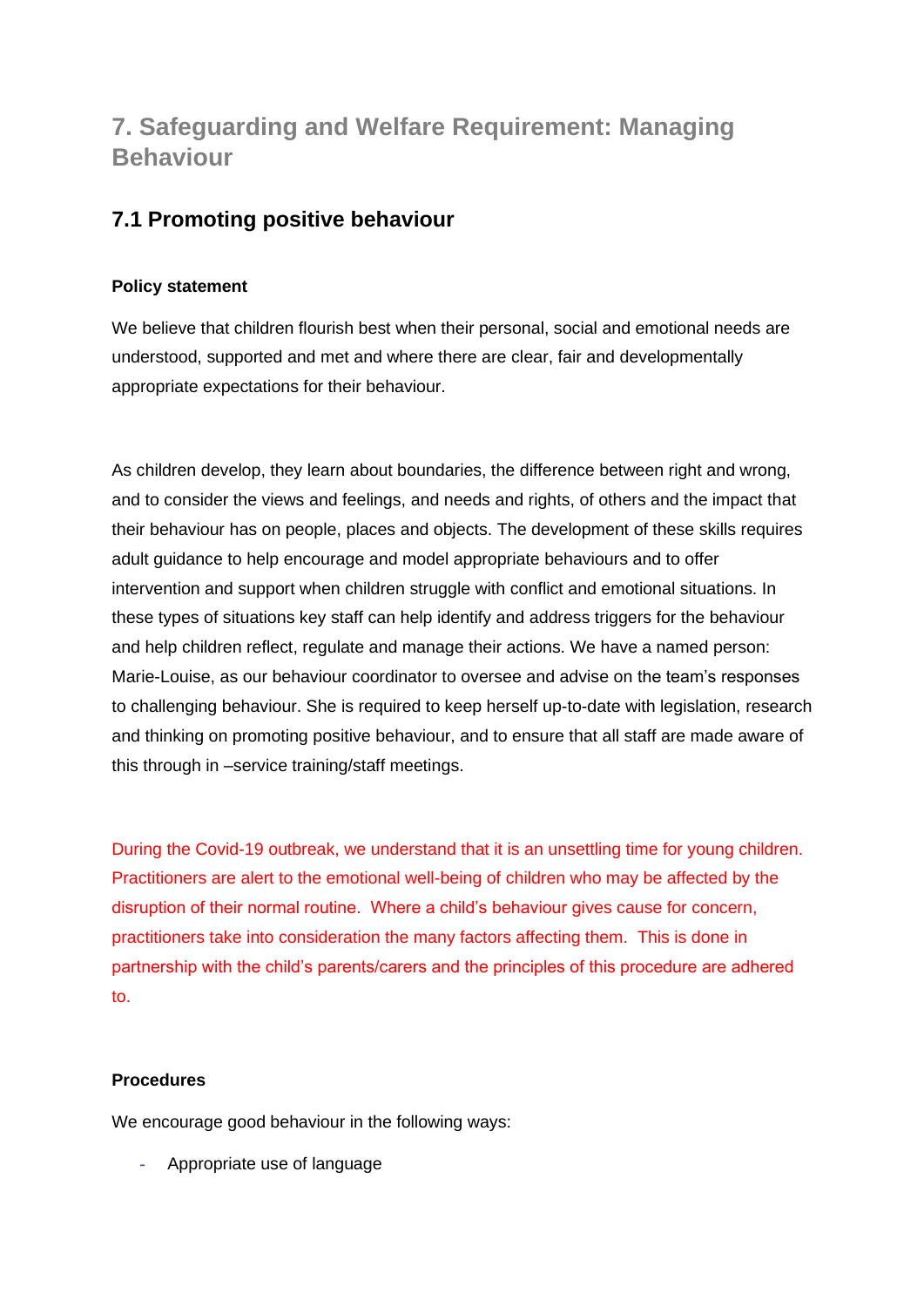- **-** Positive adult role models
- **-** Encouraging good relationships between children
- **-** Partnership with parents/other services

#### *Appropriate use of language*

- We will never shout or raise our voice in a threatening way.
- We will talk with children about appropriate behaviour stating positively the appropriate behaviour e.g "we walk inside"
- We will refer to the behaviour and not label the child, "hitting hurts, look at your friends face, he looks sad." We do not say that they are naughty.
- We work with the children to identify and name their emotions and other children's emotions. "I can see that you are feeling sad".
- We will provide positive role models for the children in terms of courtesy and politeness.
- We encourage good relationships between children, teaching them how to negotiate and take turns.

#### *Positive adult role models:*

- **.** It is our responsibility to set clear expectations and standards of behaviour to enable the children to feel secure at nursery.
- Students, supply staff, parents and volunteers will be supported as necessary to ensure a consistent approach to behaviour.
- We will highlight the appropriate behaviour, distracting a child when necessary.
- We will ensure that the children receive the necessary level of adult attention to ensure good behaviour is maintained.
- Actual or the threat of physical punishment such as smacking is unacceptable and has no part of life at our nursery.
- **EXECT** Any forceful physical contact by an adult to a child such as grabbing, pulling, dragging, or any form of restraint of a child such as holding down is known as physical intervention.
- $\blacksquare$  We will not use physical intervention or the threat of physical intervention to manage a child's behaviour, unless it is necessary to use 'reasonable force in order to prevent children from injuring themselves or others, or damage property' (EYFS), in which case the parents will be informed, and the child's behaviour discussed with the parent/carer.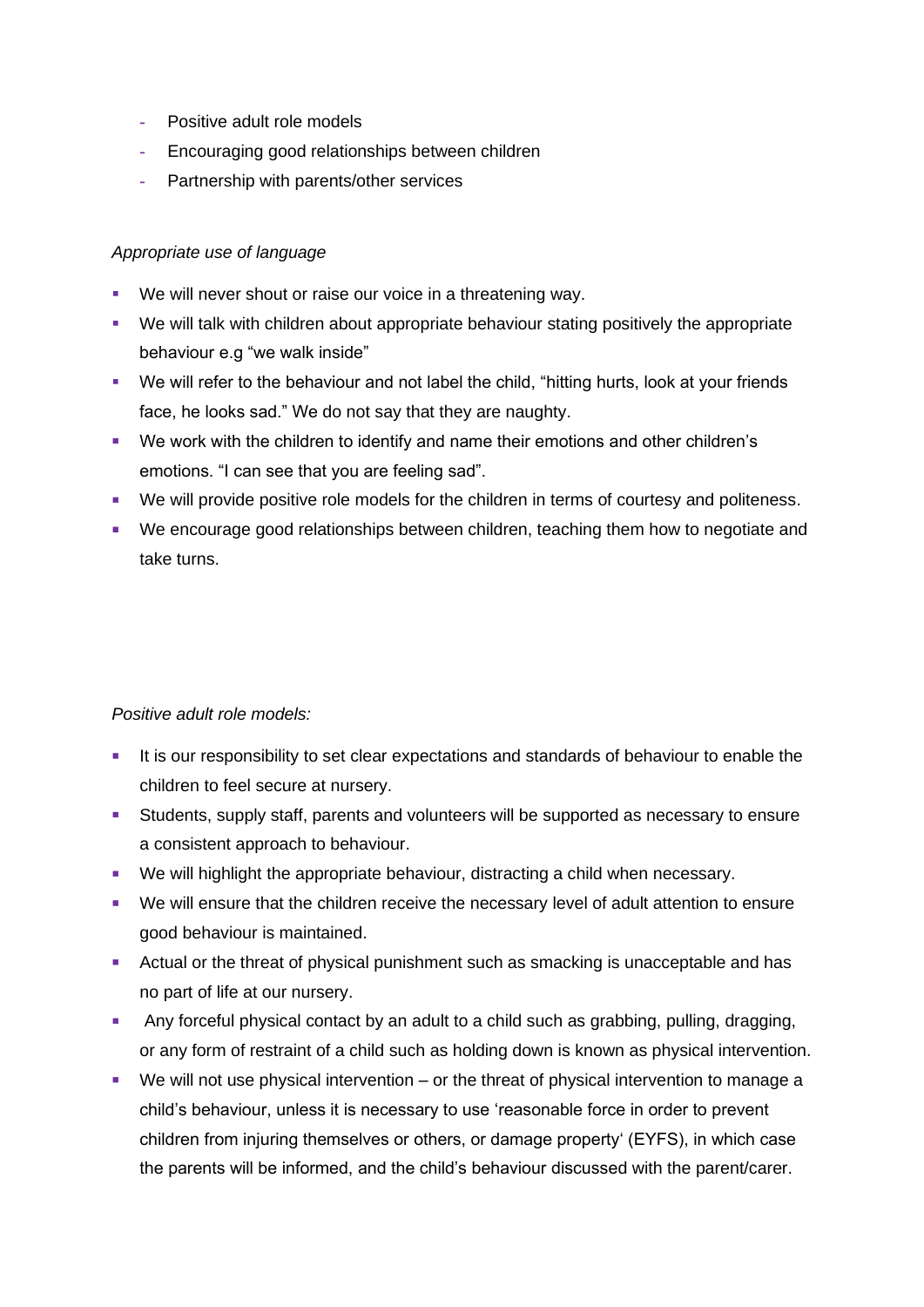■ Where a child is upset or angry, staff will speak to them calmly, encouraging them to vent their frustration in other ways by diverting the child's attention.

#### *Encouraging good relationships between the children*

- We encourage the children to support one another.
- We encourage children to respect each other and so develop a positive self esteem.
- **•** Children are supported in developing self- discipline and being responsible for their actions. If appropriate children may benefit from a cuddle or time to think about their actions.
- Behaviours that result in concern for the child and/or others will be discussed between the key person, the behaviour coordinator and Special Educational Needs Coordinator (SENCO) or/and manager. During the meeting, the key person will use their knowledge and assessments of the child to share any known influencing factors (new baby, additional needs, illness etc.) in order to place the behaviour into context. Appropriate adjustments to practice will be agreed and if successful normal monitoring resumed.
- **.** If the behaviour continues to reoccur and remains a concern, then the key person and behaviour coordinator should liaise with parents to discuss possible reasons for the behaviour and to agree next steps. If relevant and appropriate, the views of the child relating to their behaviour should be sought and considered to help identify a cause. If a cause for the behaviour is not known or only occurs whilst in the setting, then the behaviour coordinator will compile a behaviour plan to identify a trigger for the behaviour.
- If relevant, recommended actions for dealing with the behaviour at home should be agreed with the parent/s and incorporated into the plan. Other members of the staff team, in particular, our SENco, will be informed of the agreed actions in the behaviour plan and help implement the actions. The plan should be monitored and reviewed regularly by the key person and behaviour coordinator until improvement is noticed.
- If, despite all the above, the behaviour continues to occur and/or is of significant concern, then the behaviour coordinator will invite the parents to a meeting to discuss external referral and next steps for supporting the child in the setting. The key person and SENCO will be present and involved.

All incidents and intervention relating to unwanted and challenging behaviour by children should be clearly and appropriately logged.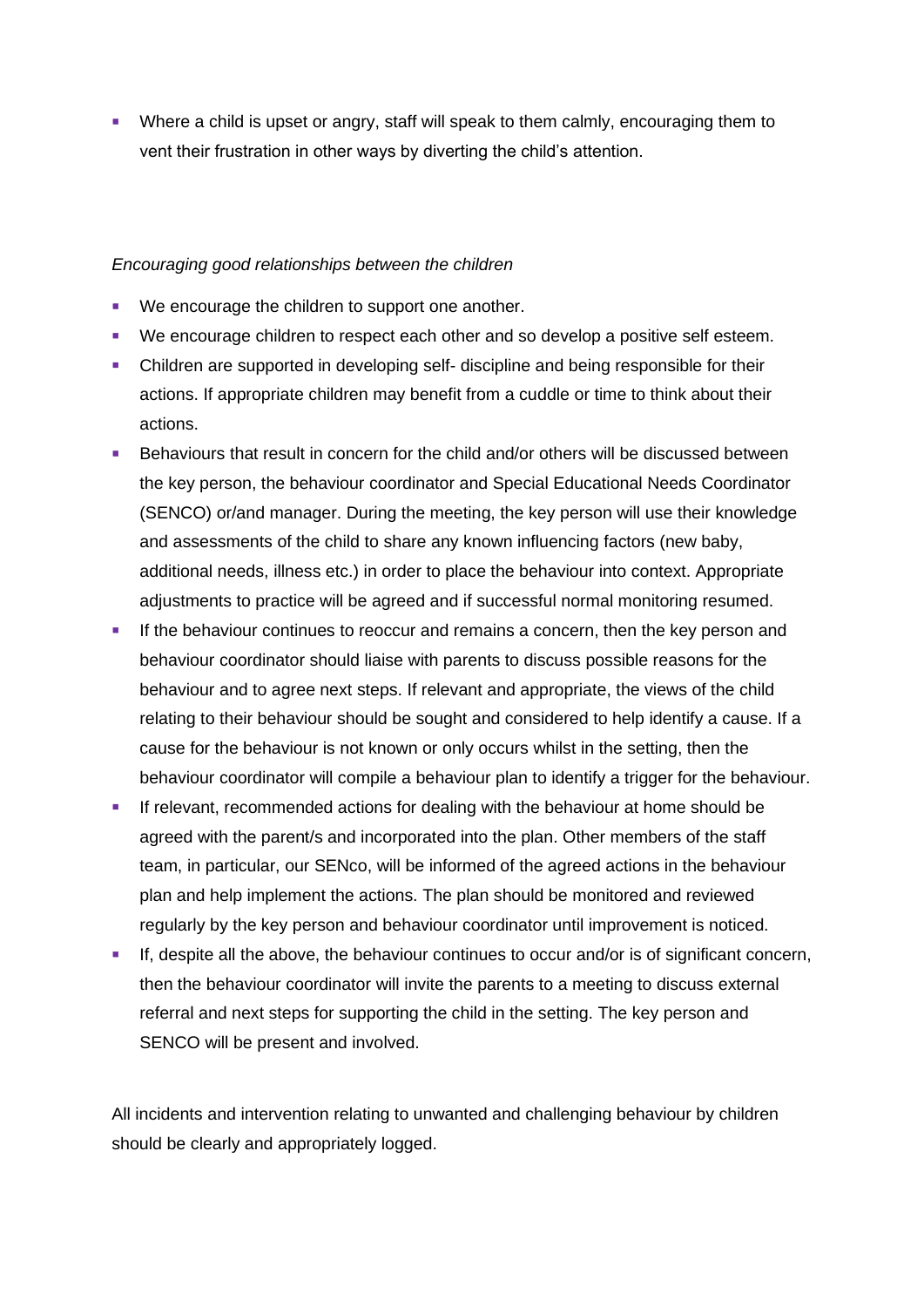Bullying is a behaviour that both parents and practitioners worry about. Bullying is a deliberate, aggressive and repeated action, which is carried out with intent to cause harm or distress to others. It requires the child to have 'theory of mind' and a higher level of reasoning and thinking, all of which are complex skills that most three-year-olds have not yet developed (usually after the age of four along with empathy). Therefore, an outburst by a three-year-old is more likely to be a reflection of the child's emotional well-being, their stage of development or a behaviour that they have copied from someone else.

Young children are keen observers and more likely to copy behaviours, which mimic the actions of others, especially the actions of people they have established a relationship with. These are learnt behaviours rather than premeditated behaviours because children this young do not have sufficiently sophisticated cognition to carry out the type of bullying an older child can do. Unless addressed early, this type of pre-bullying behaviour in young children can lead on to bullying behaviour later in childhood. The fear is that by labelling a child as a bully so early in life we risk influencing negative perceptions and expectations of the child which will impact on their self-image, self-esteem and may adversely affect their long-term behaviour. This label can stick with the child for the rest of their life.

#### *Partnership with parents and other services:*

- We liaise closely with parents to establish consistent approaches to encourage positive behaviour.
- We are aware that occasionally some patterns of behaviour may arise from a child's special needs.
- Where necessary we will liaise with other services e.g. Health and Social Services to establish consistent approaches to encourage positive behaviour.
- We will give the parents the opportunity to discuss their child's behaviour at the earliest opportunity.
- Reoccurring incidents of inappropriate behaviour will be tackled by the behaviour coordinator, the management team and all key persons in partnership with the parents.
- **EXECTED** In exceptional circumstance, advice and support from other professionals e.g. educational psychologists, may be necessary to work effectively with a child and their parents/carers. In such situations a child may have an individual behaviour plan specifying their needs and targets to improve their behaviour.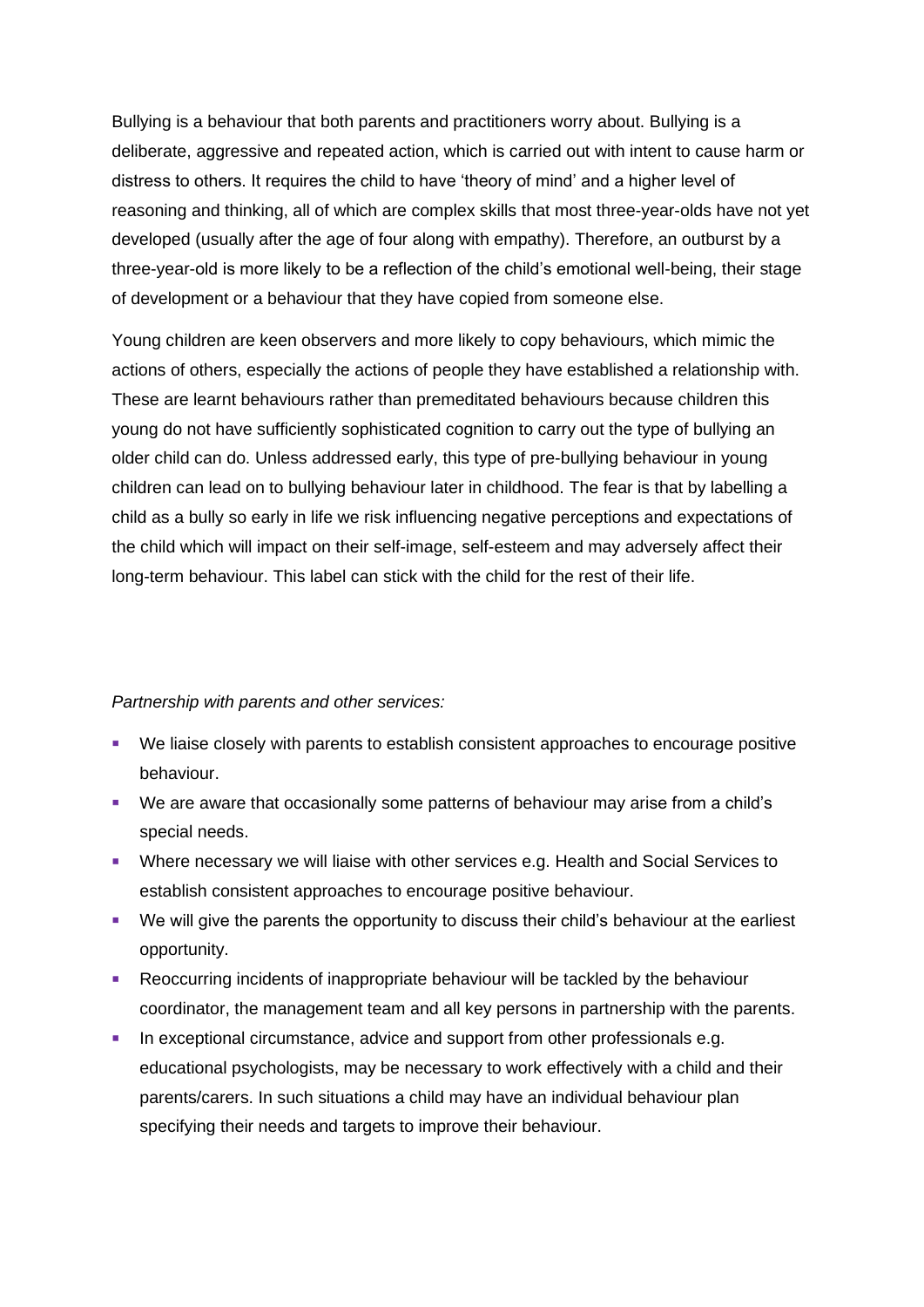#### *Challenging unwanted behaviour from adults in the setting*

- Settings will not tolerate behaviour from an adult which demonstrates a dislike, prejudice and/or discriminatory attitude or action towards any individual or group. This includes negativity towards groups and individuals living outside the UK (xenophobia). This also applies to the same behaviour if directed towards specific groups of people and individuals who are British Citizens residing in the UK.
- Allegations of discriminatory remarks or behaviour including xenophobia made in the setting by any adult will be taken seriously. The perpetrator will be asked to stop the behaviour and failure to do so may result in the adult being asked to leave the premises and in the case of a staff member, disciplinary measures being taken.
- Where a parent makes discriminatory or prejudiced remarks to staff at any time, or other people while on the premises, this is recorded, placed with the appropriates child's file and reported to the manager. The procedure is explained, and the parent asked to comply while on the premises. An 'escalatory' approach will be taken with those who continue to exhibit this behaviour. The second stage comprises a letter to the parent requesting them to sign a written agreement not to make discriminatory remarks or behave in a discriminatory or prejudiced manner; the third stage may be considering withdrawing the child's place.

| This policy was adopted by       | Rosslyn Nursery and Preschool |
|----------------------------------|-------------------------------|
| On                               | 22 <sup>nd</sup> July 2020    |
| Date to be reviewed              | August 2021                   |
| Signed on behalf of the provider |                               |
| Name of signatory                | Sarah Riglin                  |
| Role of signatory                | Manager and Member of LLP     |

## **7.2 Biting**

## **Policy statement**

Biting is a common behavior among children and can be a concern for parents and staff. Biting can often be painful and frightening for the child who has been bitten and frightening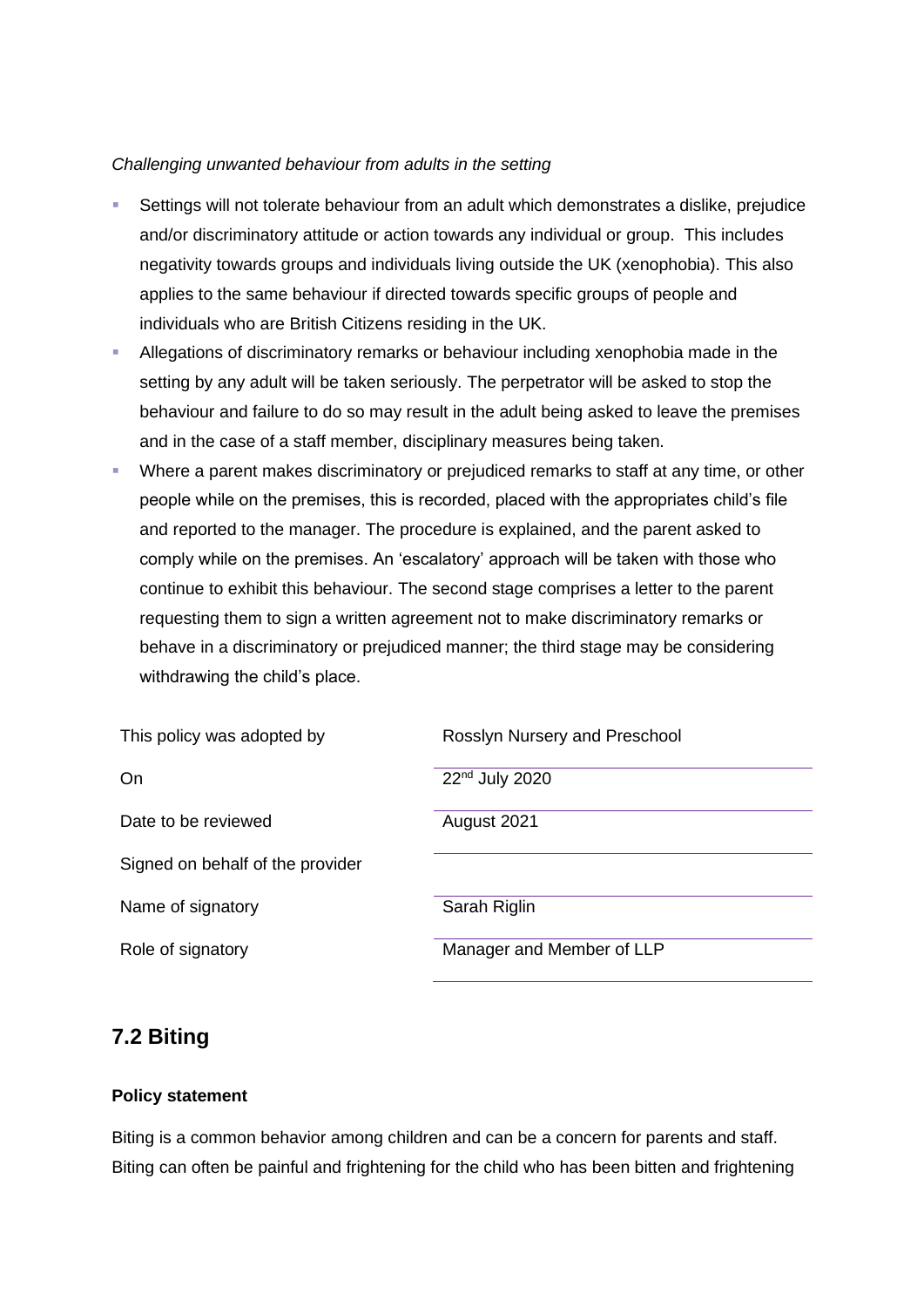for the child who bites. Biting happens for different reasons with different children and under different circumstances. This is part of some children's development and can be triggered when they do not yet have the words to communicate their anger, frustration or need. We always follow our positive behavior policy to promote positive behavior.

During the COVID-19 outbreak any incidents of biting will be taken seriously as the risk of infection is great. Parents of the child that has been bitten will be notified immediately and the 'biter's parents will be notified, and a discussion will take place as the best way forward.

#### **Procedures**

In the event of a biting incident the child who has been bitten will be the priority and should be comforted and given reassurance. Once the child is calm, we should check for any visual injury. If there is a bite mark, this should then be washed with warm soapy water and wiped with an antiseptic wipe. We will explain to the child what is happening and support the child as this process may be painful.

If the skin is broken:

- **.** If the wound is bleeding it should be allowed to bleed as covering the wound can increase the risk of infection.
- We should wear personal protective equipment when dealing with bodily fluids
- **•** In cases where the bite has broken the child's skin, a senior member of staff must contact the parent/carer of the child immediately. This phone call should be sensitive and give reassurance to the parent/carer and explain the procedure which has been followed. We will need to advise the parents/carer to contact the child's GP.
- **.** If the skin has been severely broken the child should be taken to Accident and Emergency immediately.
- We should wait 45/60 minutes and then check if there is bruising or a bite mark still present. If there is no obvious mark or bruising this can then be discussed with the parent/carer at collection time.
- **.** If after 45/60 mins the bite has left the child with a bite mark or bruising then a senior member of staff should contact the parents of the child to inform them of the incident.
- **The staff member who witnessed the incident should complete an Incident Form for** all children involved.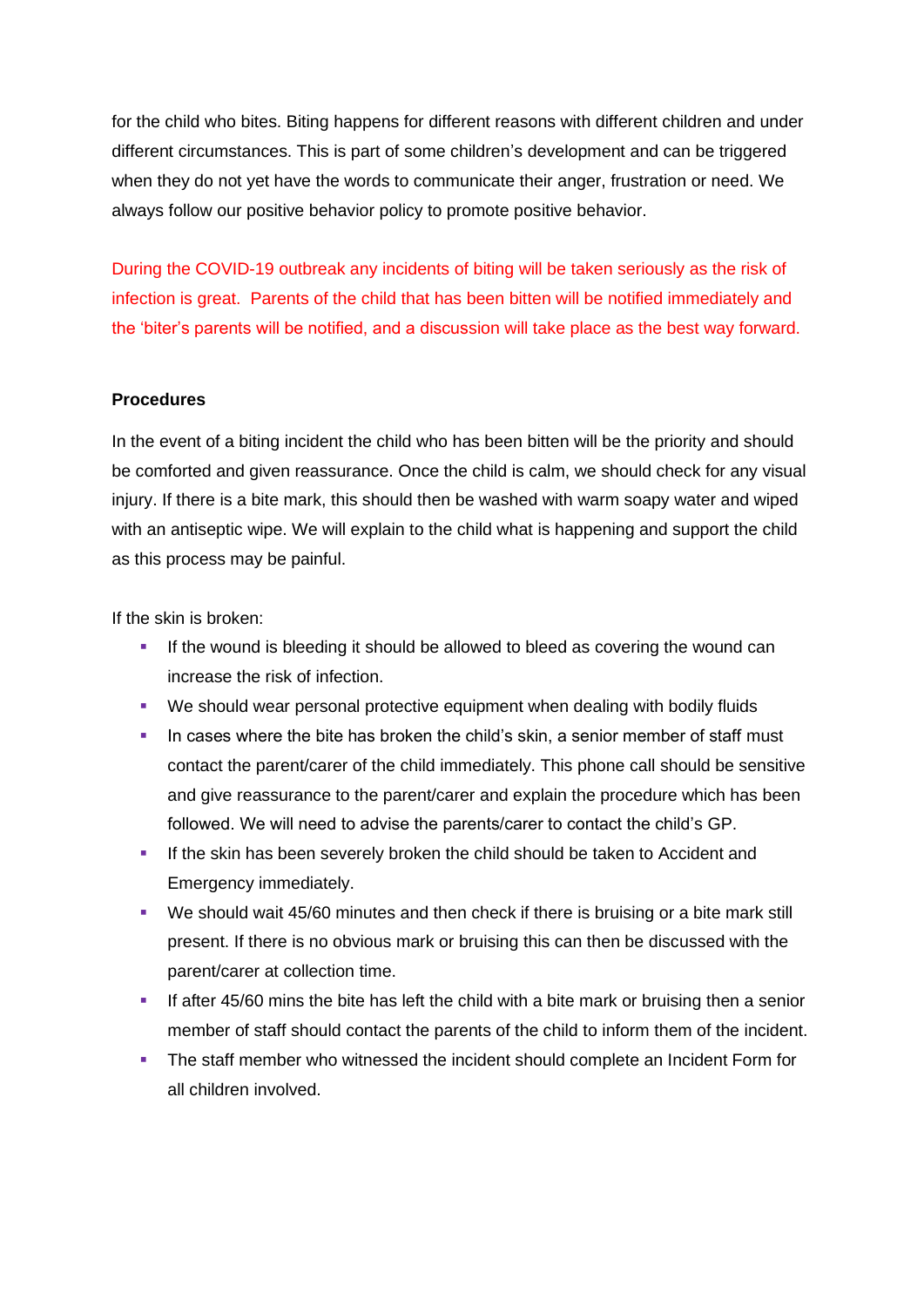When the parent/carer of the child who has bitten another person are informed at collection time; this must be handled in a sensitive and confidential manner and not discussed openly in front of other parents/carers and children. Parent/carer may ask you the name of the child who has bitten or been bit. We must explain that they cannot disclose this information as confidentiality must be maintained.

The parent/carer of the biter must also be informed sensitively. The matter should not be discussed openly in front of other parents. Ask the parent/carer if they are aware of any potential reasons (such as teething), for the biting and if they are biting at home.

Dealing with the biter:

- **Where possible this should be managed by the key person.**
- **EXECT** Address the biter calmly: "You bit her/him and it hurts. That's why s/he is crying. No biting."

Potential triggers for biting

- **Exploration** babies and young children explore the world around them using their senses, young children do not always know the difference between gnawing on a toy and biting someone.
- **•** Teething swelling gums can be painful and cause discomfort; this can be relieved by biting or chewing on something.
- Cause and effect at around one year old, children become interested in what happens when they do something. For example, they may bang a spoon on a table and discover it makes a notice. This behavior may be repeated again and again to support their learning and development. This could be the case with biting as the child explores the reaction to biting someone.
- **E** Attention when children are in a situation where they feel they are not receiving enough attention biting is a quick way of becoming the centre of attention.
- **•** Independence toddlers are trying very hard to be independent using phrases such as "me do it" and "mine". If a child wants a toy, or wants another child to do something this could lead to a biting incident.
- **•** Frustration children can be frustrated by a number of things, such as long waiting times before or after transitions times. Wanting to do something independently, but not quite being able to manage the task. Also not having the vocabulary to express themselves clearly.
- **•** This can lead to biting as a way of dealing with this frustration.
- Environment an environment that does not provide challenge, or allows children to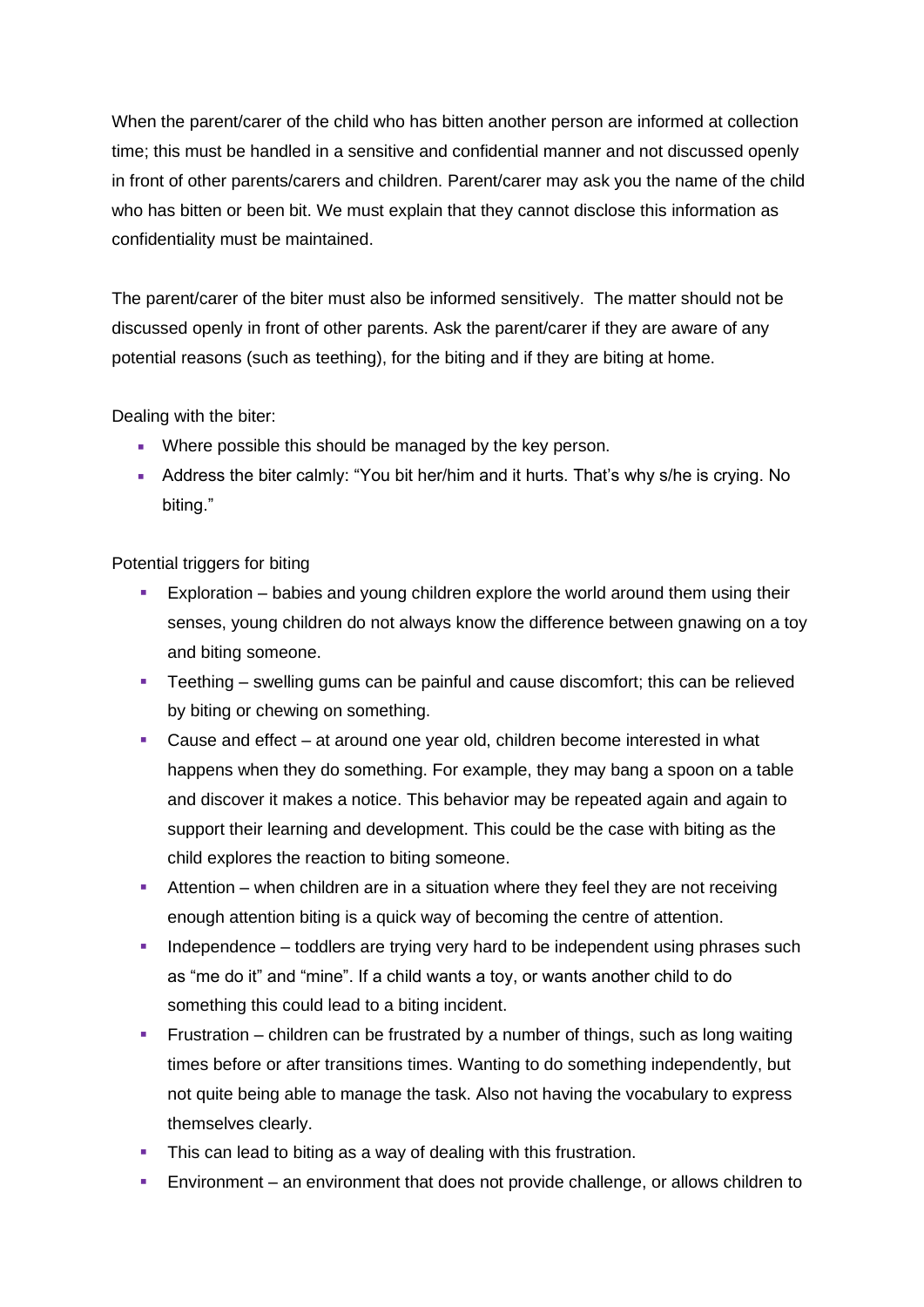- become uninterested can lead to displays of negative behavior such as biting.
- Not having their needs met children who are tired, hungry or uncomfortable may bite
- **•** others as a way of expressing their emotions.

All these triggers should be considered – it could be one of these factors or a combination of them.

Potential strategies to support the management of biting incidents

- We may need to increase the supervision of a child who is biting; this does not necessarily need to be one to one. It could be during particular times of the day.
- We should make sure a child who is biting receives significant encouragement when displaying positive behavior, and avoid excessive attention following an incident.
- **•** If the biting continues, the child who is biting will be tracked to establish potential triggers.
- **EXECUTE:** Strategies will be put in place based on the outcome.

Where a child may repeatedly bite and/or if they have a special educational need or disability that lends itself to increased biting, then we will follow the procedures set down in our Supporting Children with Special Educational Needs policy (9.2).

| This policy was adopted by       | Rosslyn Nursery and<br>Preschool |
|----------------------------------|----------------------------------|
| On                               | 22 <sup>nd</sup> July 2020       |
| Date to be reviewed              | August 2021                      |
| Signed on behalf of the provider |                                  |
| Name of signatory                | Sarah Riglin                     |
| Role of signatory                | Manager//Member of the LLP       |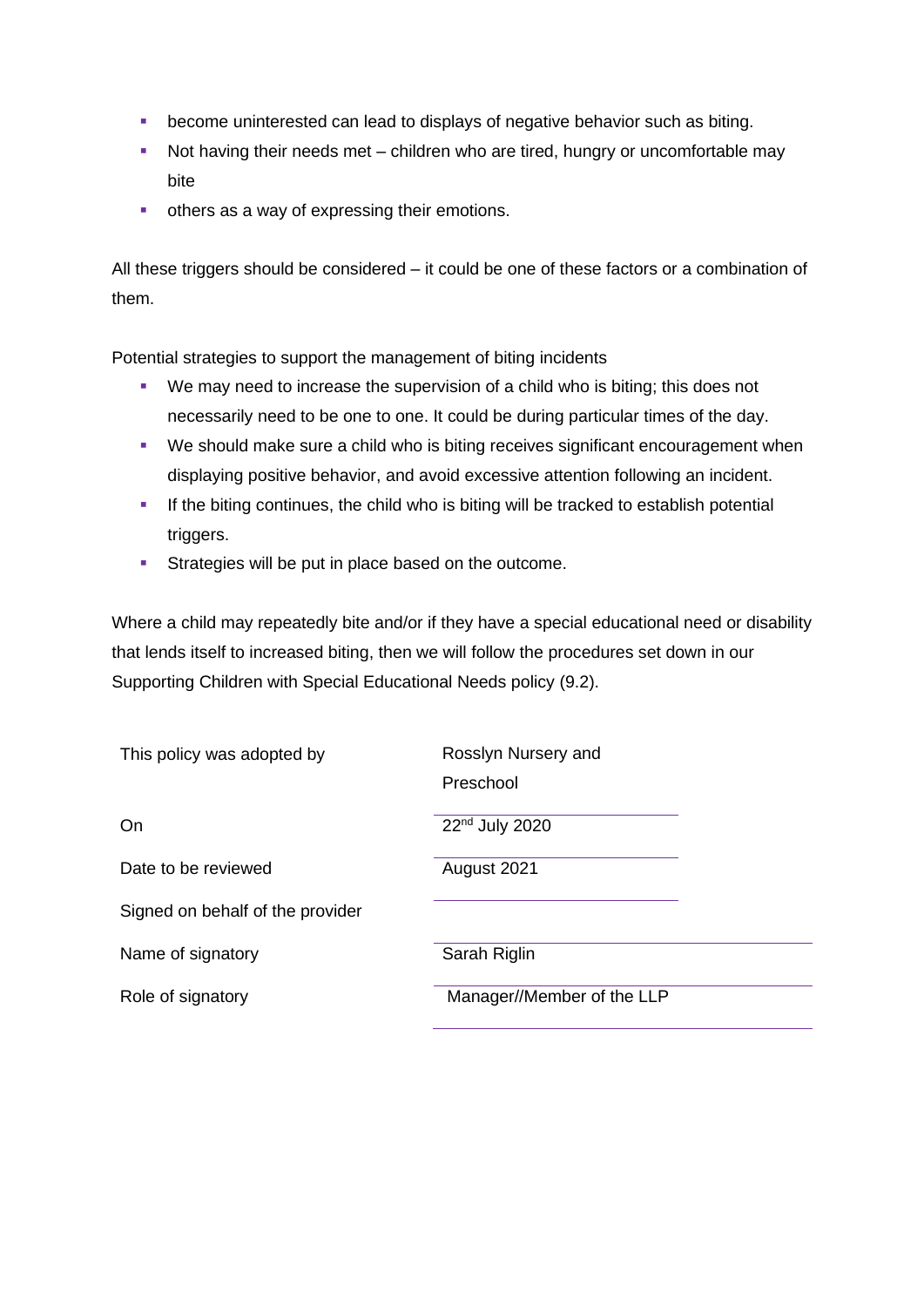# **8. Safeguarding and Welfare Requirement: Safety and Suitability of Premises, Environment and Equipment**

## **8.1 Health and safety general standards**

## **Policy statement**

We believe that the health and safety of children is of paramount importance. We make our setting a safe and healthy place for children, parents, staff and volunteers.

- We aim to make children, parents, staff and volunteers aware of health and safety issues and to minimise the hazards and risks to enable the children to thrive in a healthy and safe environment.
- Our member of staff responsible for health and safety is: Lucy Soleri. She has undertaken health and safety training and will regularly update her knowledge.
- We display the necessary health and safety at work poster in our cloakroom area.
- **RIDDOR: Reporting accidents and ill health at work is a legal requirement. This policy** should be read alongside our *Recording and Reporting of Accidents and Incidents policy*
- If we need help or advice or guidance, we call the HSE Infoline on 0845 345 0055

## *Insurance cover*

We have public liability insurance and employers' liability insurance. The certificates are displayed in the cloakroom area:

## **Procedures**

## *Awareness raising*

■ Our induction training for permanent staff includes a clear explanation of health and safety issues, so that all adults can adhere to our policy and procedures as they understand their shared responsibility for health and safety. The induction training covers matters of employee well-being, including safe lifting and the storage of potentially dangerous substances. Volunteers/work experience/supply have a form to which they must adhere to and sign off before commencing work.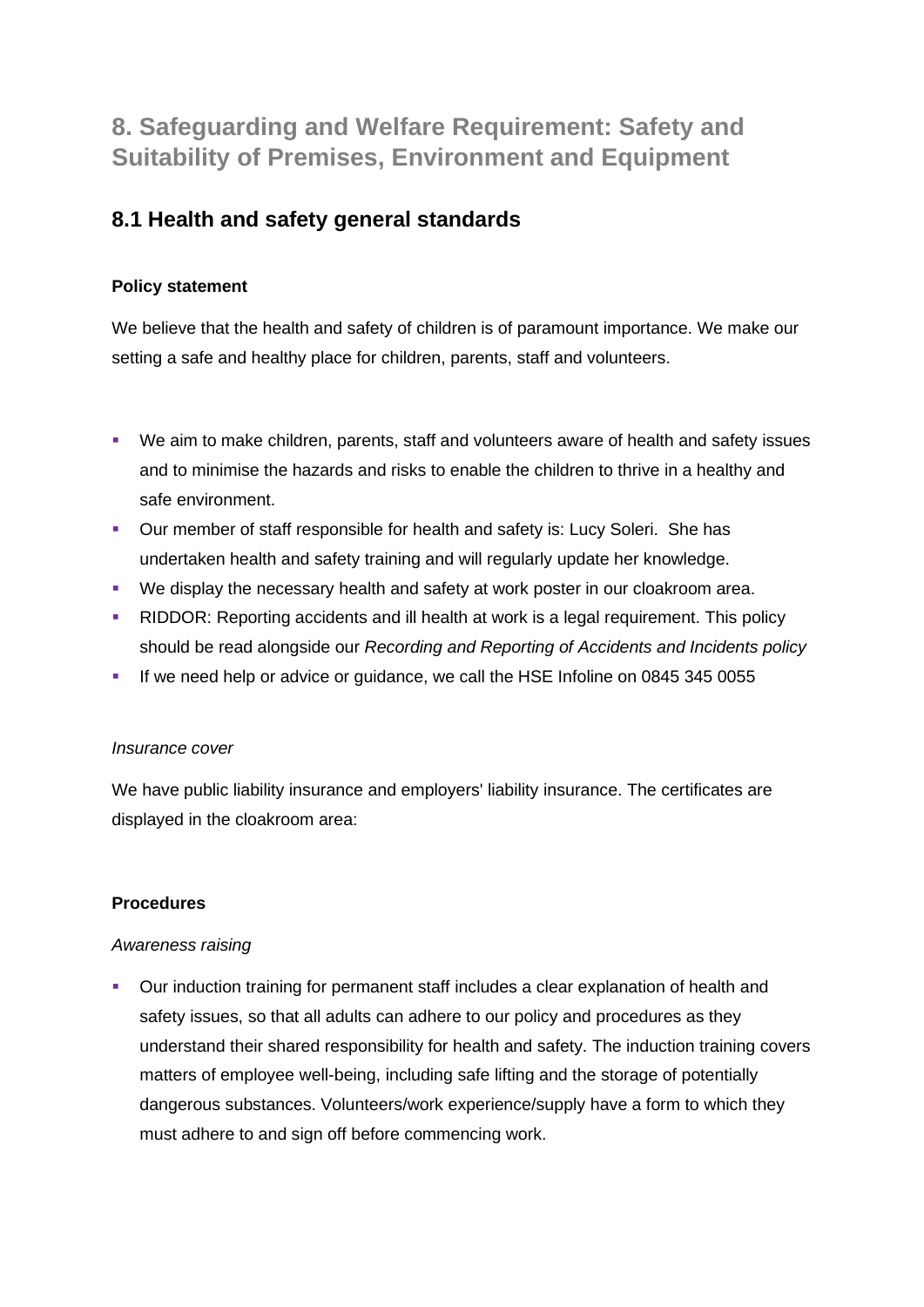- We ask that the parents read this policy so that they understand the part played by these issues in the daily life of the setting.
- We operate a no-smoking policy.
- We make children aware of health and safety issues through discussions, planned activities and routines.
- Risk assessment forms part of our daily routine and a record is kept.

## *Windows*

- **The Community Centre ensure that windows are protected from accidental breakage or** vandalism from people outside the building.
- We take precautions to ensure the children cannot open or close the windows themselves.
- **•** There are bars on the outside of the windows that we occasionally securely open, this prevents any child from leaning out.
- We ensure that the children cannot open or close any window themselves.
- We ensure that any blind cords are secured safely and do not pose strangulation risk for young children.

## *Doors*

■ We take precautions to prevent children's fingers from being trapped in doors.

## *Floors and walkways*

- **EXECT** All our floor surfaces are checked daily to ensure they are clean and not uneven, wet or damaged. Any wet spills are mopped up immediately.
- Walkways are left clear and uncluttered.

## *Electrical/gas equipment*

- Any leads are properly guarded, and we teach the children not to touch them.
- **EXECT** Any electrical equipment which is not new is checked annually by PHS compliance 01942 290888
- We do not bring any mobile phone chargers into the setting.
- **EXECT** There are sufficient sockets in our setting to prevent overloading.
- We switch electrical devices off from the plug after use.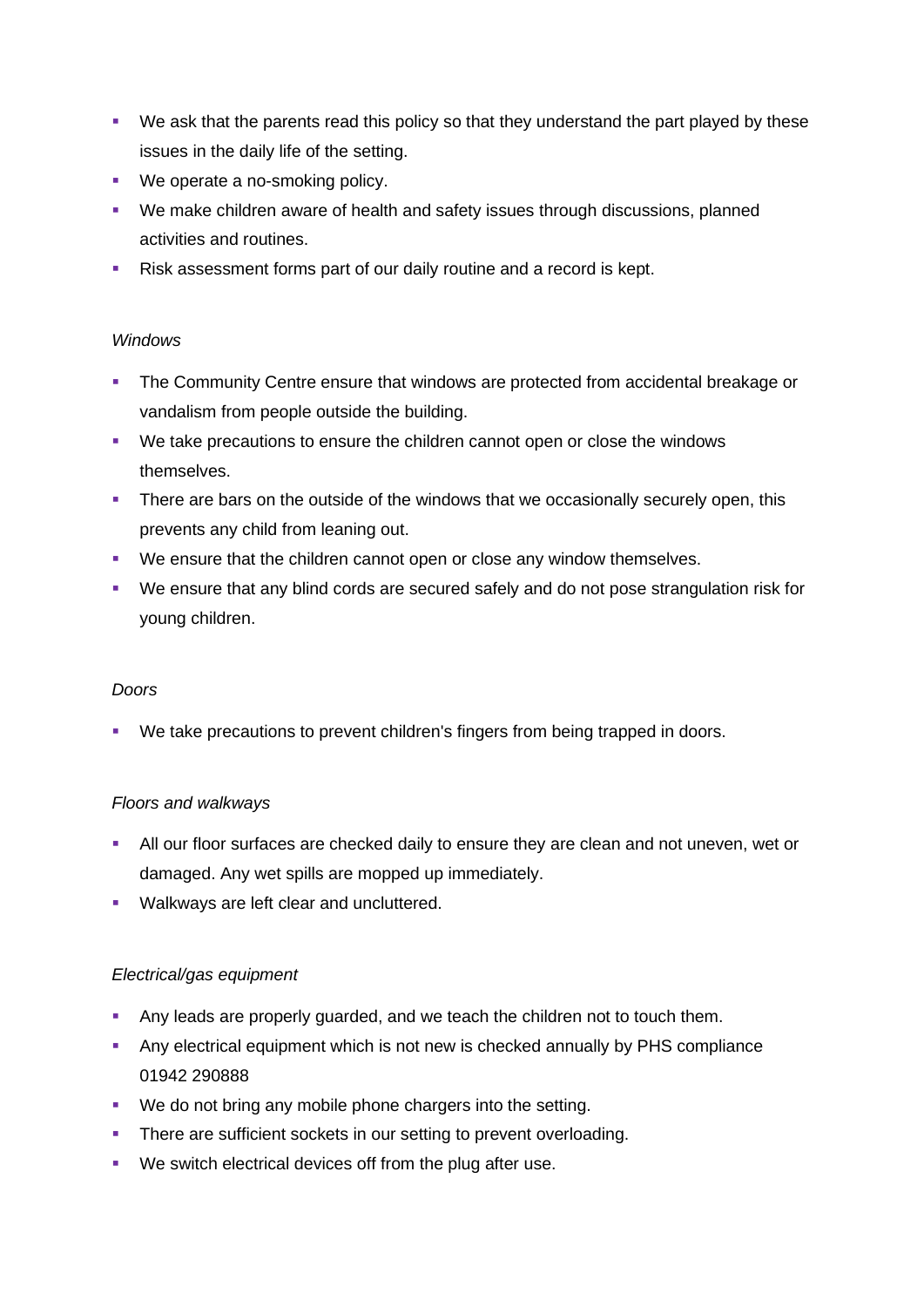- **•** The temperature of the children's tap water is kept at the optimum temperature to prevent against legionnaires as per the Etna centre health and safety requirements.
- **EXECT** Lighting and ventilation are adequate in all areas of our setting, including storage areas.

## *Storage*

- All our resources and materials, which are used by the children, are stored safely.
- **EXEL All our equipment and resources are stored or stacked safely to prevent them** accidentally falling or collapsing.

## *Outdoor area*

- Our outdoor area is securely fenced. All gates and fences are childproof and safe.
- Our outdoor area is checked for safety and cleared of rubbish, animal droppings and any other unsafe items before it is used.
- **Where water can form a pool on any equipment, it is emptied and cleaned before** children start playing outside.
- We check that children are suitably attired for the weather conditions and type of outdoor activities; parents are advised to apply sun cream during the summer months, we only apply if asked. Our garden is heavily shaded by trees.
- We always supervise outdoor activities.

## *Hygiene*

## *During the Covid 19 outbreak we are following the necessary government guidelines*

- We seek information from the Public Health England to ensure that we keep up to date with the latest recommendations.
- Our daily routines encourage the children to learn about personal hygiene. We teach the importance and methods to our children of hand washing thoroughly and at the appropriate times.
- We ensure that our equipment, dressing-up clothes and furnishings are cleaned/washed regularly.
- **•** The toilet area has a high standard of hygiene, including hand washing and drying facilities and nappy changing facilities including disposable facilities for nappies.
- We implement good hygiene practices by:
	- **-** cleaning tables between activities;
	- **-** cleaning and checking the toilet area regularly;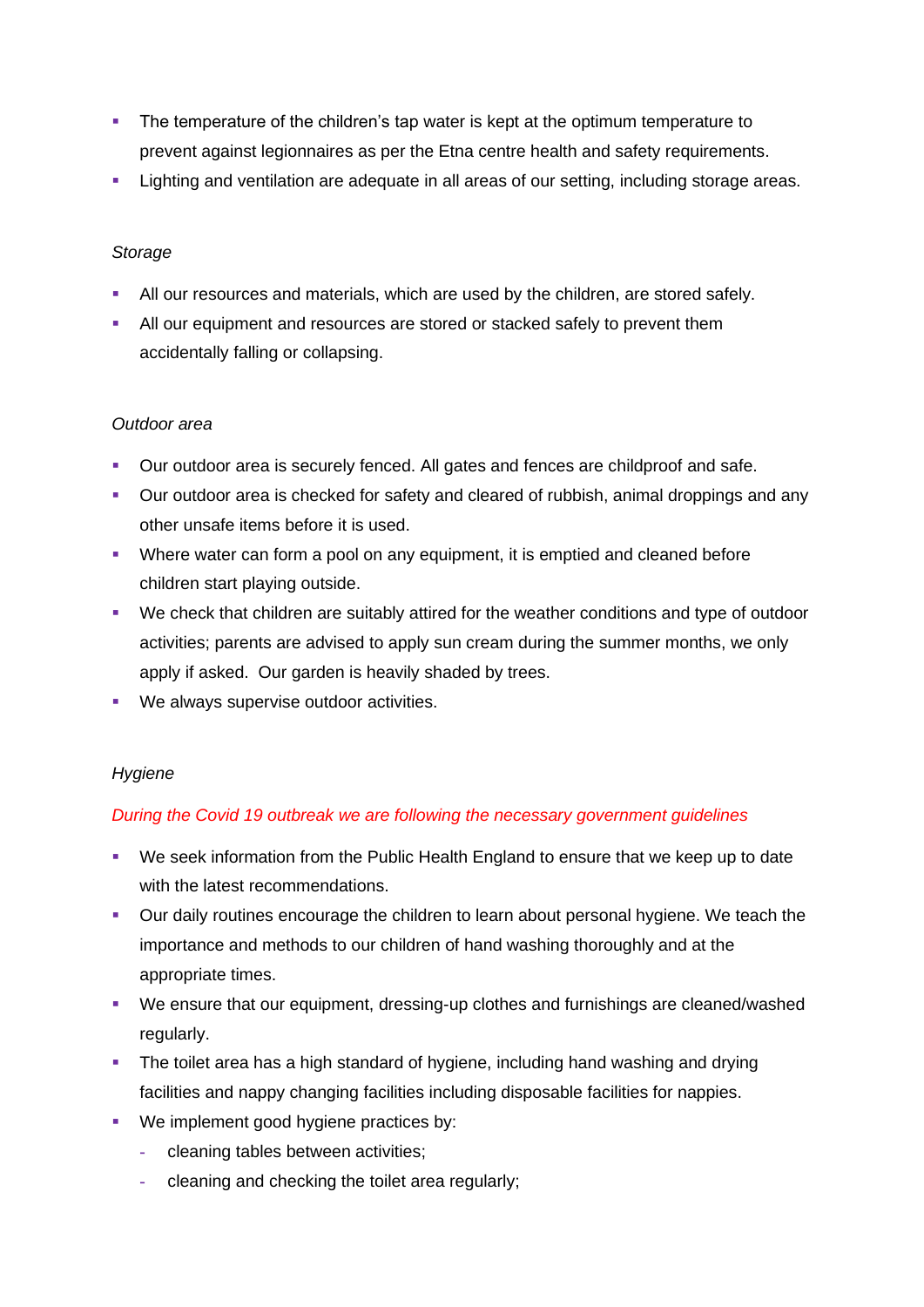- **-** wearing protective clothing such as aprons and disposable gloves as appropriate;
- **-** providing sets of clean clothes;
- **-** providing tissues and wipes.
- **-** always washing our hands thoroughly at the appropriate times

## *Activities, resources and repairs*

- Before purchase or loan, we check equipment and resources to ensure that they are safe for the ages and stages of the children currently attending the setting.
- **•** The layout of our play equipment allows adults and children to move safely and freely between activities.
- **E** All our equipment is regularly checked for cleanliness and safety, and any dangerous items are repaired or discarded.
- We make safe and separate from general use, any areas that are unsafe because of repair is needed.
- **EXECT** All our materials, including paint and glue, are non-toxic.
- We ensure that sand is clean and suitable for children's play.
- **Physical play is constantly supervised.**
- We teach children to handle and store tools safely.
- **•** Children learn about health, safety and personal hygiene through the activities we provide and the basic routines we follow.
- Any faulty equipment is removed from use and is repaired. If it cannot be repaired, it is discarded. Large pieces of equipment are discarded only with the consent of the manager and members of the LLP.

## *Jewellery and accessories*

- We do not wear excessive jewellery or fashion accessories, such high heels, that may pose a danger to ourselves or the children.
- **E** Parents must ensure that any jewellery worn by children poses no danger; particularly earrings which may get pulled, bracelets which can get caught when climbing or necklaces that may pose a risk of strangulation.

## *Safety of adults*

▪ We ensure that our staff members are given guidance about the safe storage, movement, lifting and erection of large pieces of equipment.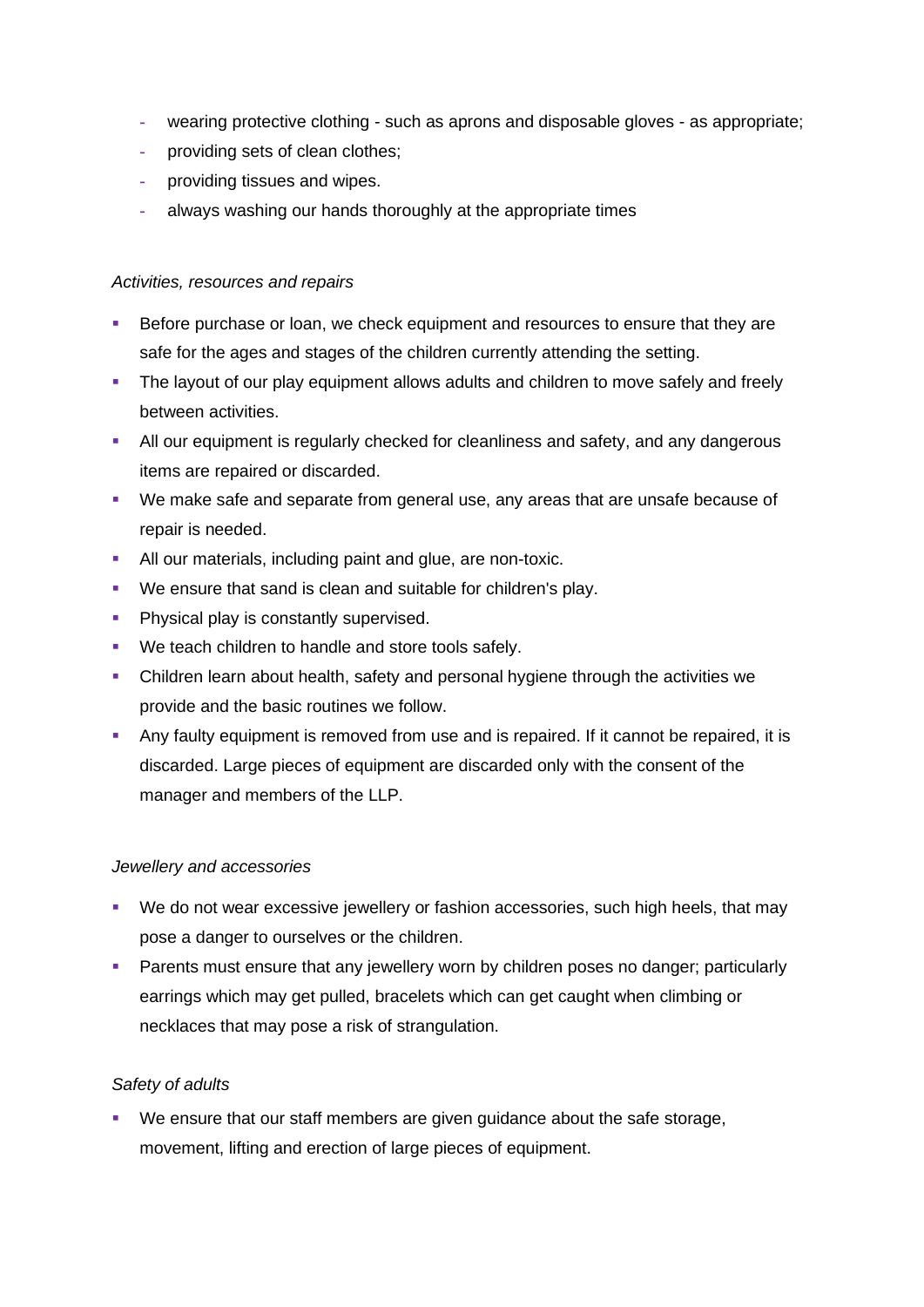- We record the sickness of staff and their involvement in accidents. The records are reviewed termly to identify any issues that need to be addressed.
- COSHH: Control of substances hazardous to health. The law requires employers to control exposure to hazardous substances to prevent ill health.
- Our staff implement the current guidelines of the *Control of Substances Hazardous to Health Regulations (COSHH)*.
- We use antibacterial spray, Cif, mild floor cleaner and antibacterial wipes.
- **.** These are stored safely away from the children, and only used when the children are not nearby.
- **Our daily risk assessment ensures that all cleaning supplies and nappy bags are kept** out of the children's reach.
- **•** The community centre has cleaning products stored in a cupboard in the hallway. The cupboard is locked and the products on a high shelf out of children's reach.
- **EXT** All members of staff are vigilant about the storage and use of our products and ensure the children have no access to them whatsoever.

## **Legal framework**

- Health and Safety at Work Act (1974)
- Management of Health and Safety at Work Regulations (1999)
- **Electricity at Work Regulations (1989)**
- Control of Substances Hazardous to Health Regulations (COSHH) (2002)
- Manual Handling Operations Regulations (1992 (As Amended 2004))
- Health and Safety (Display Screen Equipment) Regulations (1992)

## **Further guidance**

- Health and Safety Law: What You Need to Know (HSE Revised 2009)
- Health and Safety Regulation...A Short Guide (HSE 2003)
- **Electrical Safety and You: A Brief Guide (HSE 2012)**
- Working with Substances Hazardous to Health: What You Need to Know About COSHH (HSE Revised 2009)
- **Getting to Grips with Manual Handling Frequently Asked Questions: A Short Guide** (HSE 2011)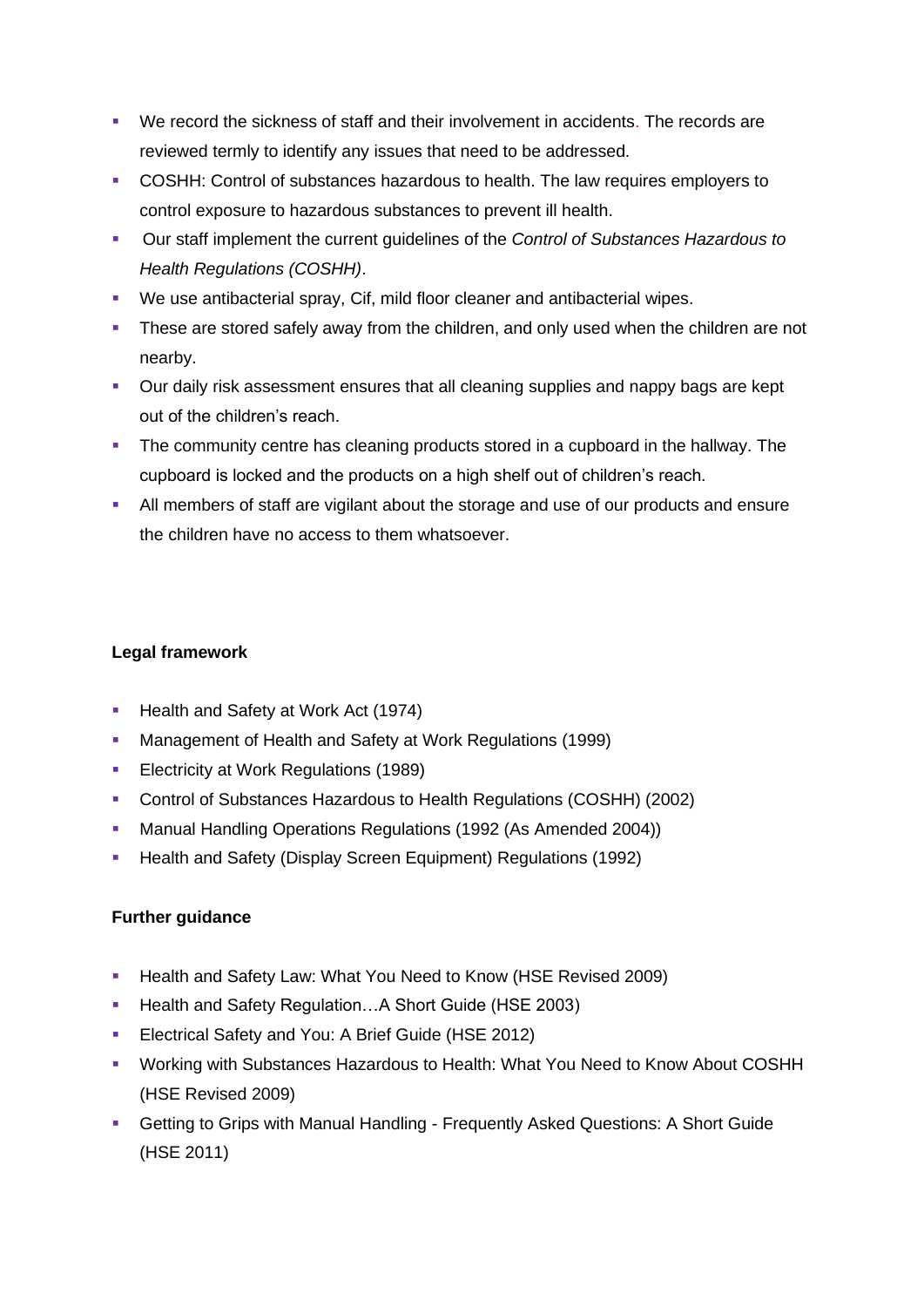| This policy was adopted by       | Rosslyn Nursery and Preschool |
|----------------------------------|-------------------------------|
| On                               | 30th July 2020                |
| Date to be reviewed              | August 2021                   |
| Signed on behalf of the provider |                               |
| Name of signatory                | Sarah Riglin                  |
| Role of signatory                | Manager and Member of the LLP |

## **8.2 Maintaining children's safety and security on premises**

## **Policy statement**

We maintain the highest possible security of our premises to ensure that each child is safely cared for during their time with us. As required under the EYFS, our childcare provision '*must take reasonable steps to prevent unauthorised persons entering the premises and have an agreed procedure for checking the identity of visitors.'*

## **Procedures**

*Children's personal safety*

- We ensure all employed staff have been checked for criminal records via an enhanced disclosure with children's barred list check through the Disclosure and Barring Service and are subscribed to the DBS update service.
- All children are always supervised by adults.
- **EXECT** Whenever children are on the premises, we ensure the staff: child ratio is followed.
- We carry out risk assessments to ensure children are not made vulnerable within any part of our premises, nor by any activity.

## *Security*

- Systems are in place for the safe arrival and departure of children.
- **The times of the children's arrivals and departures are recorded.**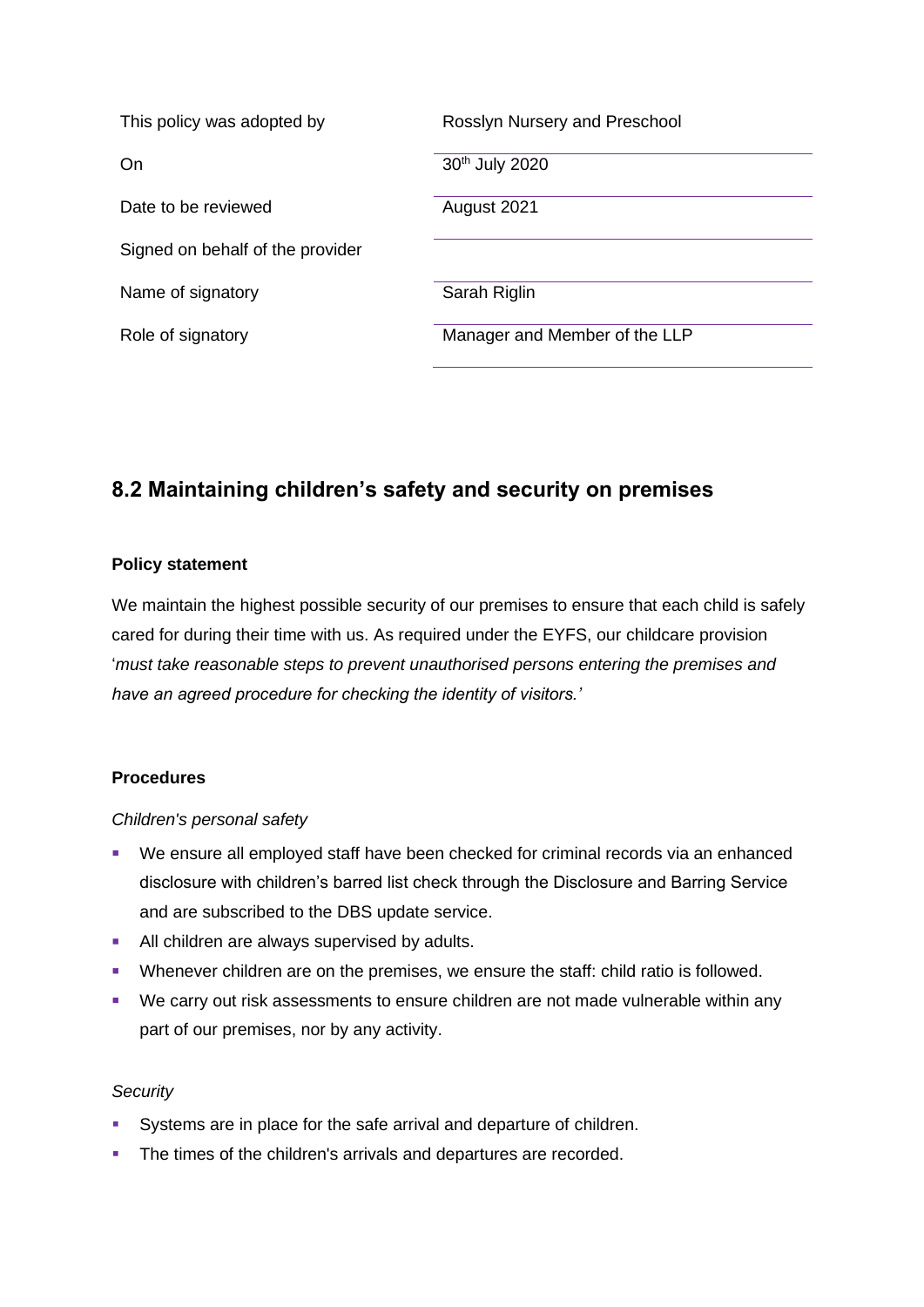- **•** The arrival and departure times of volunteers (including parent helpers) and visitors are recorded in our visitors signing in record.
- **EXECT** All visitors are made aware of this policy and other relevant policies, including online safety, safeguarding children and child protection.
- **Only visitors with a prior appointment are allowed access to the nursery.**
- Our staff check the identity of the person before they enter the setting. They then complete the visitors' book.
- Our systems prevent unauthorised access to our premises.
- Our systems prevent children from leaving our premises unnoticed.
- We always keep all doors and gates locked shut.
- We have an entry phone system for visitors at the main door to the community centre and have obstructed glass in the setting door at a suitable height.
- **The personal possessions of staff and volunteers are securely stored during sessions.**
- **■** Minimal petty cash is kept in the setting.

| This policy was adopted by       | Rosslyn Nursery and Preschool |
|----------------------------------|-------------------------------|
| On                               | 30th July 2020                |
| Date to be reviewed              | August 2021                   |
| Signed on behalf of the provider |                               |
| Name of signatory                | Sarah Riglin                  |
| Role of signatory                | Manager and Member of LLP     |

## **8.3 Supervision of children on outings and visits**

During the Covid19 outbreak there will be no outings or visits.

## **Policy statement**

Children benefit from being taken outside of the premises on visits or trips to local parks, or other suitable venues, for activities which enhance their learning experience. We ensure that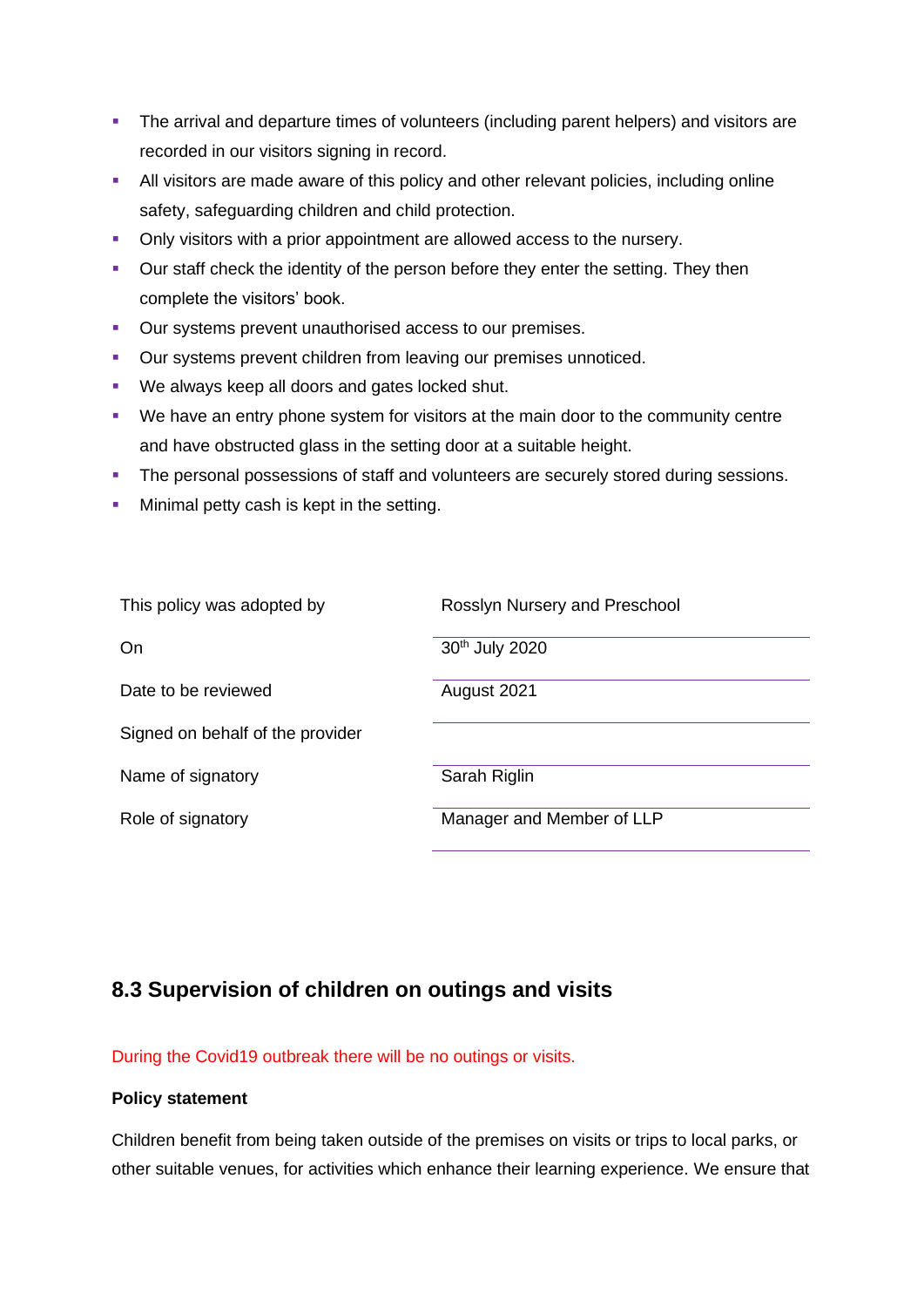there are procedures to keep children safe on outings; all staff and volunteers are aware of and follow the procedures as laid out below.

## **Procedures**

- Before children may be taken on an outing/trip it is required that parents/carers give their consent. (This consent form is completed when the parent registers the child with us). Parents/carers have the right to withhold their consent for a proposed outing/trip. Any child that does not have a signed consent form will not be allowed to participate, and provision will be made for them.
- When leaving the premises on such an outing our ratio of adults to children becomes 1 adult to 2 children. To enable this to happen we ask for parental volunteers prior to the trip.
- To help parents understand their role we give them a copy of our 'golden rules for outings' and ask that they read it prior to the outing.
- **•** The safety of our children is paramount, and we are vigilant whilst away from the nursery, ensuring our children come to no harm.
- We make every effort to involve the children in the planning of a trip. Our staff will explain to children and helpers the aims and objectives of the event, along with expected behaviour and contribution.
- A qualified first aider attends every trip, taking a full portable first aid kit, mobile phone and a list of emergency numbers.
- A list will be made of all children on the trip and parent/staff member they have been assigned to. A copy of this list along with relevant mobile numbers will be left with any members of our staff left on duty at our setting.
- **An excursion will not go ahead if concerns are raised about its viability at any point.**
- **•** The staff to child ratio will be adhered to and children will always remain under close supervision, with regular head counts completed.
- **•** Occasionally the children participate in a whole nursery outing further afield. All children irrespective of their days are invited to attend. These are viewed as family outings and children come along with their parents/guardians, and are their responsibility.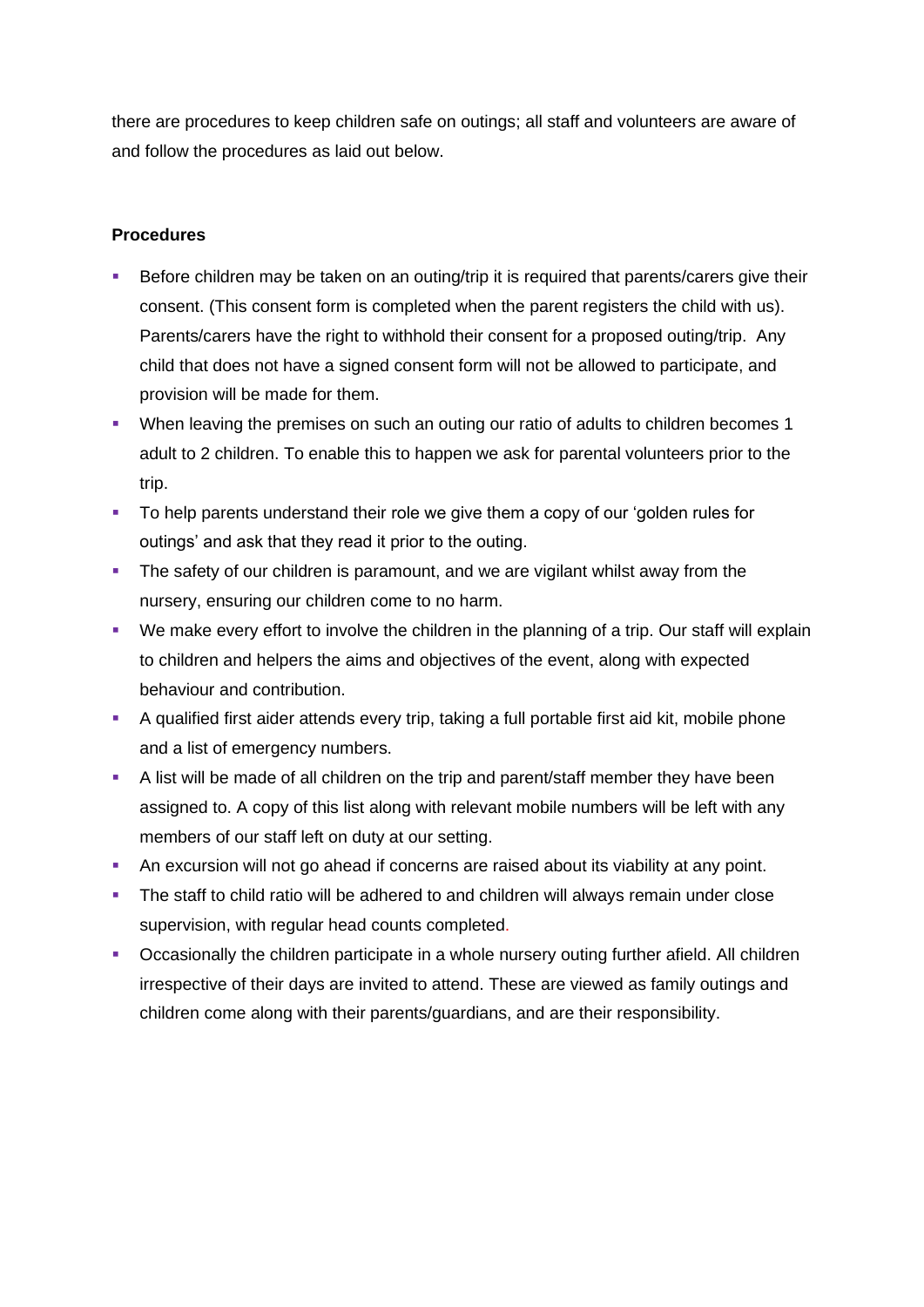| This policy was adopted by       | Rosslyn Nursery and Preschool |
|----------------------------------|-------------------------------|
| On                               | July 30th 2020                |
| Date to be reviewed              | August 2021                   |
| Signed on behalf of the provider |                               |
| Name of signatory                | Sarah Riglin                  |
| Role of signatory                | Manager and Member of LLP     |

## **8.4 Risk Assessment**

*During the Covid 19 outbreak, we have extra risk assessments in place.*

## **Policy statement**

We believe that the health and safety of children is of paramount importance. We make our setting a safe and healthy place for children, parents, staff and volunteers by assessing and minimising the hazards and risks to enable the children to thrive in a healthy and safe environment.

Risk assessment means:

*Taking note of aspects of your workplace and activities that could cause harm, either to yourself or to others, and deciding what needs to be done to prevent that harm, making sure this is adhered to.*

The law does not require that all risk is eliminated, but that 'reasonable precaution' is taken. This is particularly important when balancing the need for children to be able to take appropriate risks through physically challenging play. Children need the opportunity to work out what is not safe and what they should do when faced with a risk.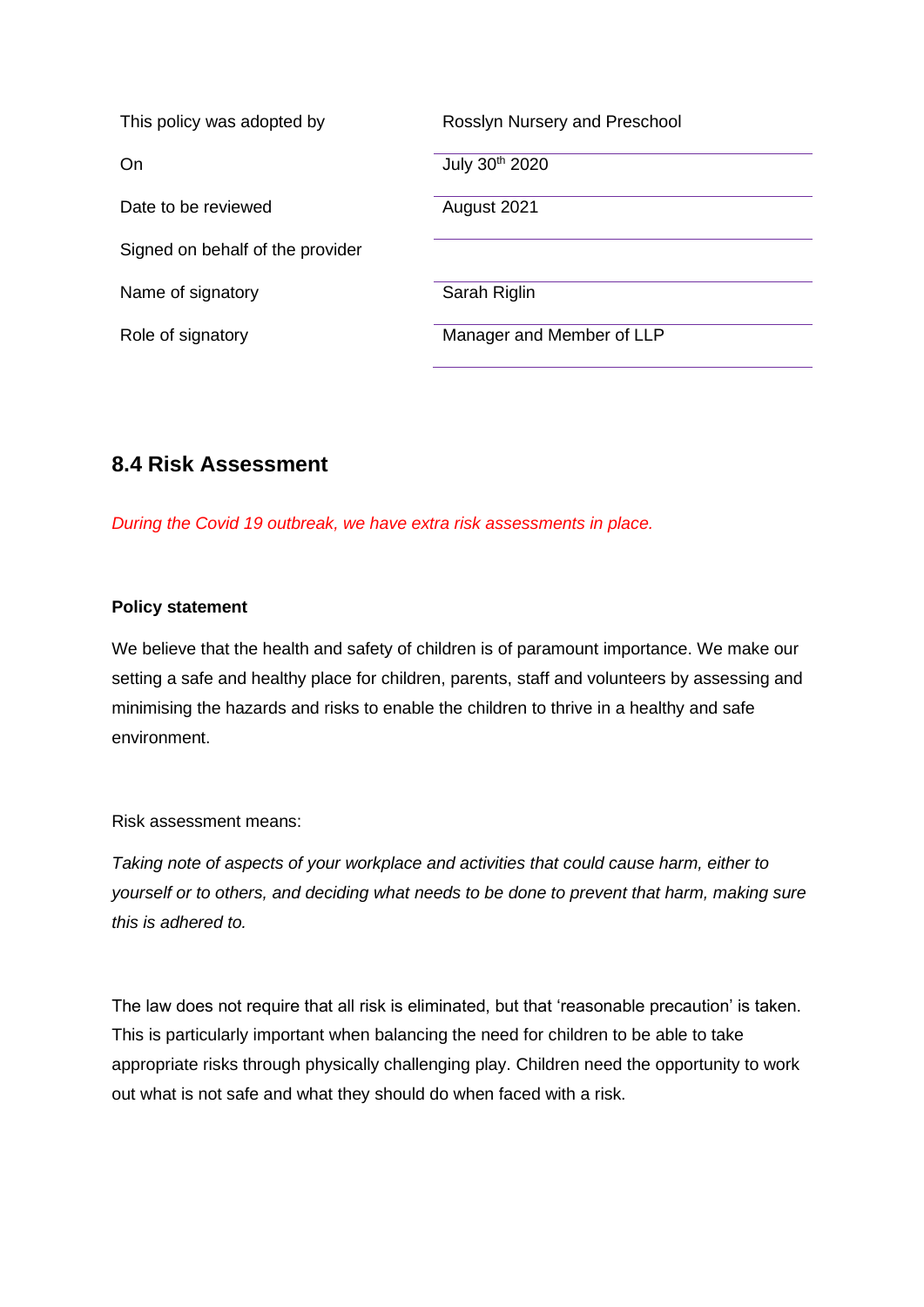Health and safety risk assessments inform procedures. Staff and parents should be involved in reviewing risk assessments and procedures – they are the ones with first-hand knowledge as to whether the control measures are effective – and they can give an informed view to help update procedures accordingly.

This policy is based on the five steps below:

- **EXEC** Identification of a risk: Where is it and what is it?
- Who is at risk: Childcare staff, children, parents, cooks, cleaners etc?
- **EXECT** Assessment as to whether the level of a risk is high, medium, low. This considers both the likelihood of it happening, as well as the possible impact if it did.
- Control measures to reduce/eliminate risk: What will you need to do, or ensure others will do, in order to reduce that risk?
- **■** Monitoring and review: How do you know if what you have said is working, or is thorough enough? If it is not working, it will need to be amended, or maybe there is a better solution.

## **Procedures**

- We have a health and safety person Lucy Soleri, who has up to date training and ensures all staff and volunteers are kept up to date.
- Our risk assessment process covers adults and children and includes:
	- **-** determining where it is helpful to make some written risk assessments in relation to specific issues, to inform our practice, and to demonstrate how we are managing risks if asked by parents and/or carers and inspectors; see our specific risk documentation form;
	- **-** completing a daily risk and fire risk assessment for all areas of our setting, inside and outside and signing it off before our setting opens, filling out the specific risk documentation form if necessary.
	- **-** Completing an annual detailed risk assessment checklist as part of our insurance process. Checking for and noting all potential risks and hazards indoors and outdoors, in relation to our premises and activities, deciding which areas need attention; and any action to be taken.
	- **-** Whenever necessary, completing the specific risk documentation form, a form that specifies the risk, the action required, the person responsible, the date to be completed by and any follow up action.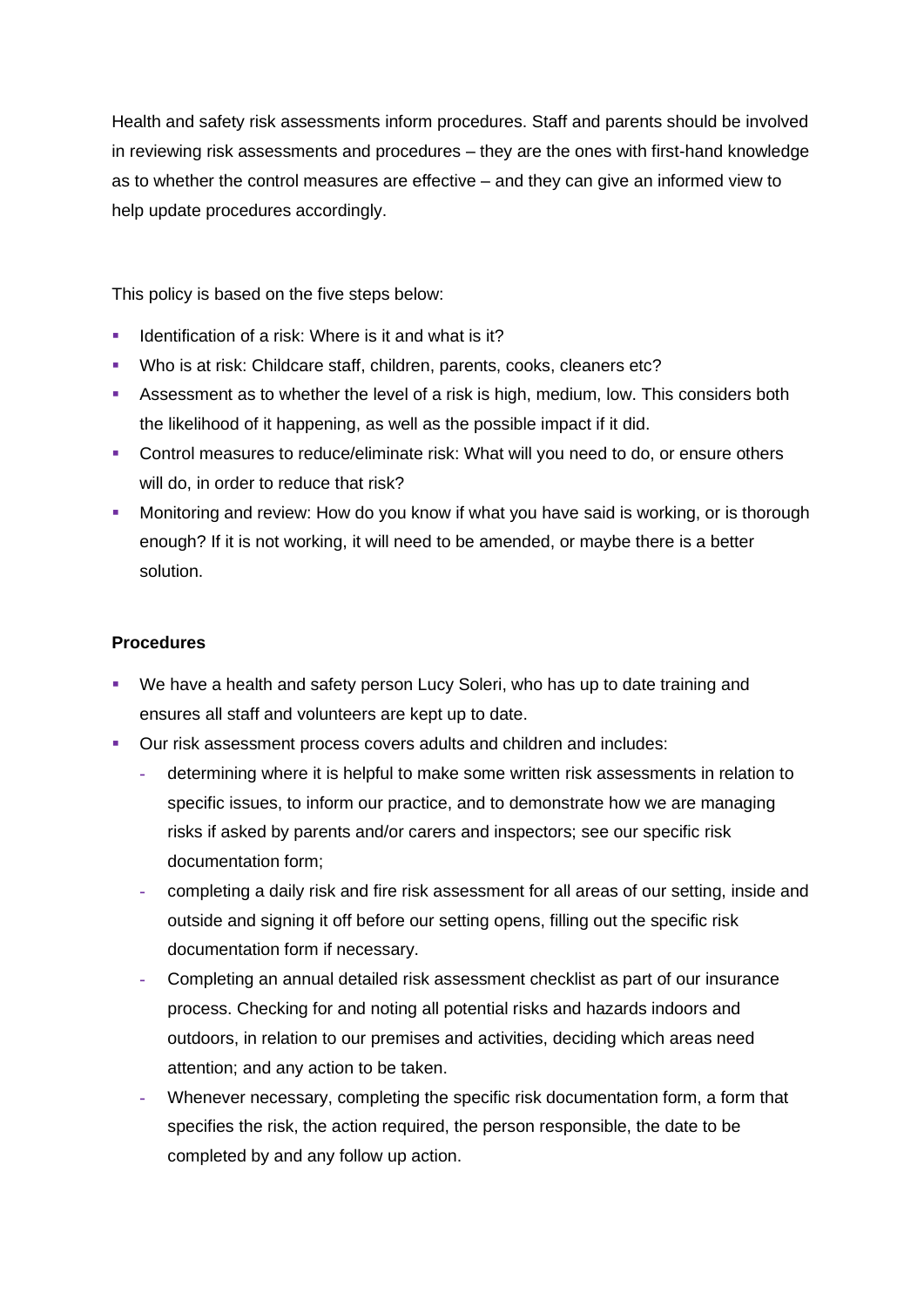- **•** The manager of the community centre ensures that checks, such as electricity and gas safety checks, and any necessary work to the setting premises are carried out annually and records are kept.
- **EXEL All staff carry out risk assessments for work practice that include relevant aspects of fire** safety, food safety for all areas of the premises throughout the duration of the nursery session.

## **Legal framework**

▪ Management of Health and Safety at Work Regulations (1999)

## **Further guidance**

**• Five Steps to Risk Assessment (HSE 2011)** 

| This policy was adopted by       | Rosslyn Nursery and<br>Preschool |
|----------------------------------|----------------------------------|
| On                               | 30 <sup>th</sup> July 2020       |
| Date to be reviewed              | August 2021                      |
| Signed on behalf of the provider |                                  |
| Name of signatory                | Sarah Riglin                     |
| Role of signatory                | Manager and Member of the LLP    |

## **8.5 Fire safety and emergency evacuation**

## **Policy statement**

We believe that the health and safety of our children is paramount. We make our setting a safe and healthy place for our children, staff and volunteers.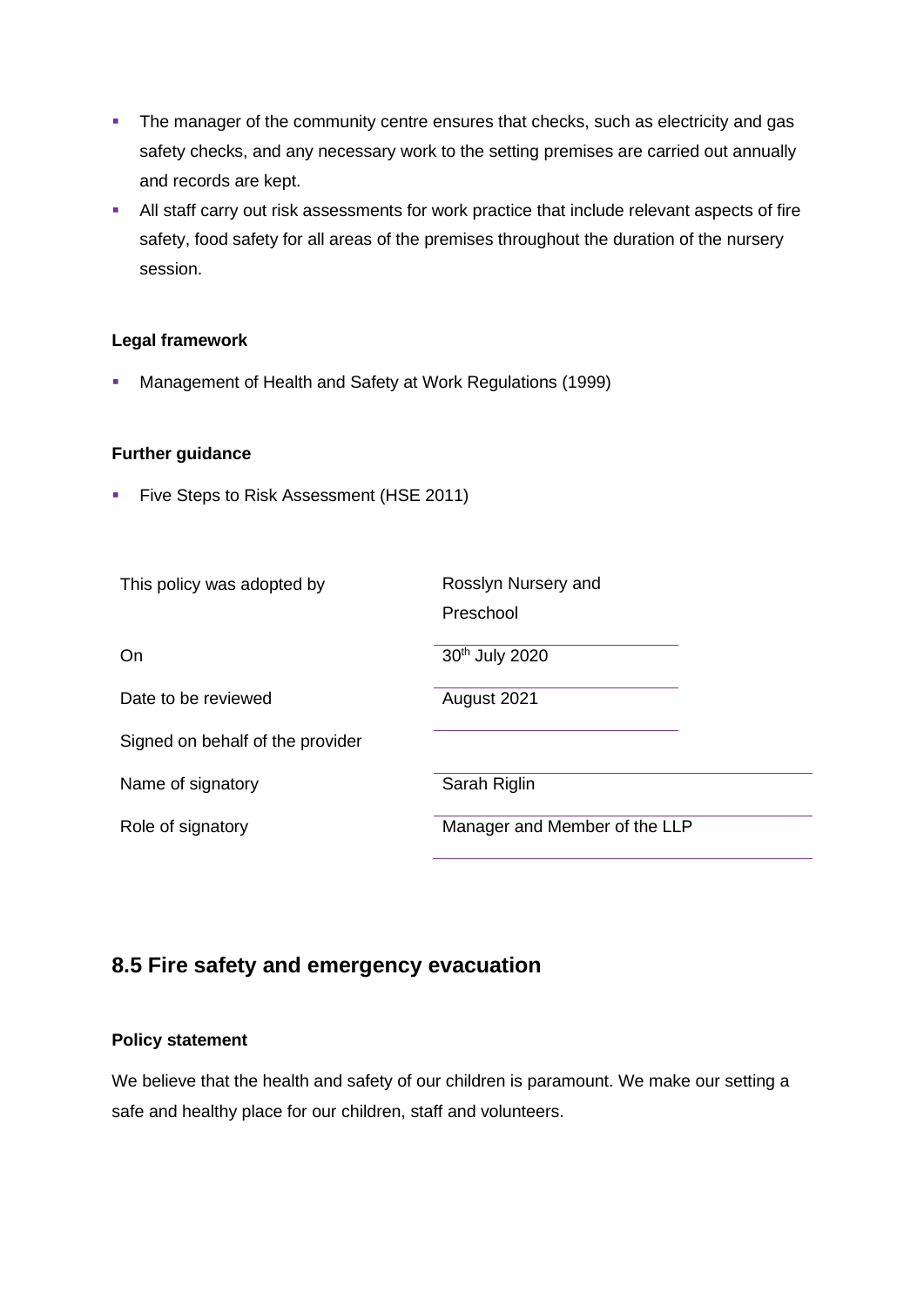## **Procedures**

- **Emergency evacuation procedures are taken very seriously, and drills are practised** regularly. We do this at least once every half term. Records are kept.
- **EXECT** Annual emergency evacuation with the whole building takes pace annually.
- Our Health and Safety Person Lucy Soleri is responsible for checking and signing off our daily fire risk assessment and general risk assessment.
- Our staff all understand the evacuation routine and are clear of their rules in the event of a fire. This is covered in our staff meetings and guidance is given.
- **•** Our fire drill is displayed, and all fire exits, and escape routes clearly marked, and must be kept clear at all times. Doors must be easily opened from the inside.
- **E** All parents/volunteers/students/visitors are informed about our evacuation procedure.
- Smoke detectors/alarms and fire fighting appliances conform to "BS EN" standards, are fitted in appropriate high-risk areas of the building and checked as specified by the manufacture by the Community Centre.
- Our staff know the location of fire extinguishers and fire blankets.
- Records are kept by the community centre of the servicing of fire safety equipment.
- Daily registers are completed with timed entries and departures.
- A visitor's book is kept with timed entries and departures.
- **•** In the event of a real fire and evacuation. Our manager will contact RIDDOR on 0845 300 9923 to report the incident. Ofsted will be notified. An incident record will be completed, and a full investigation carried out.

## **Legal framework**

■ Regulatory Reform (Fire Safety) Order 2005

## **Further guidance**

**E** Fire Safety Risk Assessment - Educational Premises (HMG 2006)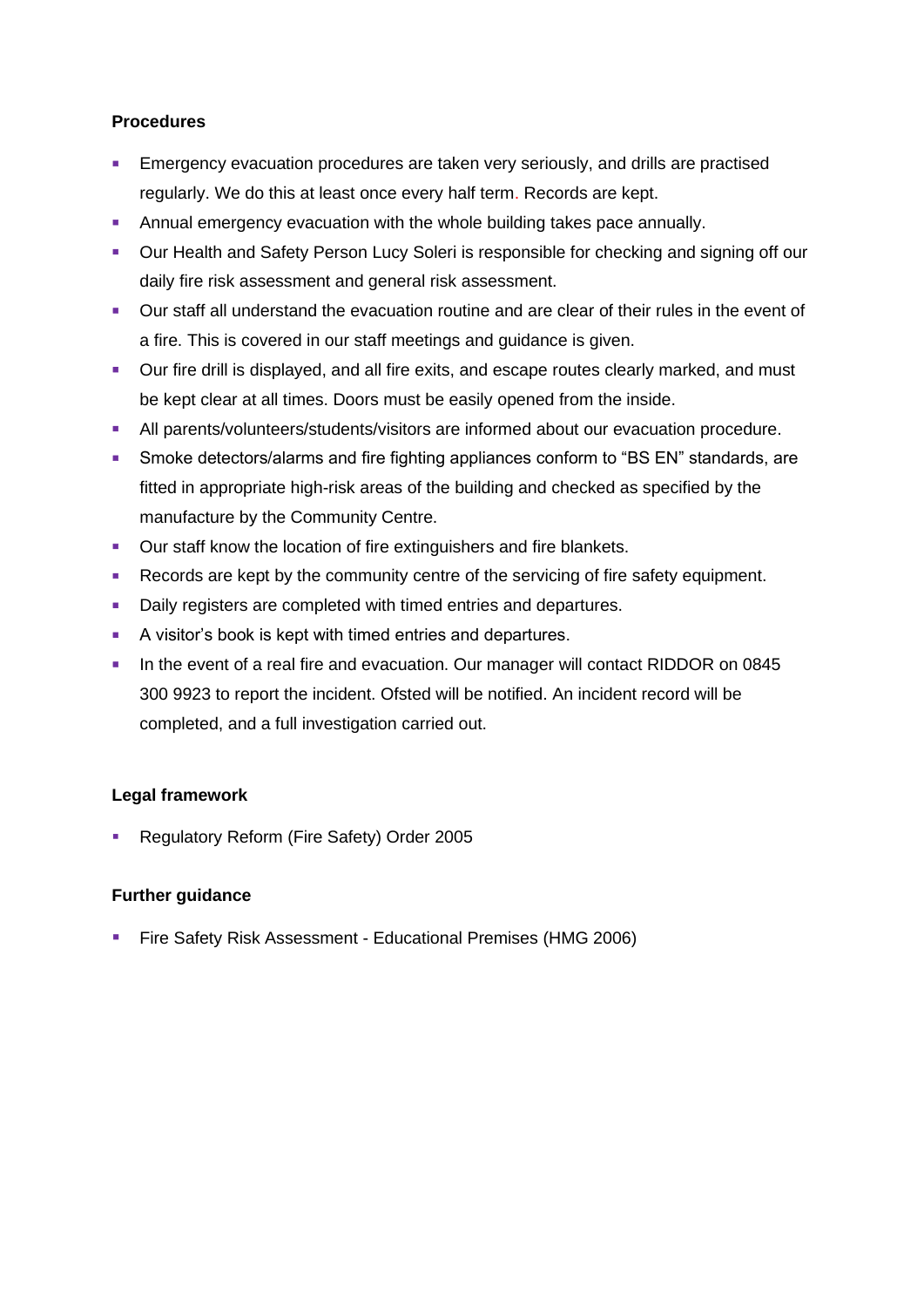| This policy was adopted by       | Rosslyn Nursery and Preschool |
|----------------------------------|-------------------------------|
| On                               | 30th July 2020                |
| Date to be reviewed              | August 2021                   |
| Signed on behalf of the provider |                               |
| Name of signatory                | Sarah Riglin                  |
| Role of signatory                | Manager and Member of LLP     |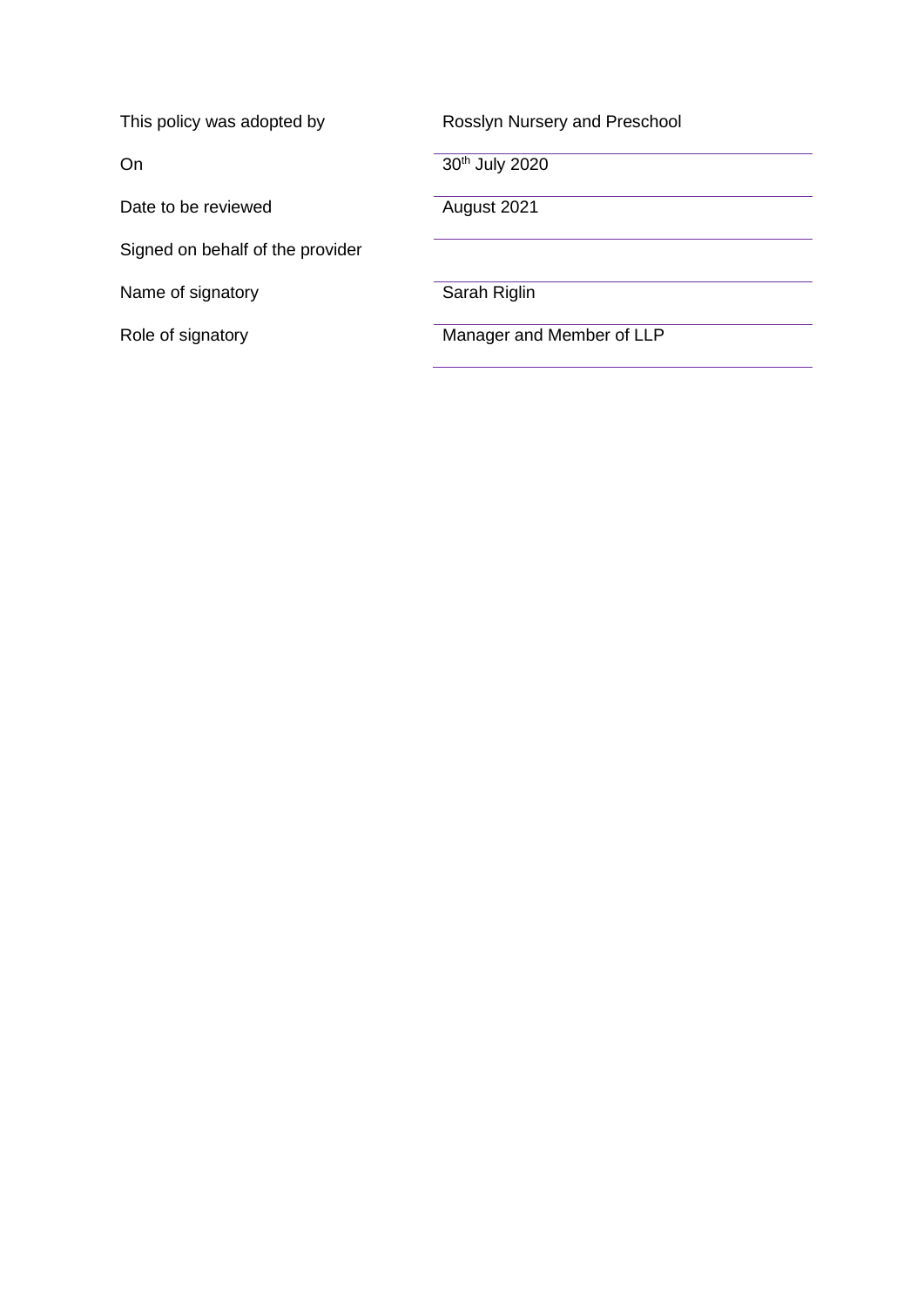# **9. Safeguarding and Welfare Requirement: Equal Opportunities**

## **9.1 Valuing diversity and promoting inclusion and equality**

## **Policy statement**

We are committed to ensuring that our service is fully inclusive in meeting the needs of all children.

We recognise that children and their families come from a wide range of backgrounds with individual needs, beliefs and values. They may grow up in family structures that include one or two parents of the same or different sex. Children may have close links or live with extended families of grandparents, aunts, uncles and cousins; while other children may be more removed from close kin or may live with other relatives or foster carers. Some children come from families who experience social exclusion, severe hardship; discrimination and prejudice because of their ethnicity, disability and/or ability, the languages they speak, their religious or personal beliefs, their sexual orientation and marital status. Some individuals face discrimination linked to their gender and some women are discriminated against because of their pregnancy and maternity status. We understand that all these factors can affect the well-being of children within these families and may adversely impact on children's learning, attainment and life outcomes.

We are committed to anti-discriminatory practice to promote equality of opportunity and valuing diversity for all children and families using our setting. We aim to:

- **•** promote equality and value diversity within our service and foster good relations with the local community;
- **EXECT** actively include all families and value the positive contribution they make to our service;
- **•** promote a positive non-stereotyping environment that promotes dignity, respect and understanding of difference in all forms;
- **•** provide a secure and accessible environment in which every child feels safe and equally included;
- **EXEDENT** improve our knowledge and understanding of issues relating to anti-discriminatory practice,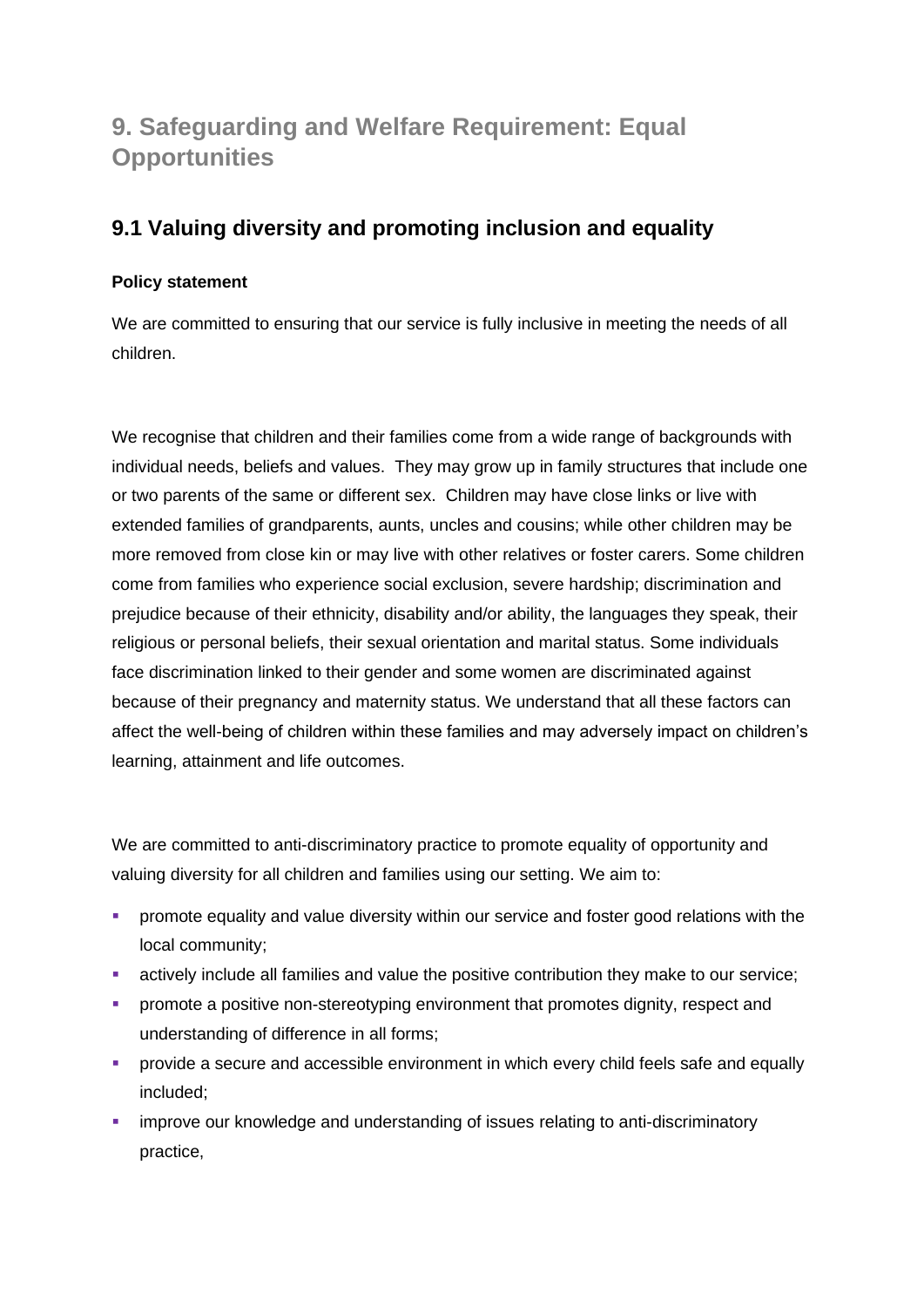- challenge and eliminate discriminatory actions on the basis of a protected characteristic as defined by the Equality Act (2010) namely:
	- age;
	- gender;
	- gender reassignment;
	- marital status;
	- pregnancy and maternity;
	- race;
	- disability;

## **Procedures**

#### Admissions

Our setting is open and accessible to all members of the community.

- We base our Admissions Policy on a fair system.
- We do not discriminate against a child or their family in our service provision, including preventing their entry to our setting based on a protected characteristic as defined by the Equality Act (2010).
- We advertise our service widely.
- We provide information in clear, concise language, whether in spoken or written form and provide information in other languages (wherever possible).
- We ensure that all parents are made aware of our Valuing Diversity and Promoting Inclusion and Equality Policy.
- We make reasonable adjustments to ensure that disabled children can participate successfully in the services and in the curriculum offered by the setting.
- We ensure, wherever possible, that we have a balanced intake of boys and girls in the setting.
- We take action against any discriminatory, prejudice, harassing or victimising behaviour by our staff, volunteers or parents whether by:
	- **-** direct discrimination someone is treated less favourably because of a protected characteristic e.g. preventing families of a specific ethnic group from using the service;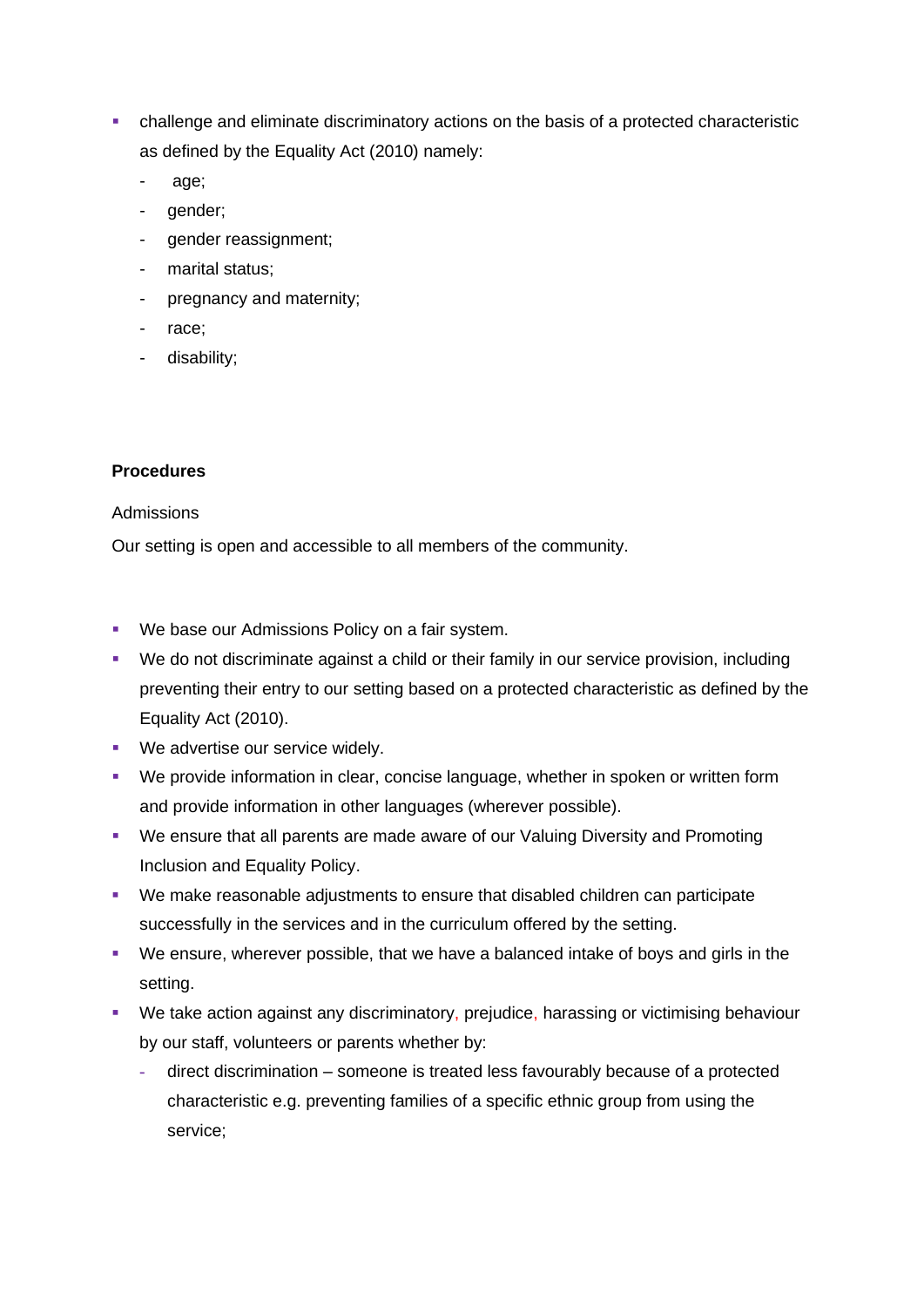- **-** indirect discrimination someone is affected unfavourably by a general policy e.g. children must only speak English in the setting;
- **-** discrimination arising from a disability someone is treated less favourably because of something connected with their disability e.g. a child with a visual impairment is excluded from an activity;
- **-** association discriminating against someone who is associated with a person with a protected characteristic e.g. behaving unfavourably to someone who is married to a person from a different cultural background; or
- **-** perception discrimination on the basis that it is thought someone has a protected characteristic e.g. making assumptions about someone's sexual orientation.
- We will not tolerate behaviour from an adult who demonstrates dislike or prejudice towards individuals who are perceived to be from another country (xenophobia).
- Displaying of openly discriminatory xenophobic and possibly offensive or threatening materials, name calling, or threatening behaviour are unacceptable on, or around our premises and will be dealt with immediately and discreetly by asking the adult to stop using the unacceptable behaviour and inviting them to read and to act in accordance with the relevant policy statement and procedure. (7.1) Failure to comply may lead to the adult being excluded from the premises.
- We ensure that all parents/carers are communicated to in a variety of ways to ensure they all have access to relevant information. This is done verbally and electronically and if possible where necessary through translation.

## *Employment*

- We advertise posts and all applicants are judged against explicit and fair criteria.
- Applicants are welcome from all backgrounds and posts are open to all.
- We may use the exemption clauses in relevant legislation to enable the service to best meet the needs of the community.
- **•** The applicant who best meets the criteria is offered the post, subject to references and suitability checks. This ensures fairness in the selection process.
- We monitor our application process to ensure that it is fair and accessible.

## *Curriculum*

The curriculum offered in our setting encourages children to develop positive attitudes about themselves as well as about people who are different from themselves. It encourages development of confidence and self-esteem, empathy, critical thinking and reflection.

We ensure that our practice is fully inclusive by: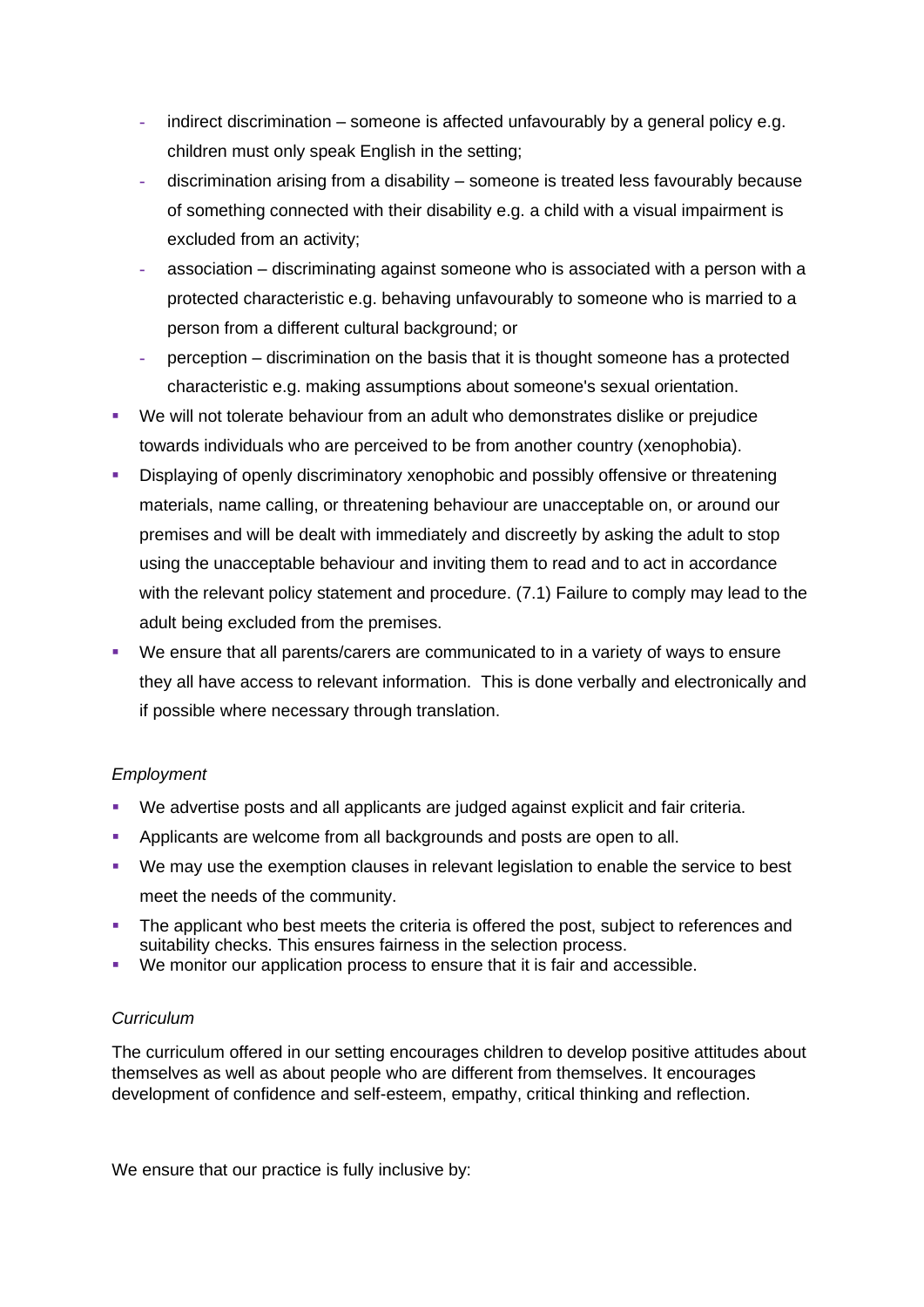- **creating an environment of mutual respect and tolerance;**
- **•** modelling desirable behaviour to children and helping children to understand that discriminatory behaviour and remarks are hurtful and unacceptable;
- **•** positively reflecting the widest possible range of communities within resources;
- **•** avoiding use of stereotypes or derogatory images within our books or any other visual materials;
- celebrating locally observed festivals and holy days;
- **ensuring that children learning English as an additional language have full access to the** curriculum and are supported in their learning;
- **ensuring that disabled children with and without special educational needs are fully** supported;
- **EXEDENT** ensuring that children speaking languages other than English are supported in the maintenance and development of their home languages.

We will ensure that our environment is as accessible as possible for all visitors and service users.

- **.** If access to the setting is found to treat disabled children or adults less favourably, then we make reasonable adjustments to accommodate the needs of disabled children and adults.
- **Offering resources and curriculum to accommodate a wide range of learning, physical** and sensory needs.

## *Valuing diversity in families*

- We welcome the diversity of family lifestyles and work with all families.
- We encourage children to contribute stories of their everyday life to the setting.
- We encourage mothers, fathers and other carers to take part in the life of the setting and to contribute fully.
- For families who speak languages in addition to English, we will develop means to encourage their full inclusion.
- We offer a flexible payment system for families experiencing financial difficulties.

## *Food*

■ We help children to learn about a range of food, and of cultural approaches to mealtimes and eating, and to respect the differences among them.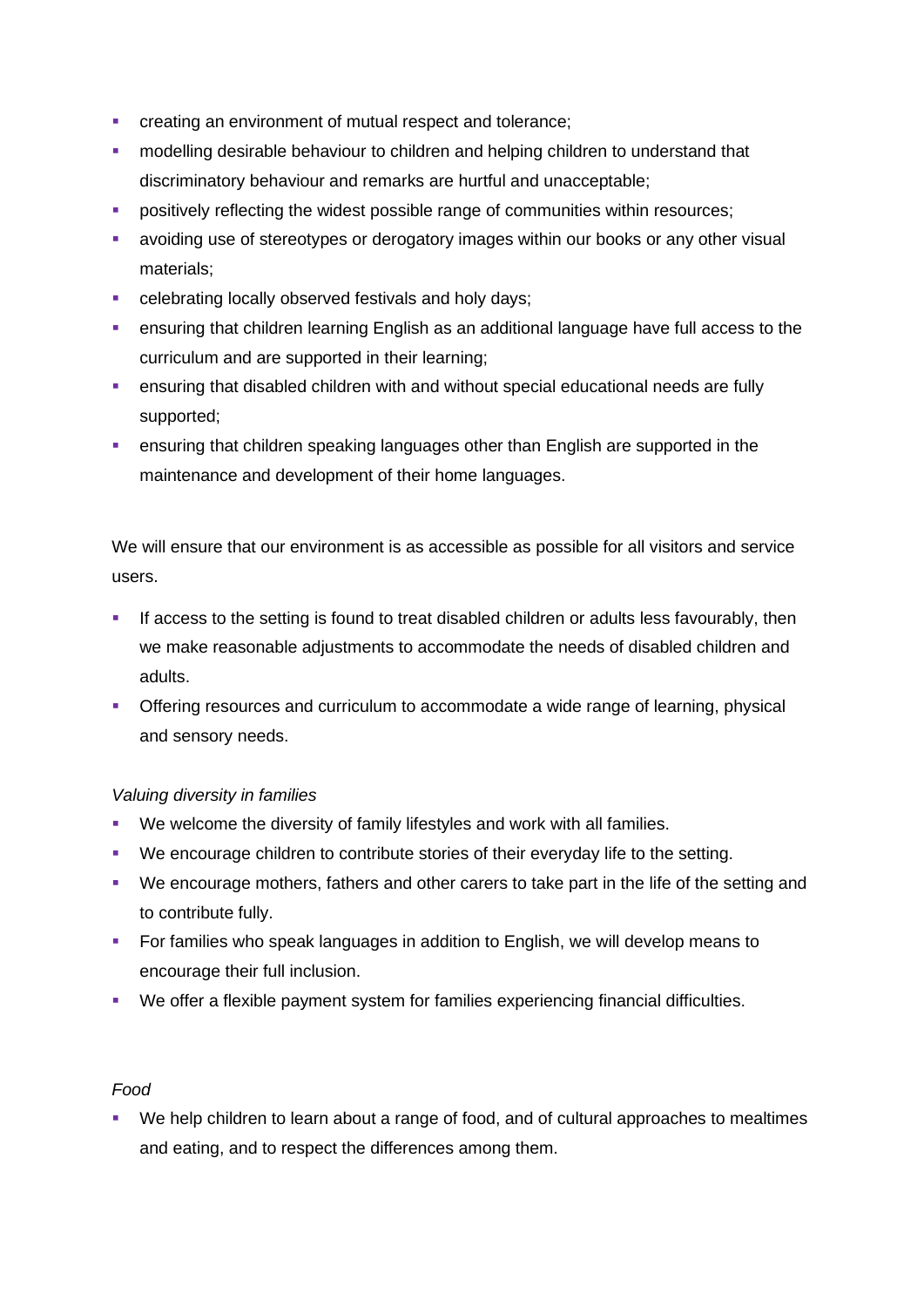## *Monitoring and reviewing*

- So that our policies and procedures remain effective, we monitor and review them annually to ensure our strategies meet our overall aims to promote equality, inclusion and to value diversity.
- We provide a complaints procedure and a complaints summary record for parents to see.
- We review our practices to ensure that we are fully implementing our policy for Valuing Diversity and Promoting Equality.

## *Public Sector Equality Duty*

▪ We have regard to the Duty to eliminate discrimination, promote equality of opportunity, foster good relations between people who share a protected characteristic and those who do not.

## **Legal framework**

The Equality Act (2010) Children Act (1989) & (2004) Children and Families Act (2014) Special Educational Needs and Disabilities Code of Practice (2014)

| This policy was adopted by       | Rosslyn Nursery and Preschool |
|----------------------------------|-------------------------------|
| On                               | 30th July 2020                |
| Date to be reviewed              | August 2021                   |
| Signed on behalf of the provider |                               |
| Name of signatory                | Sarah Riglin                  |
| Role of signatory                | Manager and Member of LLP     |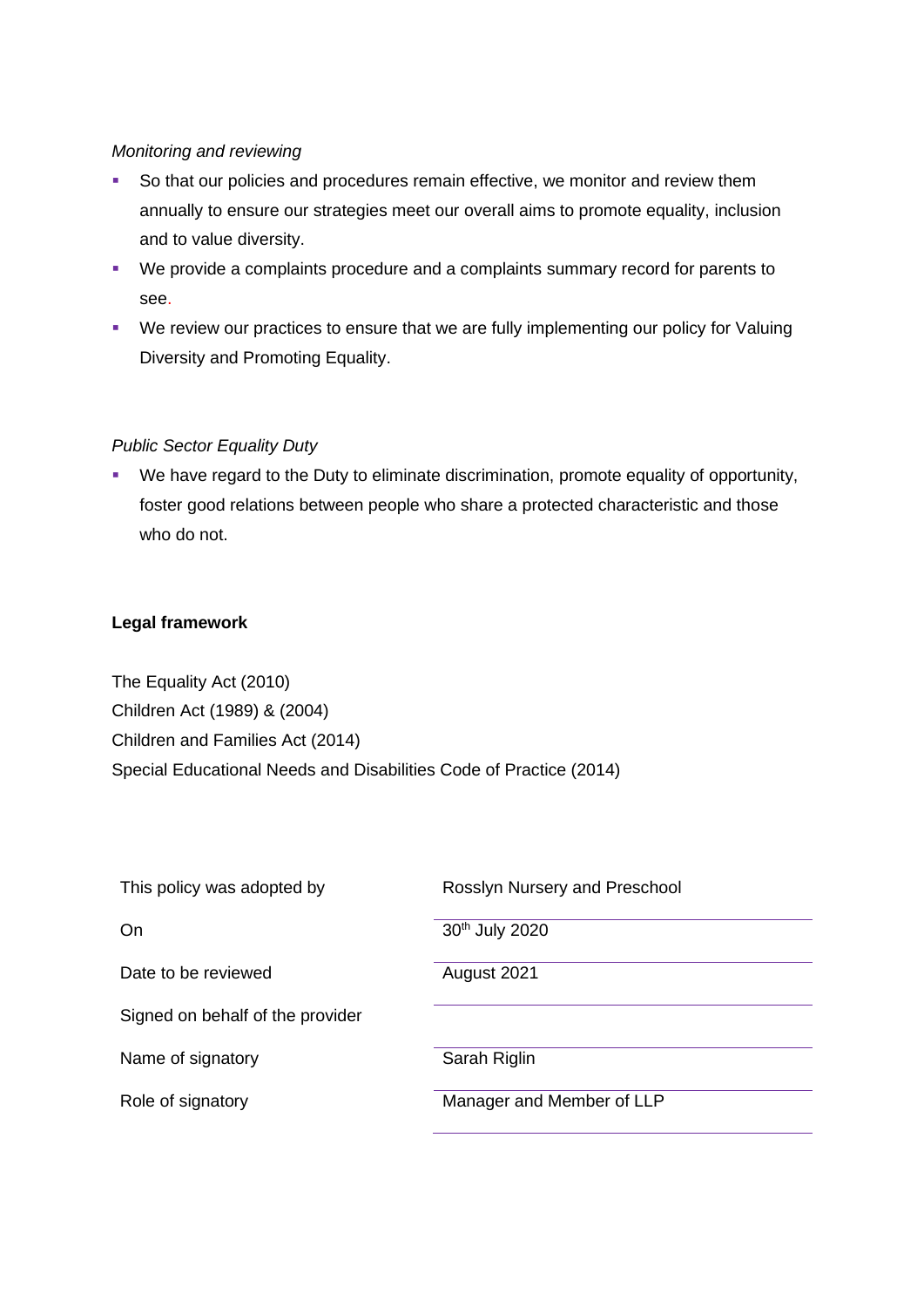## **9.2 Supporting children with special educational needs**

## **Policy statement**

We provide an environment in which all children with special educational needs (SEN) are supported to reach their full potential.

- We have regard for the Special Educational Needs and Disability Code of Practice (2014).
- We aim to identify at the earliest opportunity all children who need special consideration to support their physical, sensory, emotional, communication or cognitive development.<sup>1</sup>
- We will use the new Code of Practice 2014 procedures for identifying, assessing and making provision for pupils with special educational needs.
- We support and involve parents (and where relevant children), actively listening to, and acting on their wishes and concerns.
- We work in partnership with the local authority and other external agencies to ensure the best outcomes for children with SEN and their families.
- We regularly monitor and review our policy, practice and provision and, if necessary, make adjustments.

## **Procedures**

- We designate a member of staff to be the Special Educational Needs Co-ordinator (SENCO) and give his/her name to parents. Our SENCO is**: Catherine Sharaf**
- The SENCO works with our management team and other colleagues and has responsibility for

the day-to-day operation of our Supporting Children with Special Educational Needs Policy and for co-ordinating provision for children with SEN.

- We ensure that our inclusive admissions practice ensures equality of access and opportunity.
- We provide a broad, balanced and differentiated curriculum for all children.
- We use the graduated approach system (assess, plan, do and review) as required by the 2014 SEND code of Practice.
- We ensure that parents are involved at all stages of the assessment, planning, provision and review of their children's special education including all decision-making processes

 $1$  This includes disabled children with special educational needs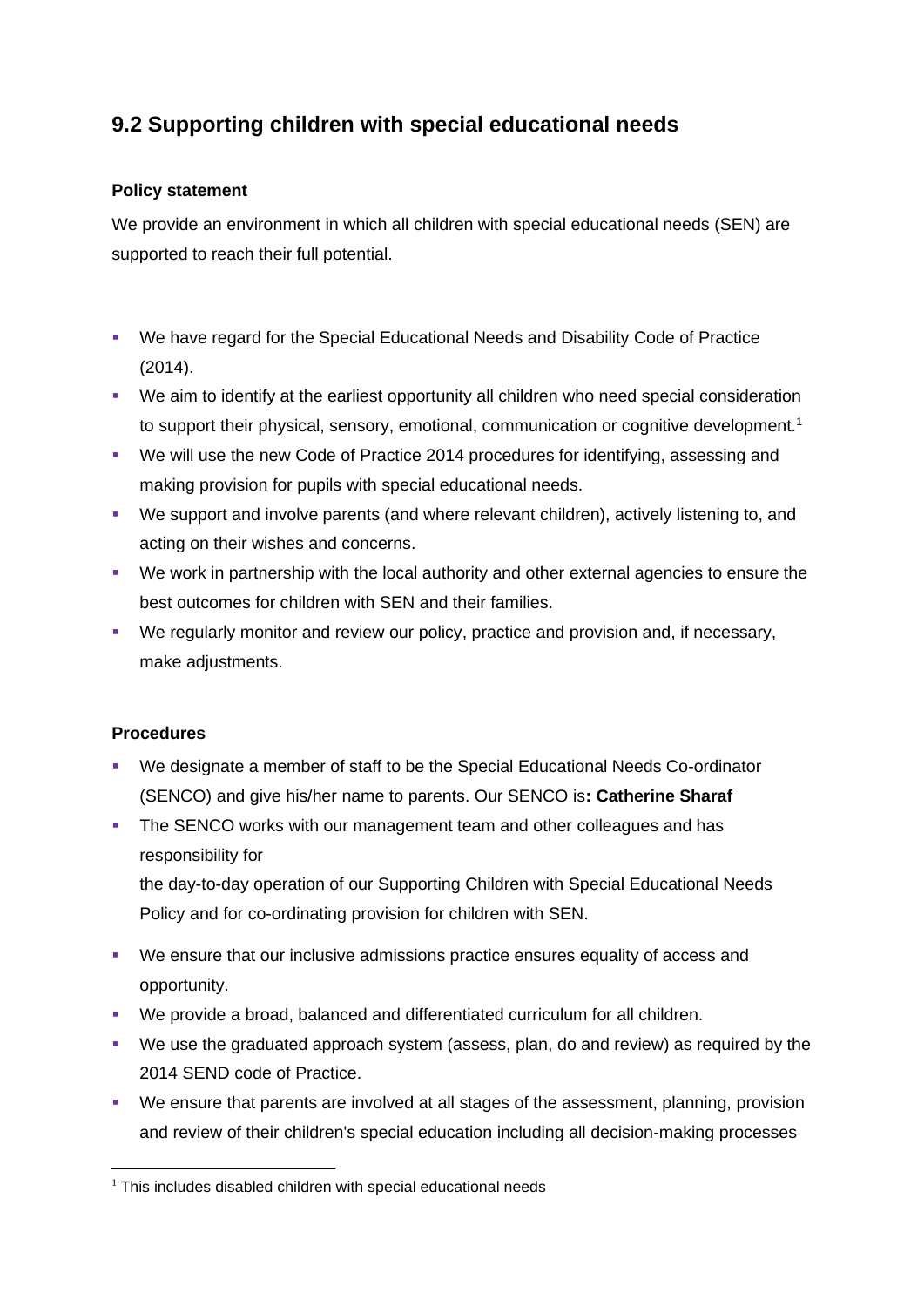- **Where appropriate, we take into account children's views and wishes in decisions being** made about them, relevant to their level understanding.
- We provide parents with information on local sources of support and advice e.g. Local Offer, Information, Advice and Support Service.
- We liaise and work with other external agencies to help improve outcomes for children with SEN, referring where necessary children for further assessment e.g. Common Assessment Framework/Early Help Assessment and Education, Health and Care (EHC) assessment.
- We ensure that all our staff are aware of our Supporting Children with Special Educational Needs Policy.
- Our SENCo attends all of the SEND networking information courses provided by the borough and cascades as necessary to the staff.

## **Further guidance**

- **Early Years Foundation Stage Statutory Framework (DfE 2017)**
- Working Together to Safeguard Children (DfE 2015)
- Special Educational Needs and Disability Code of Practice (DfE & DoH 2014)

| This policy was adopted by                           | Rosslyn Nursery and<br>Preschool |
|------------------------------------------------------|----------------------------------|
| On                                                   | June 12 <sup>th</sup> 2019       |
| Date to be reviewed                                  | September 2020                   |
| Signed on behalf of the provider                     |                                  |
| Name of signatory                                    | Sarah Riglin                     |
| Role of signatory (e.g. chair, director or<br>owner) | Manager and Member of LLP        |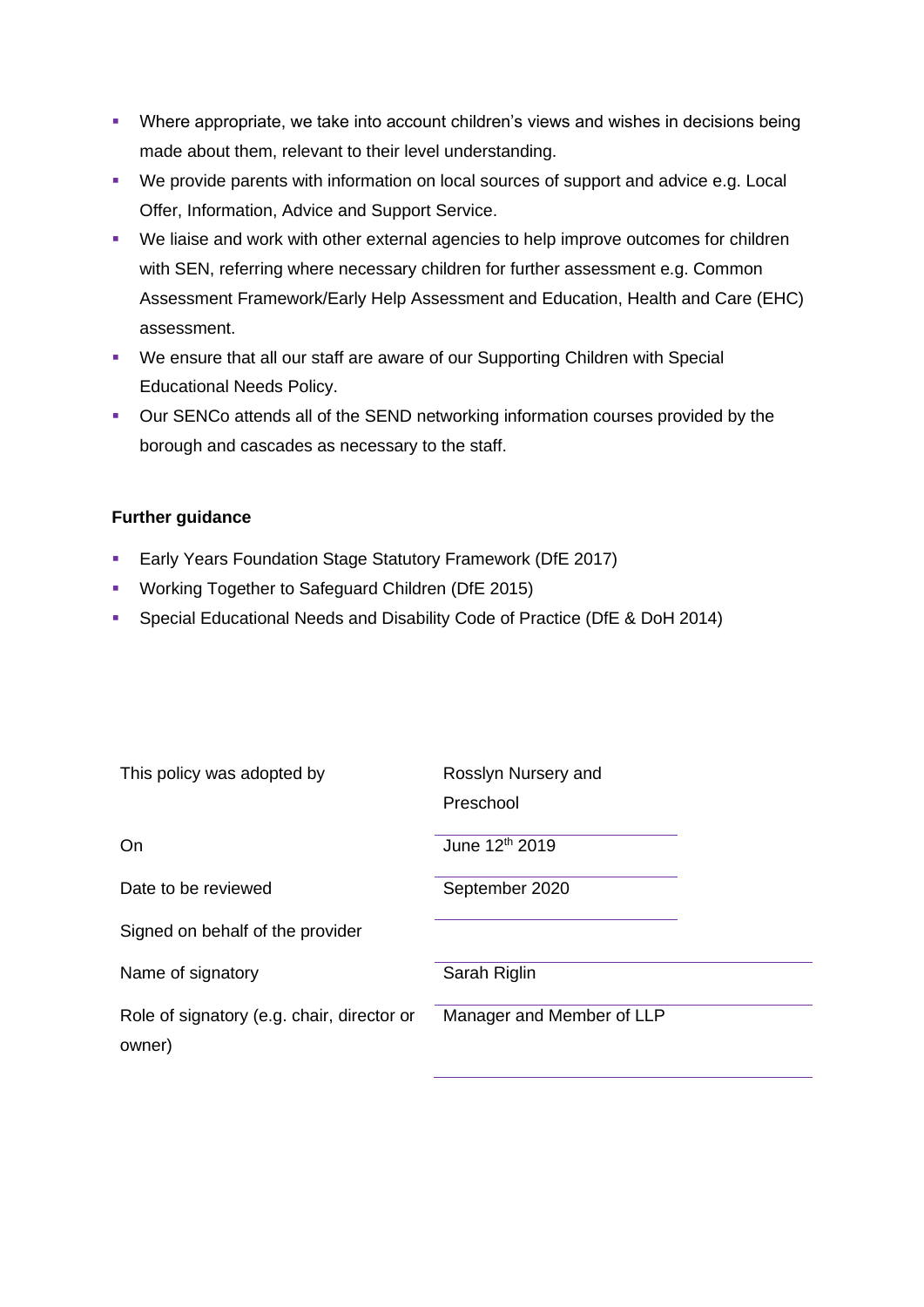## **9.3 British Values**

## **Policy statement**

We actively promote inclusion, equality of opportunity, the valuing of diversity and British values.

Under the Equality Act 2010, which underpins standards of behaviour and incorporates both British and universal values, we have a legal obligation not too directly or indirectly discriminate against, harass or victimise those with protected characteristics. We make reasonable adjustments to procedures, criteria and practices to ensure that those with protected characteristics are not at a substantial disadvantage.

Social and emotional development is shaped by early experiences and relationships and incorporates elements of equality and British and universal values. The Early Years Foundation Stage (EYFS) supports children's earliest skills so that they can become social citizens in an age-appropriate way, that is, so that they are able to listen and attend to instructions; know the difference between right and wrong; recognise similarities and differences between themselves and others; make and maintain friendships; develop empathy and consideration of other people; take turns in play and conversation; avoid risk and take notice of rules and boundaries; learn not to hurt/upset other people with words and actions; understand the consequences of hurtful/discriminatory behaviour.

## **Procedures**

## *British Values*

The fundamental British values of *democracy, rule of law, individual liberty, mutual respect and tolerance for those with different faiths and beliefs* are already implicitly embedded in the 2014 EYFS and are further clarified below, based on the *Fundamental British Values in the Early Years* guidance (Foundation Years 2015):

- *Democracy*, or making decisions together (through the prime area of Personal, Social and Emotional Development)
	- **-** As part of the focus on self-confidence and self-awareness, practitioners encourage children to see their role in the bigger picture, encouraging them to know that their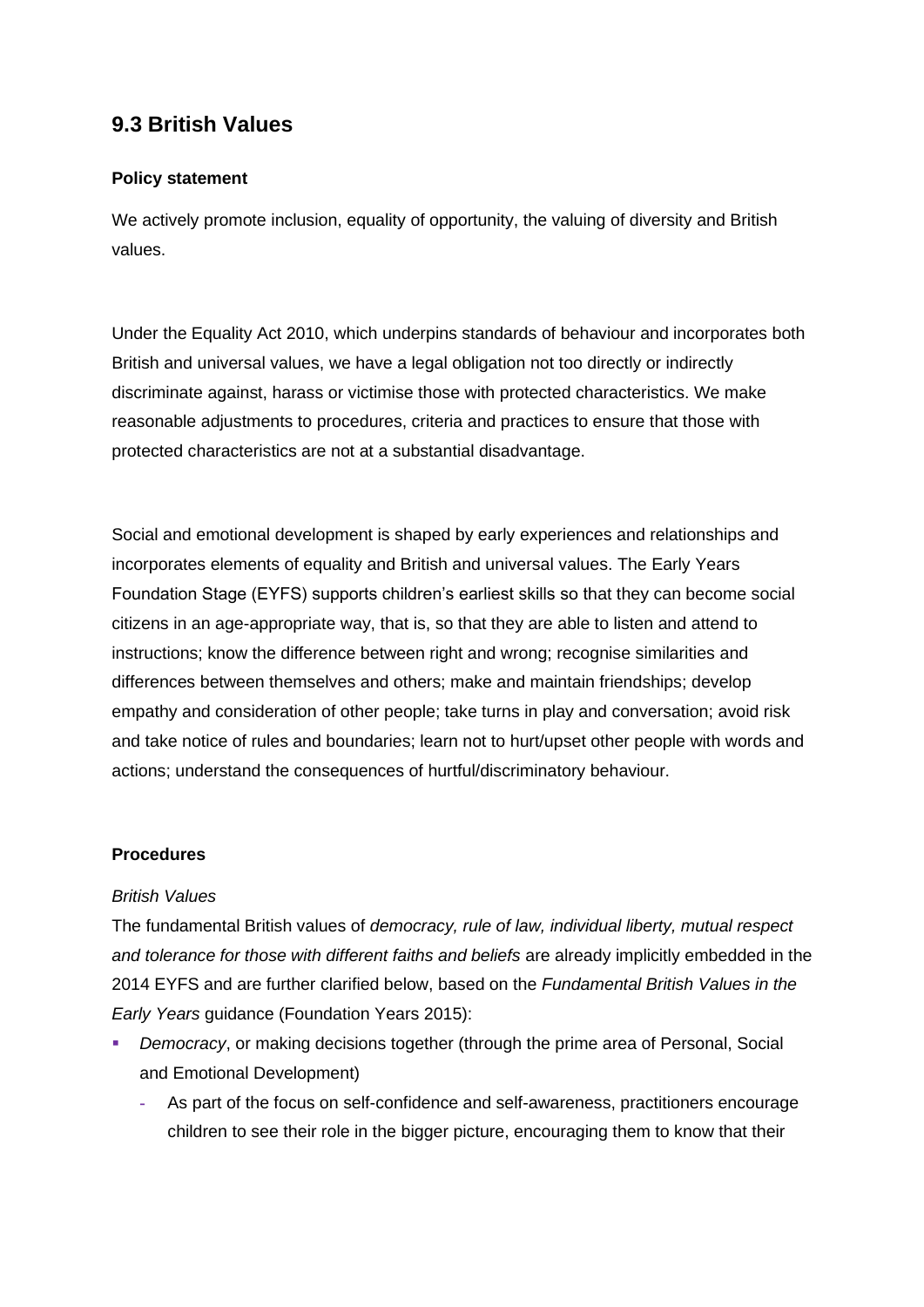views count, to value each other's views and values, and talk about their feelings, for example, recognising when they do or do not need help.

- **-** Practitioners support the decisions that children make and provide activities that involve turn-taking, sharing and collaboration. Children are given opportunities to develop enquiring minds in an atmosphere where questions are valued.
- *Rule of law*, or understanding that rules matter (through the prime area of Personal, Social and Emotional Development)
	- **-** Practitioners ensure that children understand their own and others' behaviour and its consequence.
	- **-** Practitioners collaborate with children to create rules and the codes of behaviour, for example, the rules about tidying up, and ensure that all children understand rules apply to everyone.
- **·** *Individual liberty*, or freedom for all (through the prime areas of Personal, Social and Emotional Development, and Understanding the World)
	- **-** Children should develop a positive sense of themselves. Staff provide opportunities for children to develop their self-knowledge, self-esteem and increase their confidence in their own abilities, for example through allowing children to take risks on an obstacle course, mixing colours, talking about their experiences and learning.
	- **-** Practitioners encourage a range of experiences that allow children to explore the language of feelings and responsibility, reflect on their differences and understand we are free to have different opinions, for example discussing in a small group what they feel about transferring into Reception Class.
- *Mutual respect and tolerance*, or treating others as you want to be treated (through the prime areas of Personal, Social and Emotional Development, and Understanding the World)
	- **-** Practitioners create an ethos of inclusivity and tolerance where views, faiths, cultures and races are valued and children are engaged with the wider community.
	- **-** Children should acquire tolerance, appreciation and respect for their own and other cultures; know about similarities and differences between themselves and others, and among families, faiths, communities, cultures and traditions.
	- **-** Practitioners encourage and explain the importance of tolerant behaviours, such as sharing and respecting other's opinions.
	- **-** Practitioners promote diverse attitudes and challenge stereotypes, for example, sharing stories that reflect and value the diversity of children's experiences and providing resources and activities that challenge gender, cultural or racial stereotyping.
- In our setting it is not acceptable to: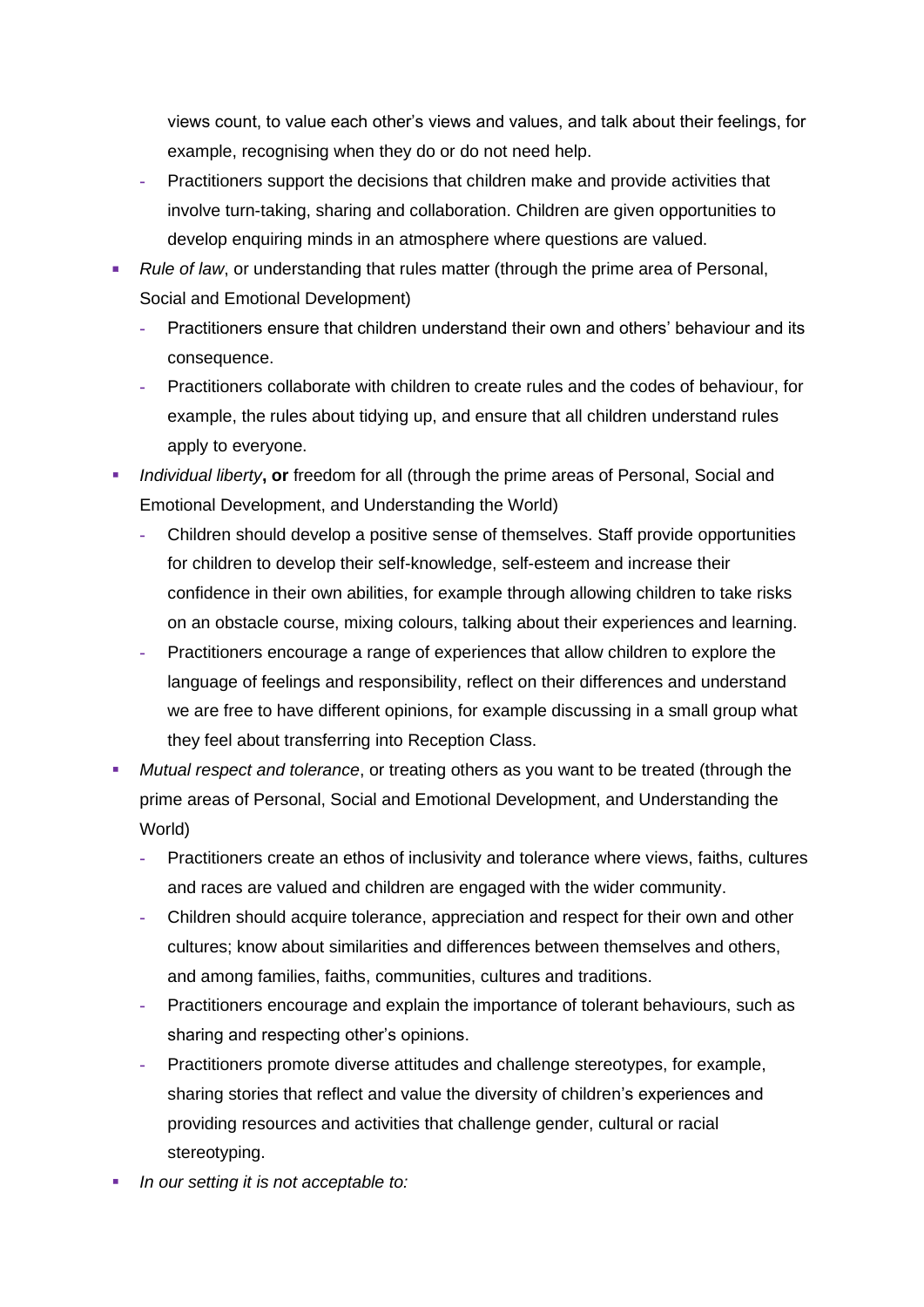- **-** actively promote intolerance of other faiths, cultures and races
- **-** fail to challenge gender stereotypes and routinely segregate girls and boys
- **-** isolate children from their wider community
- **-** fail to challenge behaviours (whether of staff, children or parents) that are not in line with the fundamental British values of democracy, rule of law, individual liberty, mutual respect and tolerance for those with different faiths and beliefs

## *Prevent Strategy*

Under the Counter-Terrorism and Security Act 2015 [we/I] also have a duty *"to have due regard to the need to prevent people from being drawn into terrorism"*

## **Legal framework**

Counter-Terrorism and Security Act 2015

## **Further guidance**

Equality Act 2010: Public Sector Equality Duty - What Do I Need to Know? A Quick Start Guide for Public Sector Organisations (Government Equalities Office 2011)

Fundamental British Values in the Early Years (Foundation Years 2015)

Prevent Duty Guidance: for England and Wales (HMG 2015) The Prevent Duty: Departmental Advice for Schools and Childcare Providers (DfE 2015)

| This policy was adopted by                           | Rosslyn Nursery and Preschool |
|------------------------------------------------------|-------------------------------|
| On                                                   | 30th July 2020                |
| Date to be reviewed                                  | August 2021                   |
| Signed on behalf of the provider                     |                               |
| Name of signatory                                    | Sarah Riglin                  |
| Role of signatory (e.g. chair, director or<br>owner) | Manager and Member of LLP     |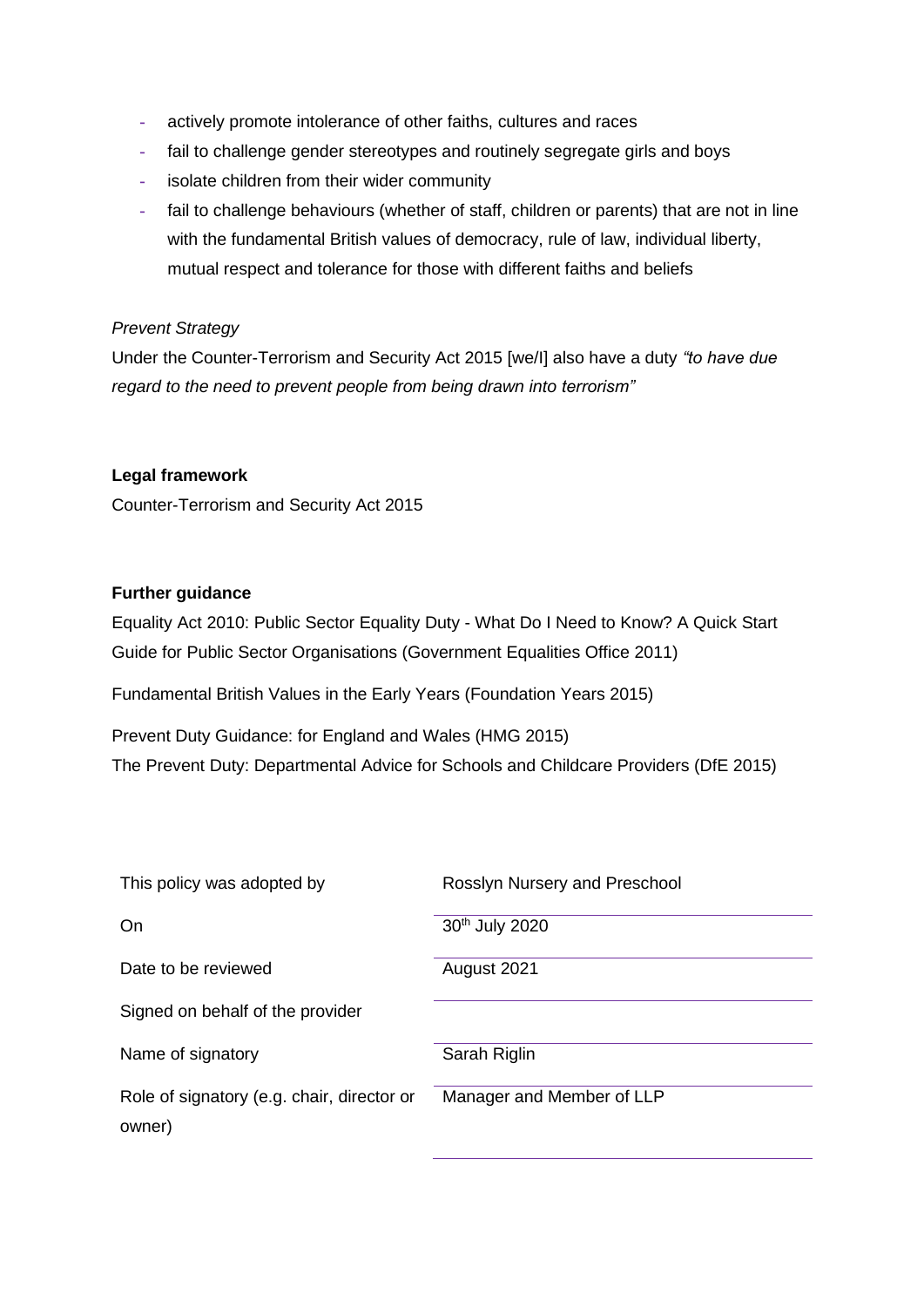# **10. Safeguarding and Welfare Requirements: Information and Records**

## **10.1 Admissions and waiting list**

## **Policy statement**

It is our intention to make our setting accessible to children and families from all areas of the local community. We aim to ensure that all areas of our community have access to the setting through open, fair and clearly communicated procedures and advertising that is accessible throughout the local community.

## **Procedures**

Prospective parents are welcome to visit our setting and where possible bring the child with them too. Once a visit has been made and/or a conversation had with our setting manager regarding days required, the parent/carers need to complete the application form, which they can obtain during their visit or download from our website: www.rosslynnurseryand preschool.com. They need to complete and return this application form to us, along with a payment of £140.00. £40 is the non-refundable registration fee, the £100 is the deposit required to secure your child's place, this deposit is returned to you on completion of your child's time with us. Once this has been received by our manager, an email is sent with our relevant paperwork, details of a home visit, visit hour and start day. The manager and prospective key person visit the parent and child in their own home. A detailed registration form is completed at this time along with our terms and conditions.

If we do not have space or the child does not wish to start during that academic year, the child's name will be entered onto our waiting list, and the parent will be contacted accordingly. Our nursery operates in academic years, with most children starting in September and moving on in July. There are admissions outside of this time.

We arrange our waiting list in order of registration but do give priority to currently enrolled children.

■ We have a first come first served policy.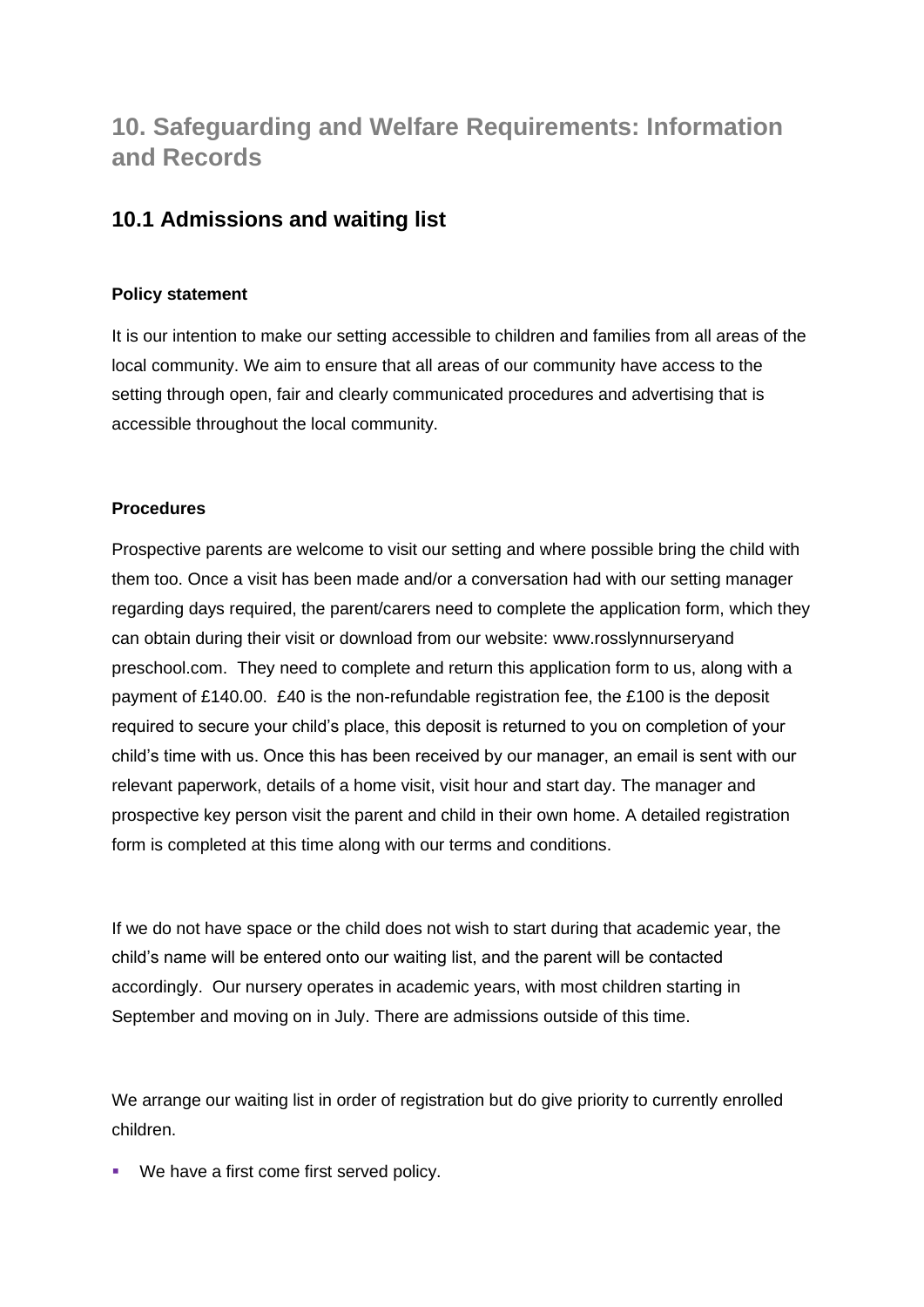- Children may be admitted having reached the age of two. They stay with us until they move on to a nursery class attached to a local school, or a Reception class at the age of four plus.
- We offer funded places in accordance with our Early Education Funding Policy.
- Our nursery and its practices are welcoming and make it clear that fathers, mothers, other relations and carers are all welcome.
- Our nursery and its practices operate in a way that encourages positive regard for and understanding of difference and ability - whether gender, family structure, class, background, religion, ethnicity or competence in spoken English.
- We support children and/or parents with disabilities to take full part in all activities within our setting.
- We monitor the needs and background of children joining our nursery on the Registration Form, to ensure that no accidental or unintentional discrimination is taking place.
- We share and widely promote our Valuing Diversity and Promoting Equality Policy.
- We aim to be flexible about attendance patterns to accommodate the needs of individual children and families, providing these do not disrupt the pattern of continuity in the setting that provides stability for all the children.
- Once a place has been accepted by parents it is binding and should parents change their mind or circumstances change, they must give a term's notice or pay a term's fee in lieu, as outlined in the Terms and Conditions of the setting.
- **Example 1** Failure to comply with the above, results in the  $£100$  deposit not being refunded.

| This policy was adopted by       | Rosslyn Nursery and Preschool |
|----------------------------------|-------------------------------|
| On                               | 30th July 2020                |
| Date to be reviewed              | August 2021                   |
| Signed on behalf of the provider |                               |
| Name of signatory                | Sarah Riglin                  |
| Role of signatory                | Manager and Member of LLP     |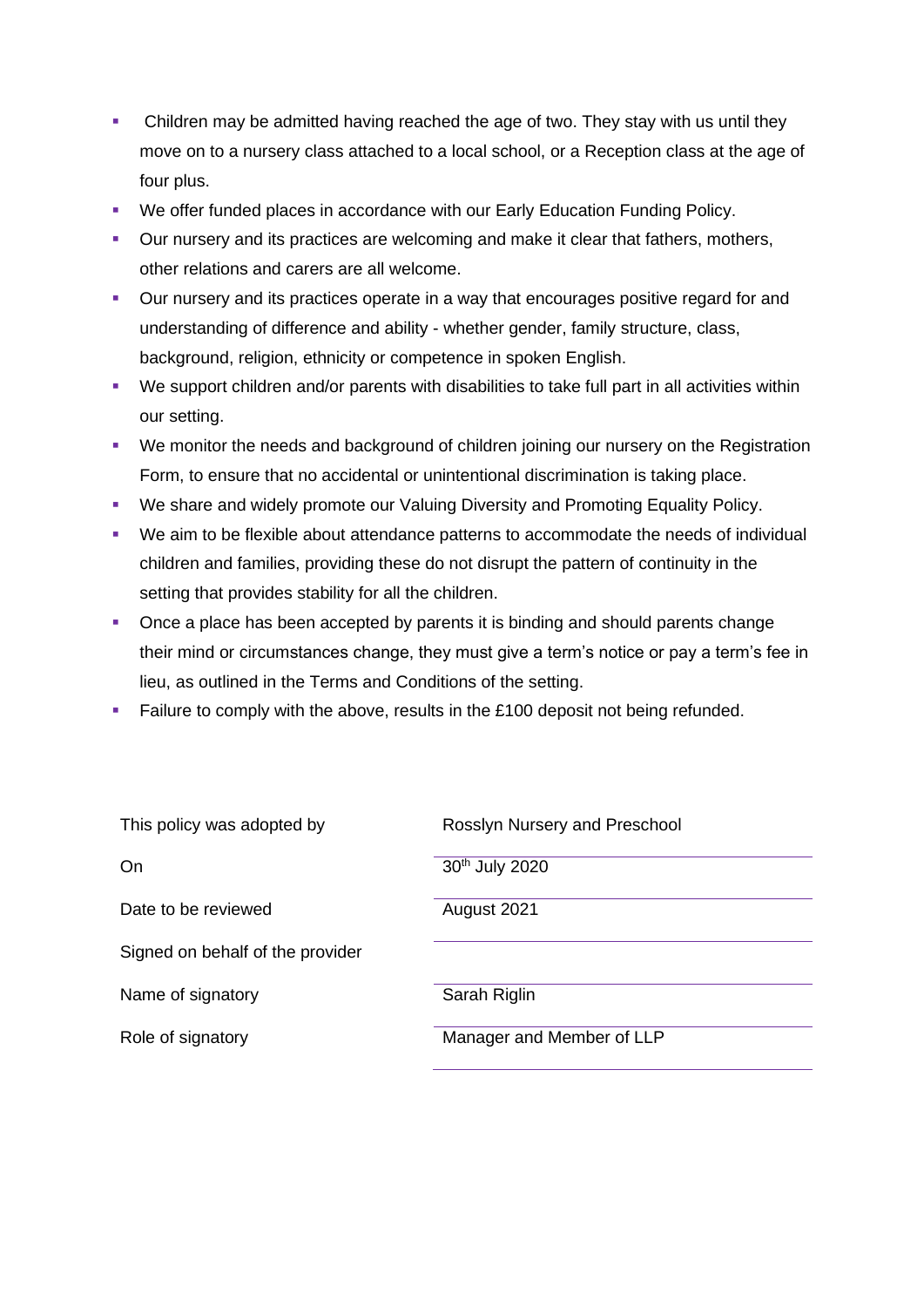## **10.2 Parental involvement**

## **Policy statement**

We believe that children benefit most from early years education and care when parents and settings work together in partnership.

Our aim is to support parents as their children's first and most important educators by involving them in their children's education and in the full life of our setting.

Some parents are less well represented in early years settings; these include fathers, parents who live apart from their children, but who still play a part in their lives, as well as working parents. In carrying out the following procedures, we will ensure that all parents are included.

When we refer to 'parents', we mean both mothers and fathers; these include both natural or birth parents, as well as stepparents and parents who do not live with their children, but have contact with them and play a part in their lives. 'Parents' also includes same sex parents, as well as foster parents.

The Children Act (1989) defines *parental responsibility* as *'all the rights, duties, powers, responsibilities and authority which by law a parent of a child has in relation to the child and his property'*.

## **Procedures**

- **EXEL All parents are made to feel welcome and included in our setting.**
- We make every effort to accommodate parents who have a disability or impairment.
- We consult with all parents to find out what works best for them.
- We ensure on-going dialogue with parents to improve our knowledge of the needs of their children and to support their families.
- We inform all parents about how the setting is run and its policies. We check to ensure parents understand the information that is given to them.
- **•** Information about a child and his or her family is kept confidential within our setting. We provide you with a privacy notices, that details, how and why we process your personal information. The exception to this is where there is cause to believe that a child may be suffering, or is likely to suffer, significant harm, or where there are concerns regarding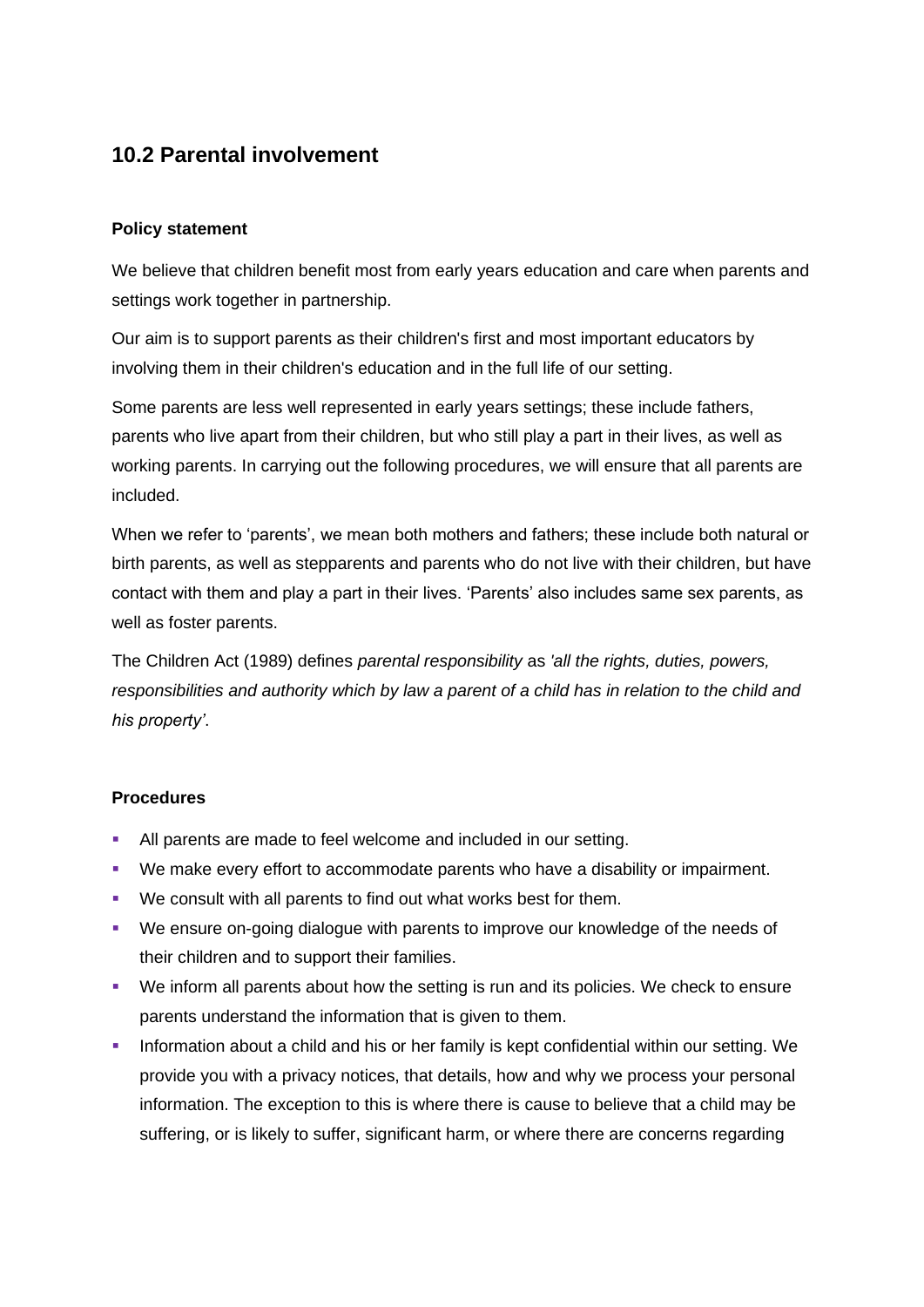child's development that need to be shared with another agency. We will seek parental permission unless there are reasons not to in order to protect the safety of the child.

- We seek specific parental consent to administer medication, take a child for emergency treatment, take a child on an outing and take photographs for the purposes of record keeping.
- **The expectations that we make on parents are made clear at the point of registration.**
- We seek parents' views regarding changes in the delivery of our service.
- We encourage parents to become involved in the social and cultural life of the setting and actively contribute to it.
- We provide enough opportunity for parents to share necessary information with our staff, and this is recorded and stored to protect confidentiality.
- Our key persons meet regularly with parents to discuss their child's progress and to share concerns if they arise.
- Where applicable, our key persons work with parents to carry out an agreed plan to support special educational needs.
- We involve parents in the shared record keeping about their children either formally or informally – and ensure parents have access to their children's developmental records.
- We provide opportunities for parents to contribute their own skills, knowledge and interests to the activities of the setting.
- We consult with parents about the times of meetings at the nursery to avoid excluding anyone.
- We provide information about opportunities to be involved in the setting in ways that are accessible to parents with basic skills needs, or those for whom English is an additional language; making every effort to provide an interpreter for parents who speak a language other than English.
- We welcome the contributions of parents; in whatever form these may take.
- We inform all parents of the systems for registering queries, complaints or suggestions.
- We provide opportunities for parents to take active roles in supporting their child's learning in the setting: informally through helping or taking part in activities with their child, or through structured projects.

In compliance with the Safeguarding and Welfare Requirements, the following documentation is also in place at our setting:

- Admissions Policy.
- Complaints procedure.
- Record of complaints.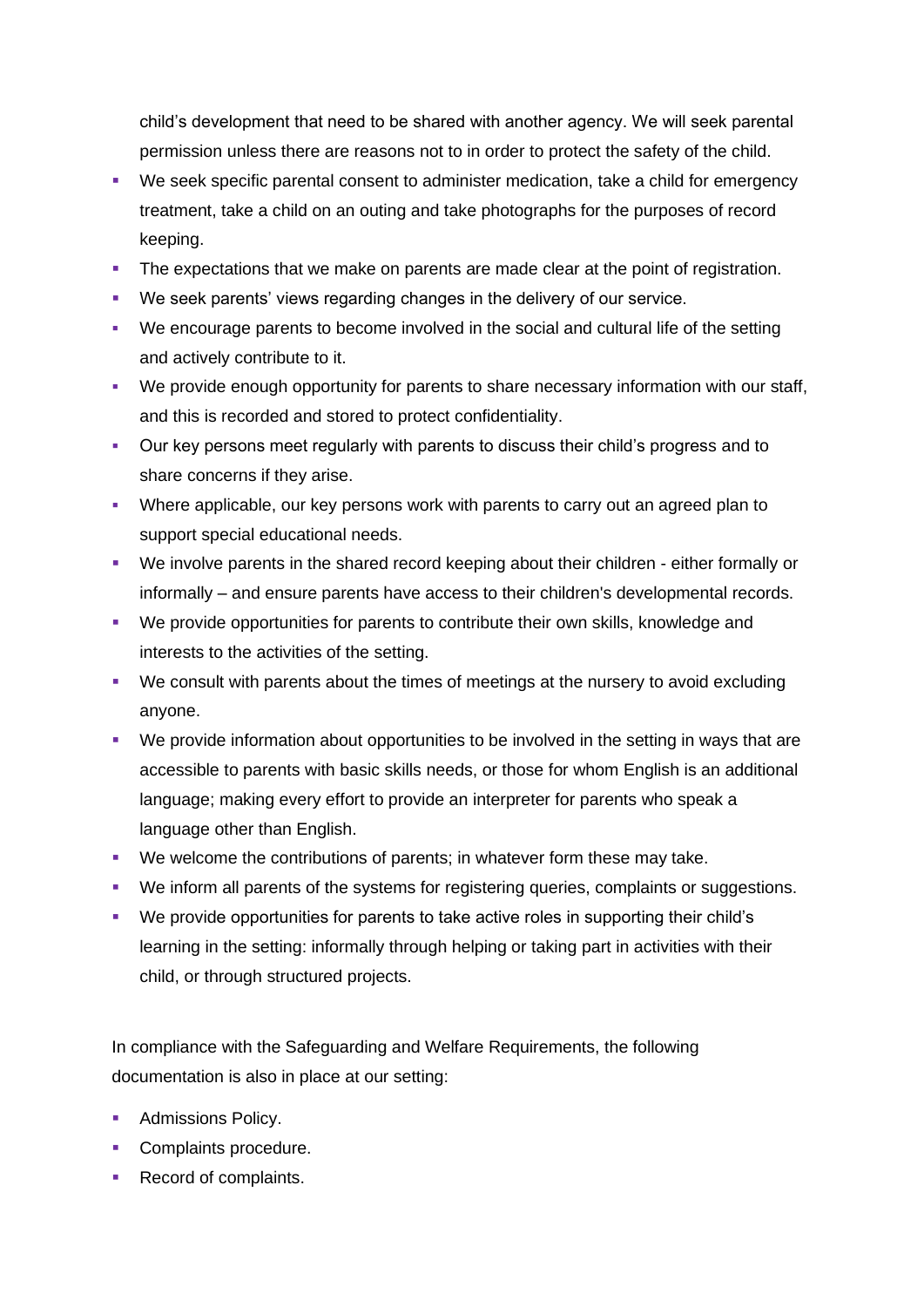■ Developmental records of children.

#### **Legal Framework**

- General Data Protection Regulations 2018
- Human Rights Act (1998)

| This policy was adopted by       | Rosslyn Nursery and Preschool |
|----------------------------------|-------------------------------|
| On                               | 30th July 2020                |
| Date to be reviewed              | August 2021                   |
| Signed on behalf of the provider |                               |
| Name of signatory                | Sarah Riglin                  |
| Role of signatory                | Manager and Member of LLP     |

## **10.3 Confidentiality and Data Protection**

## **Policy statement**

*'Share with informed consent where appropriate and, where possible, respect the wishes of those who do not consent to share confidential information. You may still share information without consent if, in your judgement, there is good reason to do so, such as where safety may be at risk. You will need to base your judgement on the facts of the case.'*

*Information sharing: Advice for practitioners providing safeguarding services to children, young people, parents and carers* (HMG 2015)

In our setting, staff and managers can be said to have a 'confidential relationship' with families. It is our intention to respect the privacy of children and their parents and carers, while ensuring that they access to high quality early years care and education in our setting. We aim to ensure that all parents and carers can share their information in the confidence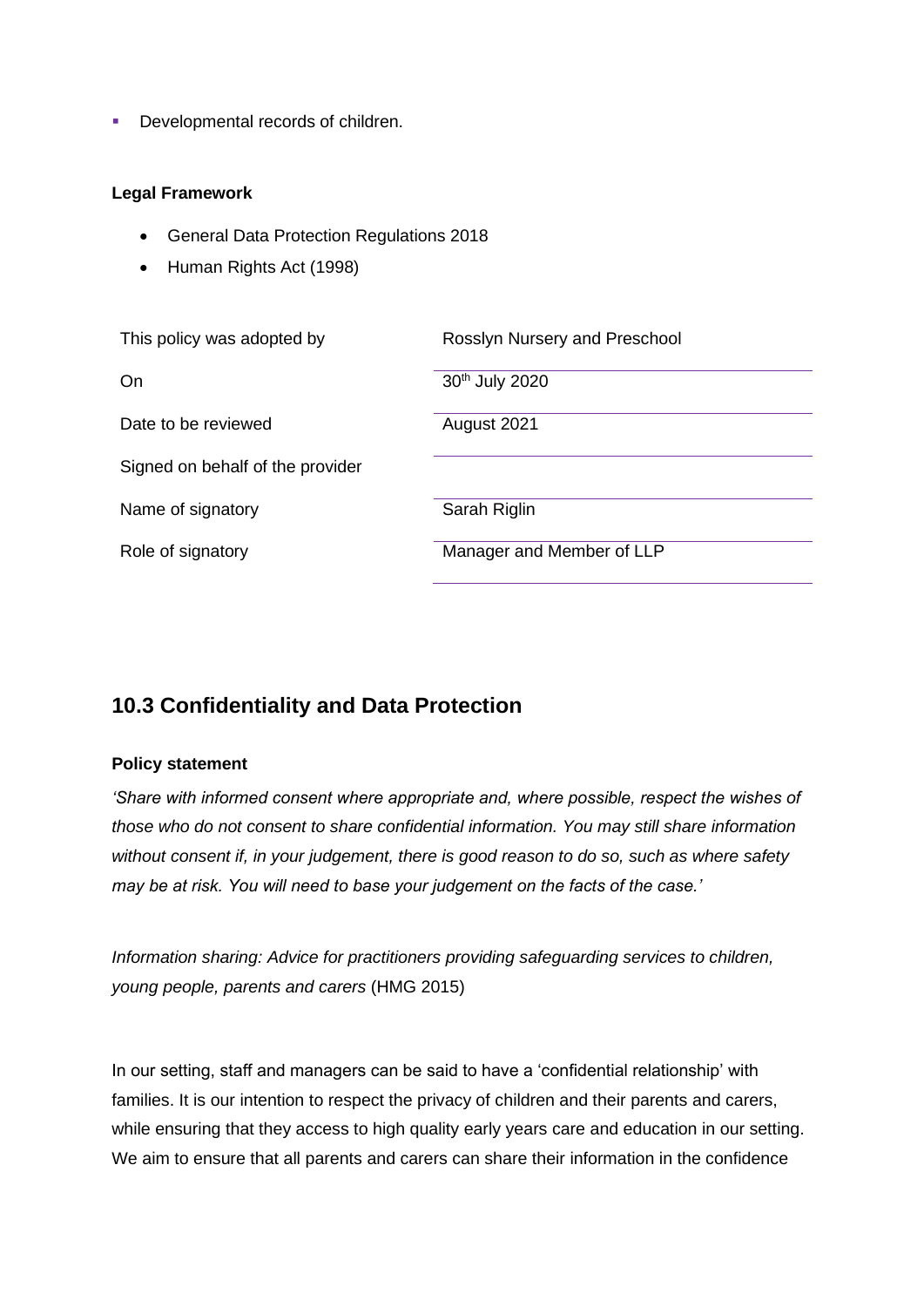that it will only be used to enhance the welfare of their children. We have record keeping systems in place that meet legal requirements; the means that we use to store and share that information takes place within the framework of the General Data Protection Regulations (2018) and the Human Rights Act (1998).

## **Confidentiality procedures**

- Most things that happen between the family, the child and the setting are confidential to our setting. In exceptional circumstances information is shared, for example with other professionals or possibly social care or the police.
- **Information shared with other agencies is done in line with our Information Sharing** Policy.
- We always check whether parents regard the information they share with us to be confidential or not.
- **•** Some parents may share information about themselves with other parents as well as with us, we cannot be held responsible if information is shared by those parents whom the person has 'confided' in.
- **•** Information shared between parents in a discussion or training group is usually bound by a shared agreement that the information is confidential to the group and not discussed outside of it. We are not responsible should that confidentiality be breached by participants.
- We inform parents when we need to record confidential information beyond the general personal information we keep (see our Information Sharing Policy and our Privacy Notice) - for example with regard to any injuries, concerns or changes in relation to the child or the family, any discussions with parents on sensitive matters, any records we are obliged to keep regarding action taken in respect of child protection and any contact and correspondence with external agencies in relation to their child.
- We keep all records securely (see our Privacy notice).
- **EXT** All personal information (registration form) is kept in a manual file, along with any other information relevant to the child, reports etc. Any reports completed on a computer are deleted once a hard copy has been printed. Emergency contact lists, email addresses and mail chimp accounts are deleted from the computer once the parent/child has left our setting. Any mobile numbers are deleted from our mobile phone. Our computer is password protected, and only used by the Manager. The Manager's mobile phone has face Id and is password protected. Staff members use a password protected tablet in the setting to take photos of their key children for tapestry. These photos are loaded directly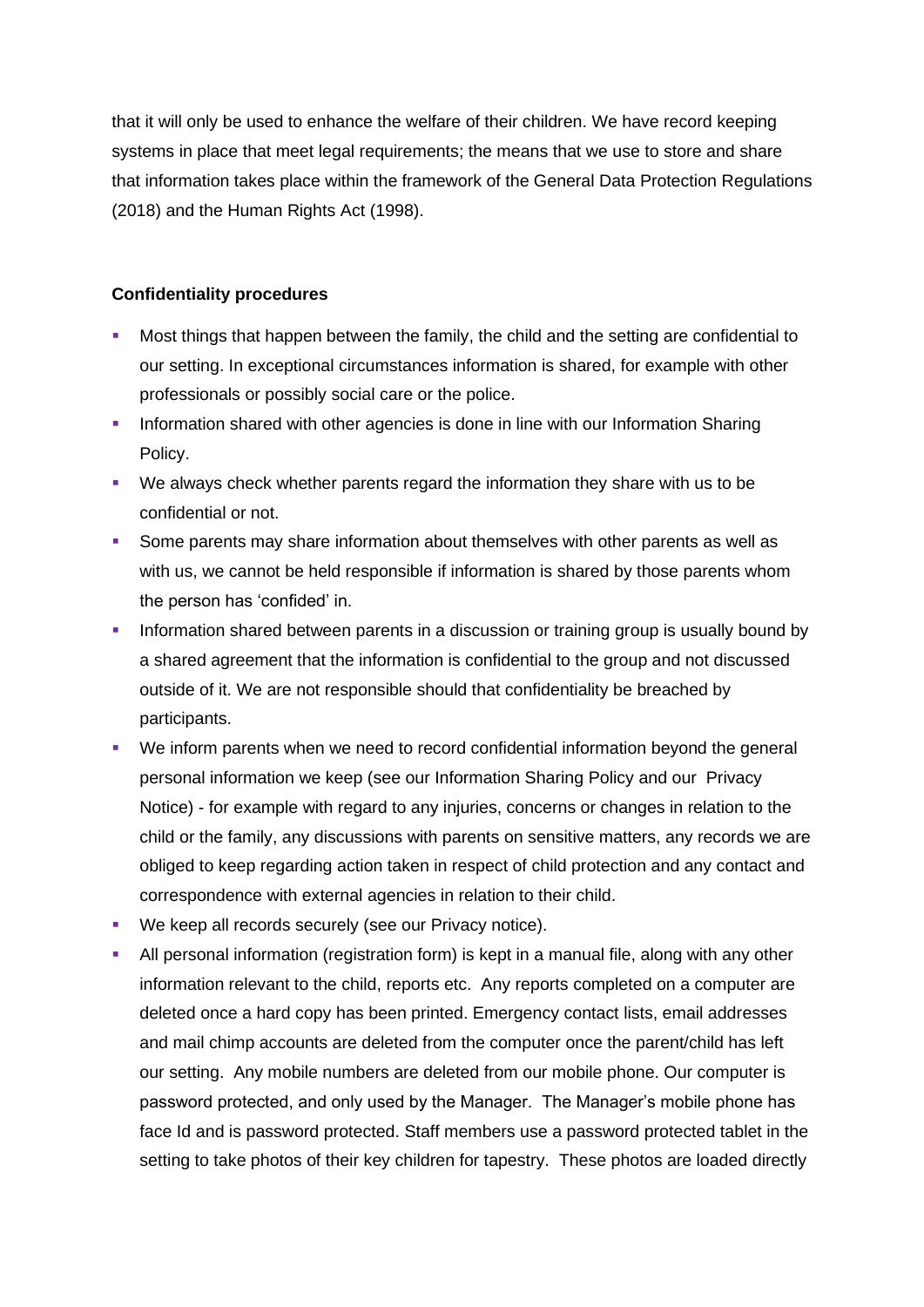from the tablet to the child's tapestry account. With parental permission photos are occasionally used on our website/Twitter/Facebook. In addition, we compile a photo album for Ofsted to show evidence of activities. Once the photographs have been used for the relevant purpose they are deleted. Parents/carers will have access to their child's Tapestry learning and development journal. This is password and pin protected. Upon leaving our nursery the journal will be downloaded by the parent and deleted by us. Parents/carers have no access to information about any other child.

- All manual files are kept in a locked office, in a locked filing cabinet. Personal data is retained for up to 3 years after your child leaves our setting or until the next Ofsted inspection after your child leaves. Medication and accident records are kept for longer, according to legal requirements. (See Privacy Notice).
- **EXTEND 10** All notice boards with any child information on, are only put out once our doors are closed and we have no visitors coming.
- Our staff discuss children's general progress and well being together in meetings, but more sensitive information is restricted to our manager and the child's key person and is shared with other staff on a need to know basis.
- We do not discuss children with staff who are not involved in the child's care, nor with other parents or anyone else outside of the setting.
- Our discussions with other professionals take place within a professional framework and not on an informal or ad-hoc basis.
- Where third parties share information about an individual we check if it is confidential, both in terms of the party sharing the information and of the person whom the information concerns.
- **EXECT:** Student placements/volunteers/supply staff/parent helpers are all advised of this policy and our privacy notice, which they are required to respect.
- We request permission from parents to use their email addresses for mail chimp newsletter and day to day nursery information.

## **Legal framework**

- General Data Protection Regulations (GDPR) (2018)
- **E** Human Rights Act (1998)

## **Further guidance**

Information sharing: Advice for practitioners providing safeguarding services to children, young people, parents and carers (HM Government 2015)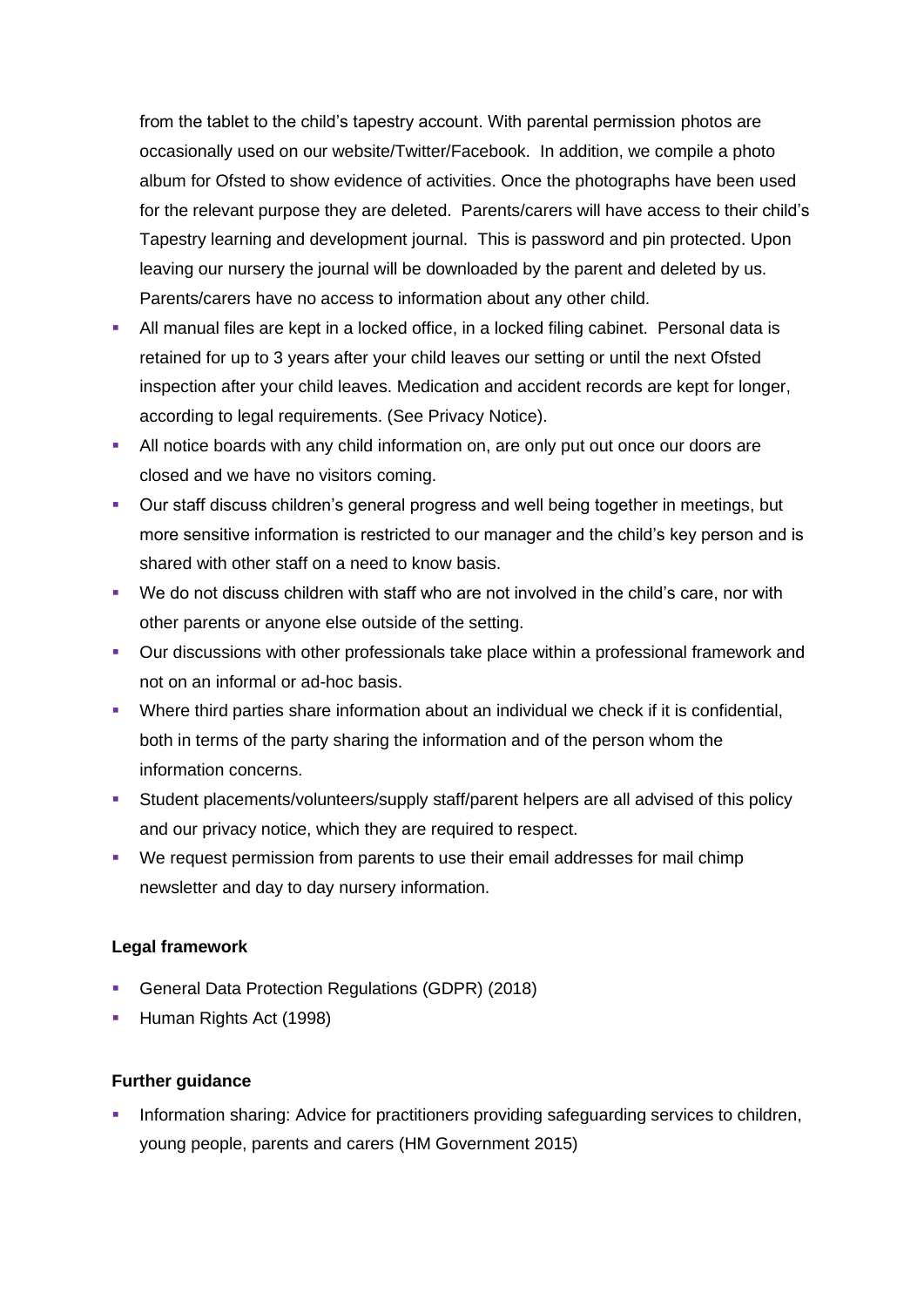| This policy was adopted by       | Rosslyn Nursery and<br>Preschool |
|----------------------------------|----------------------------------|
| On                               | 30 <sup>th</sup> July 2020       |
| Date to be reviewed              | August 2021                      |
| Signed on behalf of the provider |                                  |
| Name of signatory                | Sarah Riglin                     |
| Role of signatory                | Manager and Member of LLP        |

## **10.4 Complaints procedure**

## **Policy statement**

We believe that children and parents are entitled to expect courtesy and prompt, careful attention to their needs and wishes. We welcome suggestions on how to improve our setting and will give prompt and serious attention to any concerns about the running of the setting. We anticipate that most concerns will be resolved quickly, by an informal approach [with the appropriate member of staff]. If this does not achieve the desired result, we have a set of procedures for dealing with concerns. We aim to bring all concerns about the running of our setting to a satisfactory conclusion for all the parties involved.

## **Procedures**

All settings are required to keep a written record of any complaints that reach stage two and above, and their outcome. This is to be made available to parents, as well as to Ofsted inspectors on request.

## *Making a complaint*

## Stage 1

**EXT** Any parent who has a concern about an aspect of our nursery's provision talks over his/her concerns with our manager first.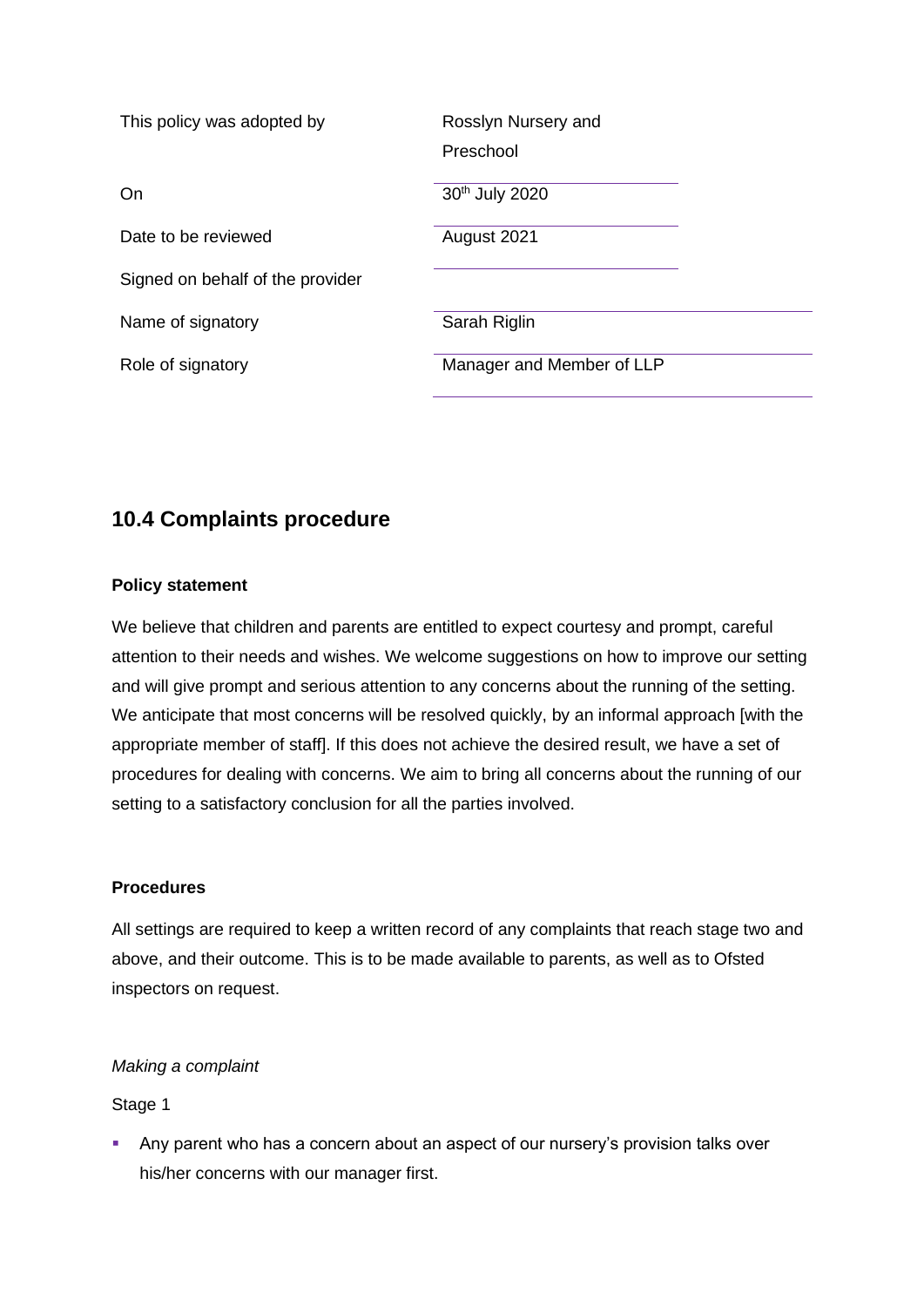**• Most complaints should be resolved amicably and informally at this stage.** 

## Stage 2

- **.** If this does not have a satisfactory outcome, or if the problem recurs, the parent moves to this stage of the procedure by putting the concerns or complaint in writing.
- For parents who are not comfortable with making written complaints, we have a form for recording complaints; the form may be completed by our manager and signed by the parent.
- Our nursery stores all information relating to written complaints from parents with the child's registration form etc.
- **•** When the investigation into the complaint is completed, our manager meets with the parent to discuss the outcome.
- We inform parents of the outcome of the investigation as soon as possible but certainly within 28 days of him/her making the complaint.
- When the complaint is resolved at this stage, we log the summative points in our Complaint Investigation Record, which is made available to Ofsted on request.

## Stage 3

- **.** If the parent is not satisfied with the outcome of the investigation, he or she requests a meeting with our manager and the other members of the LLP. The parent may have a friend or partner present if they prefer.
- An agreed written record of the discussion is made, as well as any decision or action to take as a result. All of the parties present at the meeting sign the record and receive a copy of it.
- **This signed record signifies that the procedure has concluded. When the complaint is** resolved at this stage, we log the summative points in our Complaint Investigation Record.

## Stage 4

**.** If at the stage three meeting the parent cannot reach agreement with us, we invite an external mediator to help to settle the complaint. This person should be acceptable to both parties, listen to both sides and offer advice. A mediator has no legal powers, but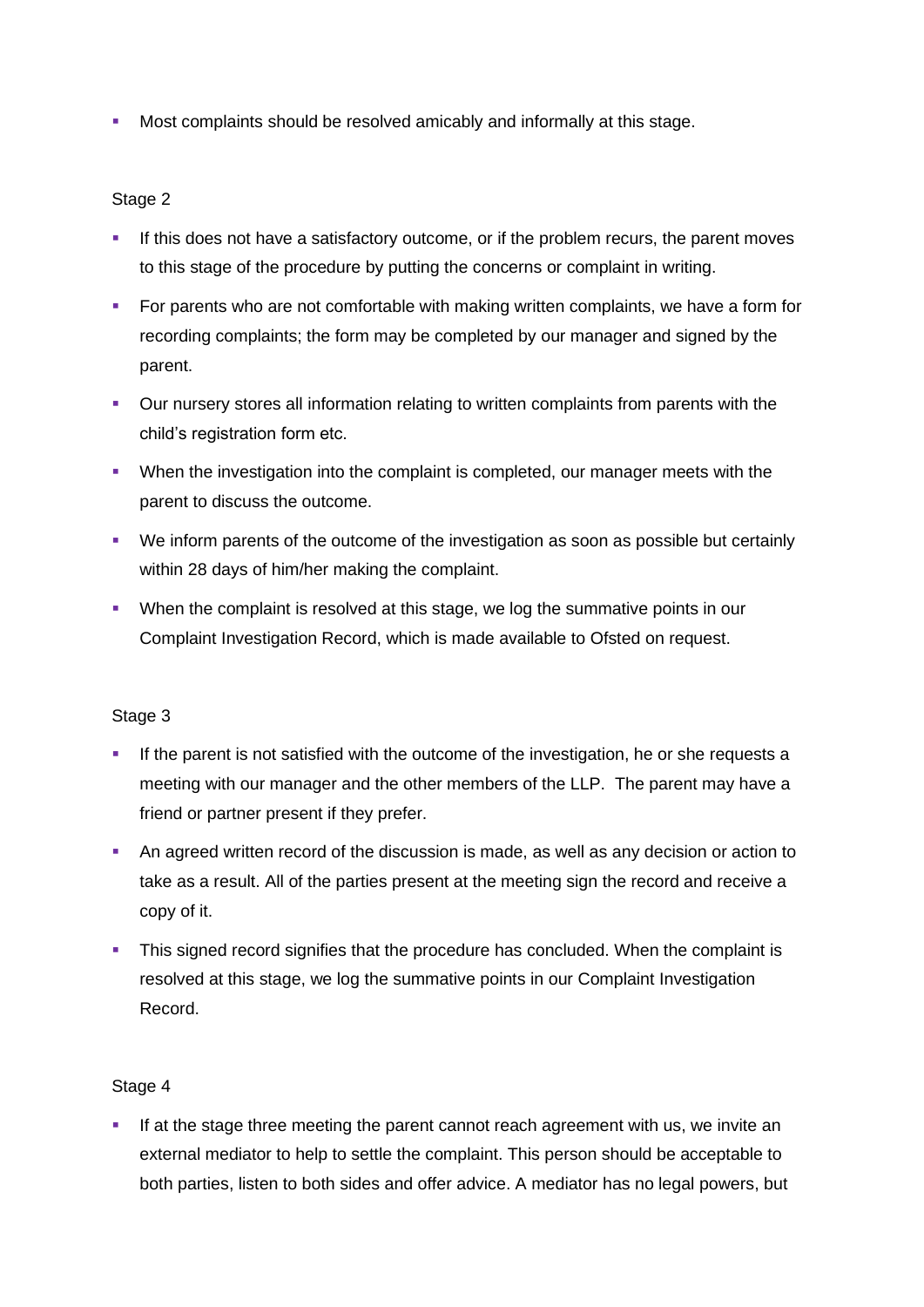can help us to define the problem, review the action so far and suggest further ways in which it might be resolved.

- Staff or volunteers within the Pre-school Learning Alliance are appropriate persons to be invited to act as mediators.
- **•** The mediator keeps all discussions confidential. S/he can hold separate meetings with our staff/manager and the parent, if this is decided to be helpful. The mediator keeps an agreed written record of any meetings that are held and of any advice s/he gives.

## Stage 5

- When the mediator has concluded her/his investigations, a final meeting between the parent and our manager and other members of the LLP is held. The purpose of this meeting is to reach a decision on the action to be taken to deal with the complaint. The mediator's advice is used to reach this conclusion. The mediator is present at the meeting if all parties think this will help a decision to be reached.
- A record of this meeting, including the decision on the action to be taken, is made. Everyone present at the meeting signs the record and receives a copy of it. This signed record signifies that the procedure has concluded, we log the summative points in our Complaint Investigation Record.

## *The role of the Office for Standards in Education, Children's Services and Skills (Ofsted) and the Local Safeguarding Children Board*

- Should a Parent have a complaint about the manager, s/he should first make an approach to the members of the LLP, who are obliged to investigate it. The members of the LLP will do all they can to resolve the issue through dialogue, but if the parent is unhappy with the outcome; s/he can make a formal complaint to Ofsted. See below.
- **Parents may approach Ofsted directly at any stage of this complaint's procedure. In** addition, where there seems to be a possible breach of the setting's registration requirements, it is essential to involve Ofsted as the registering and inspection body with a duty to ensure the Safeguarding and Welfare Requirements of the Early Years Foundation Stage are adhered to.
- **Parents can complain to Ofsted by telephone on in writing at:** Ofsted National Business Unit, Piccadilly Gate, Store Street, Manchester M1 2WD Tel: 0300 123 1231 or e-mail them at [enquiries@ofsted.gov.uk](mailto:enquiries@ofsted.gov.uk)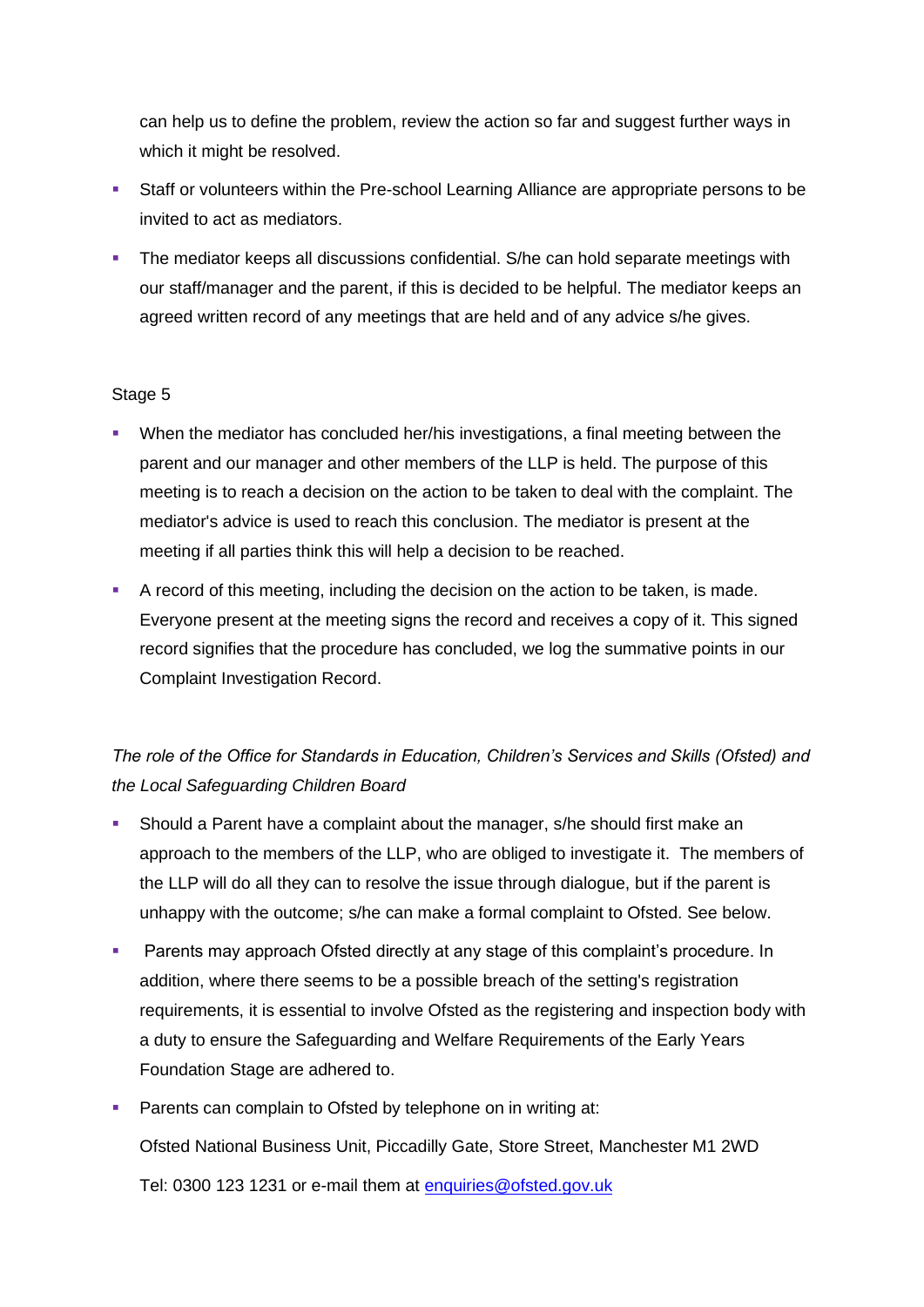- **•** These details are displayed on our notice board in the cloakroom area.
- **.** If a child appears to be at risk, we follow the procedures of the Local Safeguarding Children Board, or local safeguarding partners.
- **.** In these cases, both the parent, our setting, myself and other members of the LLP work with Ofsted or the Local Safeguarding Children Board or local safeguarding partners to ensure a proper investigation of the complaint, followed by appropriate action.
- The Information Commissioner's Office (ICO) can be contacted if you have made a complaint about the way your data is being handled and remain dissatisfied after raising your concern with us. For further information about how we handle your data, please refer to the Privacy Notice given to you when you registered your child at our setting or check our noticeboard. The ICO can be contacted at Information Commissioner's Office, Wycliffe House, Water Lane, Wilmslow, Cheshire, SK9 5AF or ico.org.uk
- **.** If the parent thinks their child or another child may be at risk of abuse or neglect in our setting, they should report their concerns immediately to SPA (020 85475008) and Ofsted who will investigate all concerns to make sure child carers continue to meet the EYFS standards. In these cases, both the parent, our setting, myself and other members of the LLP work with Ofsted or the LSCB to ensure a proper investigation of the complaint is followed by appropriate action.

## *Records*

- **•** A record of complaints in relation to our setting, or the children or the adults working in our setting, is kept for at least three years; including the date, the circumstances of the complaint and how the complaint was managed.
- **The outcome of all complaints are recorded in our Complaint Investigation Record, which** is available for parents and Ofsted inspectors to view on request.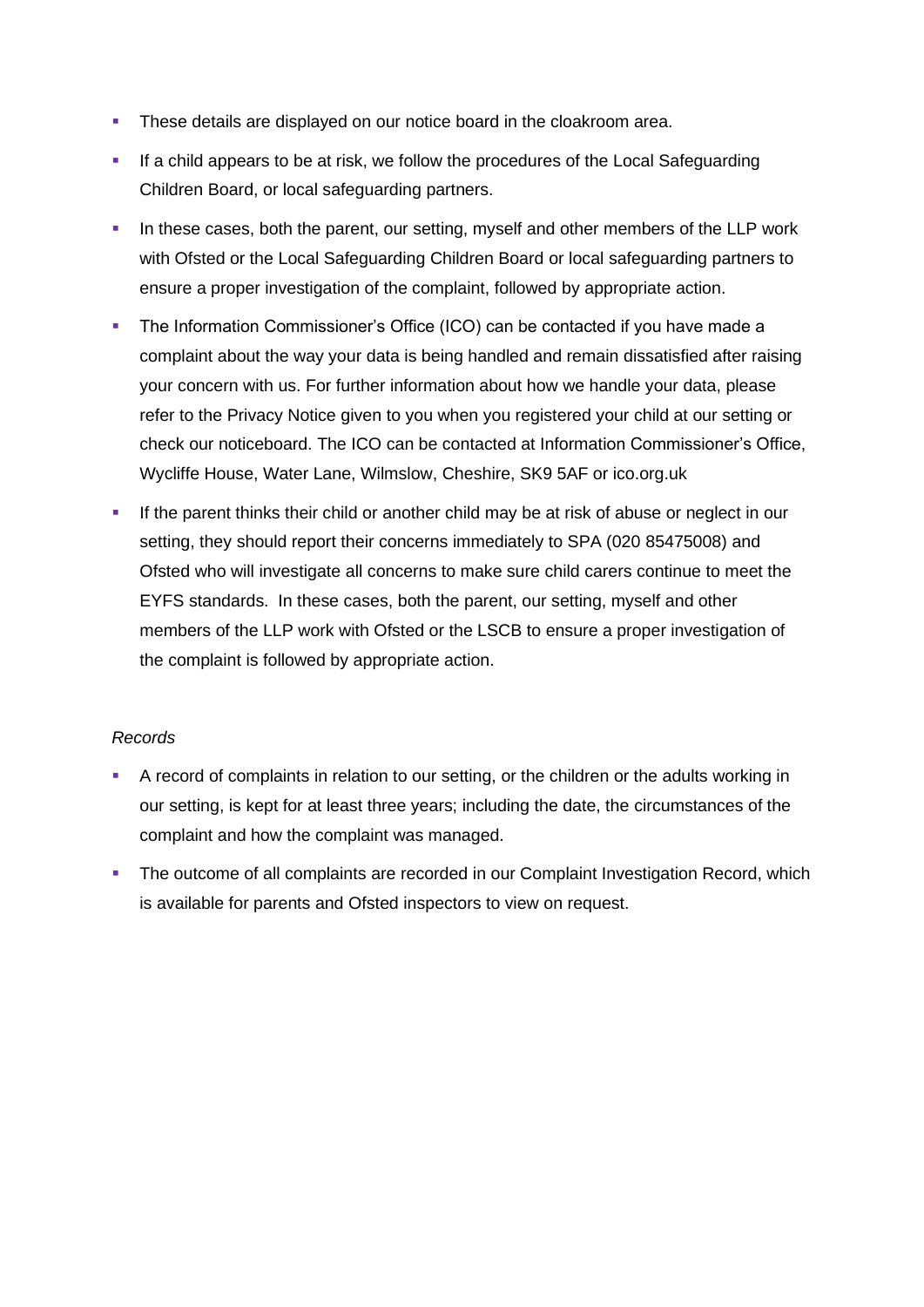| This policy was adopted by       | Rosslyn Nursery and Preschool |
|----------------------------------|-------------------------------|
| On                               | 29th July 2020                |
| Date to be reviewed              | August 2021                   |
| Signed on behalf of the provider |                               |
| Name of signatory                | Sarah Riglin                  |
| Role of signatory                | Manager and Member of LLP     |

## **10.5 Information Sharing**

*'Sharing information is an intrinsic part of any frontline practitioners' job when working with children and young people. The decisions about how much information to share, with whom and when, can have a profound impact on individuals' lives. It could ensure that an individual receives the right services at the right time and prevent a need from becoming more acute and difficult to meet. At the other end of the spectrum it could be the difference between life and death.'*

*Information Sharing: Advice for practitioners providing safeguarding services to children, young people, parents and carers (HM Government 2015)*

## **Policy statement**

We recognise that parents have a right to know that the information they share with us will be regarded as confidential, as well as to be informed about the circumstances when, and the reasons why, we are obliged to share information.

We record and share information about children and their families (data subjects) in line with the six principles of the General Data Protection Regulations (GDPR) (2018) which are further explained in our Privacy Notice that is given to parents at the point of registration. The six principles state that personal data must be: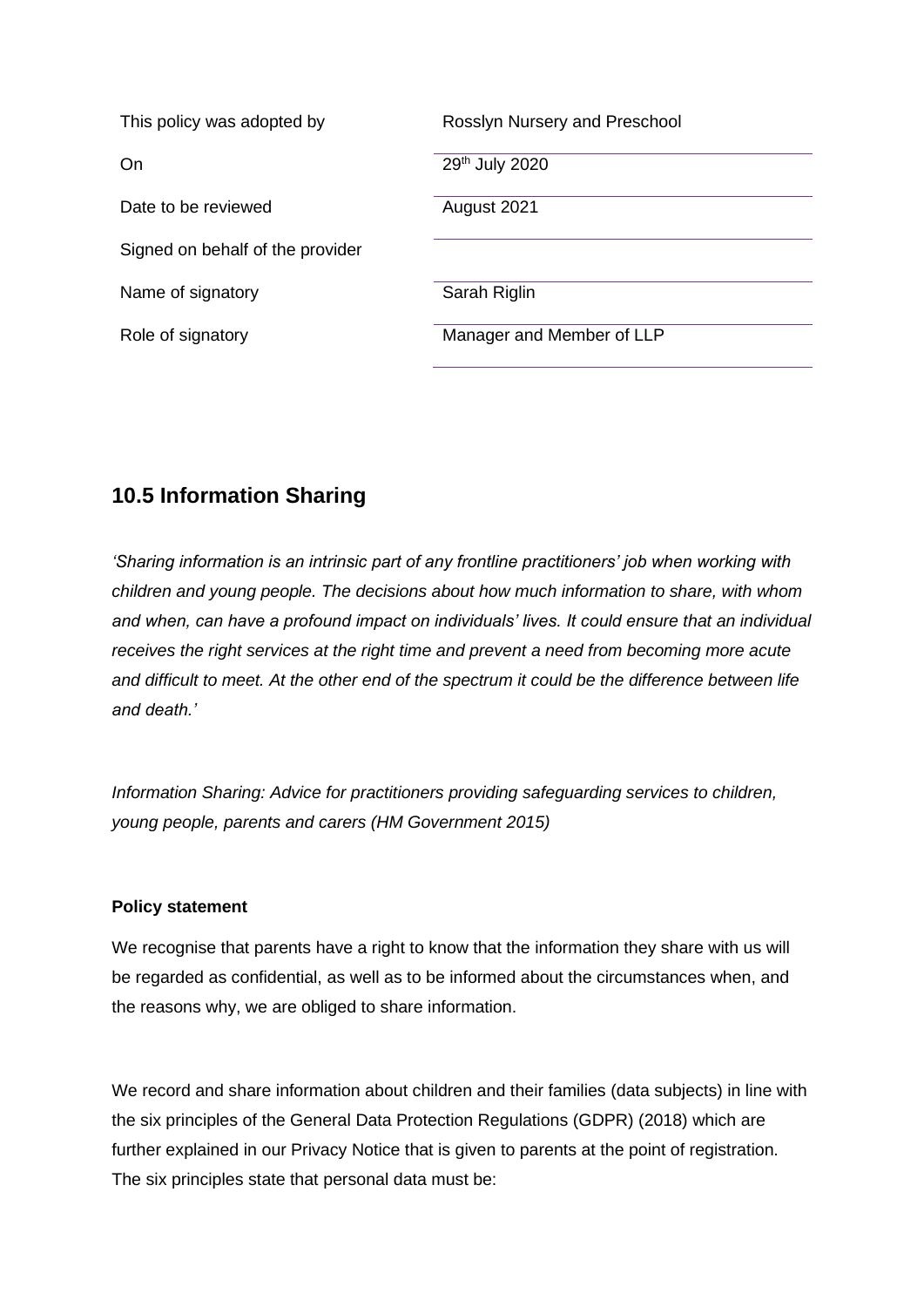- 1. Processed fairly, lawfully and in a transparent manner in relation to the data subject.
- 2. Collected for specified, explicit and legitimate purposes and not further processed for other purposes incompatible with those purposes.
- 3. Adequate, relevant and limited to what is necessary in relation to the purposes for which data is processed.
- 4. Accurate and where necessary, kept up to date.
- 5. Kept in a form that permits identification of data subjects for no longer than is necessary for the purposes for which the data is processed.
- 6. Processed in a way that ensures appropriate security of the persona data including protection against accidental loss, destruction or damage, using appropriate technical or organisational measures

We are obliged to share confidential information without authorisation from the person who provided it, or to whom it relates, if it is in the public interest. That is when:

- **·** it is to prevent a crime from being committed or to intervene where one may have been, or to prevent harm to a child or adult; or
- not sharing it could be worse than the outcome of having shared it.

The responsibility for decision-making should not rely solely on an individual but should have the back-up of the management team.

## **Procedures**

Our procedure is based on the GDPR principles as listed above and the seven golden rules for sharing information in the Information Sharing Advice for practitioners providing safeguarding services to children, young people, parents and carers*.* We also follow the guidance on information sharing from the Local Safeguarding Children Board.

*1. Remember that the General Data Protection Regulations 2018 and human rights law are not barriers to justified information sharing as per the Children Act 1989 but provide a framework to ensure that personal information about living individuals is shared appropriately.*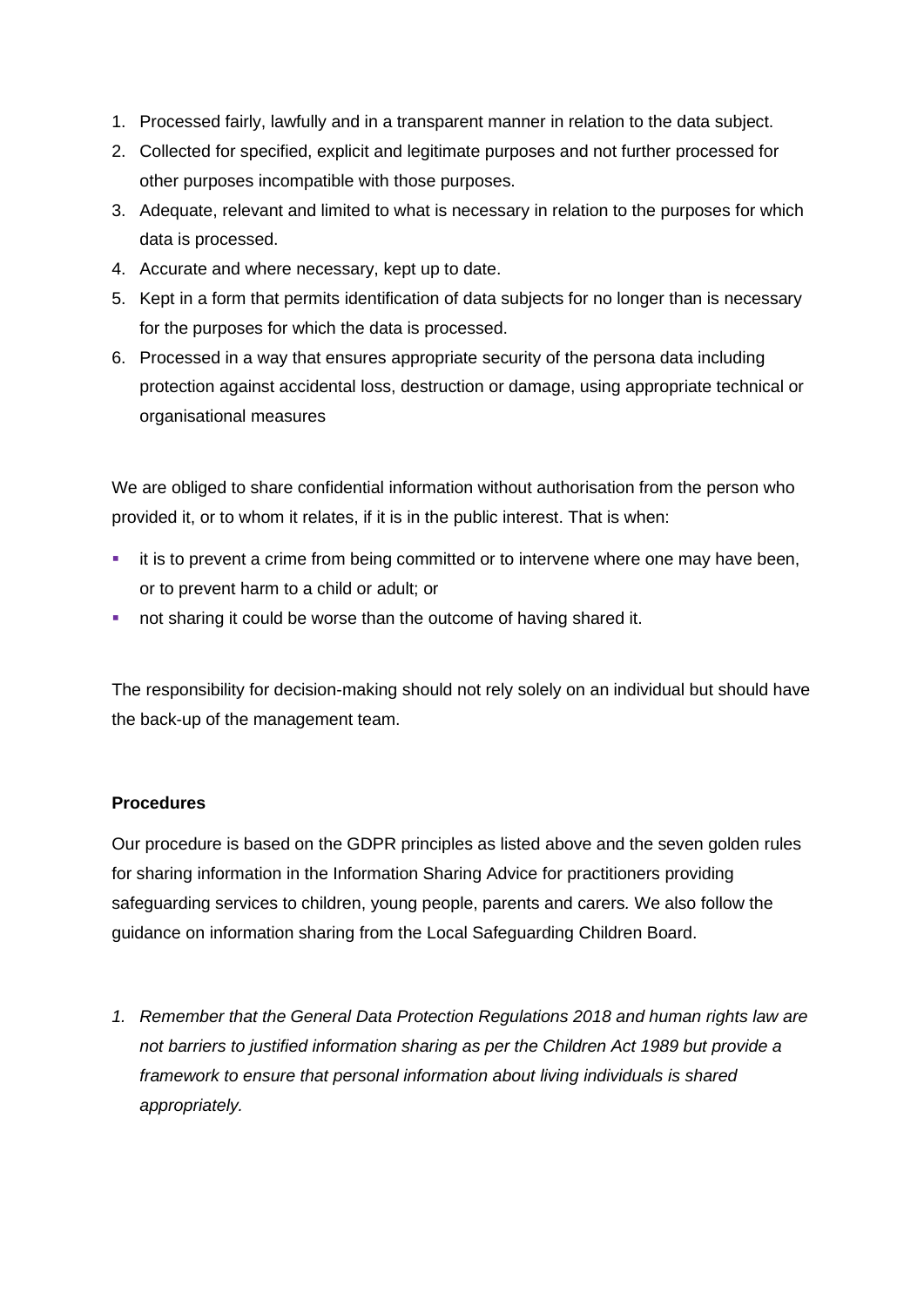- Our policy and procedures on Information Sharing provide guidance to appropriate sharing of information [both within the setting, as well as] with external agencies.
- *2. Be open and honest with the individual (and/or their family where appropriate) from the outset about why, what, how and with whom information will, or could be shared, and seek their consent, unless it is unsafe or if I have a legal obligation to do so. A Privacy Notice is given to parents to explain this further.*

In our setting we ensure parents:

- **EXP** receive/emailed a copy of our Privacy Notice at their home visit. In addition, they have access to and are able to read our Information Sharing Policy (on our website or hard copy available at the nursery) when starting their child in the setting.
- **•** sign our Registration Form to say that they understand the circumstances in which information may be shared without their consent. This will only be when it is a matter of safeguarding a child or vulnerable adult;
- **■** have information about/access to our Safeguarding Children and Child Protection Policy; and
- have information about the other circumstances when information will be shared with external agencies, for example, with regard to any special needs the child may have or transition to school.
- *3. Seek advice from other practitioners if you are in any doubt about sharing the information concerned, without disclosing the identity of the individual where possible.*
	- Our staff discuss concerns about a child routinely in reflection time and staff meetings, and any actions are recorded in the child's file.
	- Our Safeguarding Children and Child Protection Policy sets out the duty of all members of our staff to refer concerns to our manager and assistant, as designated persons, who will contact children's social care for advice where they have doubts or are unsure.
	- I seek advice if I need to share information without consent to disclose.
- *4. Share with informed consent where appropriate and, where possible, respect the wishes of those who do not consent to share confidential information. You may still share*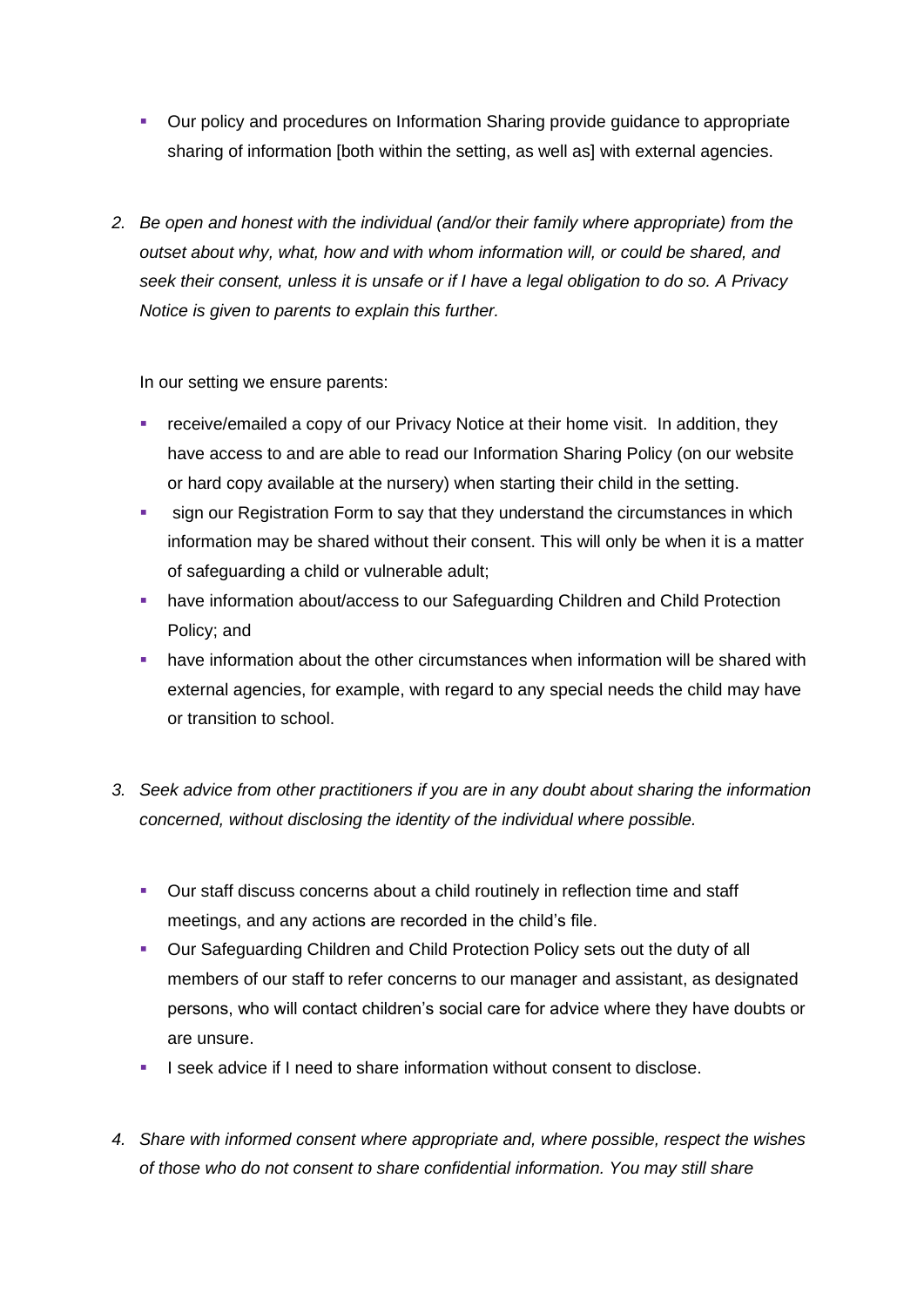*information without consent if, in your judgement, there is good reason to do so, such as where safety may be at risk. You will need to base your judgement on the facts of the case. When you are sharing or requesting personal information from someone, be certain of the basis upon which you are doing so. Where you have consent, be mindful that an individual might not expect information to be shared.* 

- We base decisions to share information without consent on judgements about the facts of the case and whether there is a legal obligation.
- Our quidelines for consent are part of this procedure.
- *5. Consider safety and well-being: Base your information sharing decisions on considerations of the safety and well-being of the individual and others who may be affected by their actions.*

In our setting we:

- record concerns and discuss these with our designated person and/or designated officer from the management team for child protection matters;
- **•** record decisions made and the reasons why information will be shared and to whom; and
- **•** follow the procedures for reporting concerns and record keeping as set out in our Safeguarding Children and Child Protection Policy.
- *6. Necessary, proportionate, relevant, adequate, accurate, timely and secure: Ensure that the information you share is necessary for the purpose for which you are sharing it, is shared only with those individuals who need to have it, is accurate and up-to-date, is shared in a timely fashion, and is shared securely.*
	- See our Safeguarding Children and Child Protection Policy 1.2
- *7. Keep a record of your decision and the reasons for it – whether it is to share information or not. If you decide to share, then record what you have shared, with whom and for what purpose.*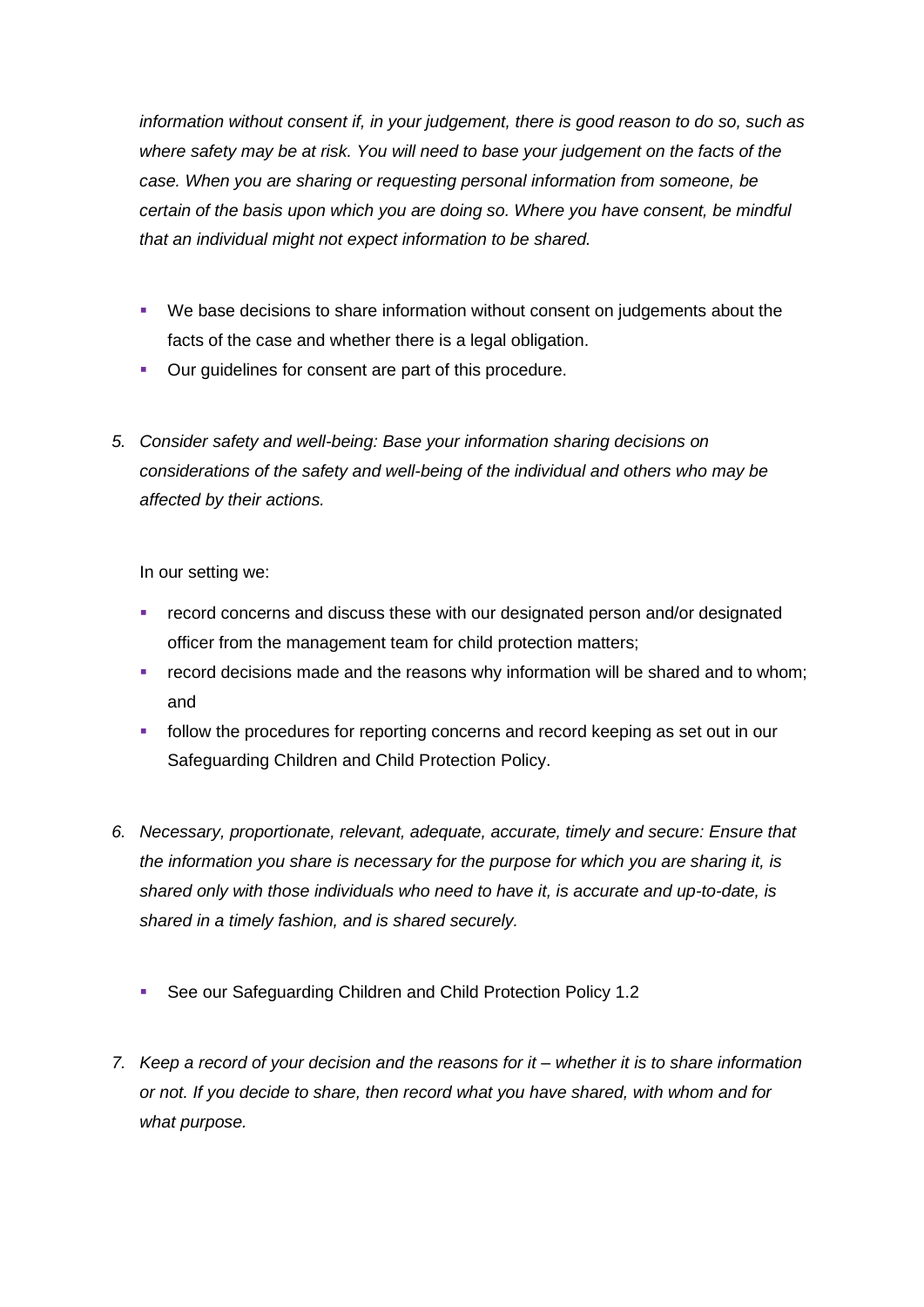**•** Where information is shared, we record the reasons for doing so in the appropriate file, and cross reference that with a note on the child's file. child's file.

### *Consent*

When parents choose our setting for their child, they will share information about themselves and their families. This information is regarded as confidential. Parents have a right to be informed that we will seek their consent to share information in most cases, as well as the kinds of circumstances when we may not seek their consent or may override their refusal to give consent. We inform them as follows:

- Our policies and procedures set out our responsibility regarding gaining consent to share information and when it may not be sought or overridden.
- We may cover this verbally when the child starts.
- **Parents sign our Registration Form at registration to confirm that they understand this.**
- We retain all paperwork the parents have signed. They can have a copy on request.
- We consider the following questions when we assess the need to share:
	- Is there a legitimate purpose to us sharing the information?
	- Does the information enable the person to be identified?
	- Is the information confidential?
	- If the information is confidential, do we have consent to share?
	- Is there a statutory duty or court order requiring us to share the information?
	- If consent is refused, or there are good reasons for us not to seek consent, is there sufficient public interest for us to share information?
	- If the decision is to share, are we sharing the right information in the right way?
	- Have we properly recorded our decision?
- Consent must be freely given and *informed* that is the person giving consent needs to understand why information will be shared, what will be shared, who will see information, the purpose of sharing it and the implications for them of sharing that information as detailed in the Privacy Notice.
- Consent may be *explicit*, verbally but preferably in writing, or *implicit*, implied if the context is such that sharing information is an intrinsic part of our service or it has been explained and agreed at the outset.
- Consent can be withdrawn at any time.
- Parents have access to our Information Sharing Policy.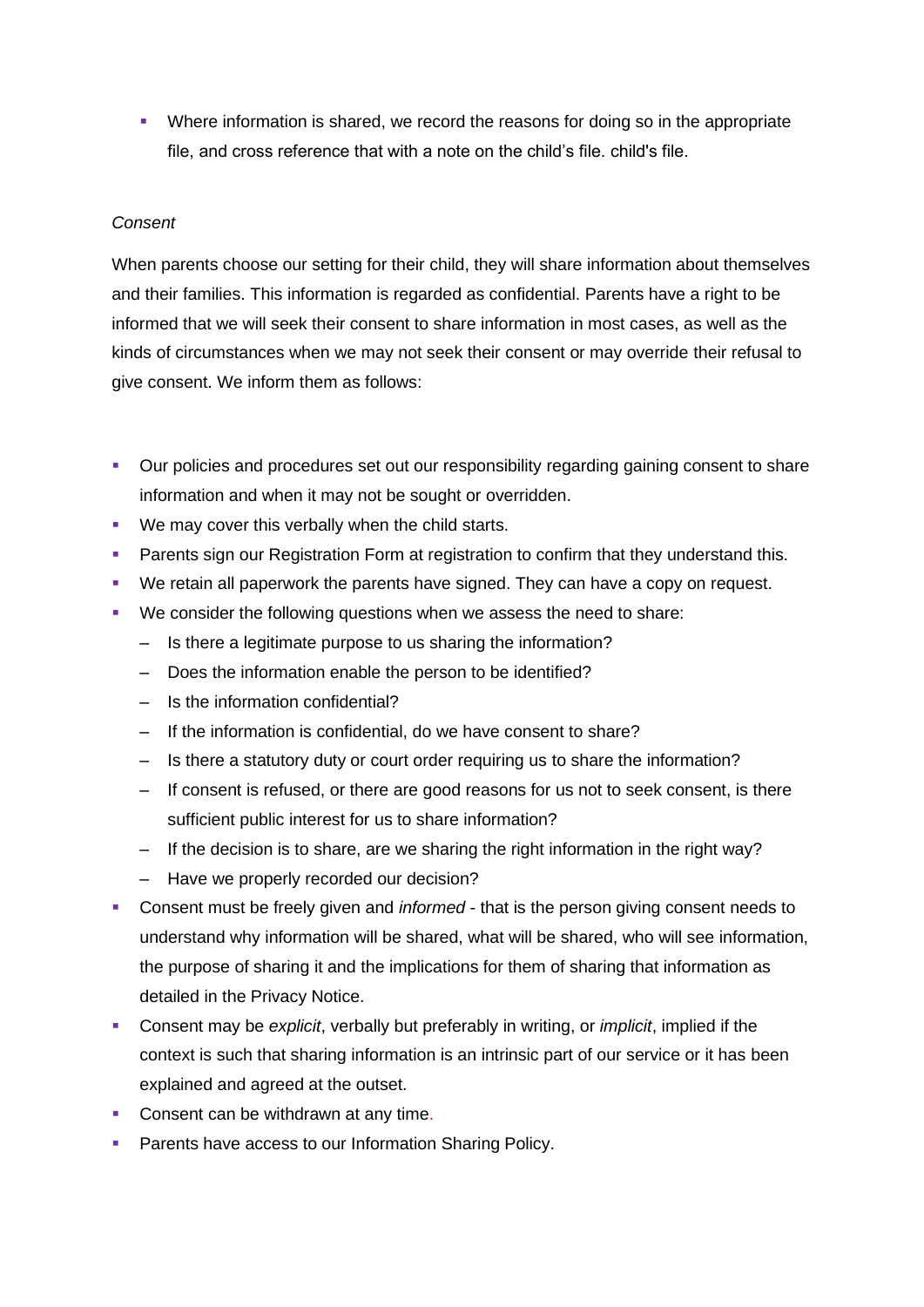#### *Separated parents*

- Consent to share need only be sought from one parent. Where parents are separated, this would normally be the parent with whom the child resides. Where there is a dispute, we will consider this carefully.
- **Where the child is looked after, we may also need to consult the Local Authority, as** 'corporate parent' before information is shared.

All the undertakings above are subject to our paramount commitment, which is to the safety and well-being of the child. Please also see our Safeguarding Children and Child Protection Policy.

# **Legal framework**

- General Data Protection Regulations (GDPR) (2018)
- **Human Rights Act (1998)**

# **Further guidance**

- **Information Sharing: Advice for practitioners providing safeguarding services to children,** young people, parents and carers (HM Government 2015)
- What to do if you're worried a child is being abused: Advice for practitioners (HM Government 2015)
- Working together to safeguard children: A guide to inter-agency working to safeguard and promote the welfare of children (HM Government 2015)

| This policy was adopted by       | Rosslyn Nursery and       |
|----------------------------------|---------------------------|
|                                  | Preschool                 |
| On                               | 30th July 2020            |
| Date to be reviewed              | August 2021               |
| Signed on behalf of the provider |                           |
| Name of signatory                | Sarah Riglin              |
| Role of signatory                | Manager and Member of LLP |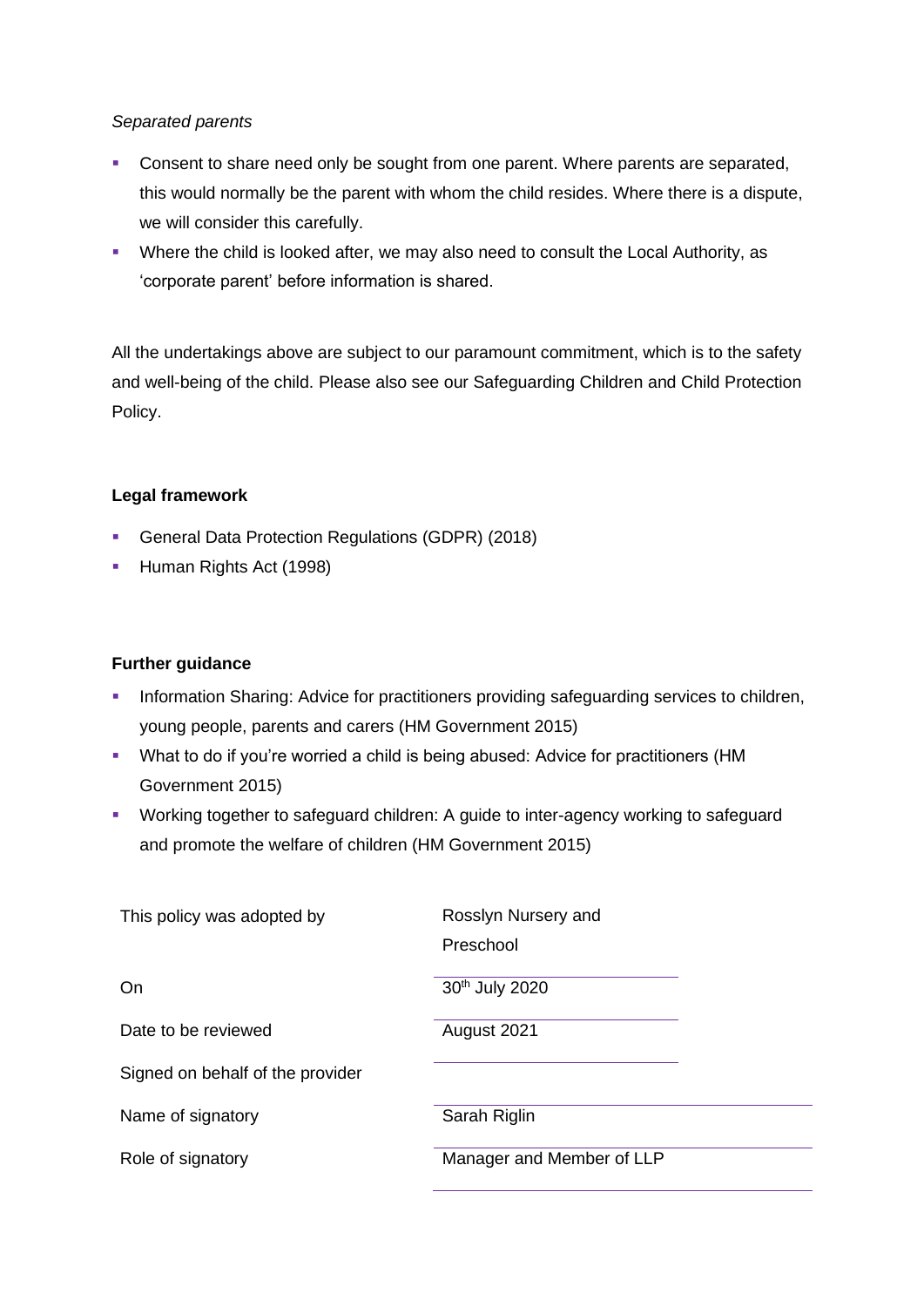# **11. Safeguarding and Welfare Requirement: Early Education Funding**

# **11.1 Early education funding**

# **Policy**

Our policy is based on the information, consultation and guidance issued by London Borough of Richmond upon Thames Council. Council's further consultations may result in changes, at which time we may review our policy. It is our intention to deliver the Nursery Education Funding in the way in which LBRUT intends, but also to ensure the future sustainability of our nursery. Our policy is applicable to eligible children who have or are about to apply for Nursery Education Funding for preschool aged children.

# **Procedures**

Our nursery is an inclusive setting. We aim to make our setting accessible to children and families from all sections of the local community. We do not discriminate against any child or their family or prevent entry to our setting on the basis of colour, ethnicity, religion, social background or disability. However, although the Government advertises fully funded hours, the entitlement that will be received by the local government is considerably less than the price it costs to run the session. Therefore, we have to apply boundaries to the number of fully funded hours we can offer in order for the smooth operation of the nursery and the interests of our children.

Funding is currently available for a maximum of 570 hours a year which is divided into three termly payments. Funding is provided for all three and four-year olds and this is effective from the term following the child's 3rd birthday. This is normally delivered for 15 hours a week over 38 weeks a year. The maximum number of hours per week depends on the number of days the child attends. Funding is claimed by parents and paid directly to our nursery by the council. If your child attends more than one nursery and wishes to claim for the 30-hour funding, you will have to obtain an eligibility code. Two-year-old funding is based on eligibility and is effective from the term following the child's second birthday. Applications for this funding are made to the London Borough of Richmond upon Thames and places are allocated once eligibility has been confirmed. No deposit or registration fee is required for a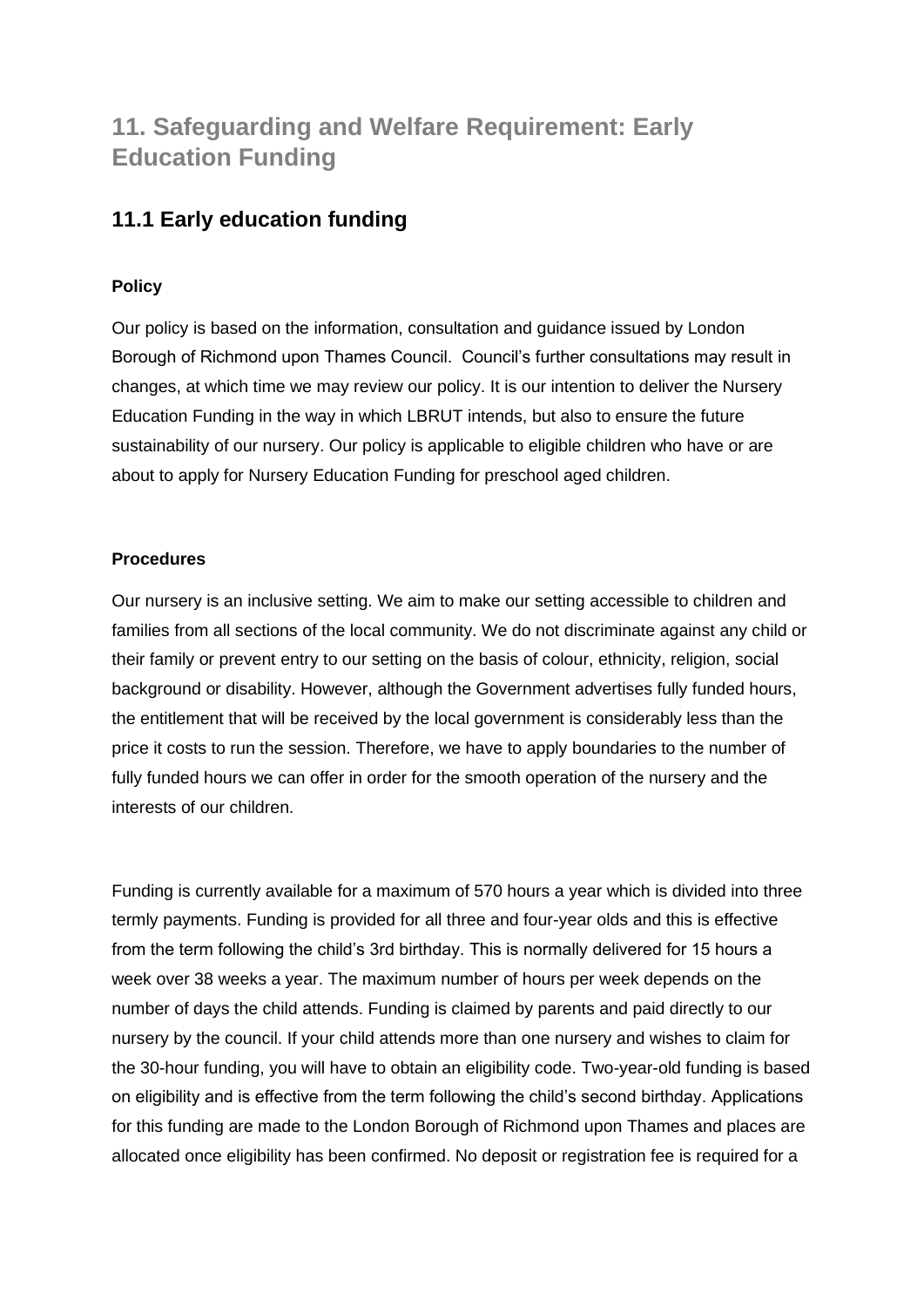fully funded place. If a child has been allocated a fully funded 2-year-old place, this does not always guarantee a fully funded 3 and 4-year-old place

#### **Parent Declaration and Delivery and Charges**

Our Nursery delivers funded sessions for a maximum of 3 hours a day, 15 hours a week. Please see our terms and conditions 3.7 for the balance which is required to be paid. If you fail to return your declaration forms by the date requested or if for any reason your funding is refused you will be invoiced for the full amount.

A child who attends more than one setting is permitted a maximum of 15 hours of funding, unless they have a eligibility code for the 30 hour funding. Parents are reminded to be careful when applying for funded hours across several settings that the total does not exceed 15/30 hours. This funding is not available if the child also attends a school setting. Parents are required to complete the Early Education Funding form including the number of hours they wish to claim for during the designated headcount week. Parents who fail to adhere to this timescale may have their funding declined. If a child joins our nursery after the designated headcount week the child will not be eligible for the funding until the following funding period. In this case parents will be charged for all the hours the child attends until the beginning of the next funding period. Further information regarding Early Education Funding can be found at http://www.richmond.gov.uk/early\_education\_funding

#### **Queries and Concerns**

If parents or carers have any queries or concerns regarding the delivery of funded hours, please speak to our manager. If you still have issues about the funding please contact the council's Achieving for Children early years team at [early.years@achievingforchildren.org.uk](mailto:early.years@achievingforchildren.org.uk)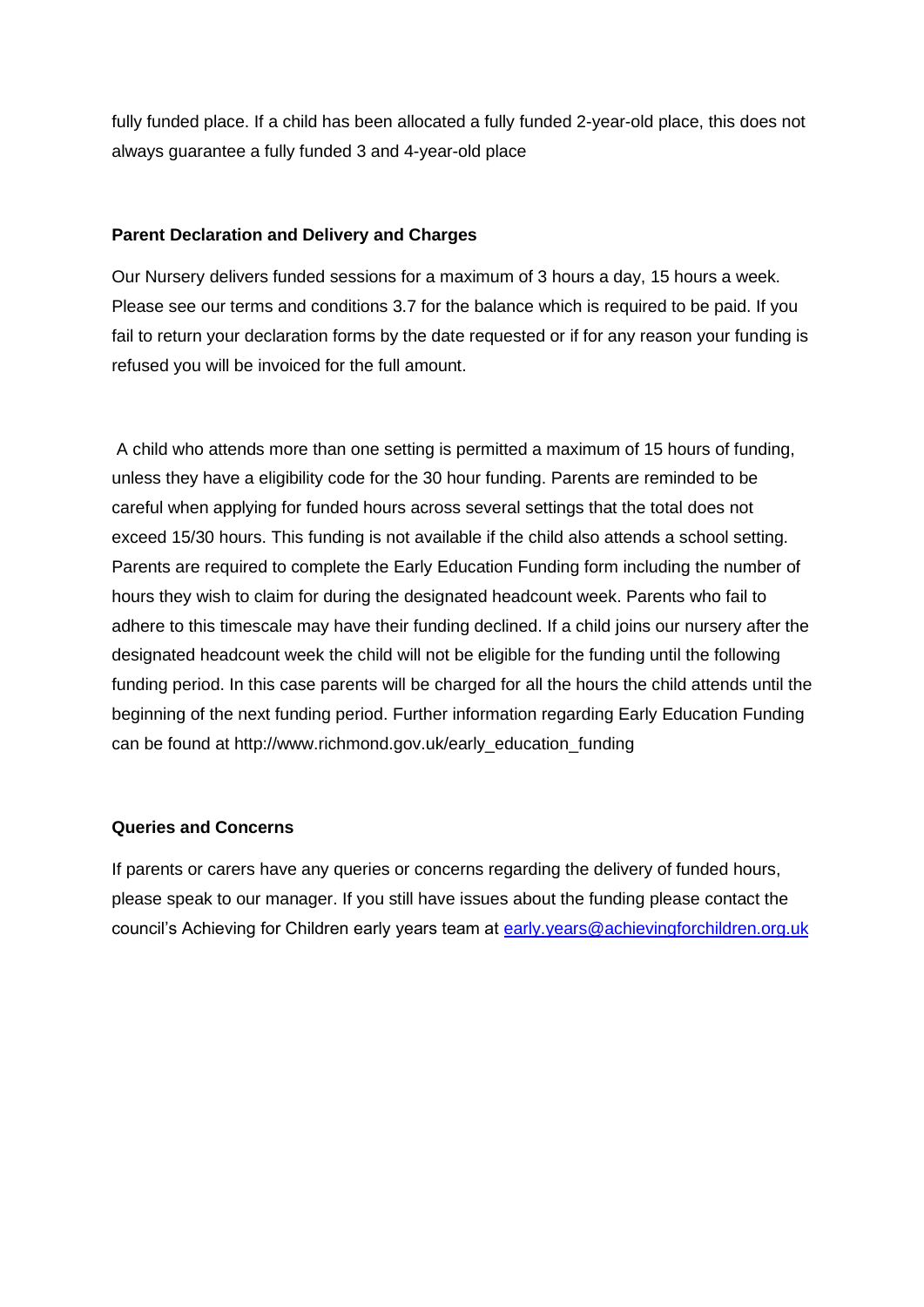| This policy was adopted by       | Rosslyn Nursery and Preschool |
|----------------------------------|-------------------------------|
| On                               | 02/8/2020                     |
| Date to be reviewed              | August 2021                   |
| Signed on behalf of the provider |                               |
| Name of signatory                | Sarah Riglin                  |
| Role of signatory                | Manager and Member of LLP     |

# **11.2 Disciplinary and Grievance Procedures for Employees**

### **Procedure statement**

*This procedure is designed to help and encourage all employees to achieve and maintain standards of conduct, attendance and job performance. Rosslyn Nursery and Preschool is committed to ensuring that all the staff at the nursery should be treated in a fair and consistent way.* 

#### **Minor Disagreements**

▪ *Informal action will be considered where appropriate, to resolve minor disagreements among nursery staff. This can be achieved at a staff meeting/reflection time or informally by discussion.*

#### **Disciplinary Procedure**

Where there is a more serious situation which arises, when a dispute cannot be resolved in an informal way or the manager/deputy/assistant is dissatisfied with the conduct or activities of an employee, a formal disciplinary procedure will take place.

Misconduct which may warrant action under the appropriate stage of the disciplinary procedure includes: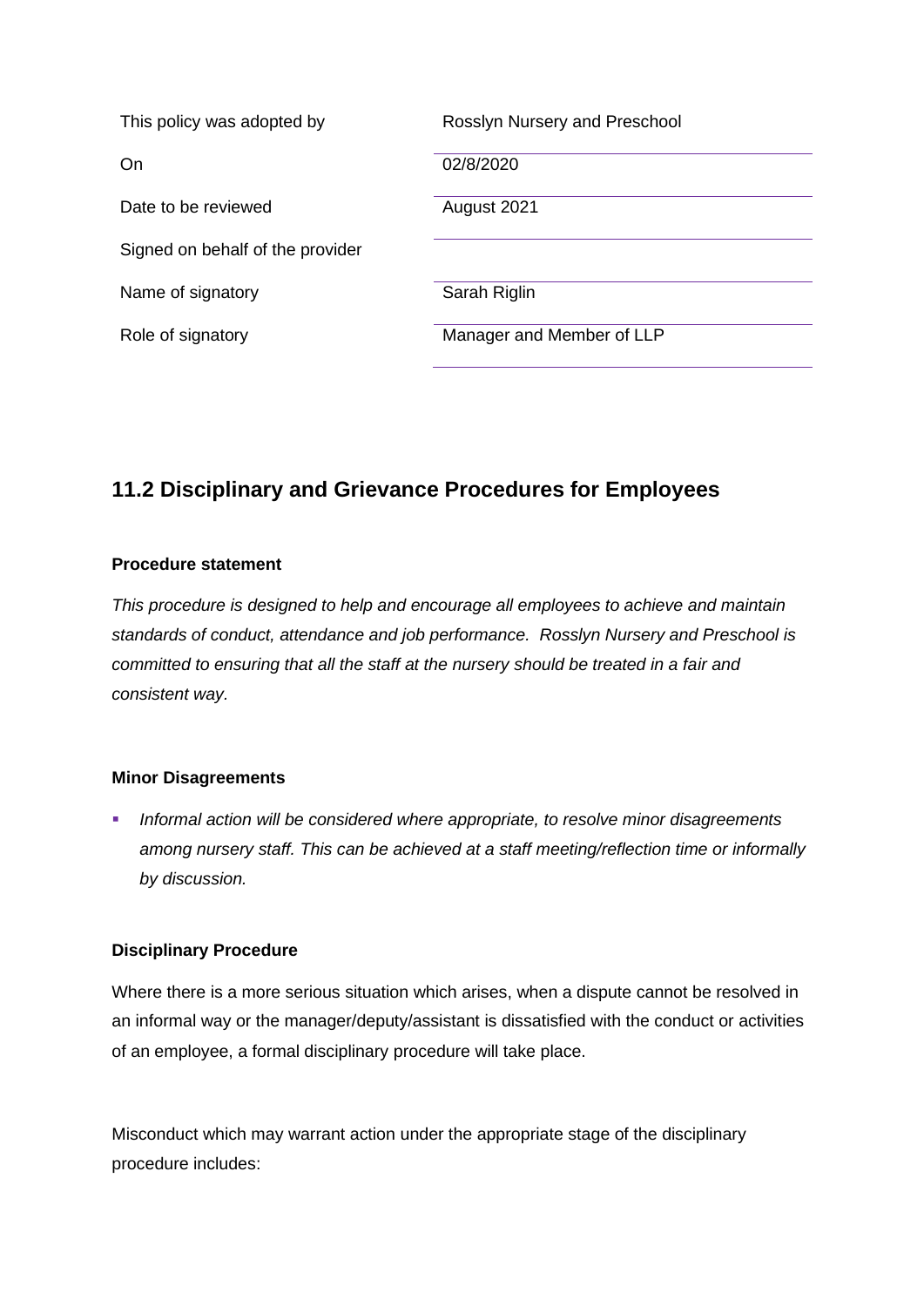- Poor timekeeping or persistent lateness.
- **■** Unauthorized absence from work.
- Wilful failure to comply with a reasonable instruction from a member of senior management
- **EXECUTE:** Persistent minor breaches of health and safety requirements
- Foul or abusive language.
- Sexual or racial harassment which is not sufficiently serious to fall into the category of 'gross misconduct'.
- **•** The list is not exclusive or exhaustive and there may be other matters which are sufficiently serious to warrant categorization and consideration as either 'misconduct' or 'gross misconduct'

Any disciplinary matter will normally be dealt with using the following procedure. At every stage the employee will be given reasonable notice that a disciplinary hearing is due to take place to give them the opportunity to prepare their case, they should be given the opportunity to be accompanied by a member of staff if they wish to do so.

Disciplinary matters will be dealt with in three stages:

- Verbal warning
- Written warning
- Notice of dismissal

#### **Verbal Warning**

1. The employee will be interviewed by the LLP/management team and the complaint explained.

2. The employee will be given the opportunity to fully explain his/her case.

3. After consideration by the panel and if a warning is considered to be appropriate, the employee will be:

■ Told what corrective action should be taken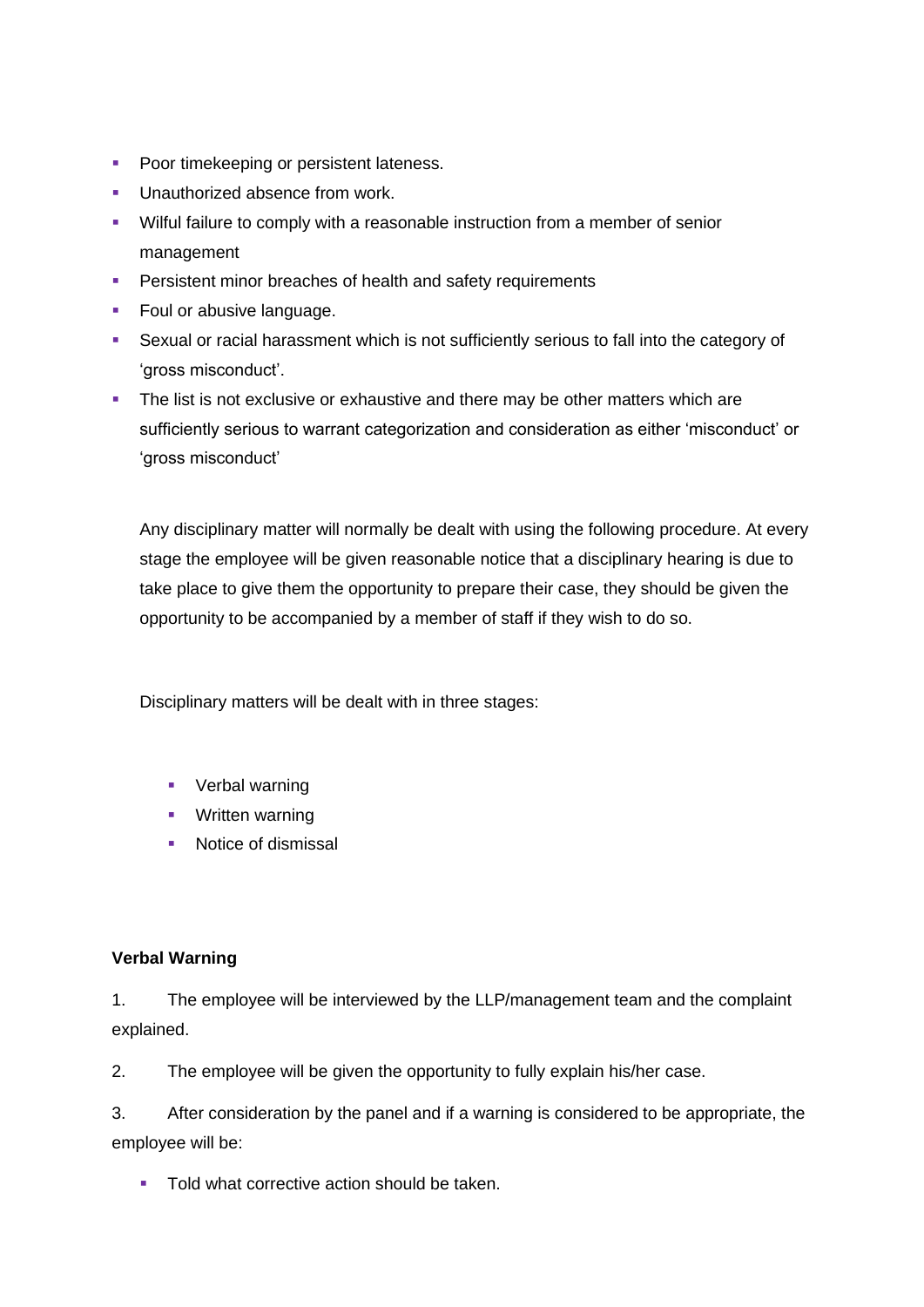- Given a reasonable length of time to rectify matters.
- Given appropriate training if such needs have been identified and given time to implement.
- **•** Informed of any mitigating circumstances that have been taken into consideration when reaching the decision.
- Given a warning that if improvements are not made, then further action will be taken.
- **Informed that they may appeal against the decision within 5 days.**

The employee will be advised that this is the first stage of formal procedure. A record of the improvement note will be kept for 3 months and after that period of time it will considered spent - subject to achieving and sustaining satisfactory performance.

### **Formal and final written warning**

If further action is necessary, the employee will be interviewed and given the opportunity to state his/her case.

If there is a need for disciplinary action a letter will be sent to the employee.

- **•** The letter will contain the reason for the reprimand.
- **Explain the corrective action required.**
- Further training needs that have been identified and the timescales for implementation.
- Warning that if improvements are not made within a further 2 months from the date of this written warning a written letter of dismissal will be issued.
- Warning that after 3 months if no improvement the employee will be given notice of dismissal.

# **Dismissal**

If as above there have been no improvements, the employee will be given the notice of dismissal. Stating reasons and given the details of the right to appeal. Dismissal notice is 1 week.

If progress during the 2 months is satisfactory the record of warnings will be destroyed.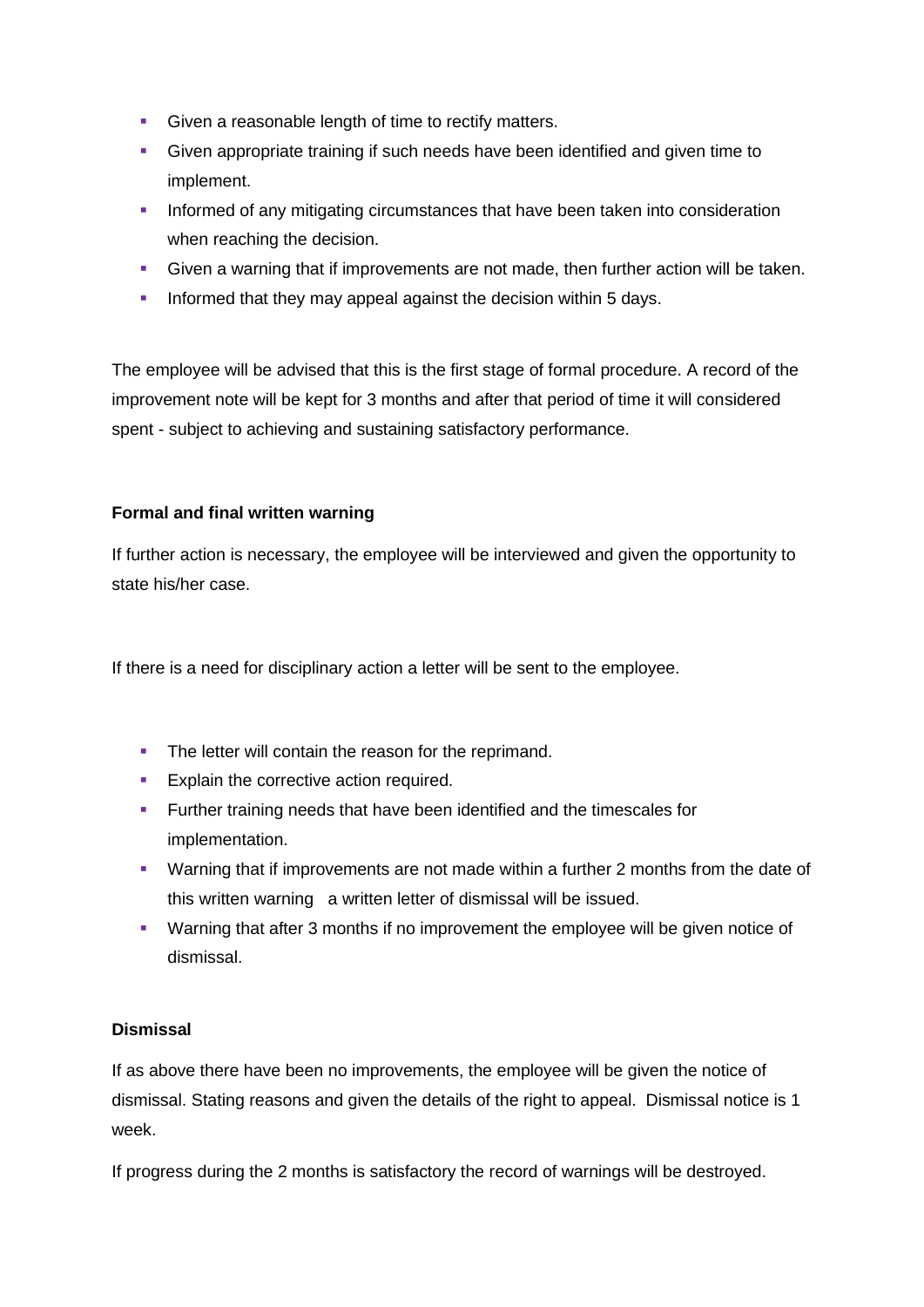### **Gross Misconduct**

If after investigation it is confirmed that an employee has committed an offence of the following nature (the list is not exhaustive), the normal consequence will be dismissal without notice or payment in lieu of notice:

- Theft or fraud
- **•** III treatment of children
- Assault
- Malicious damage
- **EXECTS** Gross carelessness which threatens the health and safety of others
- **EXECT:** Serious incapability at work brought on by use of drugs or alcohol
- A serious breach of confidence

While the alleged gross misconduct is being investigated, the employee may be suspended without pay. Any decision to dismiss will be taken by the employer only after full investigation.

# **Appeals**

At each stage of the disciplinary procedure, the employee has a right of appeal, and that appeal must be made in writing to the LLP/Management team.

The procedure will be informal, and the employee may have a friend/colleague to speak for them.

- **•** The employee will state why they are dissatisfied and may be questioned.
- **The Manager and members of the LLP will be asked for their point of view and may** be
- asked questions.
- Witnesses may be heard and questioned by the Manager and members of the LLP.
- **The Manager and members of the LLP will consider the matter and make its** decision.
- A written record will be kept.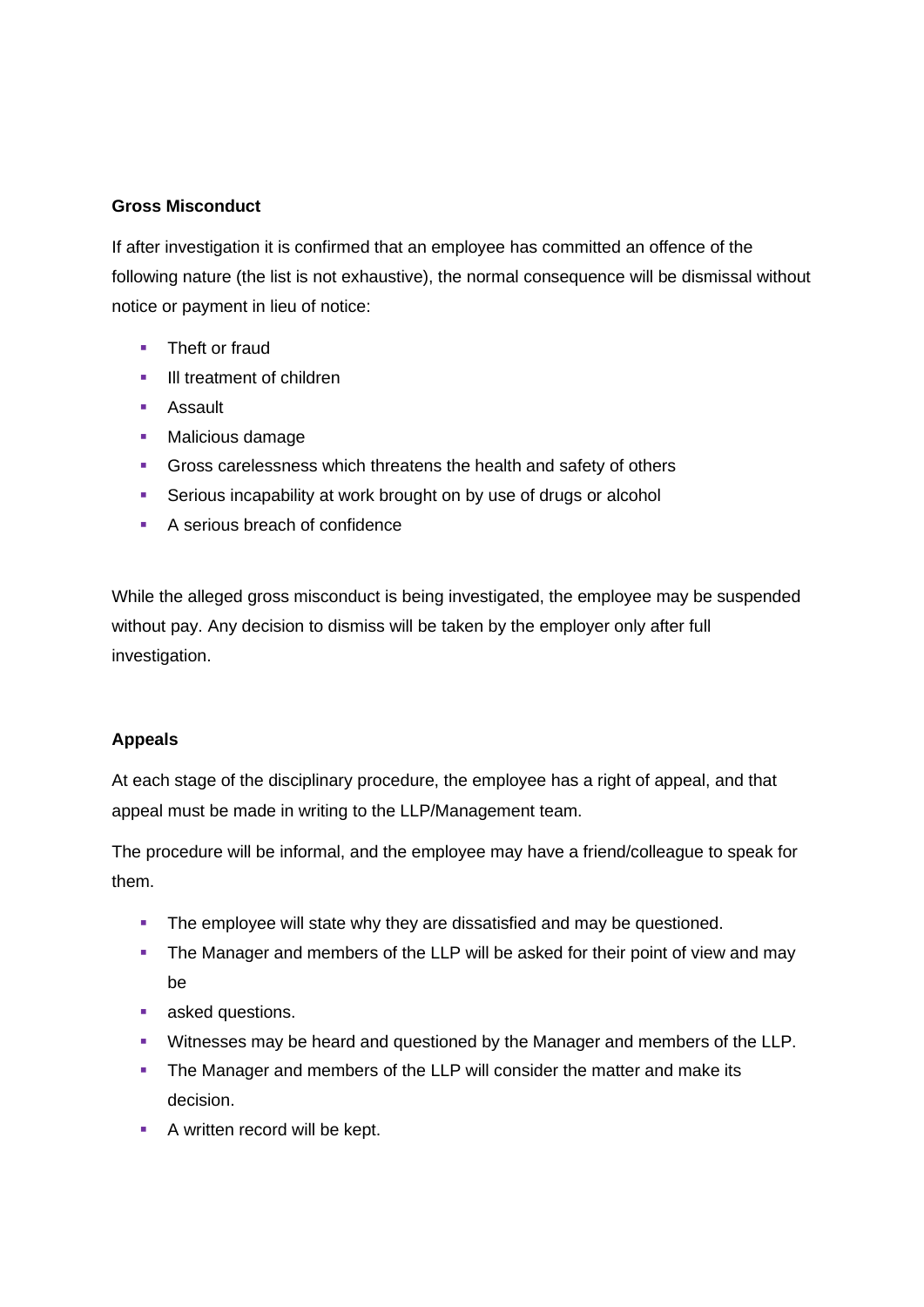#### **Grievance Procedure**

If an employee has a grievance it should be discussed in the first instance with the Manager. If the grievance persists a management/LLP committee should be set up for the purpose of further discussion. The employee is entitled to have a colleague present. Employees' grievances will be treated seriously and will be resolved as quickly as possible.

A grievance is a complaint by an employee about any aspect of his/her employment, e.g. nature or range of duties, conditions of service, relationships with other staff. The grievance must be one that lies within the powers of the management of the nursery to resolve, e.g. it cannot be about matters determined by national legislation.

#### **Formal Grievance**

If the matter is serious and the employee wishes to raise the matter formally, the grievance should be set out in writing. If the grievance is against the manager and the employee feels unable to speak to her directly, he/she should be able to talk to the other members of the LLP/Management team.

#### **Grievance Hearing**

The Manager or other members of the LLP/Management team will call the employee to a meeting to discuss the grievance, within 5 days of the grievance being received. The employee has the right to be accompanied by a colleague.

After the meeting the Manager or other members of the LLP/Management team will give you a decision in writing within 24 hours.

#### **Appeal**

If the employee is unhappy about the decision and wishes to appeal, he/she should let the Manager/ other members of the LLP/Management team know.